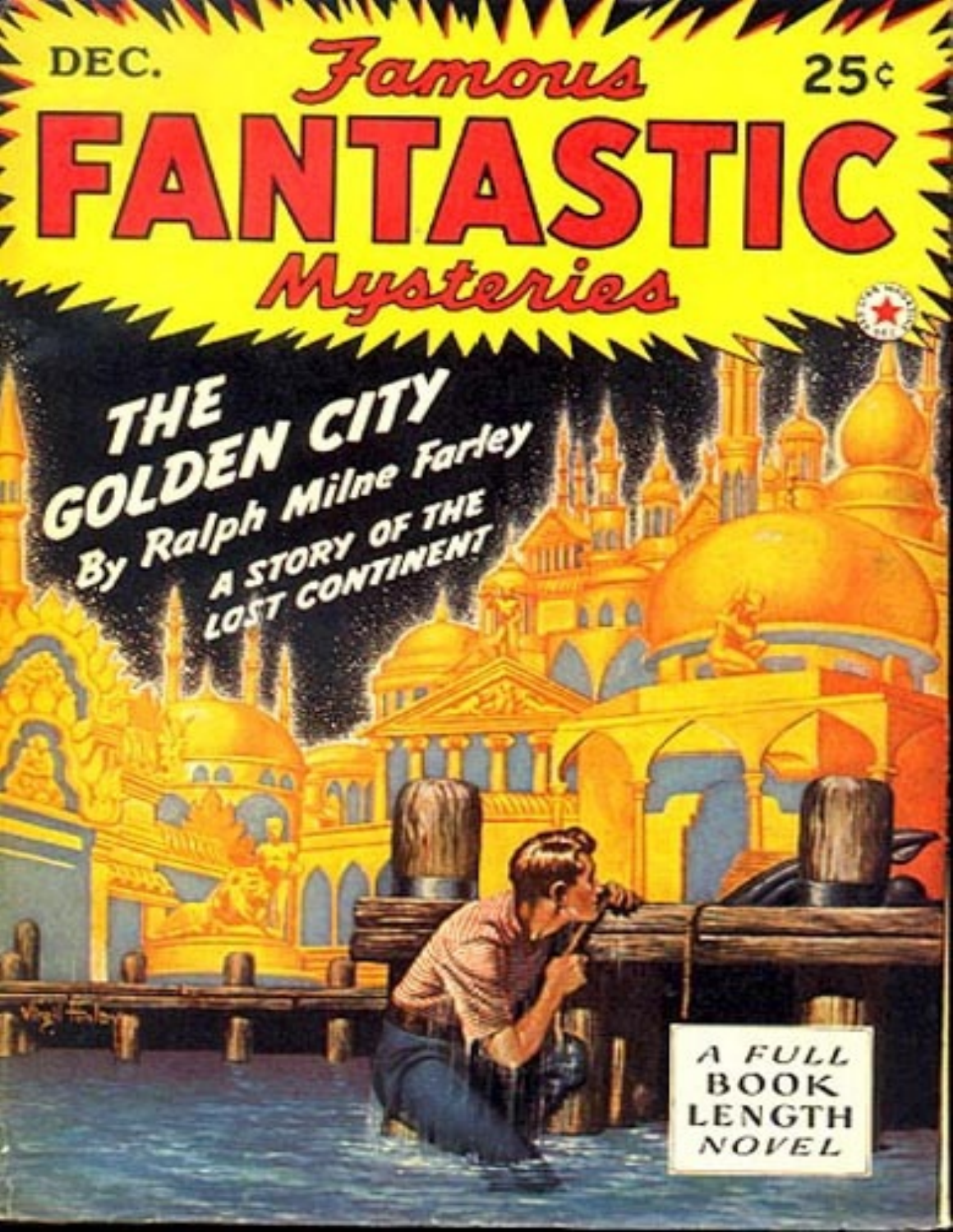#### **\* A Distributed Proofreaders Canada Ebook \***

This ebook is made available at no cost and with very few restrictions. These restrictions apply only if (1) you make a change in the ebook (other than alteration for different display devices), or (2) you are making commercial use of the ebook. If either of these conditions applies, please check with an FP administrator before proceeding.

This work is in the Canadian public domain, but may be under copyright in some countries. If you live outside Canada, check your country's copyright laws. **If the book is under copyright in your country, do not download or redistribute this file.**

*Title:* The Golden City *Author:* Farley, Ralph Milne [Hoar, Roger Sherman] (1887-1963) *Date of first publication:* 1933 *Edition used as base for this ebook:* Famous Fantastic Mysteries, December 1942 [New York: Frank A. Munsey Company] *Date first posted:* 21 April 2018 *Date last updated:* June 4, 2018 Faded Page ebook#20180619

This ebook was produced by Al Haines

**Publisher's Note:** As part of the conversion of the book to its new digital format, we have made certain minor adjustments in its layout, and have added a table of contents.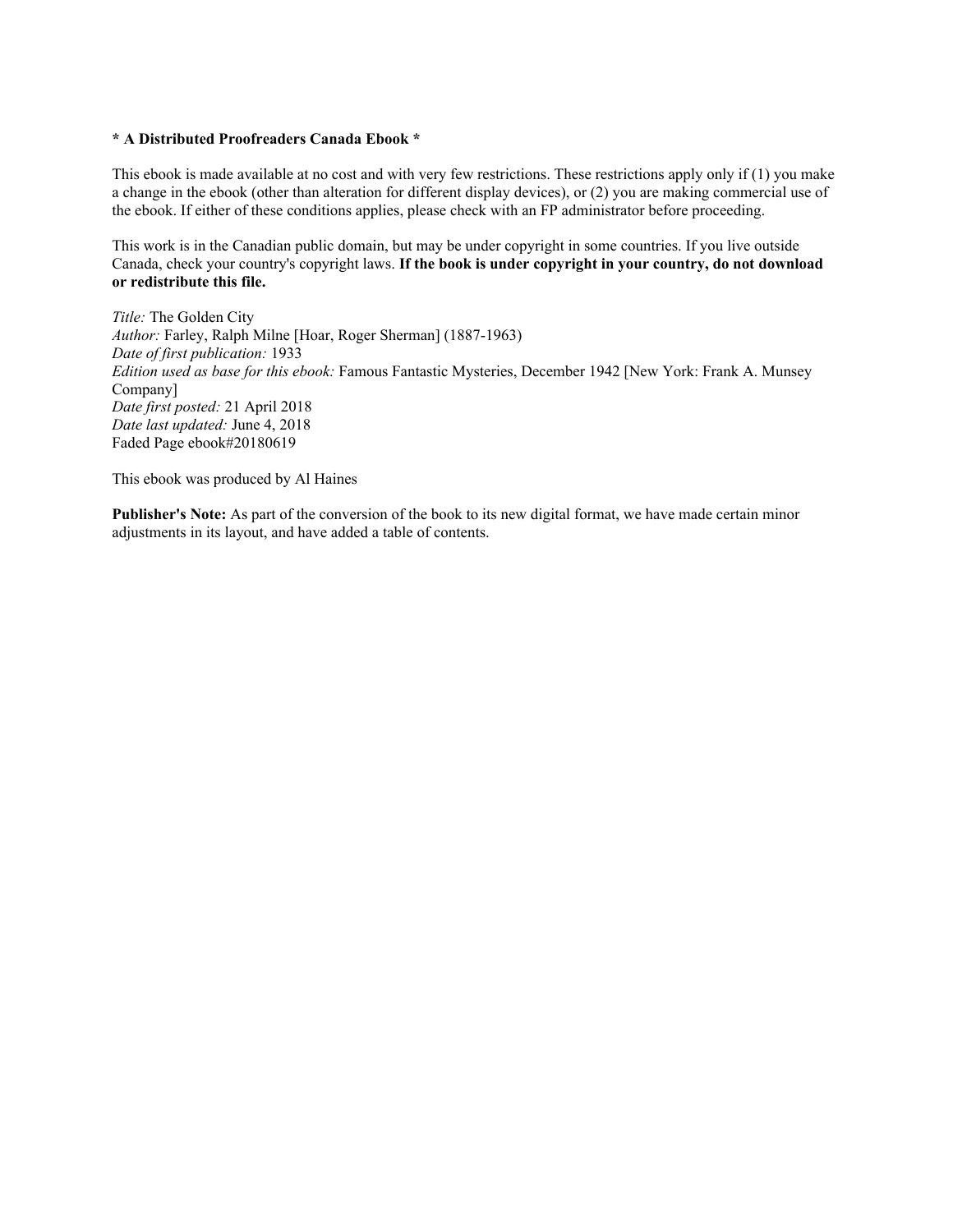# **The Golden City**

## **By Ralph Milne Farley**

**A Complete Novel**

**It was Adams Mayhew against the** *Spider***, mad genius of Mu—with the existence of that lost Pacific continent at stake**

#### **CONTENTS**

I. [Lost](#page-2-0) at Sea II. [Overboard](#page-5-0) III. The ["Spider"](#page-9-0) IV. The Lost [Continent](#page-13-0) V. [Kidnaped](#page-18-0) VI. ["Porto"](#page-22-0) VII. The [Spider-men](#page-28-0) VIII. To Be a [Slave](#page-31-0) IX. The [Storm](#page-35-0) X. Another [Impersonation](#page-36-0) XI. [Through](#page-40-0) the Crystal XII. The Spider [Strikes](#page-45-0) XIII. Mu [Strikes](#page-52-0) Back XIV. [Escape?](#page-59-0) XV. The [Flaming](#page-66-0) God XVI. Human [Sacrifice](#page-70-0) XVII. The [Knife](#page-72-0) XVIII. The Dead [Return](#page-75-0) XIX. A [Hunchbacked](#page-78-0) Samson XX. To Save the [World](#page-82-0) XXI. The [Spider](#page-87-0) Dies XXII. [Chaos!](#page-90-0)

## **CHAPTER I**

## **LOST AT SEA**

<span id="page-2-0"></span>In my scrap book of epoch-marking newspaper clippings, there is the following from the San Francisco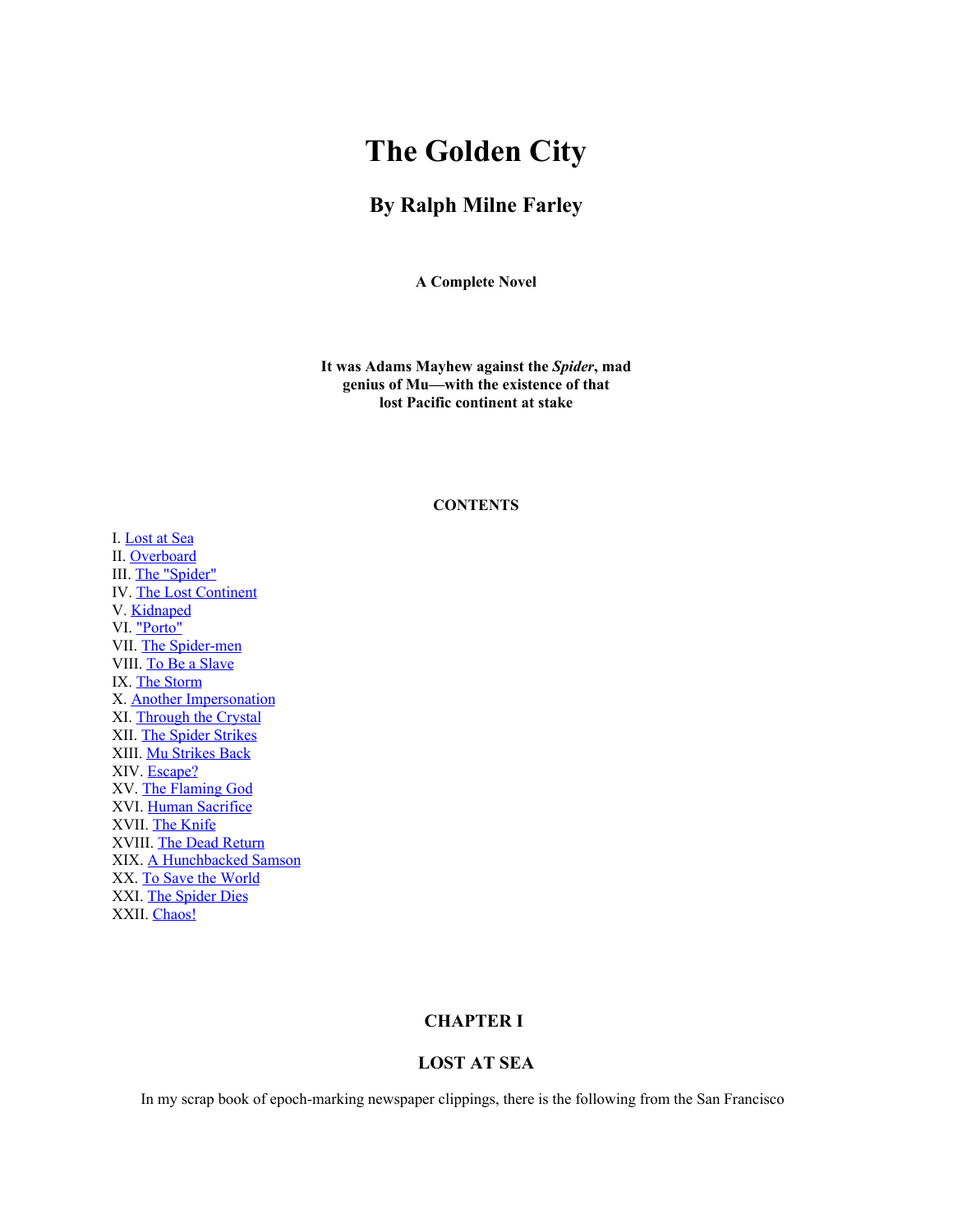#### STRANGE MIRAGE SEEN BY WHALER

The harbor is literally strewn with whalers at anchor just now. There were several fresh arrivals chalked up today.

Late this evening the barque Alaska, of New Bedford, Mass., Captain Charles Fisher commanding, arrived with a splendid catch. She brought 1,400 barrels of oil and 17,000 pounds of bone, the product of thirteen whales.

Captain Fisher reported a successful cruise with no casualties. They were, however, becalmed for about a week in mid-Pacific. At this stage in his narrative to your reporter, a queer expression crossed the good captain's face, as he lowered his voice and said, "'Twas then that we saw the golden city." Whereupon he related the following tale:

On the sixth day of the calm, the Alaska gradually drifted into sight of an island, finally getting so close that a large city of Oriental architecture, with golden domes and spires and minarets, became visible. As the Alaska approached still closer, it was possible to make out the actual features of the people of the wharves. The men and the women wore striped blankets and sandals. Small boats with gaudy-colored sails lay at the wharves.

The Alaska came within a hundred yards of one of the boats. Captain Fisher hailed them, and blew his fog-horn, but they took no notice of him. Then suddenly the vision shivered, broke into pieces and disappeared.

Your reporter, fearing a hoax, separately interviewed at least a dozen members of the crew, and they all told identically the same story, even down to details as to the arrangement of the wharves and the principal streets and buildings, the rigging of the boats, and the costumes of the inhabitants. Either the crew of the Alaska actually saw the same vision, or they have been remarkably well coached.

There is no land charted within a thousand miles of where they saw the golden city, and no known actual city anywhere in the world fits their description of it.

This vision of "The Golden City" was a nine-days-wonder at the time, and it is still remembered and talked about by the sturdy men who sailed the seven seas in those good old days.

Often have I heard the yarn from my uncle, who was a member of the crew of the whaling barque Alaska when it encountered that mirage, or whatever it was. And it is from him that I obtained the above-quoted clipping.

But there was one phase to the episode which, by common agreement of all the crew of the Alaska, was kept from the newspaper reporters. And it is only in very recent years that my aged uncle vouchsafed this particular story even to me.

The suppressed item was this: One of the crew, Adams Mayhew by name, was sent aloft to get a better view of the strange land which the ship seemed to be approaching, and fell from a yardarm into the sea when the ship gave a sudden lurch as though it had grounded on a shoal. At that instant the golden city trembled, blurred and vanished; and when the crew of the Alaska, after rubbing their eyes and staring at the empty sea, lowered boats and hunted for their missing shipmate, he, too, appeared to have vanished.

The coincidence seemed so weird and uncanny to the superstitious mariners that they all agreed to say nothing about it. Mayhew was officially reported as having been lost overboard; but how and when was never detailed.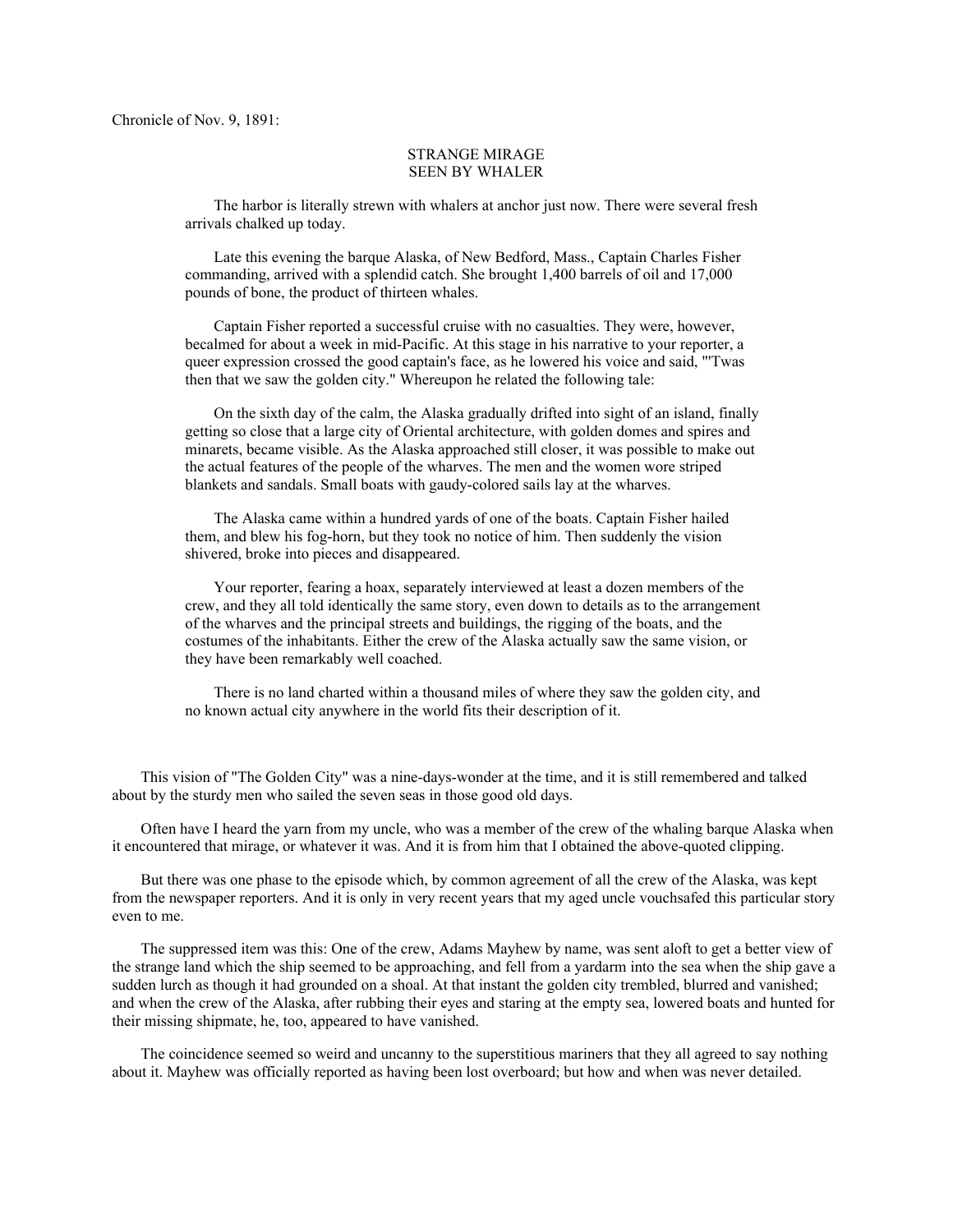To me it never seemed that there was anything particularly exciting about the loss of Adams Mayhew. In fact I was much more impressed by the absolute inexplicability of a whole shipload of sober, God-fearing New England mariners simultaneously seeing, within easy hailing distance, identically the same mirage of a teeming city, the like of which existed nowhere on the whole surface of the earth! That, to me, was far more important than the fact that one of the crew had fallen overboard in the excitement and been drowned. And yet the awe and horror with which my uncle always spoke of the death of Adams Mayhew caused that episode to stick in my mind.

One day last summer, as I was hoeing asparagus in the field near the gate of my Chappaquiddick Island farm, a young man with broad shoulders, clear blue eyes and a firm step, and yet with an air of ineffable sadness, came striding down the road from town. He hailed me, and asked me if so-and-so (naming my uncle) lived thereabouts; so I pointed out my uncle's farmhouse, and the stranger strode on.

That evening, after supper and the chores, uncle dropped in on us, as he frequently did. Quite naturally I asked him if the visitor of that afternoon had found him.

"Aye," he replied, "and he tells a sea yarn that would make your hair stand on end."

Said I, "I've always minded to write a sea yarn, as you call it, a tale of whaling adventure, or some such. But from all accounts which you've ever given me, your whaling career must have been pretty humdrum; that is to say, except for the time you saw the vision of the golden city."

My uncle chuckled to himself, and his shrewd old eyes twinkled.

"All right," said he, "this here yarn, which I'm a-telling you, has to do with that golden city. For the caller I had this afternoon is Adams Mayhew, my lost shipmate."

"Well, what of it?" I countered. "There's nothing very exciting, is there, to his having been picked up by some other ship, and having kept it quiet from you folks for all these years?"

"Isn't there, though!" replied my uncle. "You see, Adams Mayhew wasn't picked up until just a few months ago."

"Absurd!" I retorted. "You don't mean to say that he has been floating around in the ocean all these years, do you?"

Then I remembered the apparent youthfulness of the man who had hailed me in the Asparagus patch that afternoon, and I added, "Furthermore, this young man can't possibly be Adams Mayhew! Why, Mayhew would be nearly seventy, if he were alive today, and this man is still in his twenties."

#### Uncle's face sobered.

"Yes," he admitted, "that does make it seem a bit peculiar. But Adams claims that he has been gone less than two years. Oh, he's Mayhew, all right. Looks just like he used to, except a bit more filled out. And remembers things which only a member of the crew of the Alaska could possibly know."

"Now look here!" I interrupted. "More likely this is Adams Mayhew's son or grandson, if his name is Mayhew at all."

"Mebbe so, mebbe so," replied my uncle noncommittally. "Anyhow he's staying with me for several days, until he gets his bearings, sort of. Come on over to my house, and listen to his story."

So I did.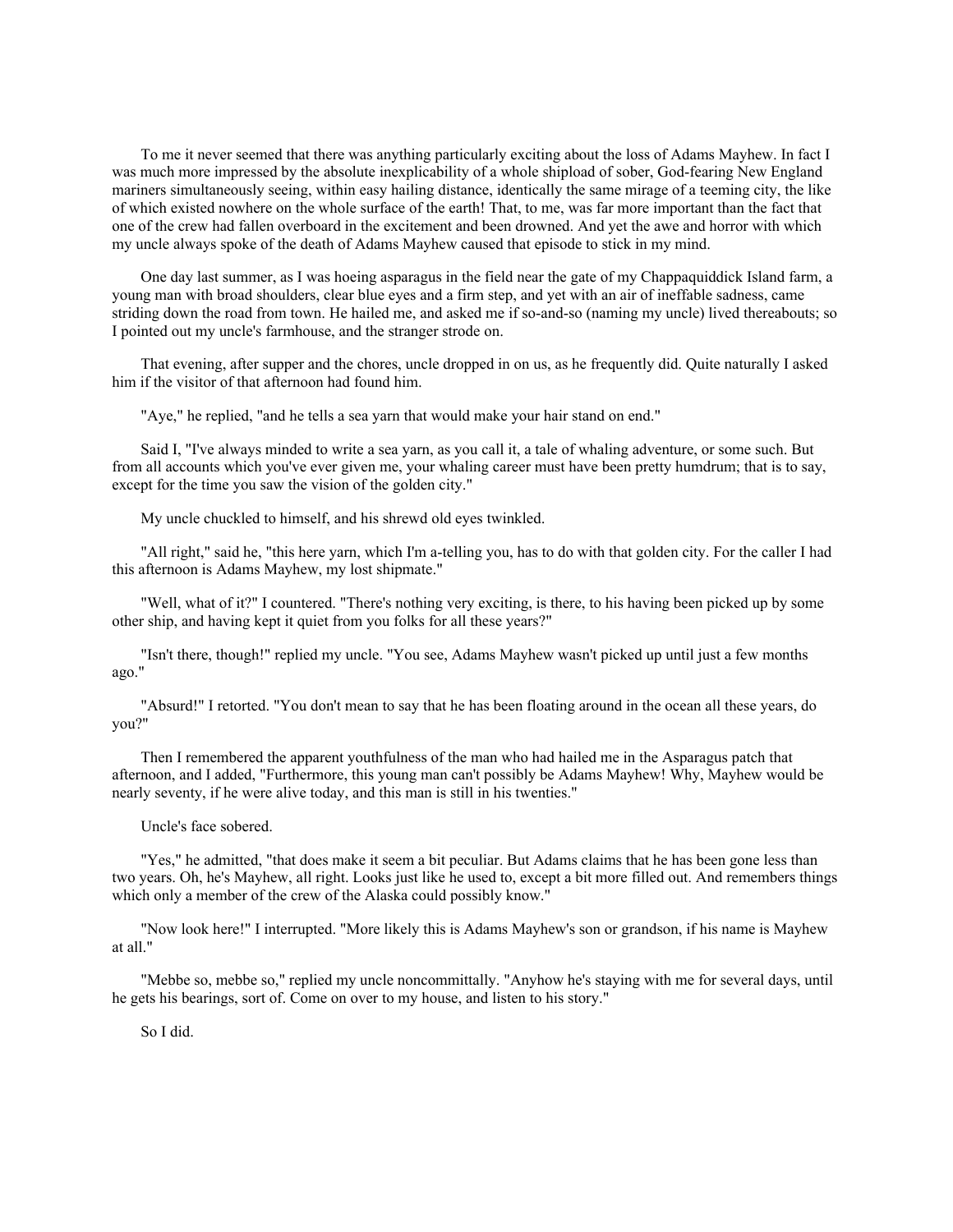## **CHAPTER II**

#### **OVERBOARD**

<span id="page-5-0"></span>Adams Mayhew's own story tallies with the newspaper report of the vision of the golden city, as quoted above, and also with the whispered account of his having been sent into the tops with a telescope to get a better view of the lay of the land toward which the Alaska was slowly drifting over the hot and oily surface of the Pacific Ocean.

From his perch aloft, Mayhew could see considerably more of the city than from on deck. In the distant background there stood a smoking volcanic mountain. The city itself was certainly one of magnificent gilded buildings and great wealth. Gaily clothed men and women sauntered through its streets. Ornate barges, with gaudy striped triangular sails, were lading and unlading at its docks. Such a short distance away did it lie, and so clear was the air, that the young man could distinguish the individual features of the men and women on the nearest wharves. In fact, he even picked out, with his glass, one young girl as being prettier and more interesting looking than the rest. He hoped that Captain Fisher would dock there overnight, and give all the crew shore-leave.

With these thoughts in mind, Adams Mayhew craned his neck forward and adjusted his telescope to get a better view of the particularly attractive blonde, when suddenly it seemed as though the yard-arm, to which he clung, was abruptly jerked out from under him, precipitating him into the sea.

Mayhew was one of the younger generation of New Bedford whale-fishermen who had learned how to swim, an accomplishment scorned by his older shipmates. As he dropped through the air he came out of the sprawled position in which he had left his perch aloft, and straightened out to cut the water cleanly with his feet. He even had time to grab hold of his nose with one hand.

As a result of these precautions he was neither stunned nor choked, but he did go pretty deep into the sea. When at last, with sturdy strokes, he reached the surface again, he shook the dripping hair from his eyes and looked around for the Alaska. But the whaling vessel was nowhere to be seen. Adams Mayhew was alone in the middle of the Pacific Ocean.

His first reaction was complete stupefaction and bewilderment, tinged with fear. Then a rational explanation suggested itself: some underwater cataclysm had suddenly destroyed the vessel with all on board, leaving him as the sole survivor. But this explanation wasn't so rational after all, for there had been hardly time for all this to have happened, but at least it was more sensible than to believe that the Alaska had vanished by sheer magic.

And what about the golden city? What had become of it? Mayhew knew perfectly well that the city had been only a mirage. His reason had told him this, even while he had been intently studying its apparent actuality.

Yet, strange to say, although the solid real Alaska had vanished, the mirage still persisted. What good could a phantom city do him in his present predicament?

In spite of a full realization of the futility of the attempt, and cursing himself for a credulous fool, he kicked off his shoes and set out hand over hand toward the nearest dock, which seemed not more than a hundred yards away.

Momentarily expecting the mirage to disappear as he approached it, he nevertheless kept on; and the mirage did not vanish.

When within a few feet of the wharf, Mayhew stopped swimming and surveyed the structure of piles which towered above him. Although he knew that it was a mere illusion, it certainly seemed real enough. Its cool shade felt soothing after his strenuous swim across the oily surface of the tropical sea. The ripples lapped hollowly at the foot of the timbers. Green seaweed, clinging just below the water-level, sudsed up and down with the gentle motion of the waves. Mayhew sadly shook his head. All he had to do was reach out his hand and touch some part of this mirage, in order to produce much the same effect on it as though it were a soap-bubble that he was touching.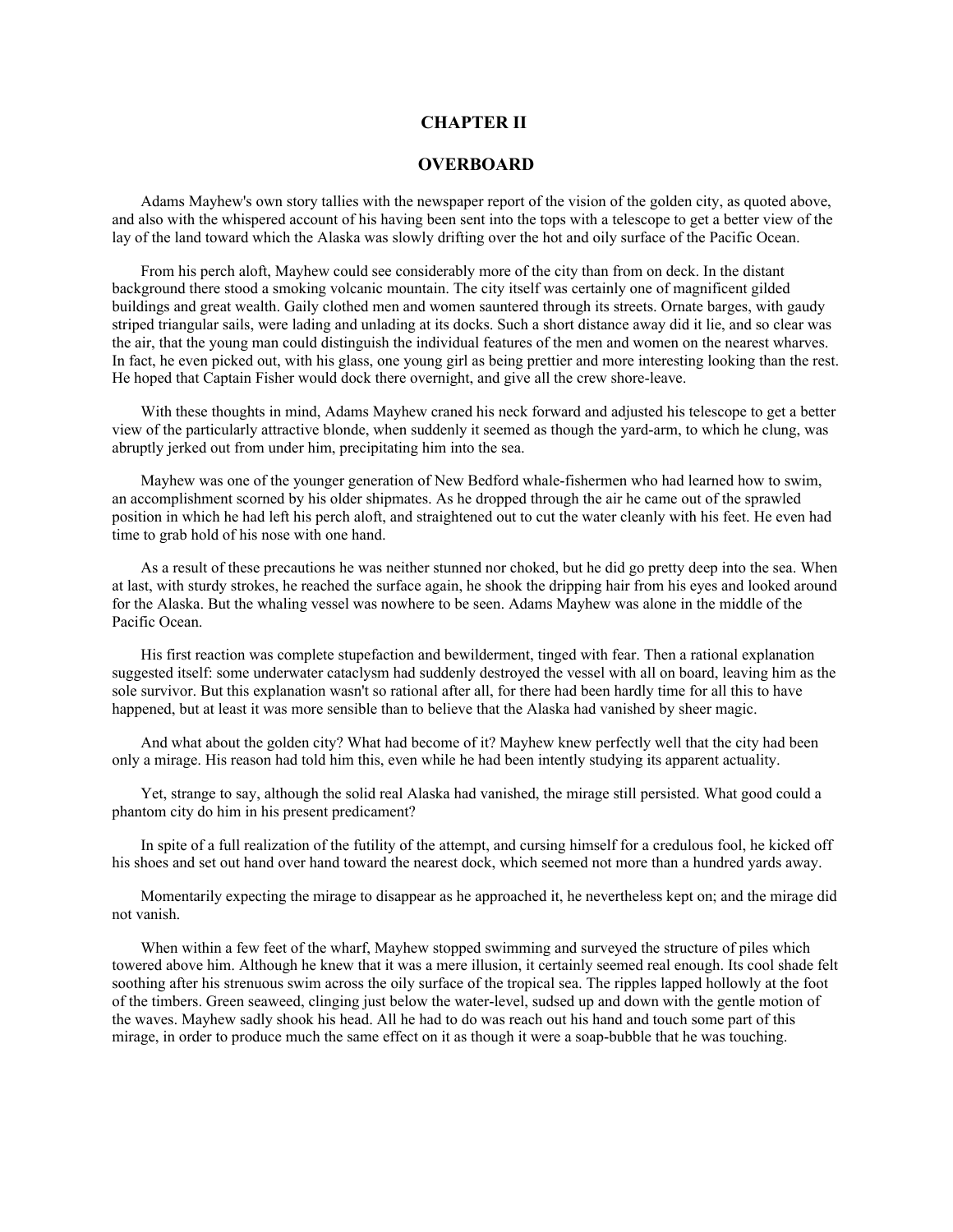Then of a sudden hope occurred to him: if he were to pierce the bubble of this mirage, would not that very act of destroying the unreal restore the real—the barque Alaska, which might not have sunk after all! At that thought, a panic seized him, a fear lest the Alaska might at that very moment be silently and invisibly drifting beyond his reach. All ideas of shore-leaves with beautiful golden-haired blue-eyed girls left him. He thrust forward one rigid finger against the nearest pile of the wharf, as though poking at an iridescent film of soapy water.

But the fingertip jabbed painfully against solid wood! The wharf was real!

Adams Mayhew let out a howl of baffled surprise, which was instantly echoed by shouts from above. Glancing up, he saw, peering down over the edge of the wharf, the very unpleasant face of a young man of about his own age. It was weak chinned, thin lipped, sharp nosed, vicious, and shifty eyed.

For a moment the two men stared at each other. Mayhew's face registered hope, and the deference of one about to ask a favor. But the face above him registered first incredulity, then surprise, then fear, and finally a smug satisfaction.

It seemed as though the man thought he recognized Mayhew—as an enemy, a dangerous enemy—but now helpless, and in his clutches. But Mayhew's problem was to get out of the water. To flee might invite a shower of weapons, whereas to come up unarmed might for the present be the safest course.

So he shouted, "Please lower me a rope."

"Porto!" replied the ferret face. This strange word was followed by a string of utterly unintelligible syllables, in a very peremptory tone of voice. It sounded like a challenge and a threat; and yet there was a note of uncertainty, almost of dread, in it too.

"I'm sorry, but I can't understand you," said Mayhew. "*Parlez-vous Francais? Habla usted Español? Sprechen sie Deutsch? Amenia sabe falar am Portuguez?*" Not that Mayhew could speak any of these languages, except Portuguese; but merely that the answer might give him some clew as to the nationality of these strange people.

The eyes of the man above narrowed suspiciously. His face was withdrawn from view, and he could be heard shouting orders.

Then a rope-ladder was lowered over the side, and Mayhew clambered up with sailorly speed; and soon was standing dripping on the pier, clad in open-necked white shirt, sailor trousers and stockings, in the midst of an inquisitive throng, garbed in gayly striped togas. They seemed to know him—or to think that they knew him. Several of them addressed him, using that same word, "porto," which he had heard from the lips of the man who had looked at him over the edge of the wharf. But Mayhew did not know what to answer, and he merely stared back at them, bewildered.

The prevailing complexions were dark, though some were blond. Most of the men wore square-cut black beards at the tips of their chins, the rest of their faces being smoothly shaven; but some of the younger men had no beards at all. The women all wore their hair in long conical psyche-knots, and wore high waisted Empire gowns, with short puffed sleeves and ruffled skirt bottoms. Both sexes had sandalled feet, and arms covered with golden bands set with jewels and semi-precious stones.

Around the outskirts of the crowd there hung men, and a few women, of the black, brown and yellow races. Their clothes were simpler and more revealing, and the blacks of both sexes wore nothing above the waist.

Directly confronting Mayhew in the midst of the semi-circle of inquisitive humanity which hemmed him in stood the ferret-faced young man, flanked by two Negro henchmen. Although evidently of the prevailing race, he was clad quite differently from the others. Instead of an awning-striped, ground-sweeping toga, draped across the left shoulder, leaving the right arm bare, he wore a simple white, blue-bordered tunic, reaching only to the knees, and gathered in at the waist with a belt from which hung a pouch and a short broad-sword. His cropped curly black hair was bound by a flue fillet.

To do him credit, his face was the only unpleasant part of him, for his body was beautifully proportioned: slimhipped and broad-shouldered. Mayhew instinctively sized him up, taking mental stock of his own sturdy muscles,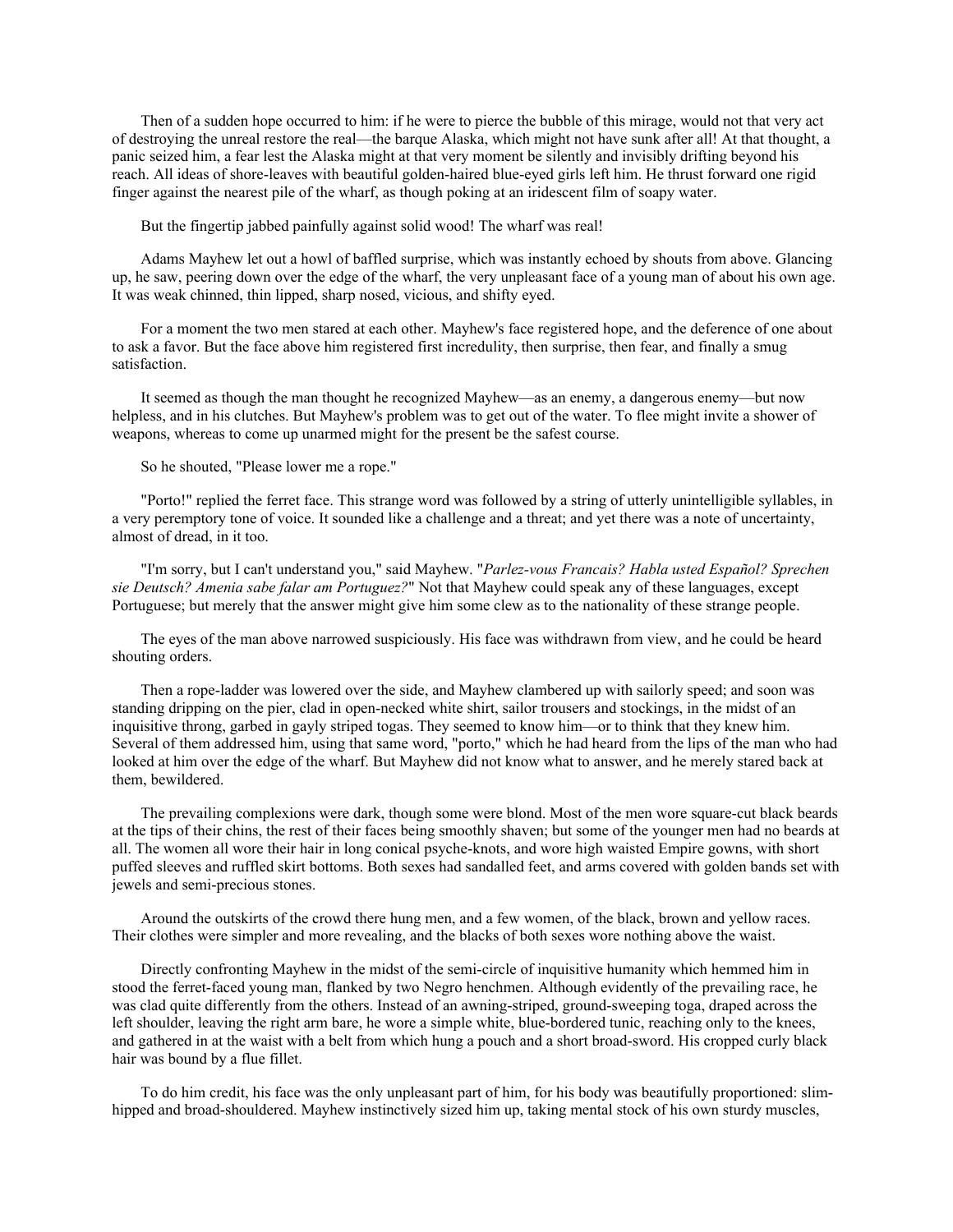toughened by two years of strenuous whale-fishing.

For several minutes the two men surveyed each other. Mayhew endeavoring to appear conciliatory, as befitted a foreigner in a strange land, yet on the alert to defend himself if necessary; his opponent with a truculent sneer on his unprepossessing features. In the background could be heard the murmuring voices of the crowd and occasionally the word "porto."

Then the man repeated to Mayhew the string of unintelligible syllables which he had put to him before. Again Mayhew detected the undercurrent of fear and uncertainty in the man's tone. He appeared to be trying to impress upon Mayhew the fact that Mayhew was at his mercy, and at the same time to get an answer to some question which seemed to be puzzling him.

Mayhew, forgetting that he was among strangers, and for the moment seeing only the single individual who confronted him, blurted out, "I don't know what you're saying, but I don't like your tone of voice."

Evidently the ferret-faced young man didn't like the tone of Mayhew's voice either. The strange sound of the English language puzzled him, but he quite evidently knew that he was being talked back to. His half-timid, half truculent sneer changed to a scowl of sudden resolution.

Pointing a peremptory finger at Mayhew, he shouted a brief command to the two Negroes. The Negroes converged warily toward Mayhew, each drawing a long scimitar from his waist. Murmurs of disapproval arose from the crowd. Mayhew wheeled and poised on the edge of the dock, preparatory to diving back into the safety of the more hospitable sea.

But he was stayed by the sound of a feminine voice behind him, the most tinkling silvery voice he had ever heard. He gave a swift glance over one shoulder, hoping to catch a glimpse of the face that went with that voice.

It was the golden-haired girl whom he had picked out from the masthead of the Alaska! She had pushed through the crowd and had laid one dainty hand on the arm of her young countryman, and was remonstrating with him. Then she turned and smiled and nodded to Mayhew. The two blacks had ceased their advance and were looking to their master for further instructions. So Mayhew did not dive.

But the young man in the blue-edged tunic was in no mood to be remonstrated with, even by such a pretty and attractive girl. Seizing her hand, he flung it from him with a snarl. The girl stumbled backward into the crowd, with a hurt, bewildered look on her cameo face. Then the young man scouted a curt order to his two minions, and they advanced a second time.

But Mayhew's Yankee chivalry caused him to be filled with rage at the rough treatment which the ferret-faced young man had accorded the girl. With one leap he passed between the advancing blacks and landed on their master. His attack was so unexpected that the man had no time to draw his sword, and the two of them went down together on the wharf.

Mayhew tried to get his hands around the other's throat, but he was cast off. Both men scrambled to their feet. Stooped low, their arms bowed, their fingers spread, they faced each other. Although Mayhew was not quite so strongly built as his opponent, he was no weakling, and catch-as-catch-can fighting had been a daily sport on the Alaska.

Mayhew, intently watching his opponent's face, noted that the man was looking past and beyond him. Sensing danger from behind, he wheeled just in time to see one of the two Negroes in the act of swinging a scimitar down on his unprotected head.

There was no time, and hardly room, to sidestep. To retreat would mean to throw himself into the clutches of the young man with whom he had been fighting. So, with a shout, which momentarily delayed the stroke of the Negro, Mayhew sprang straight at him, beneath the descending blade, and drove his fist with all his force into his bare solar-plexus.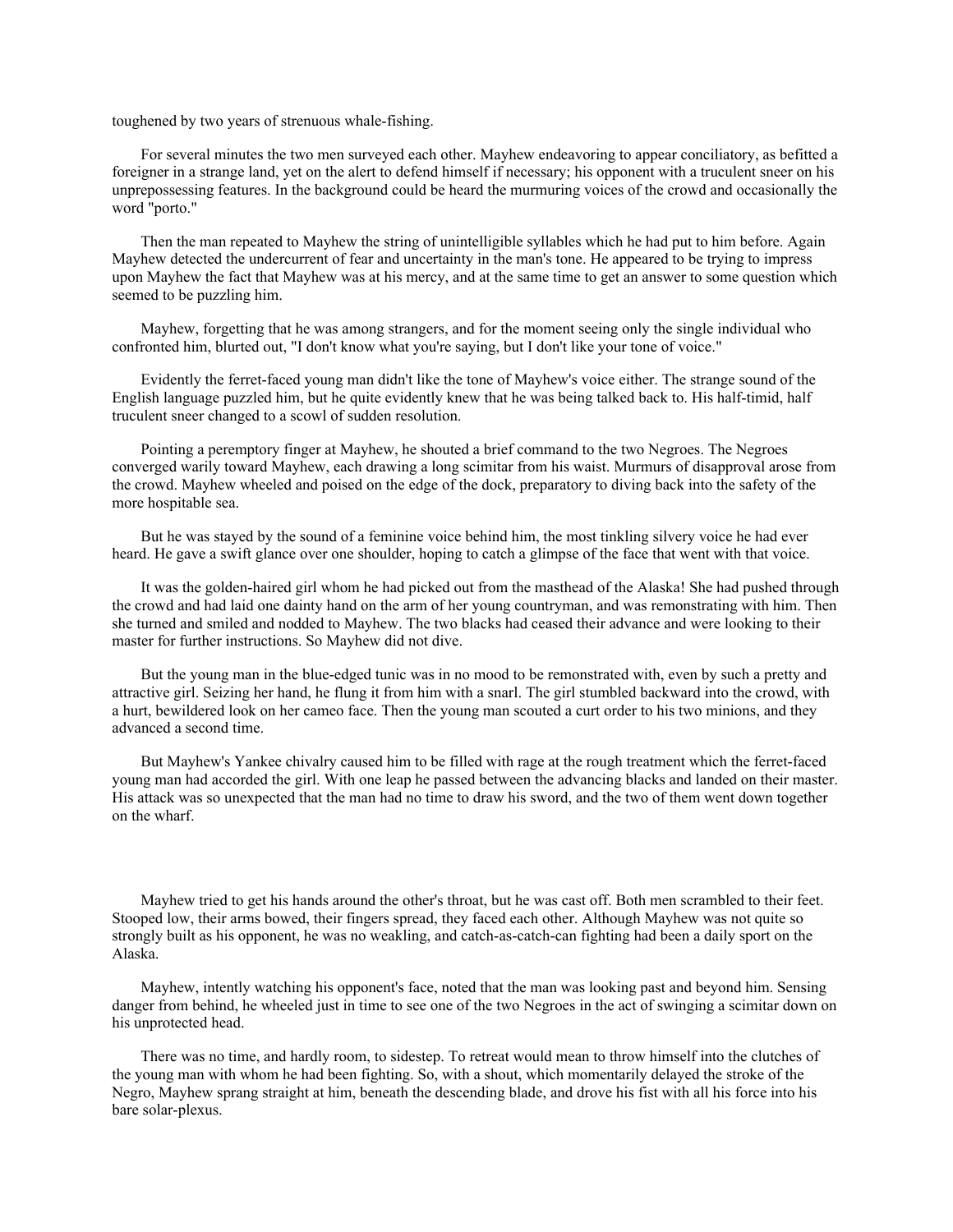With an agonized grunt the huge black collapsed writhing, his weapon clattering harmlessly to the boards behind its intended victim.

Spinning rapidly around, Mayhew snatched it up and faced the other Negro, who, having seen what had just happened to his mate, had paused irresolute. For a moment they faced each other until finally the black dropped his eyes.

The American took this opportunity to glance quickly around to see what his two other opponents were doing. But too late. For a white arm suddenly shot around his throat from behind, and at the same instant his right wrist was seized by fingers of steel. The sword fell from his nerveless hand. Then a voice by his ear shouted to the Negro to come on.

The black hesitated, however. Mayhew struggled and wrenched, whereupon a knee was placed in the small of his back and the arm across his throat tightened, cutting off his wind.

But a man's voice, a cultured voice, with a ring of authority in it snapped out a sharp command from somewhere near by. Mayhew's opponent muttered something which sounded very much like an oath. The Negro shrugged his shoulders, lowered his blade, and thrust it back into his sash.

Relieved of this menace, Mayhew felt a thrill of exultation. With a sudden accession of strength he twisted around to face his assailant.

His right wrist was still held, and his opponent's left arm was still around his neck, but now it was against the back of his neck, no longer cutting off his wind. He drew in a deep, tortured breath, then drove his left fist straight up at the other's chin.

The jolt separated them. Mayhew wrenched his right hand free. And then, instead of following up his advantage with a right-handed punch, some imp of perverse humor led him to deliver a resounding slap to his opponent's cheek.

Several snickers were heard in the crowd. The ferret face went purple with mortification and rage. The veins stood out on his neck, and with a bellow he charged Mayhew. Mayhew leaped to meet him, and they crashed together and went down once more in a heap.

Several times they rolled over and over, the crowd making way for them. Then Mayhew got his fingers on his opponent's throat, and wriggled astride the man's waist. The man made one frantic effort to push Mayhew away, then with a sudden movement reached for his sword. He got his hand on its hilt, but Mayhew set his knee on the man's wrist, and held off the menace for a moment, meanwhile tightening the clutch of his hands. But the prostrate man was frantic. Slowly he withdrew the blade in spite of Mayhew's knee.

Again the authoritative voice in the crowd boomed forth a command. Mayhew shifted his glance from the man below him to the man who had spoken. The latter was tall, slim, wiry and dark, about fifty years old. An attractive face with a small square black beard at the point of his chin. He wore the prevailing gaudily striped toga.

As Mayhew glanced up, he released one hand from his victim's throat, to ward off the expected stroke from the sword. This gave his opponent just enough leeway. Letting go of his sword, he freed his throat with a thrust of both arms. Then he clutched at Mayhew's throat.

Mayhew threw himself backward to avoid this new attack, whereupon the other wriggled free. Both contestants scrambled to their feet.

For the second time they confronted each other. Both were how panting heavily, and the perspiration was streaming down their faces. As they faced each other thus, the kindly black-bearded man in the crowd stepped forward with a reproving: "Kataka, Kirio," and retrieved the sword.

Mayhew's opponent merely snarled in reply. Then he and Mayhew were at each other again.

This time it was his hands that found Mayhew's throat. And when they fell to the planking together, Mayhew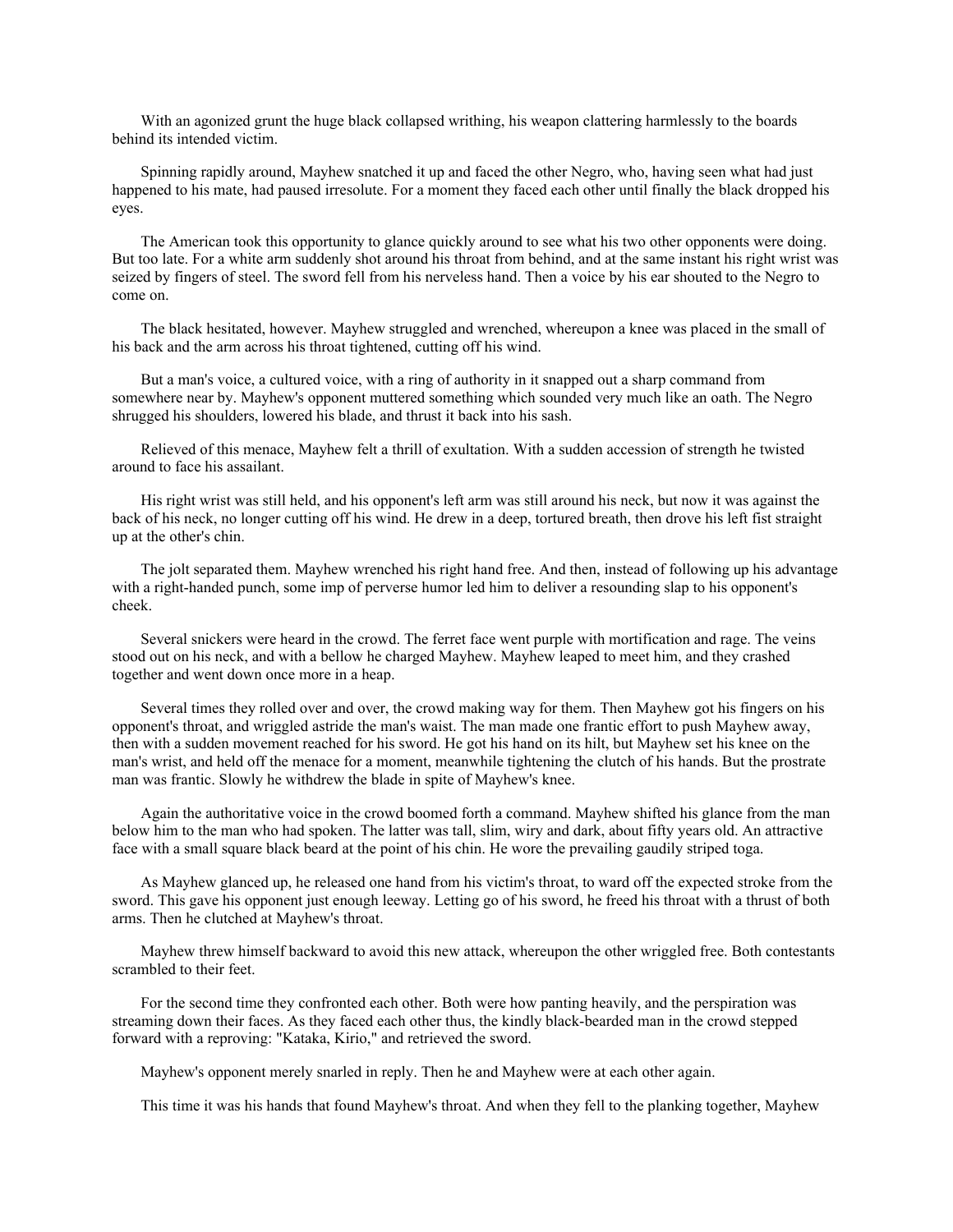was beneath, with the other sitting securely astride his waist.

Gradually the full realization dawned on the American that there was a real hatred back of this fight. This man evidently thought he recognized Mayhew as some old enemy, some enemy unexpectedly reappeared. What had begun as Mayhew's mere impulsive resentment at the ungentlemanly conduct of the man in the blue-edged tunic, had now developed into a battle to the death.

#### **CHAPTER III**

#### **THE "SPIDER"**

<span id="page-9-0"></span>Strive as he would, Mayhew could not cast his opponent off, nor free his throat from those mighty hands, nor writhe from beneath the body which sat astride him.

The grip on his throat tightened. The evil face leered down at him, through a growing haze.

Then Mayhew's struggles ceased, and his body went limp. The ferret-faced man drew himself up more erect and swept the crowd with a glance of triumph.

But Mayhew had intentionally gone limp a few seconds in advance of actually passing out. Now with every last ounce of strength that was left in him, he suddenly heaved up one of his legs and hooked it cross the other's face. Then a push with the leg, and his throat was free, as his opponent was forced back and away from him.

For a few moments the man was held thus, until Mayhew got his wind back. But the other, quickly recovering from his surprise, squirmed out from under the leg which held him, and Mayhew, realizing that this move would bring his opponent back on top of him again, threw himself free and sprang to his feet. Up came the other almost simultaneously.

But as the man braced himself for a third charge, Mayhew changed his tactics, and not waiting to get into a wrestling position, leaped in and drove his right fist to the other's jaw.

Down went the man, his skull crashing against the planking as he fell.

Standing astride his prostrate body, Mayhew waited, with clenched fists, for him to rise again.

But all the fight had been knocked out of the man. He opened his eyes, ran one hand bewilderedly across his forehead, then he looked up appealingly at his conqueror.

"Katango," he moaned.

"I suppose that means 'enough' in your language," replied Adams Mayhew, with the trace of a smile on his lips. "Get up!"

Then, suddenly realizing that he was in a foreign land, among strangers presumably hostile, he backed away from the prostrate body, and surveyed the surrounding crowd, alertly and vigilantly. As he cast his eye over the throng, he saw the face of the beautiful yellow-haired girl who had gotten him into this trouble. She smiled at him, and he grinned back at her. By her side there stood the handsome bearded man who had befriended him.

This person stared at Mayhew long and steadily. Then he bent down and whispered something to the girl. She gave a start of surprise, and her pretty face clouded as she replied. The two seemed to be arguing.

Then the bearded man stepped forward out of the surrounding crowd and, placing his right hand on the front of his own left shoulder, bowed slightly. Impelled by a natural politeness and gratitude, Mayhew returned the gesture.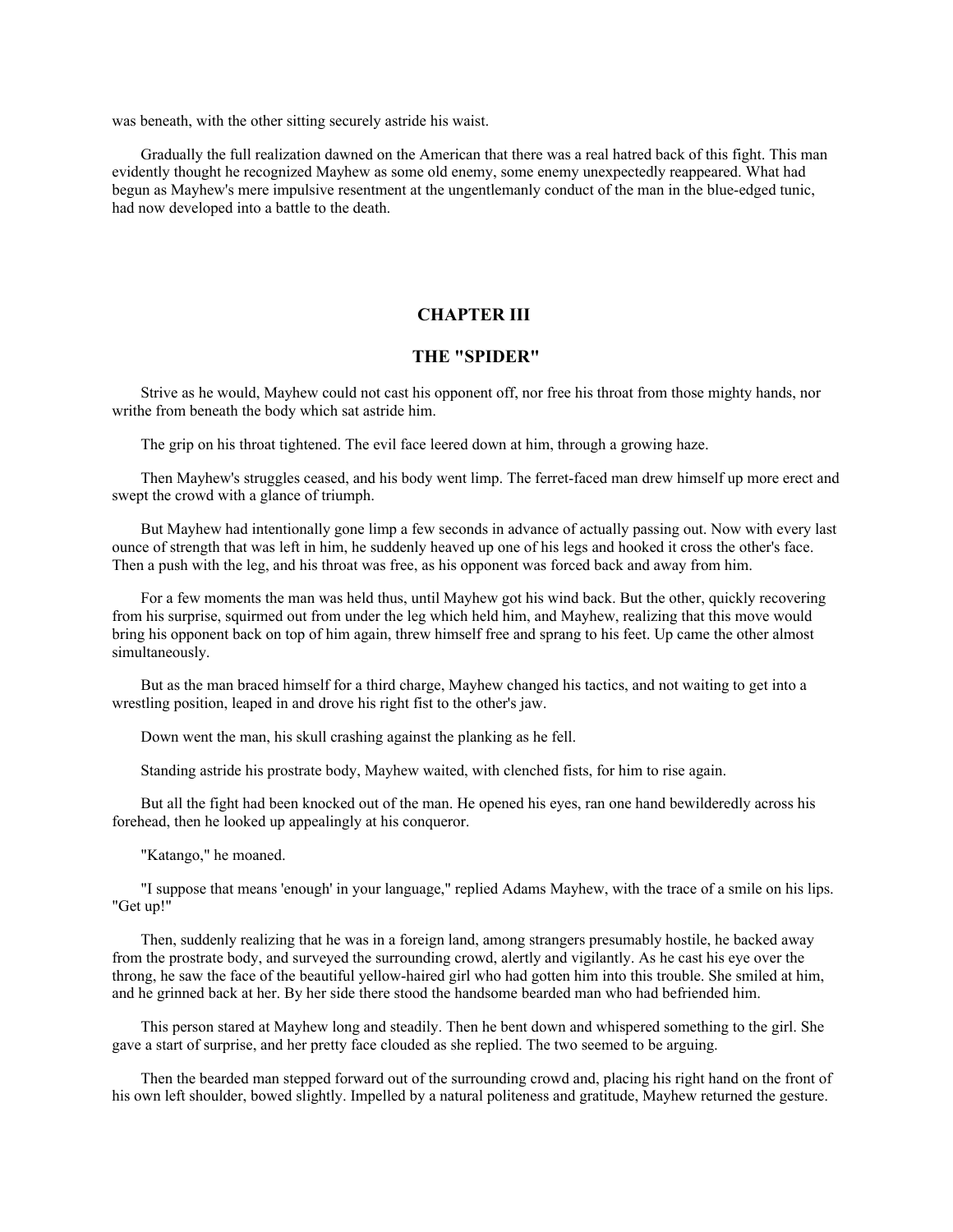"Tekuo kemel?" the man solicitously inquired.

But Mayhew shook his head.

"I'm sorry," he said, "I can't understand you."

The gentleman stroked his square-cut black beard with one hand, pursed up his lips, and gazed at Mayhew for a moment through narrowed lids. Then he smiled and held out one hand to Mayhew.

"Kom!" said he.

"Now you're talking," replied the young American, taking the proffered hand.

As they were about to leave, the girl with the yellow curls stepped up to them with a sweet expression of friendliness and welcome in her blue eyes. She placed a slim, dainty, jeweled hand on the wet and begrimed sleeve of Mayhew's shirt and spoke to him in her tinkling silvery voice. Yet it was all in the strange language of these people. The only word which he recognized was "porto," and he still had not the slightest inkling as to the meaning of that word.

He flushed with embarrassment, cast one swift glance at the girl's lovely face, and then lowered his gaze and shifted his feet uneasily. The girl drew back her hand with a gesture of distaste.

The black-bearded man looked from one to the other of them, with pity and understanding in his kind eyes, nodded slightly, then pursed up his lips and shook his head.

"Kom. Porto!" said he, and there was a queer note, an intriguing tone to his deep voice as he spoke the word "porto."

Then this kindly gentleman and the American whom he had taken under his protection began to move away.

The crowd parted to let them pass, and now began to break up. But as Mayhew was leaving with his new friend he glanced around to see what had become of the pretty girl and of his late enemy.

The latter had arisen and was brushing himself off, and smoothing his rumpled tunic. And, to Mayhew's disgust and annoyance, the girl was standing very close to the fellow, talking to him solicitously; almost ostentatiously, it seemed.

Then the black-bearded man led Mayhew through the crowd, and along the wharf. Mayhew felt ill at ease, and very dirty and conspicuous.

At the shore end of the wharf was a stone-paved street, flanked by what appeared to be warehouses. Along this street they passed. No vehicles or beasts of burden were in evidence, but there were large numbers of gayly garbed persons of both sexes and of various races, many of whom stopped to stare at Mayhew as he went by. Some plucked the sleeves of their companions, and even rudely pointed at Mayhew. There were whispered conversations and some laughter, all evidently directed at their strange visitor. Mayhew felt more and more conspicuous and uncomfortable.

Many of these people appeared to be acquaintances of his host, for they greeted that individual with the gesture of the right arm diagonally across the chest, with right hand on left shoulder. To these, the black-bearded man courteously returned the salute. Some even presumed to shout some evidently ribald comment, but these the man silenced with a frown and a peremptory shake of his head. And occasionally the intriguing word "porto" was used; but this seemed to displease the man.

Such was the courtly and assured bearing of his new friend, Mayhew soon got over his embarrassment and timidity, until finally he held his head proudly erect—despite his strange and dripping garments—and strode along beside his host as an equal. The man, noticing this, smiled and nodded approval.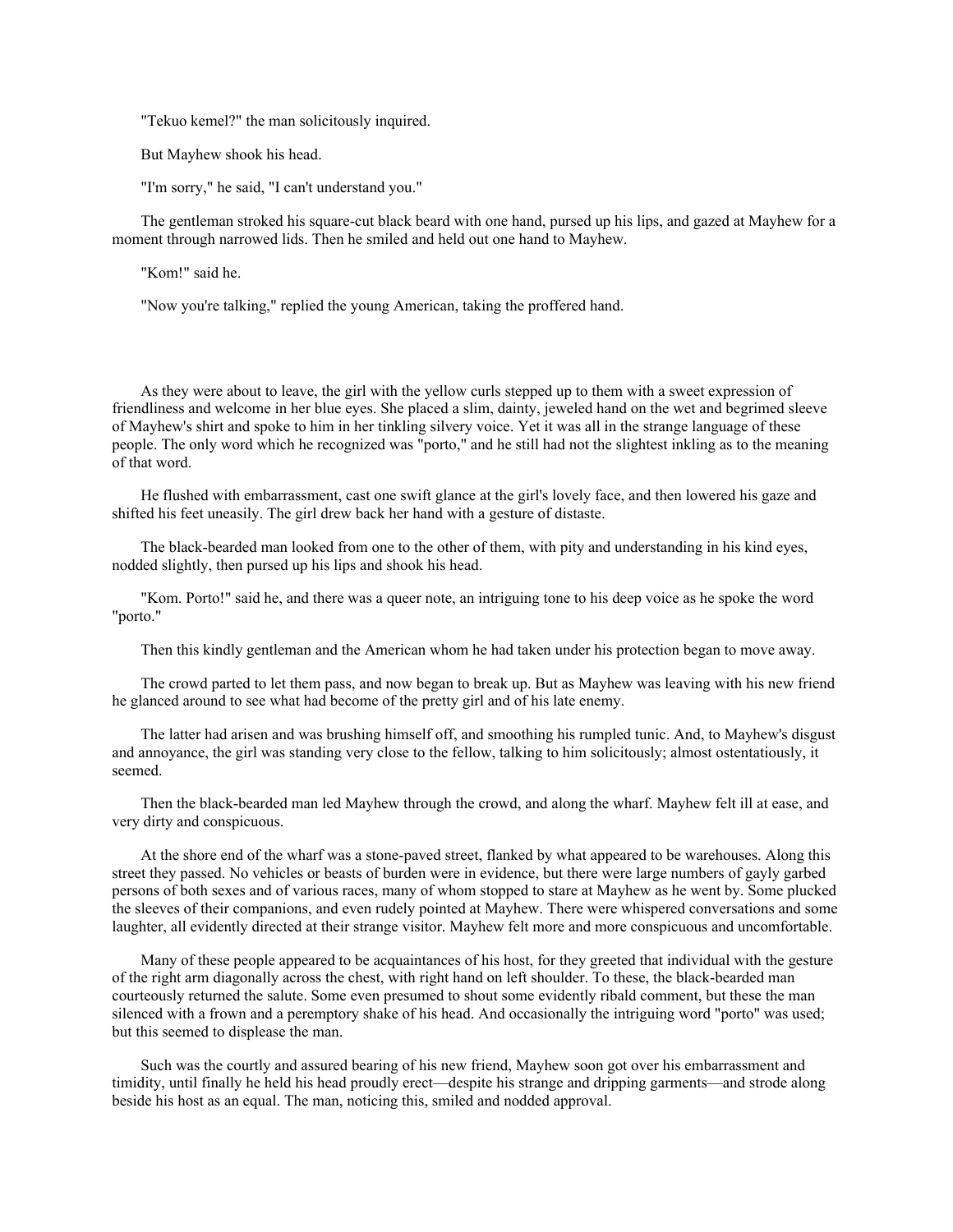Thus they passed on, up the street of the warehouses, until they came to a large public square, around which were grouped ornate and towering buildings of carved marble, chased with gold, and capped with domes and towers and minarets all tiled with that precious metal. Mayhew forgot the staring multitudes and his own uncouth appearance in his awe and wonder at the scene.

As the young American stood staring about, he suddenly noticed that something across the plaza had attracted the attention of his benefactor. A crowd was gathering in front of one of the buildings, an excited crowd, that gesticulated and pointed at something in their midst. Down the various streets, which converged at this public square, many people came running, to swell the crowd. And thither Mayhew's bearded friend now made his stately way, followed by Mayhew.

As they reached the outskirts of the jostling throng, someone shouted: "Julo!" and the crowd made way for them. And so Mayhew was able to see what it was that had caused all this commotion. It was a bulletin board on the face of the building; and on the board was posted what appeared to be a handbill or notice, written or printed in characters resembling Egyptian or Chinese. But the outstanding feature of this poster was its heading: a picture of a huge, fat, repulsive, black spider!

The moment the eyes of the bearded gentleman fell upon the poster his handsome face contracted into a scowl. As he read on his jaw became set and his hands clenched. Finally he wheeled around, and wrapping his toga majestically about him, he stalked out of the crowd like a thunder-cloud of wrath.

Of course, Mayhew hadn't the slightest idea what it was all about. The spider-heading on the poster had somehow cast a chill over him; but, beyond that, the poster had conveyed nothing. So, with a puzzled frown, he ran his fingers through his sandy hair and followed his patron across the public square.

The streets which radiated from this plaza were flanked with lesser buildings of much the same architectural style, and up one of these streets for several blocks the stately, bearded man continued his slow and dignified march, his face softening as he progressed. Finally he halted before a doorway a bit more elaborate and gold-encrusted than the rest.

"Ya," said he, indicating the place with a lordly wave of his hand, a slight inclination of the head, and a friendly showing of white teeth.

But suddenly he recoiled from the door and clutched his toga in front of his throat as he stared aghast at what he saw before him. Adams Mayhew looked at the door, to see what it could be that caused his friend this consternation.

It was a small piece of paper or parchment; and imprinted upon it was a black spider, exactly like the one at the top of the notice in the plaza. Only that, and nothing more.

Mayhew turned his glance from the spider to the face of his friend. It was ashen.

But as he looked, the man regained a measure of his composure. With a determined shake of the head he stepped forward, ripped the offending piece of paper from its place, tore it into little bits, and scattered them in the street.

Then, his face once more serene, he pointed to the scattered bits, placed his finger on his lips, and looked fixedly at Mayhew.

Mayhew nodded. He understood the gesture of silence, even though everything else about the occurrence had been a mystery to him.

His host, satisfied, rapped three times with a golden knocker which hung from one of a pair of carved, golden doors. The doors swung open at the sound, and two black men, naked to the waist, bowed low within the entrance.

With a slight inclination of the head, the man bade Mayhew enter.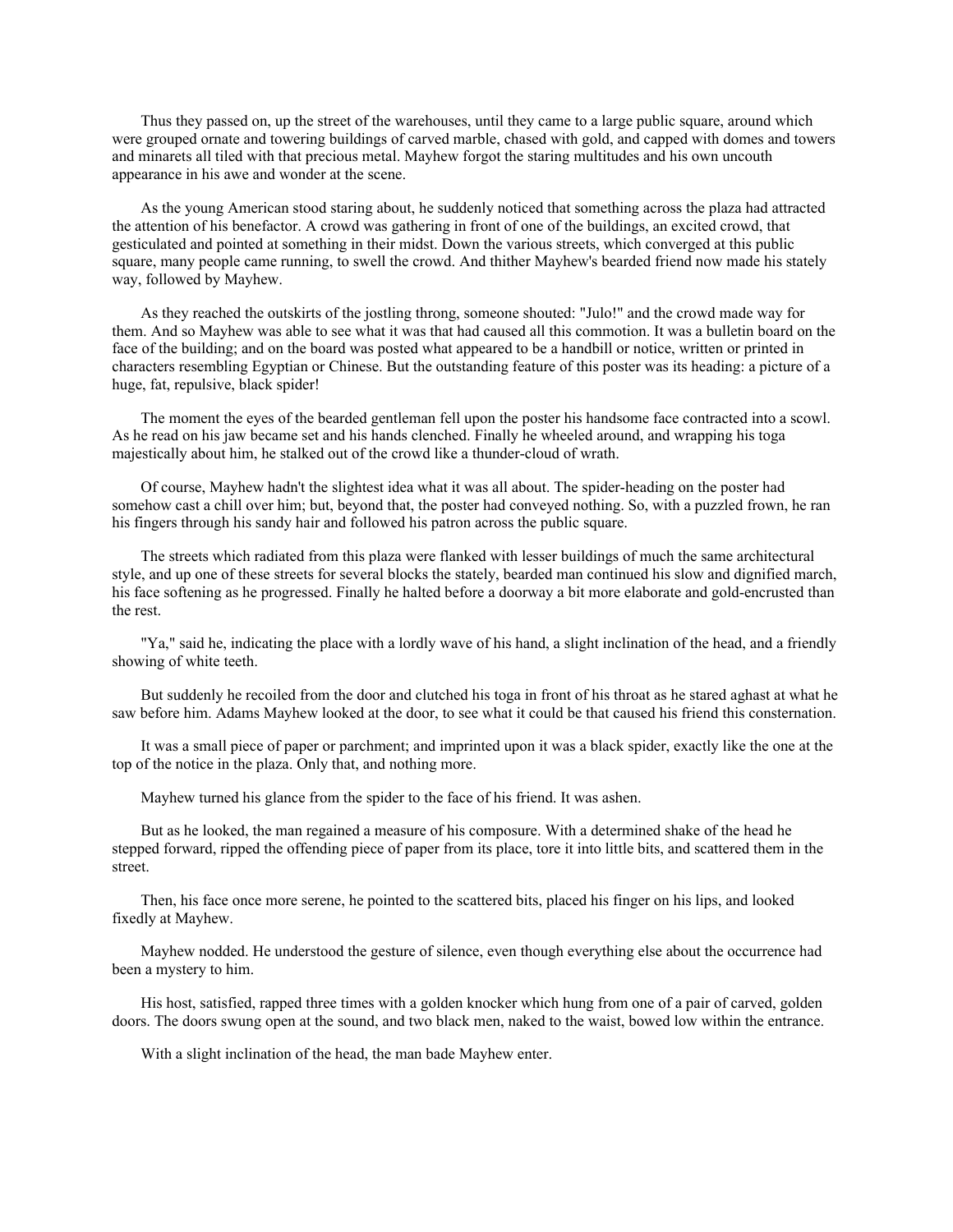The doorway led into a spacious, golden-pillared hall, down which there approached a young-faced, though white-haired, woman in a maroon gown.

Her face wore a puzzled expression as she drew near, and she uttered an explanation coupled with that mysterious word, "porto."

But her husband—for it was evident that she was the wife of the man with the small black beard—hurriedly spoke several sentences, which were evidently some sort of an explanation relating to Adams Mayhew. She paused, clasped her hands with an involuntary little gesture, wrinkled up her forehead, and said:

#### "Oh!"

But what she had thought, or what was the purport of the man's explanation, or what she thought now, Mayhew could not even guess.

On the chance that it was the correct thing to do, he placed his right forearm diagonally across his chest and bowed low.

Then her husband, with a word of excuse to Mayhew, drew her aside for a moment, and they conversed together in low tones. At the conclusion of their conference, they turned their guest over to one of the black male servants, who—grinning broadly—led Mayhew away.

Down the ornate hallway they passed, into a flower-filled court, and thence by an outdoor staircase to a second story balcony, and what evidently was a sleeping apartment. Here the black man signaled to Mayhew to remain, and then withdrew. Mayhew sat down gingerly on the edge of a gaudy divan.

Soon the black servant returned, bearing a kimono-like robe of flowered crepe material which he handed to Mayhew, who slipped off his dripping sailor clothes and put on the gaudy bath-wrap.

Then the Negro led him to a large room of glazed figured tiles, depicting scenes evidently of the golden city and the surrounding country. In the background of one of the pictures, the volcano which Mayhew had seen from the Alaska hung ominous and menacing, surmounted by a black pall of smoke. Somehow it fascinated the young American. The shape of the mass of smoke was vaguely reminiscent of the sign of the spider which had caused so much excitement that afternoon.

In the middle of the tiled room there was a sunken swimming pool, and along the walls there were marble benches, and cubicles containing showers.

The young whaler had never seen either a shower bath or a swimming pool; but his attendant, with a very puzzled expression on his shiny ebony face, demonstrated their use.

On his return to his own room, Mayhew found that during his absence his wet and dirty clothes had been removed. On the couch lay, a blue and white striped toga, a sleeveless undershirt, a strip of white cheese-cloth, several feet of blue ribbon, and some jeweled bracelets and armlets and clasp-pins. Mayhew put on the undershirt, and the Negro showed him how to wrap the white cloth around his waist to form a crude undergarment, how to don the striped toga, and how to tie the fillet in his hair. He rebelled, somewhat at the fillet, and positively refused the ornate jewelry.

When finally dressed, he surveyed himself in a mirror, and was surprised to see how completely he looked a native of these parts. Then his attendant led him back to his host and hostess.

Both of them gave a start of surprise as he entered, and Marta, as her husband called the woman, could be heard to whisper: "Porto?" inquiringly to her husband. But the man shook his head with an amused and quizzical smile, and advanced to greet Mayhew with extended hand.

Then the host led the guest into a small adjoining room, in one corner of which there stood a large globe of the world, mounted on a tripod. Here at last was something which might furnish the key to all these mysteries! With a glad "Ah!" Mayhew stepped over to it.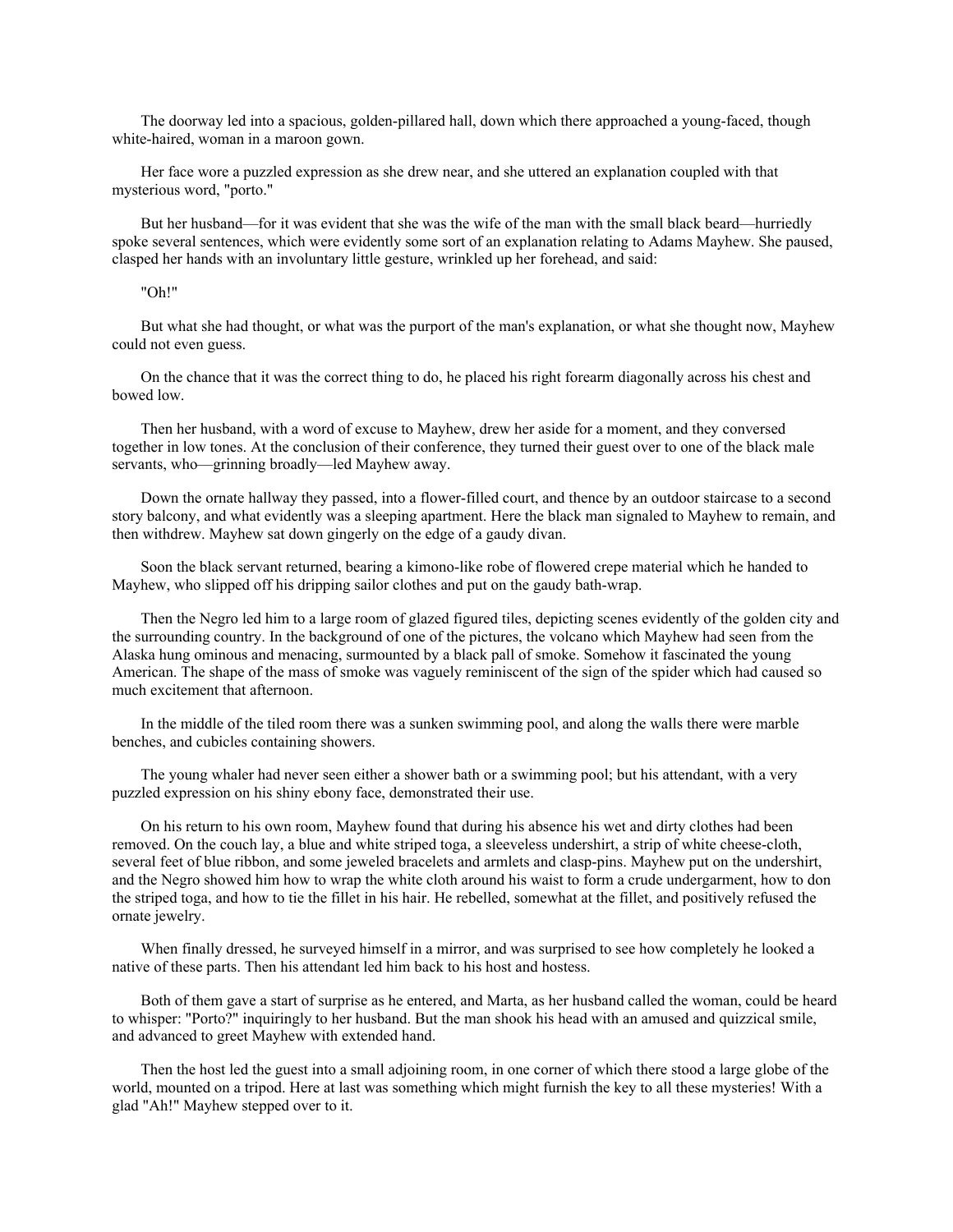But it bore no map of the earth like any he had ever seen before. True, there were continents which vaguely resembled North and South America, Europe, Asia, Africa and Australia. But the Gulf of Mexico extended northward in a narrow V until it joined the Great Lakes, and there was a second group of lakes apparently in the midst of the Rockies. Siberia was connected to Alaska by a narrow band of land. The Mediterranean Sea was an inland lake. A large island lay in the south Atlantic, almost touching the northern tip of Africa. And the Pacific was filled with three parallel, almost adjacent continents, stretching from east to west.

#### **CHAPTER IV**

#### **THE LOST CONTINENT**

<span id="page-13-0"></span>This was not the earth! It was some travesty on the earth. Perhaps a strange planet! Mayhew rubbed his eyes and brushed his hand across his troubled forehead.

Then he swept his arm around him to indicate the surrounding city and pointed to the globe. His host instantly caught his meaning, and indicated the north-eastern corner of the northerly one of the three Pacific continents. Mayhew studied the location. Yes, that would be just about the latitude and longitude of the Alaska when he was last aboard her.

He pointed to the island which lay in mid-Atlantic.

"Atlantis," replied his host.

Mayhew had never heard of any such place.

So he pointed inquiringly to the land of his present location.

"Mu," replied his host. "Ra Mu. Ulu-umil Ra."

Quite a mouthful! Mayhew could not be sure how much of that was the name of the place, and how much was description or explanation.

South America, the man designated as "Xibalba." But as to North America, he shook his head and shrugged his shoulders; apparently the place had no name.

Then Mayhew pointed to himself and to the north Atlantic seacoast, but his host shook his head incredulously. Apparently it was inconceivable to him that any one could live on the continent that had no name.

Their geographical conference was interrupted by the entrance of one of the Negro servants with a message for Mayhew's host, who at once left the room, signaling to his guest to follow him.

In the great hallway there stood the beautiful girl of that afternoon's encounter on the pier, now in earnest conversation with the hostess. As Mayhew entered with his host, the girl looked up, gave a start and blushed, then held her head high and turned away.

Mayhew put his arm diagonally across his chest and bowed to the two ladies. But the girl ignored him. Instead of looking at Mayhew, she turned to the host, addressed him as "Julo," and in an undertone asked him a question which included that ever-present word "porto."

But Julo shook his black-bearded head, and his eyes twinkled mischievously.

"No, Eleria," he said, then spoke a string of unintelligible syllables.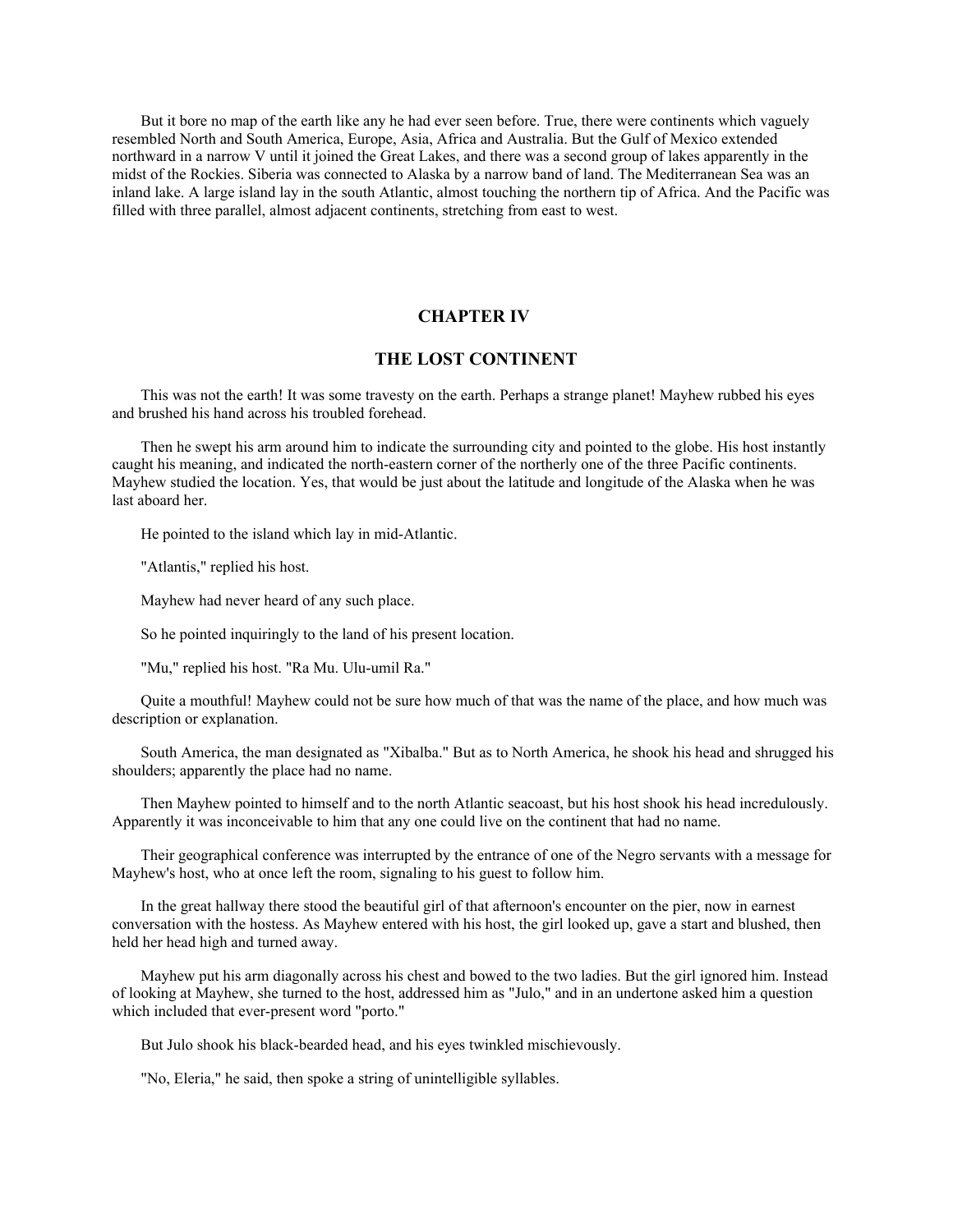The girl and he disputed for several minutes. Then she bade good-by to Julo and Marta, and left without even a glance at the luckless Adams Mayhew.

She had been gone only a few minutes, when there was a commotion at the door, and the ferret-faced young man Mayhew had fought that afternoon at the wharves forced his way in at the head of a squad of rough looking individuals, garbed like him in blue-bordered tunics, and like him armed with broadswords.

As the leader of the intruders saw Mayhew he stopped, and his jaw dropped with surprise at Mayhew's new clothes.

Then, pointing his finger, he shouted, "Porto!" and sprang forward, followed by his men.

But Julo, the host, stepped between them. Calmly and authoritatively, but with flashing eyes, he addressed the young centurion, until apologetically the latter withdrew at the head of his cohorts. But, as he left, he flashed a look of hate at Adams Mayhew, and shouted at him a string of words, ending in the mysterious epithet, "porto."

Not understanding what was said, Mayhew could merely shrug his shoulders, and make the Muian gesture of hand on shoulder, at his departing enemy. His gesture was met with a sneer. Then the man was gone.

Julo turned on Mayhew with an expression of supreme contempt on his handsome aquiline face. It was the first look other than one of courteous gentlemanliness that he had ever given his guest. Then his expression softened and changed to understanding and mild amusement.

Dinner followed soon after, served in elaborate style from utensils of solid gold. Julo at once set about teaching Mayhew the language of Mu.

Finally Mayhew was escorted off to bed by the huge Negro who had been assigned to him. His host and hostess accompanied him as far as the courtyard and there bade him goodnight.

Sleep came quickly to the tired young man. And as quickly came a sudden awakening in the middle of the night.

His first reaction was to miss the accustomed roll and toss of the barque Alaska. Vaguely he wondered if the vessel had made port, or if it were drifting on an unusually calm sea. Then in a flash he remembered that he was ashore on the mirage-continent of Mu, in the house of the kindly Julo, who had befriended him. He turned and stretched himself on the luxurious sleeping couch, then stiffened to alertness as he heard a slight scraping sound in the courtyard below.

It was not much of a sound. On board ship, it would have passed as the momentary rattle of a bit of tackle. On shore, back in New Bedford, it might have been an alley-cat, or the scuffing of a pebble by the foot of a late passerby. But here in this quiet household the sound, slight though it was, was out of place.

Springing noiselessly to his feet. Mayhew crept through the doorway of his room out onto the second story balcony which overhung the courtyard. The rays of the moon, coming over the house-wall above him, flooded the opposite side of the court, and thence diffused their light throughout the entire inclosure. Near the middle of the court, shaded from this reflected light by a bush, crouched a black form.

As Mayhew watched, the figure slunk forward. There was something indefinably Oriental about it, and in one hand it held a dagger. It was headed for the doorway through which Mayhew had seen his host and hostess withdraw after bidding him good-night.

His first impulse was to warn the household. But instantly he realized that the only certain effect of a shout for help would be to put the prowler on his guard. Doubtless servants would come running, but the intruder was by now only a few paces from the door of Julo and Marta, and might easily be able to reach his victims before aid could arrive.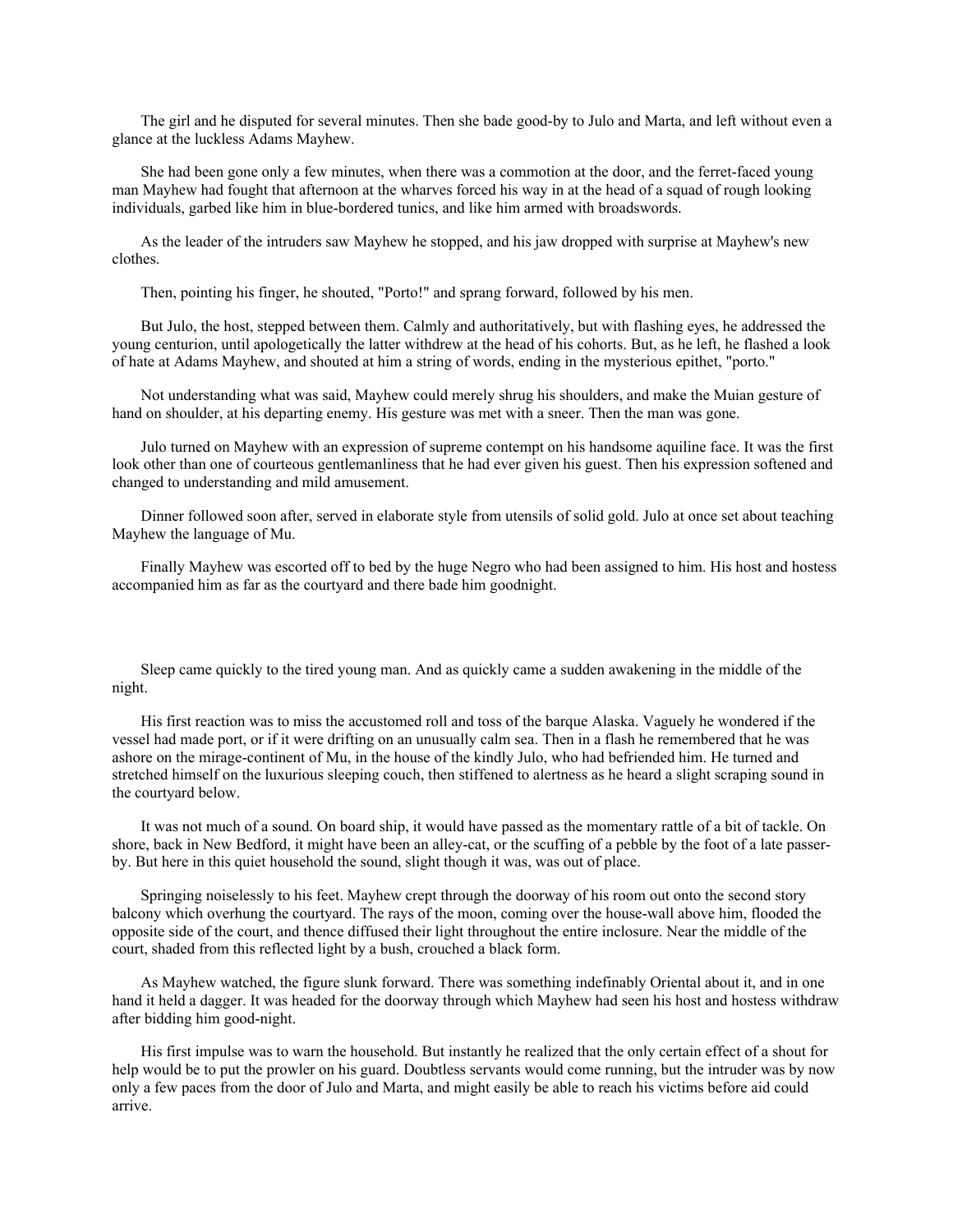So, catlike, Mayhew raced around the balcony to a position just above the assassin, and then as silently clambered over the edge of the railing, and slid down one of the posts.

As his feet struck the ground, the man, with hand already on the latch of Julo's door, heard him and wheeled. Then the two of them launched themselves at each other.

Mayhew caught the wrist of the upraised dagger-arm of his adversary with both his own hands, and thrust his right elbow beneath the other's chin. A wrench of his powerful fingers, and the poniard clattered to the tiles. Then the other's free hand was at Mayhew's throat.

"Help!" shouted Mayhew. "Murder! Help!"

Although these words were in English, the tone of voice meant "help" in any language. Doors opened. Footsteps sounded on the tiles of the court, and on the balcony above.

Then a cloud passed across the face of the moon, and the whole inclosure became suddenly and ominously dark.

Mayhew's assailant was jerked away from him by unseen hands. Other unseen hands seized Mayhew and pinioned his arms. Warm smelly human bodies engulfed him. And over all could be heard the babel of shouts in a strange tongue.

Then the clangor of a gong. Then lights. Mayhew suddenly found that he was no longer pinned down. He scrambled dazedly to his feet.

Silhouetted in the doorway of Julo's sleeping apartment stood Julo himself, with toga hastily draped across his shoulders, and a lantern in his hand. Six or eight huge Negroes stood about Mayhew, staring at him and at Julo and at each other, with surprise and confusion on their black features.

Julo snapped out a question. Several of the servants, with much shrugging of the shoulders, began to explain; but their master silenced them, and pointed a forefinger at Mayhew, with a sadly accusatory expression on his handsome face.

What could Mayhew say, not knowing more than a few words of the language! He could at least try signs and pantomime.

So he pointed to the gallery by his own bedroom door, and then to himself. Julo nodded. Then Mayhew pointed to his own eyes, and to the center of the courtyard. Julo nodded again.

Then Mayhew pointed to the bush, by the side of which he had first seen the prowler; and, going over to it, crouched beside it, and began sneaking toward Julo's door. Julo stopped him with a peremptory gesture, and shot a question at the Negroes. But they shook their heads, and shrugged their shoulders.

Back toward Mayhew, Julo turned, with a frown on his handsome face, and moistened his lips with the tip of his tongue. But, just as he was about to speak there came a shout from the shadows in a far corner of the courtyard, and every one crowded over with lights to see what it was about.

It was the dead body of one of the Negro servants, lying on its back with a dagger through its heart! And, pinned to the breast by the weapon there was a piece of parchment bearing the sprawled figure of a loathsome black spider!

All stared at it for one long moment. Then Julo set down his lantern, walked over to Adams Mayhew, placed his left palm on the young man's shoulder and warmly shook his right hand.

Of the mob of assailants who had invaded Julo's house, there was not a sign, but for the rest of the night a Negro servant stood guard in the middle of the courtyard, and one slept in front of Julo's door, and one in front of Adams Mayhew's.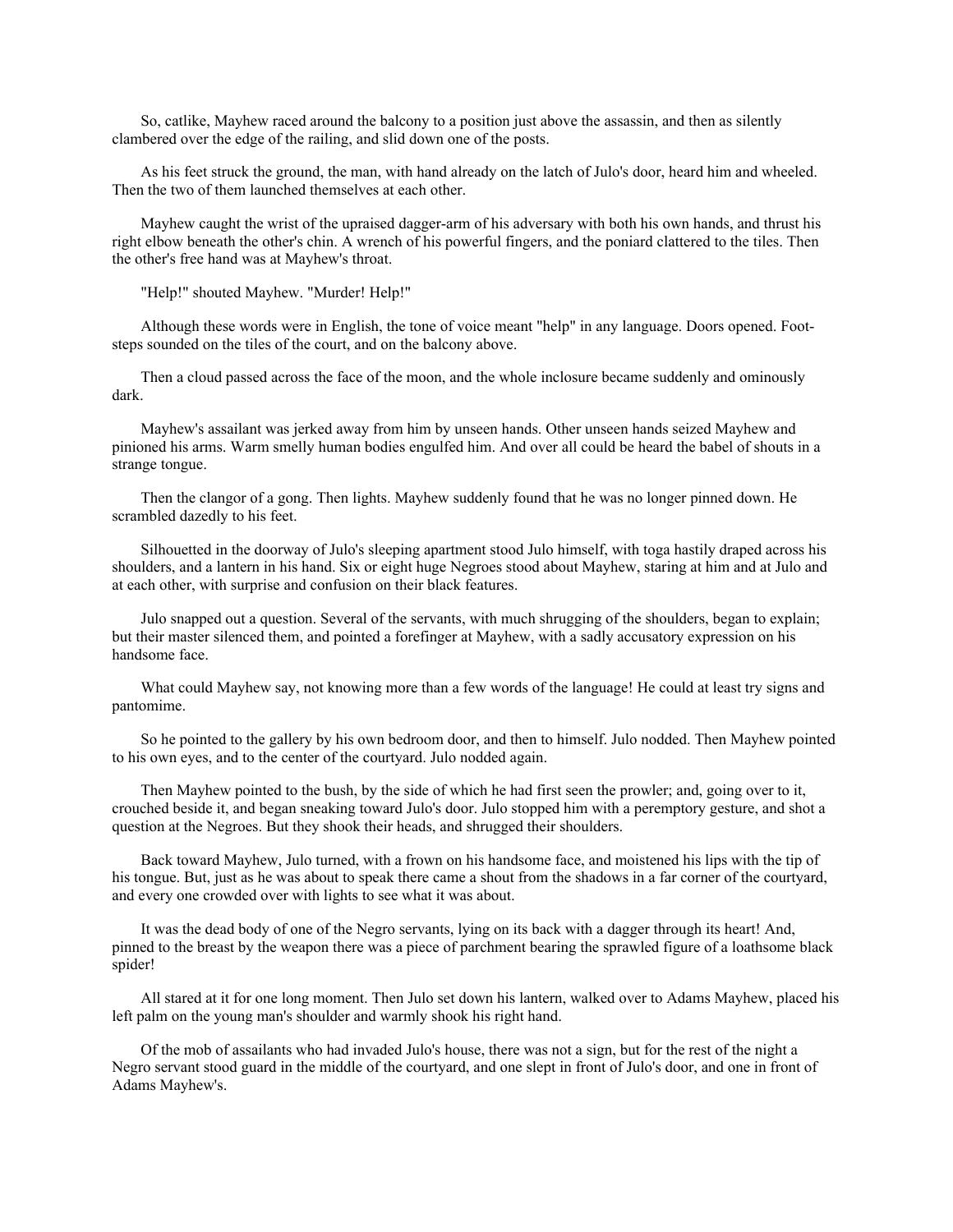With daylight, the household took up its usual routine. Everything seemed so peaceful and serene that Mayhew began to doubt if the events of the night before had not been merely a dream.

His language lessons progressed, under the tutoring of his genial host and hostess. But when he sketched upon a piece of paper the rough figure of a spider, and asked the name for it, Marta clutched at her heart and hurriedly left the room; and Julo, with a sudden scowl, seized the paper and tore it into little bits. Mayhew apologized—in English, of course.

Shortly before noon Julo gathered his household together and led them from the house, he and Marta and Mayhew clad in brilliant togas, and the blacks naked to the waist, with baggy pantaloons, and scimitars in their sashes. An air of alert tenseness pervaded the group, but they reached the public square without any untoward event.

Ascending the steps of one of the buildings with his retinue, Julo knocked on the door. It was opened by a white-bearded old man in a flowing yellow robe, with a flaming red swastika emblazoned upon its left breast. He and Julo exchanged a few sentences, and the party was admitted.

Never had Mayhew seen so much gold; the entire interior of the building was literally encrusted with it. The party passed through rooms of increasing brilliance, until they came out into a huge amphitheater. The whole was made of white marble, every inch of which was covered with ingeniously carved gold fretwork. Around the walls ran tier after tier of marble seats, surmounted by a canopy of fluted gold, supported on spiral golden pillars. But beyond this canopy the room had no roof, being completely open to the sky. In the exact center of the amphitheater stood a square altar of unadorned white marble.

Some of the seats were already occupied. Julo and his party were shown to places, and seated themselves. Other persons came in, until the place was nearly filled.

A few minutes before noon a bell sounded, and all conversation ceased. Then, through a doorway beneath the stands, a procession of yellow-robed priests entered the arena. They filed once around the circuit, then the leaders advanced to the center with golden baskets containing wood and tinder and incense, which they piled upon the altar. Then all except the high priest ranged themselves along the wall at the foot of the stands.

The high priest, kneeling beside the altar and raising his hands aloft toward the sun, began to intone a chant. Mayhew could make out none of the words, except the oft-repeated syllable, "Ra," which he had learned was the name of the sun.

As the priest ceased his chant, an even deeper hush settled over the audience. Then there came a flash, like lightning from the cloudless sky, and the pile on the altar blazed up.

A sigh, as of relief, passed through the crowd.

"Doubtless some easily explainable trick," thought the American, "but these people accept it as magic from their god."

A tiny cloud passed across the face of Ra, the sun; the fire began to smoke; a tenseness came over the crowd; and in that instant a cry of mortal agony rang out, as one of the circle of priests who lined the wall of the arena pitched forward on his face.

The hilt of a dagger protruded from his back, pinning to him a small piece of parchment, bearing the dread insigne of the spider! That, and nothing more.

Yet no one had been standing behind the stricken priest!

For an instant the near-by throng recoiled from their dead comrade. Then, at the command from the high priest, they picked up the body and hurried it to the altar. Sweeping aside the now smoldering sacrificial fire, the officiating prelate directed the gentle removal of the knife, and the placing of the dead body, face up, upon the altar. The sign of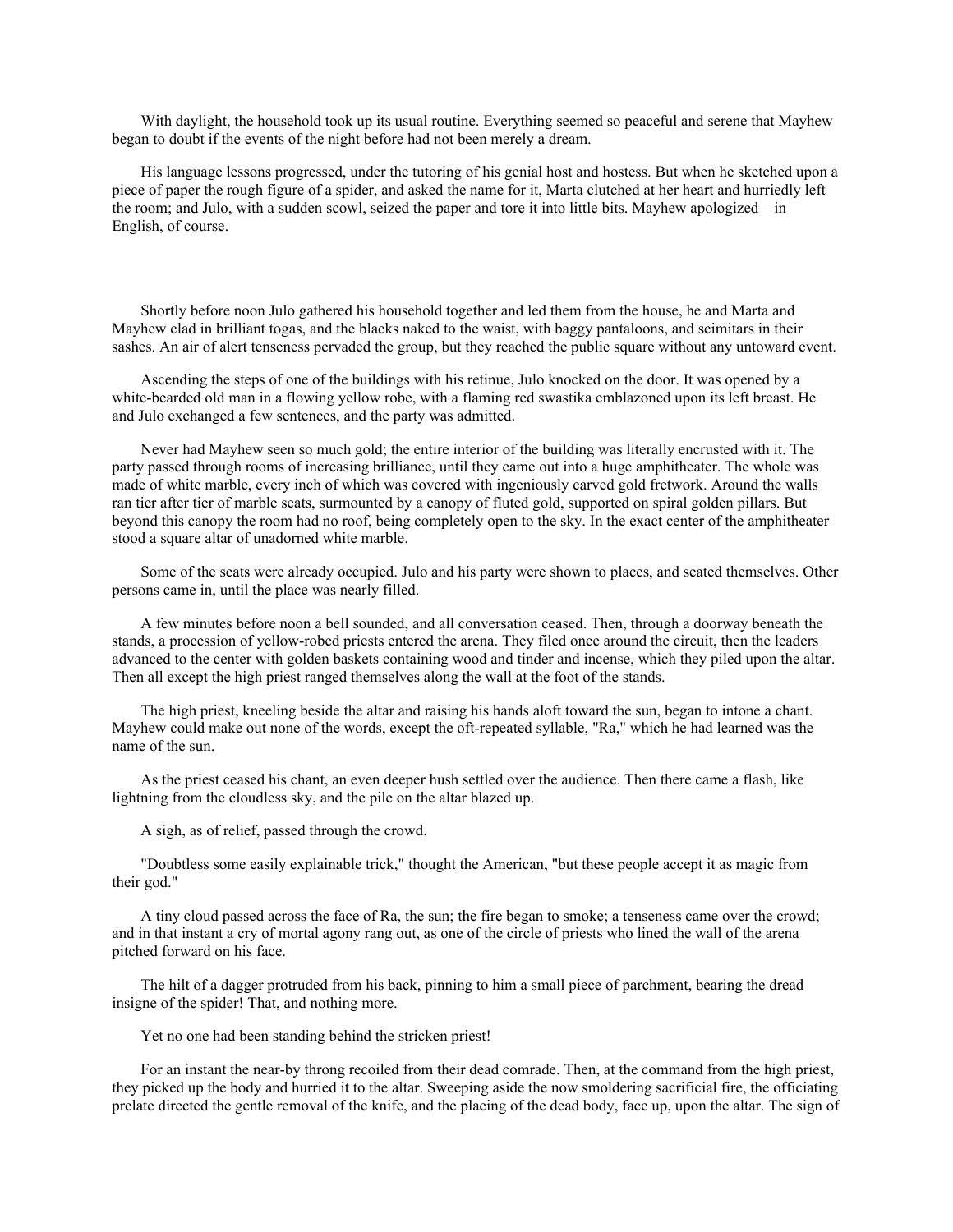the spider he tore into small pieces and trod under foot. Then began a second chant to Ra, the sun, who by now had reappeared from the cloud.

To Adams Mayhew the entire performance was merely a part of the temple ritual, the worship of the sun god of these people, culminating in human sacrifice. How revolting! He marveled that a person of the evident intelligence and culture of Julo, his host, who had exhibited such repugnance at the spider-topped poster in the public square, and at the spider-marked piece of parchment plastered on his own front door, should nevertheless be driven by his superstitions or his religious fanaticism to attend temple services dedicated to the thing which he abhorred.

Mayhew glanced apprehensively about him and noted that Marta's face was white and quivering, and that Julo's black-bearded jaw was firm and set, and that the black guards, with drawn scimitars, were standing around the three of them in hollow-square formation, facing protectively outward. But perhaps this, too, was all a part of the ritual.

Then Mayhew remembered last night's fighting in the courtyard, and the Negro who had been found dead there, with the mark of the spider upon him. Surely a man's own religion would not creep into his household in the dead of night to commit assassination. Much perplexed, Adams Mayhew turned his attention back to the arena below him.

The high priest was still praying to Ra, the sun; and he seemed to be putting into his words much more sincerity and depth of feeling than he had put into the original chant which had accompanied the lighting of the sacrificial fire.

As the aged prelate prayed, the body on the altar stirred slightly; whereupon all the priests burst into a joyous hymn of praise, and two of their number rushed forward to the center and bore their stricken comrade tenderly away. Then every one, including the audience, knelt in silent prayer.

The tension appeared to have been greatly relaxed.

If this was all mere ritual, it was well acted!

On the return of the party to the house of Julo, Mayhew's language lessons were resumed. Nothing further of excitement happened, although—or perhaps because—guards were posted every night in the courtyard, and no member of the household ever went out in the streets unescorted. Moorfi, the huge black man who had been assigned to Mayhew on the day of his arrival, always slept on the balcony just outside his door.

Marta became increasingly nervous in Mayhew's presence, and treated him as though he were an insane person who must be carefully coddled, lest he break loose and do violent damage. But Julo still displayed confidence in him, and regarded him with an amused and whimsical tolerance.

Naturally Mayhew was most anxious to return to America at the earliest possible moment, but in this desire he was unable to evoke any cooperation or even sympathy from his otherwise kind and considerate host, who absolutely refused to believe that any civilized people inhabited that barren and desolate continent, although he accepted Mayhew's announcement of his name. "Adamo Mayho" was as near as he could come to pronouncing it, however. Mayhew finally gave up the attempt to interest his host in the proposition of return, merely resolving that at some later date he would try to find passage home on some one of the many trading vessels which made port at this Golden City. And perhaps the presence here of the yellow-haired Eleria may have had something to do with dimming his eagerness to return home.

As the young American rapidly mastered the language of Mu, many of the matters which had puzzled him were cleared up. But many more were not.

For example, he learned that the island, or continent, on which he was located was known as "Mu" or "Ra Mu," "Ra" being the name of the sun, or sun-god, whom these people worshipped. Mu claimed to rule the entire world, which was known as "Ulu-umil Ra"; that is to say, the empire of the Sun.

Also he learned a little, but not much, about "the spider." The people of Mu did not know much about this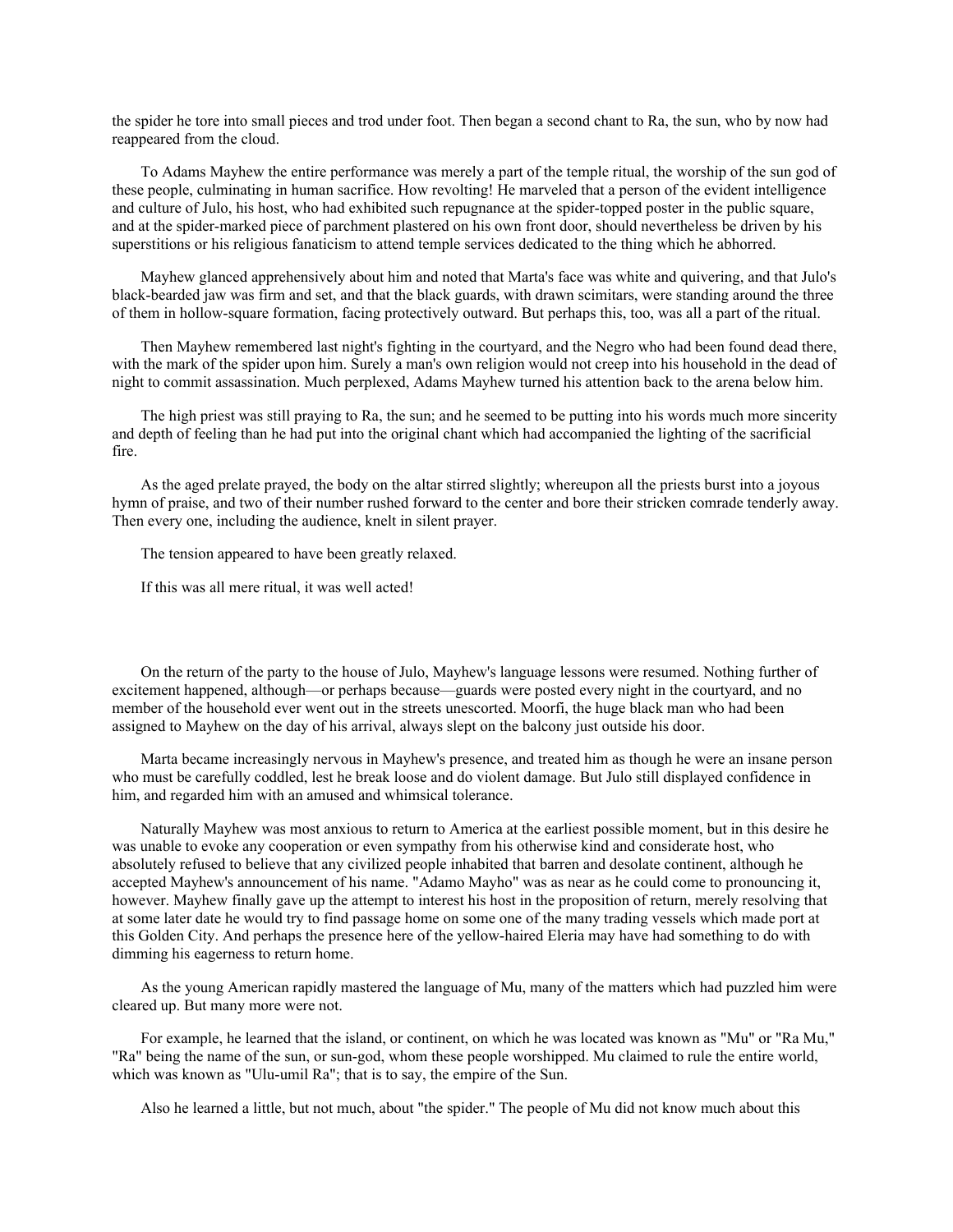creature themselves, except that he was supposed to be the head of a secret organization of some sort, which was bent on world domination. None of his followers had ever been apprehended. His whereabouts were unknown. Whoever attempted to thwart him was marked for slaughter.

The spider's demand for tentative recognition and a parley, posted in public squares on the day of Mayhew's coming, had been the culmination of a series of acts of terrorism. Julo had been leading and directing the investigation of the spider's activities. Hence the marking of Julo's door, and the midnight attempt to assassinate him.

In spite of the rapid progress Mayhew made in learning the language of Mu, there was one word the meaning of which kept eluding him, namely the word "porto." Apparently it was the name for something which he resembled. Also, because the mention of it always appeared to embarrass his hostess, he deduced that it was an uncomplimentary epithet; and so at a very early stage of his language lessons he gave up asking even his host about the word.

This was most unfortunate, as events later turned out; for a knowledge of the meaning of that word "porto" might have saved him considerable discomfort and even danger.

But, although many matters appeared inexplicable, he did learn something about his host and his enemy, and the positions which they occupied in the community. Julo was a magistrate of some sort, a person high in the councils of the city. Tirio was a centurion of the police, rather dissolute, and quite a leader among the younger set. Also suspected of plotting against the government. A trouble maker and discontent-spreader. Although he did not come directly under the jurisdiction of the magistrate Julo, he stood in considerable awe of him. Tirio hated and feared Julo, much as a jackal hates and fears a lion. Most of this, Mayhew learned from the faithful Moorfi.

In fact, Mayhew learned a great deal from Moorfi, who was a most garrulous and entertaining Negro, with an effervescent sense of humor and doglike loyalty.

Not all of Mayhew's time was spent indoors, nor even in the courtyard of Julo's house. Once or twice each day he explored the Golden City, sometimes accompanied by his host. Always, regardless whether or not Julo was with him, he was followed by Moorfi and one or two other blacks. Moorfi had been assigned as his personal bodyservant, and had developed quite an attachment for him.

On these walks Mayhew never happened to run across the ferret-faced Tirio; but twice he met the beautiful golden-haired girl, Eleria, and each time she ignored him completely. Just why she acted this way, he could not imagine. Her coolness and disdain were even more inexplicable than Tirio's hatred.

One afternoon, Mayhew and Moorfi were strolling along together through an unfrequented part of the city, followed by another huge black, a new-comer in the household of Julo. Moorfi was in the midst of telling Adams Mayhew a rather long and involved funny story about two traveling merchants, when suddenly a door was flung open just abreast of them, and four burly ruffians, garbed in the blue-bordered white tunics of the police swarmed out upon them, with broadswords in their hands.

## **CHAPTER V**

## **KIDNAPED**

<span id="page-18-0"></span>Although taken completely by surprise, Moorfi was not in the least nonplussed. With one sweep of his left hand he thrust his master behind him, at the same instant drawing his scimitar and barring the way to the aggressors. The muscles of his bare brawny back and shoulders rippled with alert excitement.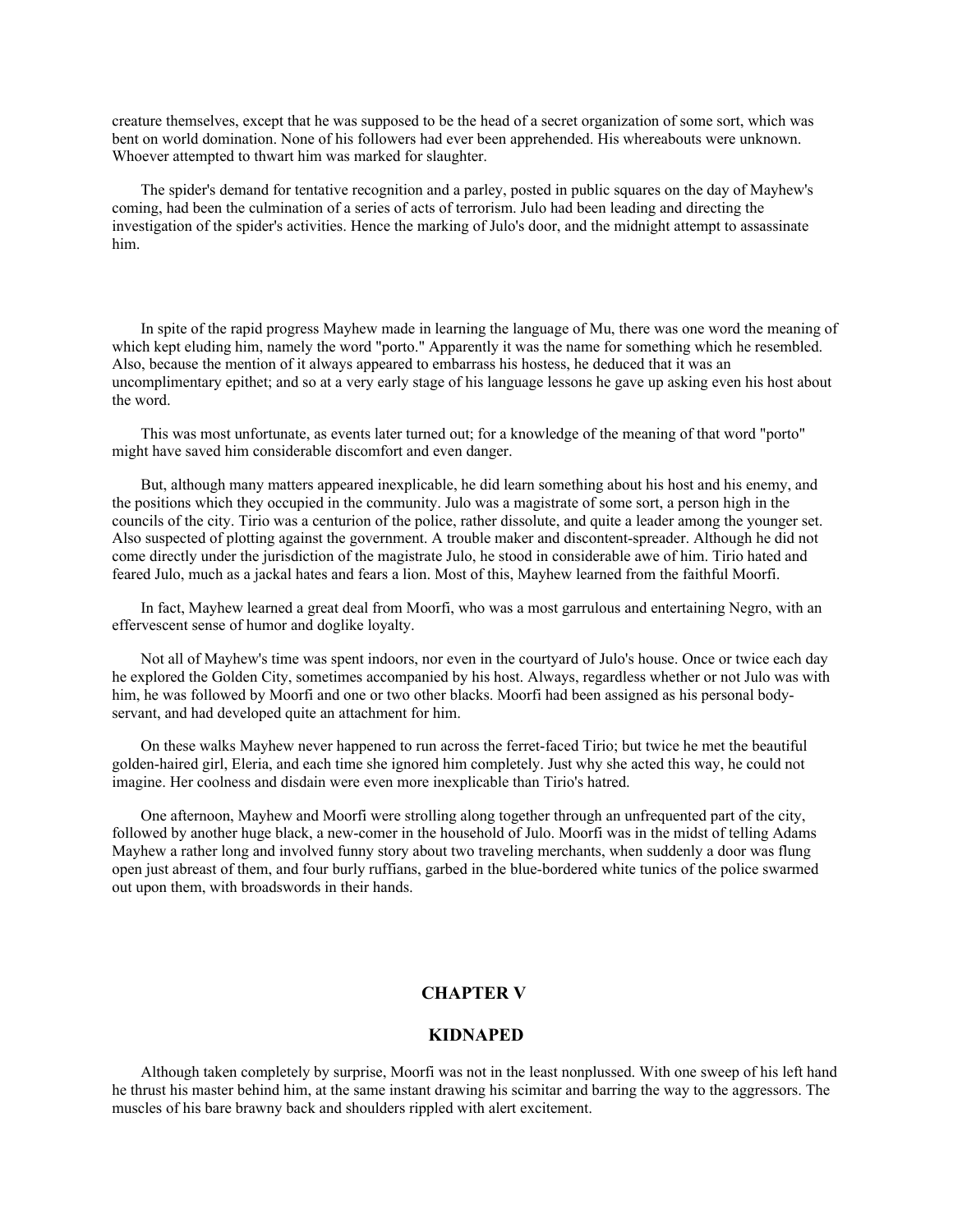Here, then, at last was the menace for which Mayhew had been tensely awaiting all these weeks. Here was the justification for the vigilance with which he and the other members of Julo's household had been guarded. The Spider had struck again.

Mayhew itched to get into the fight himself, for these thugs were evidently minions of that public enemy, the Spider; but unfortunately he was unarmed. So he turned, to urge the other black into the fray. But, to his surprise, he saw that he was standing irresolute, with his scimitar still in the sash of his pantaloons.

"Come on! Help, Moorfi!" shouted Mayhew. "What are you afraid of?"

But still the black did not stir, and there was a strange gleam in his eye that Mayhew did not like. Moorfi, warding off the attack of four blades, was falling back toward Mayhew and the other Negro.

"Here, give me your sword, if you're a coward!" exclaimed the young American, exasperated, as he reached for it.

But, with a quick and unexpected movement, the Negro suddenly clouted him on the side of the head with one huge hand, sending him reeling against the building. Then the black man drew his scimitar and leaped at Moorfi's unprotected back.

"Kataka, Moorfi!" shouted Mayhew.

With the lithe grace of a black panther, Moorfi wheeled, and met the descending blade with a sweep of his own.

Mayhew staggered to his feet. But his view of the fight between Moorfi and the other Negro was now cut off by the four thugs, who all pounced on him as he rose. He drove out his fist at the foremost and then went down again, with the four on top of him.

For a few moments he struggled, but his adversaries proved too much for him. His striped toga was yanked off of him, torn into strips and used to bind him. When the four thugs finally arose, Mayhew's ankles had been strapped together, his elbows bound behind his back, and his mouth gagged.

In the street in front of him lay the slashed and carved carcass of a huge Negro. Over the prostrate form stood Moorfi, his broad back gleaming with perspiration, and a red and dripping scimitar in one clenched fist. Unconcernedly he stooped and wiped his blade on the baggy pantaloons of his fallen victim, then picked up the other's scimitar from where it lay unreddened on the paving stones of the street and turned majestically, with a weapon in each hand, to face the four thugs.

Flashing one brief glance at Adams Mayhew, he addressed them, saying, "Well, I have disposed of his guard, and am at your service, gentlemen."

Mayhew gasped in amazement at this display of faithlessness on the part of his supposedly devoted Moorfi. Even the four bruisers appeared to be a bit flabbergasted at this latest development. They shifted their feet uncertainly.

One said, "But isn't this fellow the one who tried to defend this 'porto' from us, when we first attacked him?"

"I think not," replied another.

"I'm sure that the *dead* Negro is one who resisted us," said the third. "I remember this fellow springing to help us."

"Well," remarked the fourth, "all Negroes look alike to me. Let's not take any chance of his being the wrong one."

But the third thug spoke up again authoritatively, "Captain Tirio told us that he had planted one of his own servants in Julo's household to help us with the kidnaping. And didn't this black man lead our victim right here to the appointed spot at the appointed hour?"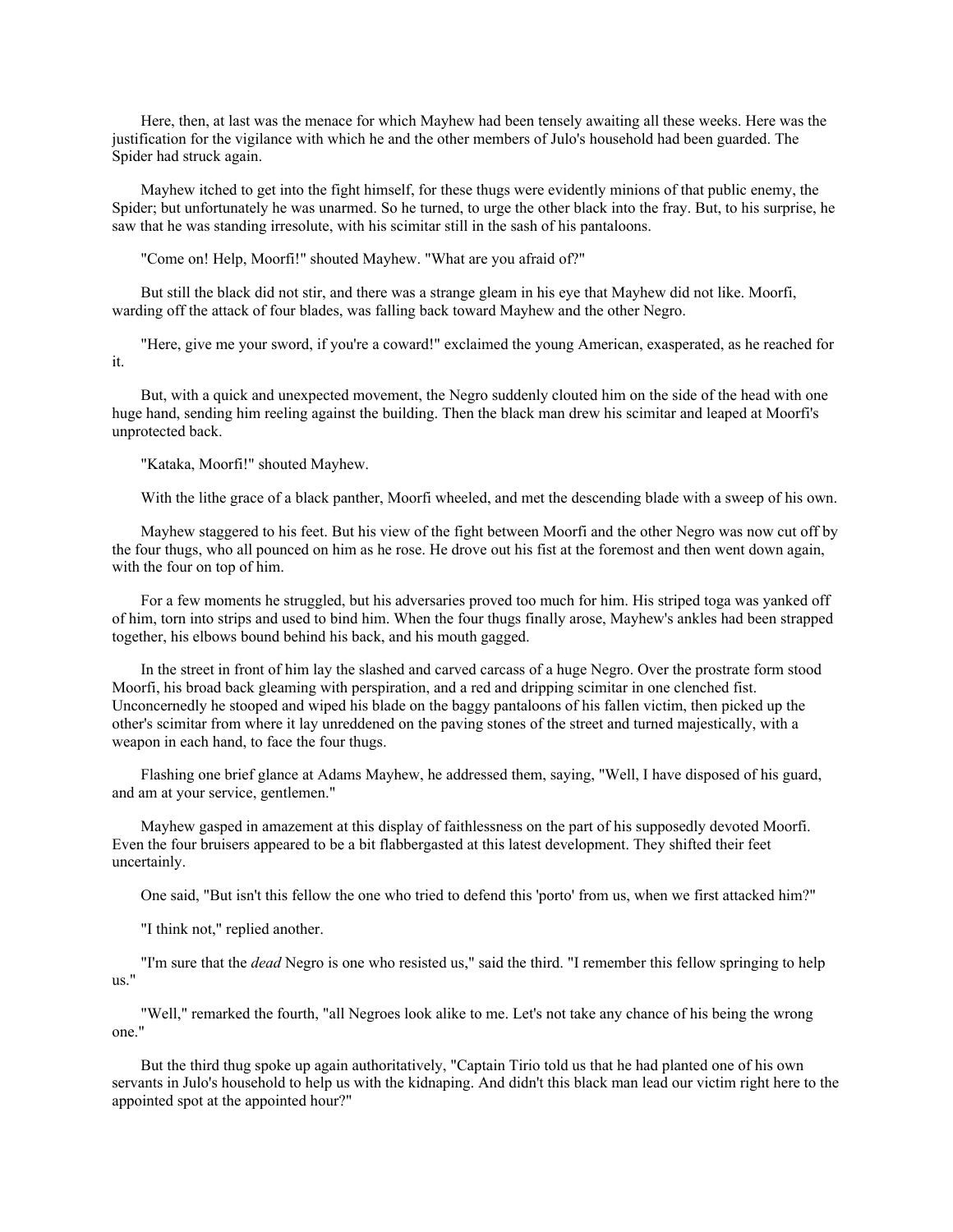At this mention of Captain Tirio, Mayhew gave a start. He had thought that the attackers had represented the mythical Spider, and now they turned out to be merely minions of Tirio. Then a new idea occurred to him; perhaps they represented both Tirio and the Spider; perhaps those two were allies!

Meanwhile one of the thugs was asking Moorfi, "What is your name, fellow?"

"Tuggi," replied the black man without hesitation. "Tuggi, of the household of Tirio."

"There! You see—"

"Quick!" interrupted another of the thugs. "Some one is coming down the street. Here you, guard the corpse. I go to headquarters to report finding it. The rest of you, into the house with the prisoner!"

The huge black man slid his two scimitars into his sash, and effortlessly lifted the trussed-up Adams Mayhew in his arms. As they passed into the house through the still open door with two of their captors, he whispered hurriedly in the ear of the young American, "Courage, master; it is all for the best. We may learn something by getting inside their house; and I could not attack them while you were bound."

The door closed behind them. They stood in a dimly lit corridor.

"Where shall I put the prisoner?" asked the Negro.

"Set him down here," replied one of the thugs, "while I go to report to Captain Tirio."

"Just a minute," interposed Moorfi, lowering his human burden to the floor.

Then as the departing man paused and turned expectantly, Moorfi leaped, and swung at him with his scimitar. The blade caught the man on the side of his neck and he went down with a gurgling groan.

"Surrender, in the name of the magistrate Julo," hissed Moorfi, turning on the other thug.

But, no coward, the other drew his short broadsword and rushed in, too close to be reached by the longer weapon of the Negro, at the same time calling loudly for help.

The noise of many approaching footsteps could be heard.

Moorfi dropped his scimitar, seized the wrist of the sword-hand of his assailant, and closed with him.

The scimitar thudded point downward to the floor and stuck there humming, within a few inches of Mayhew's feet, its edge toward him. In an instant he had thrust his feet against it, thus severing the strip of cloth which bound his ankles. Then backing around, he freed his elbows.

Without waiting to untie the gag about his mouth he snatched up the scimitar and drove it into the body of the man who was grappling with the Negro.

As the man collapsed, Mayhew tried to shout, "Quick, Moorfi, the door!" But all that came was a stifled grunt.

Then a throng of armed men bore down upon them from the corridor. Moorfi drew his remaining scimitar and side by side the two friends, black man and white, with their backs against the door, fought against the oncoming horde.

As Mayhew battled in the dimly lit corridor, he heard a familiar voice beyond and behind the throng of enemies, shouting, "Don't injure the prisoner. He must be captured unscathed."

Then some heavy object, hurtling through the air, struck him on the forehead and he knew no more.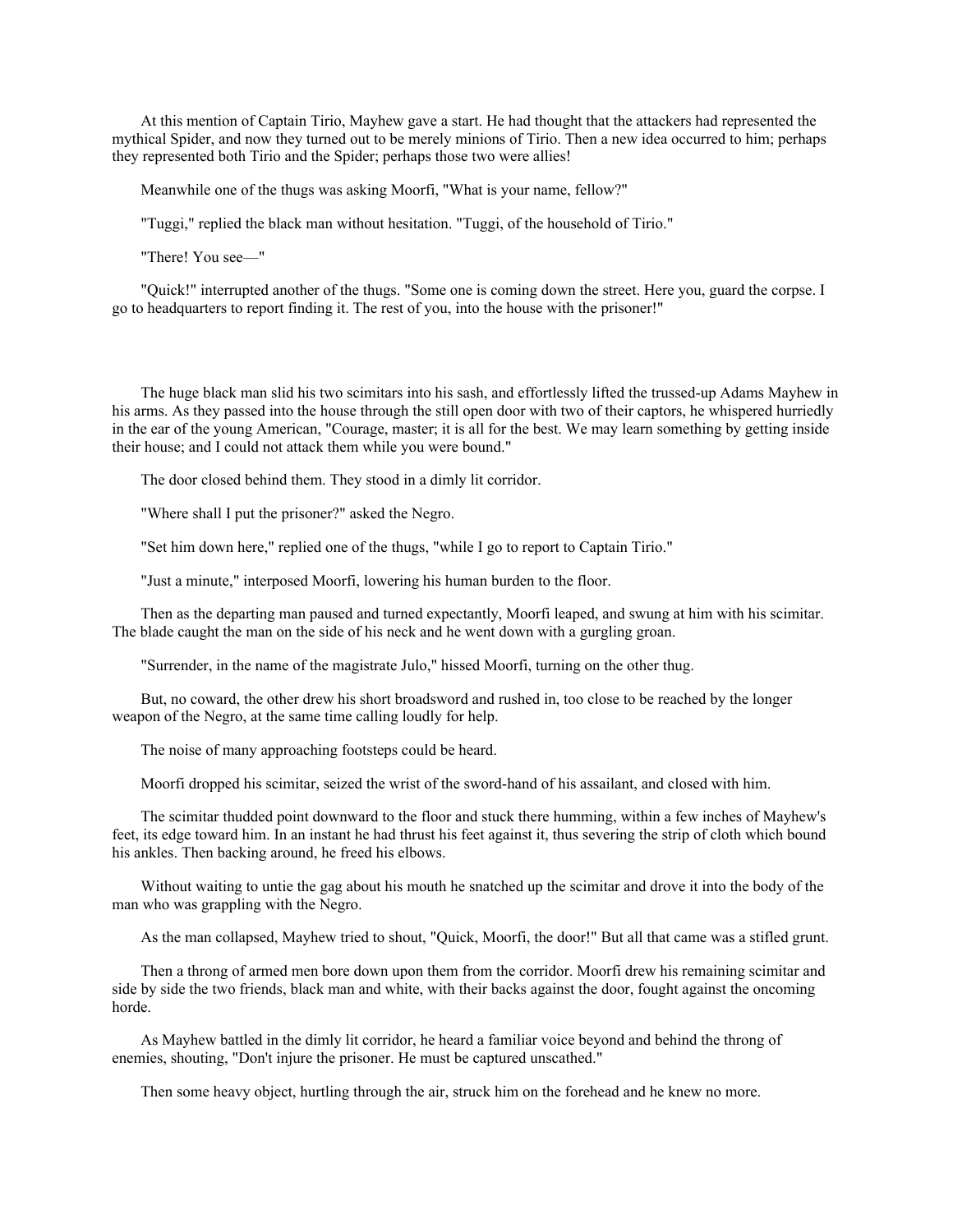When he regained consciousness he was being carried hurriedly through the house. His ankles had again been tied together, and his elbows again were securely pinioned behind his back. His head ached terribly, and his ears hummed.

Through the confusion of his senses, he heard the voice of Tirio exclaiming, "The curse of Ra upon you! Why did you let the black man escape? Now he will warn Julo, and we'll have the whole town upon us!"

So the faithful Moorfi was safe! Adams Mayhew heaved a sigh of relief. Then his head swam and a black fog engulfed him.

When he awoke it was night. He was lying, still bound and gagged, on a rough mattress which swayed gently up and down. His head throbbed dully. Around him he could hear the hum of voices, the lap-lapping of water and the rhythmic dip of oars. Overhead the stars shone. An intermittent warm breeze brought to his nostrils the sweet exotic scent of some pungent flower.

Mayhew felt unutterably tired, and drifted off to sleep.

The next thing he knew, he was lying on the stone floor of a small stone-walled room. He felt dizzy and bruised and battered. For a few moments he just lay and stared dully about him. Then he vaguely tried to remember who he was and how he had gotten here.

He was Adams Mayhew, of the crew of the whaling barque Alaska. That much was clear.

Then events began slowly to piece themselves together in his mind. The mirage. His fall overboard from the Alaska. The girl, Eleria. The rat-faced Tirio. The fight on the wharves. The kindly Julo, and his wife Marta. The faithful Moorfi. The various manifestations of the Spider, whoever that might be.

As his mind cleared, events came back to him more rapidly. He was the guest of Julo, magistrate of one of the seven cities of Mu. There had been a fight in the streets and he had been kidnaped.

He stretched his arms and felt of his bruised muscles; thus he noticed that he was no longer bound. He ran his fingers perplexedly through his sandy hair. He coughed, and noticed that he was no longer gagged.

Then he got unsteadily to his feet. His striped toga was gone and he was clad only in undershirt, waist-cloth, and sandals. He felt stiff and cold.

When he had stretched his cramped limbs and had slapped himself warm again he began to examine his surroundings. Although still somewhat dazed, there was growing in him a resentful realization that the rat-faced Tirio was responsible for his present predicament.

The room was about twenty feet square. On two sides were window openings, through which he could see blue sky and white clouds. He limped over to one of the windows and looked out and down. The room where he stood was in the second story of a stone castle. Green meadows stretched away to a wide river. Beyond the river were more fields, and then woods. Just this side of the woods a herd of large, stocky, russet-colored animals was browsing; but they were too far away for Mayhew to make out what they were.

He turned to the other window. Nothing there but rolling meadows, with blue hills beyond.

He turned back to the room. It was bare of all furnishings. One of the walls held a massive wooden door. In the fourth wall there was a small arched opening into another room, similar to the one he was in.

In fact, so exactly alike were the two rooms, perhaps this supposed opening was merely a mirror. Mayhew stepped over to investigate; sure enough, a replica of himself approached him from the other side.

Mayhew paused and surveyed his image. Not so battered up as he had thought! He grinned. His image grinned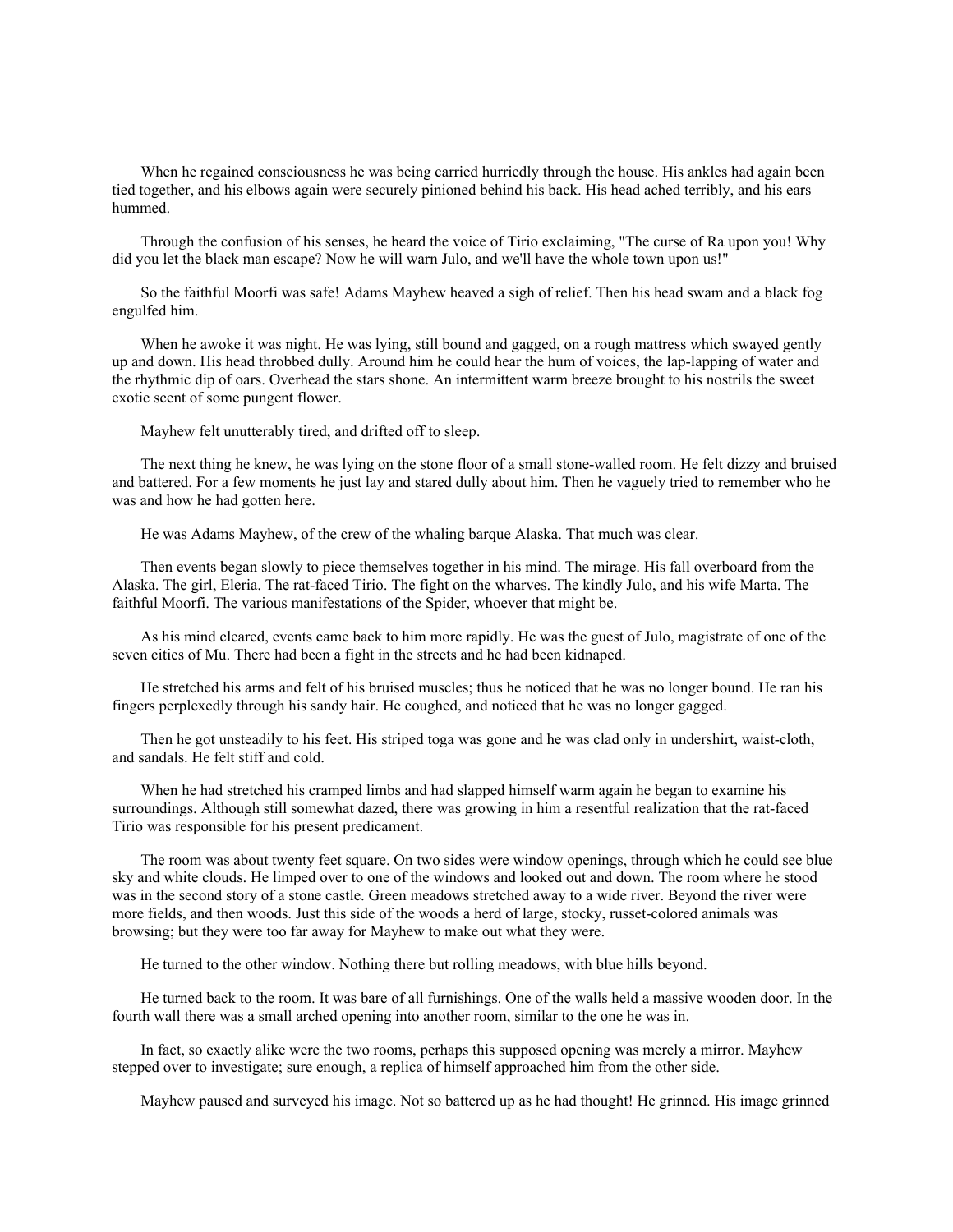back at him.

Then he noticed that the reflection wore a striped toga, whereas he had thought that his toga was gone. He glanced down at himself; he had nothing on but his underwear, dirty and bedraggled underwear at that. He glanced back at the mirror, with a puzzled expression on his face; but the face in the mirror continued to grin.

Then the man in the mirror spoke.

"So it's true," said the man, and stepped through the opening towards him.

## **CHAPTER VI**

#### **"PORTO"**

<span id="page-22-0"></span>As the image of himself stepped out of the mirror and confronted him, Adams Mayhew fell back a pace, and gasped with astonishment.

"Who—who are you?" he asked.

The reply astonished him even more. It was a single word: "Porto!"

That strange word again! But here at last was the chance to solve the mystery of its meaning.

"What does that mean?" asked Mayhew.

"What does what mean?" countered the other man.

"That word. That awful word 'porto'!"

"Awful?" laughed the man. "'Porto' isn't a word, it's my name. I'm Porto. Do you mean to say that you've been doubling for me all these weeks and have never heard my name?"

It was now Mayhew's turn to laugh.

"I've heard it often enough," he said, "but I never knew what it meant. I thought that it was some sort of insulting epithet, and so I always felt reluctant to inquire about it. If I had inquired the explanation would probably have solved a lot of questions which have been puzzling me."

"For instance?"

"Well, Tirio's hatred for me, and Eleria's scorn."

The face of his double clouded.

"So Eleria is scornful, is she?" he asked. "Curse of Ra! Then she believes me a coward! I credited her with more trustfulness than that."

"But who are you, and what is this all about?" Mayhew inquired.

"I must be brief," Porto replied, glancing nervously around, "for we haven't very much time. I'll give you only the high spots of my story. Tirio hates me—never mind why—partly because of a girl, and partly because he fears my interference in certain schemes in which he has secretly engaged. So he publicly challenged me to a blood feud, although he knows that I am more than a match for him."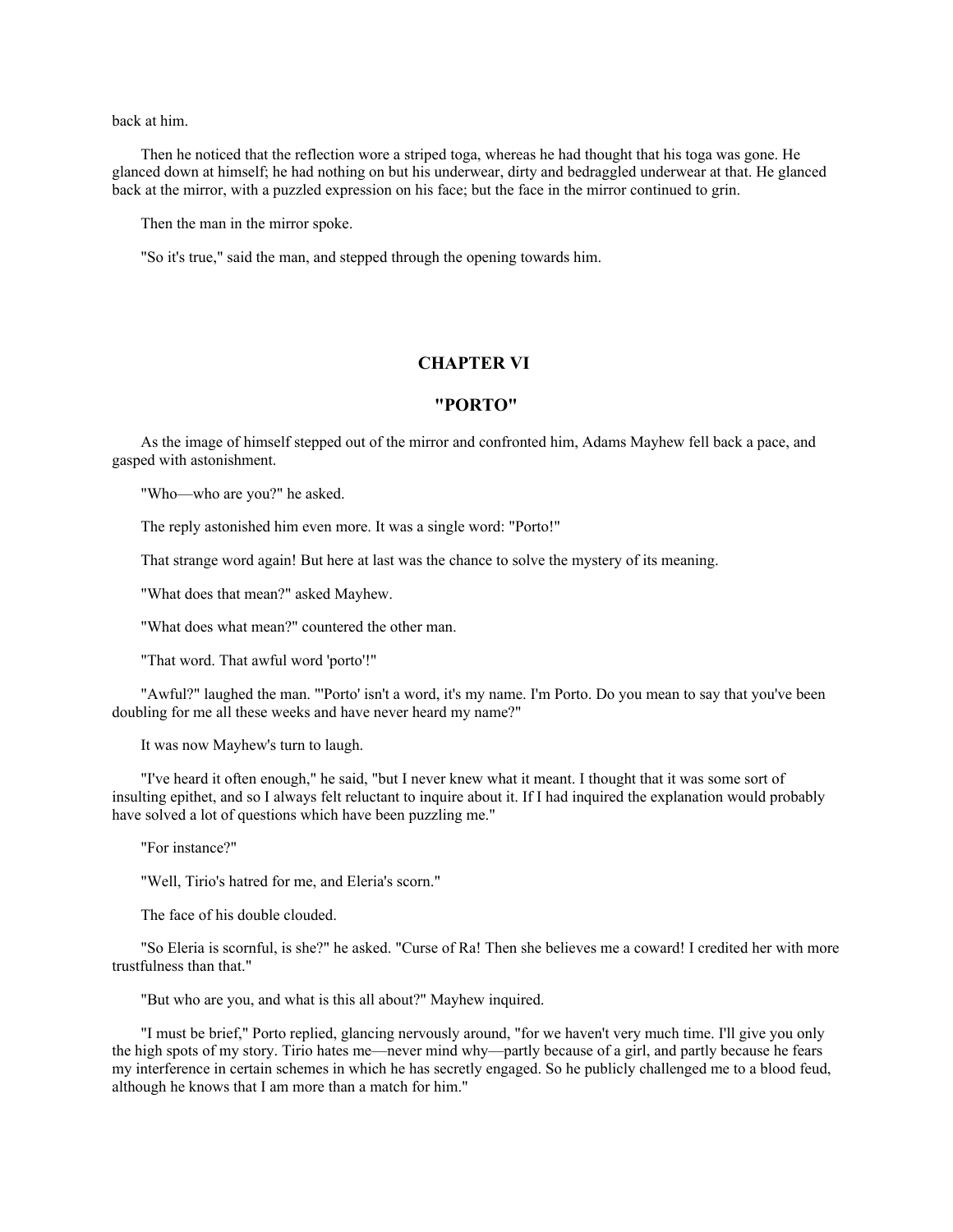"That was either courageous or rash of him."

"It was neither. For, instead of facing me personally, he caused me to be shanghaied aboard a trading vessel, and then gave out the story that I had run away for fear of him. But," bitterly, "I never expected Eleria to believe any such yarn about me. Well, anyway, I escaped from the ship one night, swam to another ship, and eventually landed in disguise at a small port on this island. Imagine my surprise at learning that I had already returned several weeks before, and had had a fight with Tirio on the wharves, but since then had remained in hiding in the house of Julo, afraid to meet Tirio again."

"But, what are you doing *here*?"

"Early last evening, on arriving at the city, still disguised, I learned that Tirio had just kidnaped me, and had disappeared with me. Knowing his habits, and his hangouts, I came directly here with quite a crowd of choice friends, whom I had hurriedly gathered, though I had some difficulty—thanks to you—to persuade them that I hadn't turned coward."

Mayhew began to protest, but his double silenced him with, "I'm sorry I was rude, but you can readily understand how I feel. This castle is now surrounded, but of course my friends won't interfere, so long as Tirio fights fairly and doesn't call in any of his thugs."

"Tell me one more thing," asked Mayhew. "Is Tirio allied with the Spider?"

Porto looked startled, then thoughtful.

"He might be, at that," he said judiciously. "I wouldn't put it beyond him, if he had a chance, for he, too, has been plotting against the government. Of course, no one knows who belongs to that sinister organization. And yet I rather think that Tirio does not. One of his own best friends was recently marked for slaughter."

"All the more reason to suspect him, if you'd ask me."

But Porto interrupted with, "Now you and I must hurry and exchange clothes. I'm fully armed. I want that ratfaced Tirio to get the surprise of his life when he comes here to badger you, or me, or whichever of us he thinks you are."

Mayhew laughed. Then asked, "How did you get in? And how am I to get out?"

"I climbed up a vine on one of the towers, and then, by means of a rope, I crawled down to one of the windows of the next room. I'll get the rope now."

He stepped out through the archway and in a moment was back with the rope, saying, "With this I can lower you down to the ground."

"But I don't like the idea of sneaking out of here," objected Mayhew. "Wouldn't it be much more fun for the two of us to confront Tirio together? Let's one of us fight him and pretend to get knocked out by him, and then have the other one of us step into the room and carry on. He'll think he is seeing a ghost."

Porto smiled appreciatively, but shook his head.

"It would never do!" he asserted. "This is a blood feud, so I must vanquish him alone and unaided. Come on, change clothes with me, and let me lower you out the window; the guards will be here any moment with your breakfast."

But just then there came the sound of the sliding back of the bar which held the door.

"Too late!" whispered Porto. "All right, we'll have to try your scheme. Sit down and look weak and dazed. I'll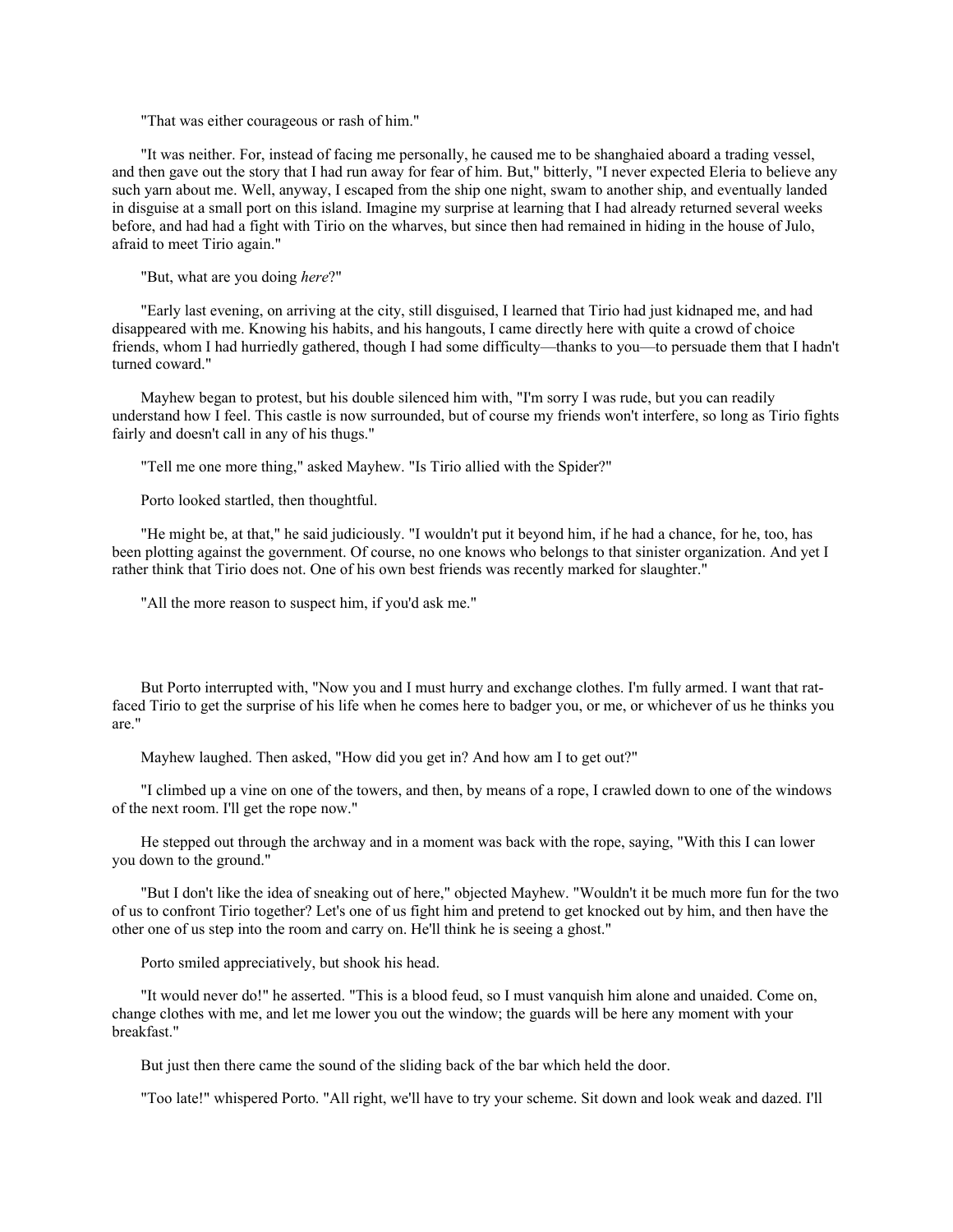step into the next room and await developments."

As they both did as planned, the door swung open, and Tirio entered, clad in the tunic of the police. Striding truculently over to where Mayhew lay on the floor, Tirio addressed him, "Well, fellow, do you still claim that you are not Porto?"

"Oh, no," replied Mayhew readily enough. "I'm willing to admit that I'm any one you say I am."

"Good!" exulted Tirio, rubbing his hands together. "I guess that the manhandling my men gave you last night knocked some of the cockiness out of you. Come, stand up and let me take a look at you."

"I don't choose to get up," said Mayhew simply, continuing to lie on the floor.

Tirio's face went red.

"Don't you realize that you are alone in my castle, and at my mercy!" he shouted.

"Am I alone?" asked Mayhew innocently. "Now, you know, I thought that there were at least two of me here."

"Enough of this foolishness!" exclaimed Tirio, drawing his broadsword from its scabbard at his waist and waving it menacingly. "Stand up or, by Ra, I'll cut a hole in you."

Mayhew scrambled hastily to his feet.

"I'm sure you wouldn't do anything like that," he said in a mock ingratiating manner. "You are by far too honorable a centurion to violate the rules of blood-feudery. I am unarmed, as you have doubtless noticed; so it wouldn't be exactly ethical, would it, for you to cut a hole in me, as you so naively suggest?"

But Tirio had by now sufficiently recovered his composure so as not to be irritated by this line of sarcasm. Instead of flaring up again, he met sneer with sneer, and coolly announced, "You think so? Well, you will never carry back to the city any word of my chivalry; and there is no one else here to note whether or not I observe all the exact niceties of the blood-feud code."

"Isn't there, though?" said a quiet voice behind the centurion.

Tirio wheeled to confront a man standing in the archway to the adjoining room, a man toga-clad and calm, with arms folded. Quite a different person from the dirty, disheveled, toga-less man whom he had just been baiting; and yet strangely the same.

"Porto!" exclaimed Tirio aghast.

"The same," replied the vision. Then, whipping out his sword, "Prepare to defend yourself."

"But who—?"

"Oh, just my double. There's two of me, you know."

"But it's against the rules!" Tirio fairly screamed. "You're taking a mean advantage of me!"

"Just as you took unfair advantage of Adamo Mayho here?" taunted Porto. "Oh, no. I'll do my own fighting, and Mayho will keep out of it."

At the mention of this name, the centurion steadied somewhat.

"So he isn't you, then?" he exclaimed with a relieved gasp.

"Naturally not!" Porto scornfully replied. "I have no occult power, whereby to duplicate or project myself. Come on and fight."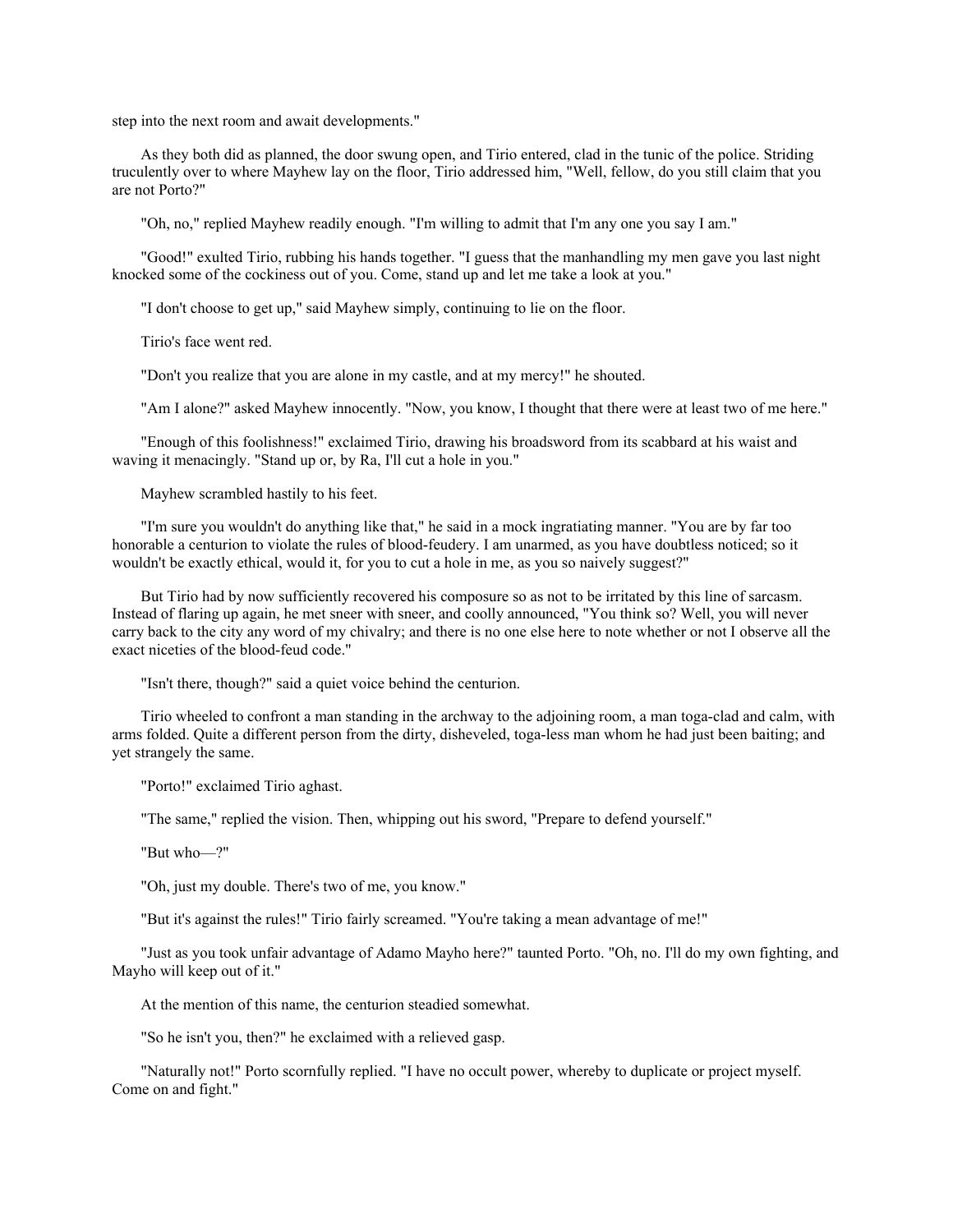"But how can I know that he will keep out of the fight?"

"In the first place, he is unarmed. In the second place, you have my word of honor. In the third place, you have *his*. Hasn't he, Mayho?"

"Yes," replied Mayhew, "that is as long as he plays fair."

"I doubt it," said Tirio. "Help!" he suddenly shouted.

"Quick, Mayho, the door!"

Steps were heard running toward them in the corridor, and shouts of, "Yes, captain, we come."

The door was standing open, toward them. The stout wooden bar which sometimes served to lock it from the outside was leaning against the door-casing.

Porto glanced around at the opening and quick as a flash the centurion lunged at him with his sword. But Porto turned in time and deflected the blow with his toga-wrapped left arm, then lunged back at his opponent. Tirio, being clad in a tunic rather than in a toga, parried the blow with his sword; but was forced to fall back away from the door.

Meanwhile Mayhew leaped past the two contending men, snatched up the bar, slammed the door shut, and wedged the bar slantwise against it, with the bottom of the bar in a crack between two of the stones of the floor.

And just in time! For several heavy bodies immediately crashed against the portal from the outside. Mayhew threw his weight downward upon the bar, thus wedging it more tightly in place, then turned to watch the fighting.

Mayhew's double was driving the centurion slowly backward around the room; and, even as Mayhew looked, dealt the man a cut across the left shoulder, and then recoiled just enough to avoid a vicious swipe in return.

Tirio felt gingerly of his wound with his left hand, and shouted, "Help!"

"Enough of that!" crisply admonished Porto. "There's a well-armed force of my friends concealed in the tall grass just outside this castle, a force strong enough to be more than a match for all your henchmen. I've a whistle here. If you try any trickery, or if your thugs succeed in breaking down that door, I shall blow the whistle, and you'll never live to tell that you defeated me."

But Tirio continued to call for help. The thudding of shoulders against the door changed to sharp blows as of a battering ram. The door quivered and shook at each impact, but the wedged bar held.

Porto continued to drive Tirio backward around the room. Again his blade flashed out, nicking the centurion's arm. Porto's face wore a grim smile. He had established his supremacy over his enemy and was now playing with him.

But suddenly Tirio's yells for help ceased. A sly look of cunning crept into his evil face and his eyes narrowed dangerously as he edged toward a certain portion of the wall of the room. The pounding on the door increased in violence.

At last Tirio threw up his hands and stumbled backward. Porto lunged forward at him, sword extended at full arm's length. The stroke almost reached the unprotected breast of its intended victim. But the rat-faced Tirio had gauged exactly his own backward leap.

And now, as Porto recovered from his lunge, Tirio, instead of sweeping in on him, stepped sidewise and flung his weight against one of the stones of the wall. The stone yielded slightly, and at the same instant the section of floor on which Porto was standing gave way and Porto dropped into a yawning black abyss.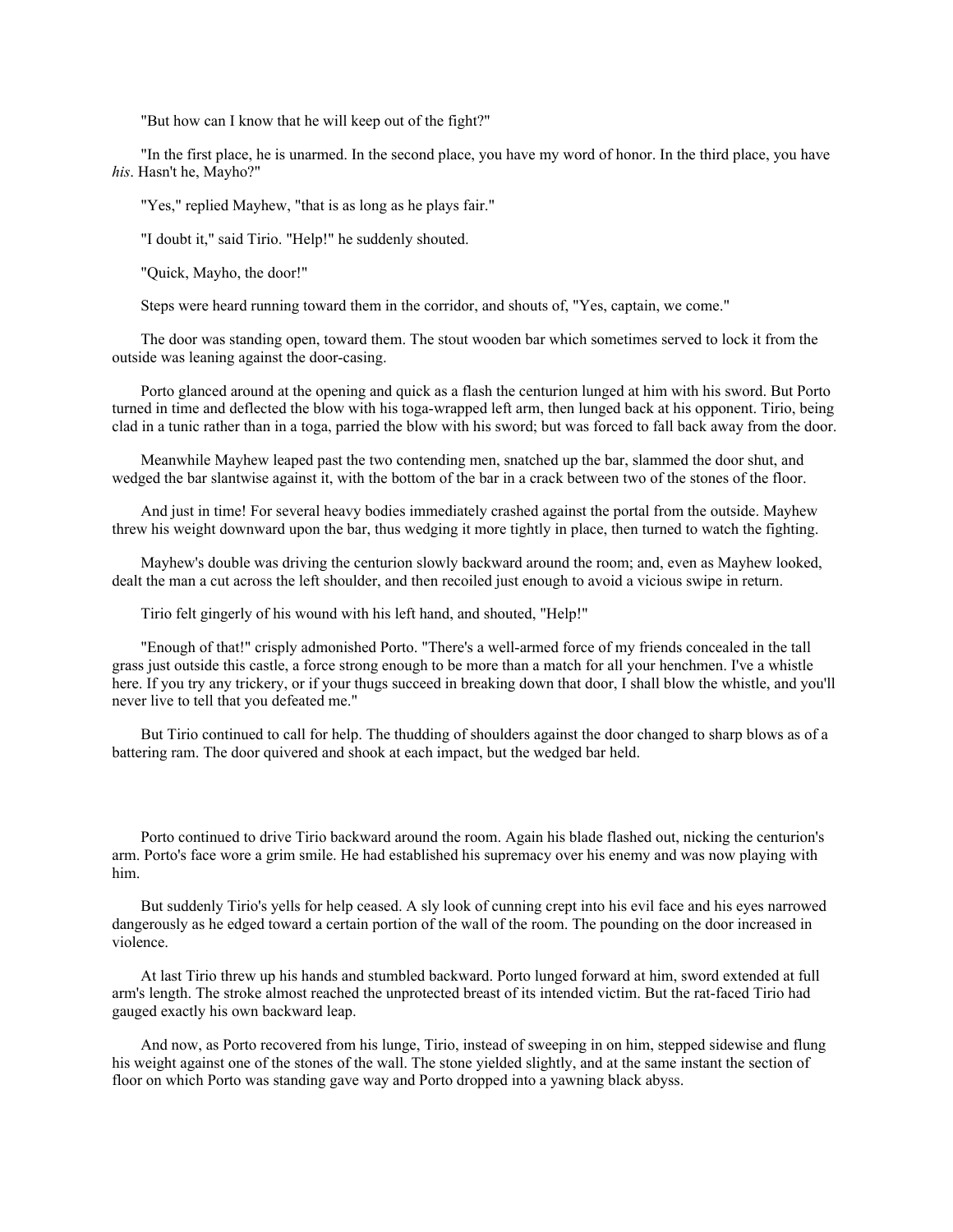A stifled scream of surprise. The clatter of a sword on a metal chute. The swish of a sliding body. A dull thud. Then silence.

Tirio straightened and turned, broadsword in hand, to face the unarmed Adams Mayhew.

"Your turn next, Mayho," he growled.

For a moment the young American stood dazed by this sudden turn of events.

Then he cringed backward in apparent fear against the wall. The centurion, his evil little eyes, snapping hate, strode over toward him, sword aloft.

But Mayhew's terror had been only pretended. His apparent cringe was really a crouch. As the sword was about to sweep down upon his unarmed form, he suddenly launched himself catlike upon his adversary. His left hand caught the sword-wrist of the centurion. The fingers of his right hand seized the other's throat. His face he buried in the other's breast, to shield it from the blows which Tirio's left hand now showered upon Mayhew's head.

For a moment they swayed together thus, then crashed down in a heap upon the stone flagging, close by the edge of the yawning hole through which Porto had disappeared.

The pounding on the door continued.

Mayhew dug the fingers of his left hand into his adversary's wrist until the sword dropped and went clattering down the chute. Then he transferred this hand, too, to Tirio's throat and squeezed mightily, oblivious of the blows now rained upon him by both fists of the latter.

The centurion's eyes bulged. His face became purple. His lips were flecked with foam. His blows gradually weakened. Then his entire body went limp.

At the same instant one upper corner of the door gave way with a crash.

There was no time to lose. If Mayhew would save his friend and double, Porto, he must get out of here before the minions of his enemy got in. Heaving the body down the chute, to the accompaniment of shouts of baffled rage from the faces which showed through the splintered aperture of the door, he leaped across to one of the windows, and shouted, "Help! Help for Porto!"

The tall grass waved below in the morning sunlight, but nothing else happened. There was no sign of the friends of Porto.

A knife, hurled through the hole in the door, struck the side of the window casing, glanced off, and dropped to the ground below. The men at the door of the room were now rapidly enlarging the opening with axes.

Seizing Porto's rope which lay in a heap on the floor, Mayhew tied one end to an iron hook which projected from the wall beside the window, threw the other end out, and lowered himself over the edge. A sword whizzed by his head. His last view of the room, as his face disappeared below the sill, disclosed one of the thugs of Tirio clambering through the now enlarged hole in the door.

Down the rope scuttled the young American. The rope parted above him, tumbling him to the ground in a heap. A sword dropped point-down beside him, missing him by a fraction of an inch. Then he quickly regained his feet and stumbled off through the tall grass toward the grove of trees which was supposed to conceal the friends of Porto.

Once he glanced back, and saw the window which he had quitted, framing a half-dozen evil men in bluebordered tunics, shaking their fists and shouting maledictions after him.

The grass of the meadow was waist high. As Mayhew was striding along through it a man suddenly rose from its concealment, and confronted him with the question, "Where are you going, Porto?"

Was this friend, or foe?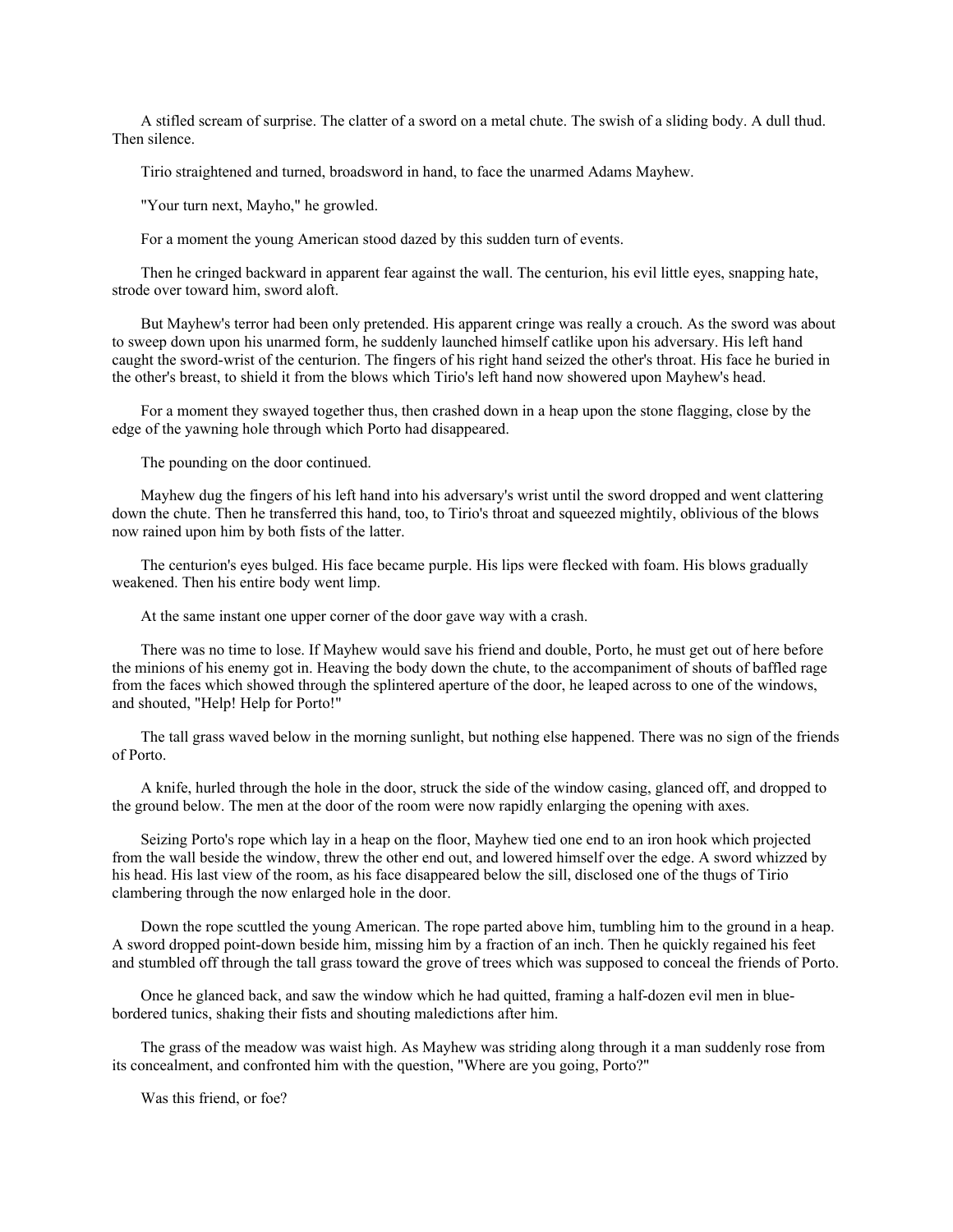"Who are you?" asked Adams Mayhew, at once on the alert.

The man sneered.

"You've been acting very queerly of late, Porto," he said. "But can it be that you have forgotten your friend Angosto?"

"I'm *not* Porto," Mayhew replied. "I'm merely his double, and the reason for all these seemingly queer actions of your friend is that I haven't known until just now that he and I were twins."

"A likely story, Porto."

"But I'm *not* Porto," Mayhew excitedly exclaimed. "Quick! Porto is in trouble. He was winning the blood-feud, when Tirio suddenly opened a chute in the floor, and Porto disappeared. Where are his friends? We must hurry back and rescue him!"

"Hold on," objected Angosto. "You are Porto yourself. You've been defeated by Tirio. He has stripped your clothes from you. And you are now running away. You look pretty much of a wreck, if you'd ask me."

"I didn't ask you," exclaimed Mayhew, beginning to lose his temper. "But we are wasting valuable time. Porto is in danger."

A third man stood up out of the surrounding grass and joined them.

"What's all the dispute about?" he asked.

"Porto is afraid to fight Tirio, and is sneaking home," sneered Angosto.

Whirling around to face the new-comer, Mayhew exclaimed, "You look as though you had brains. Will you take a chance that I'm telling the truth when I say that I'm not Porto, and that Porto is in danger due to Tirio's trickery?"

"Who are you, then?" asked the other, incredulously.

Chafing at the delay, Mayhew briefly recounted his adventures since landing on Mu. But as to his origin, he merely said that he came from a small settlement on the continent that had no name, and that his boat had been sunk off the shores of Mu. Not even to the kindly Julo had he ever related the true details of his fall overboard and the disappearance of the whaling barque Alaska; for these were too incredible.

When Mayhew had completed his story the newcomer determinedly announced, "I'll take the chance. We'll attack the castle at once. And, if it turns out that you really are Porto after all, as even I still believe, we can turn you over to Tirio and wash our hands of you."

"Fair enough," agreed Mayhew. "Come on."

The man pulled a whistle from the folds of his toga, and blew it. Instantly a dozen men arose from the grass on all sides and came hurrying over. The situation was explained in a few words to their incredulous ears; and then, drawing their swords with a resolute cheer, they set out for the castle.

During the latter part of the conversation Mayhew had been vaguely conscious of a loud and distant droning noise, like a woodpecker pounding on a tin roof. Now, as they started toward the castle of Tirio, Mayhew glanced around in an attempt to locate the source of this peculiar sound. It came from overhead. Far aloft, sweeping toward them, was what looked like a huge dragonfly, with rigid tail and four wings projecting sideward from near its head. The noise, reverberating against the flawless blue of the sky, became almost deafening as the thing approached. All the party stared up at it.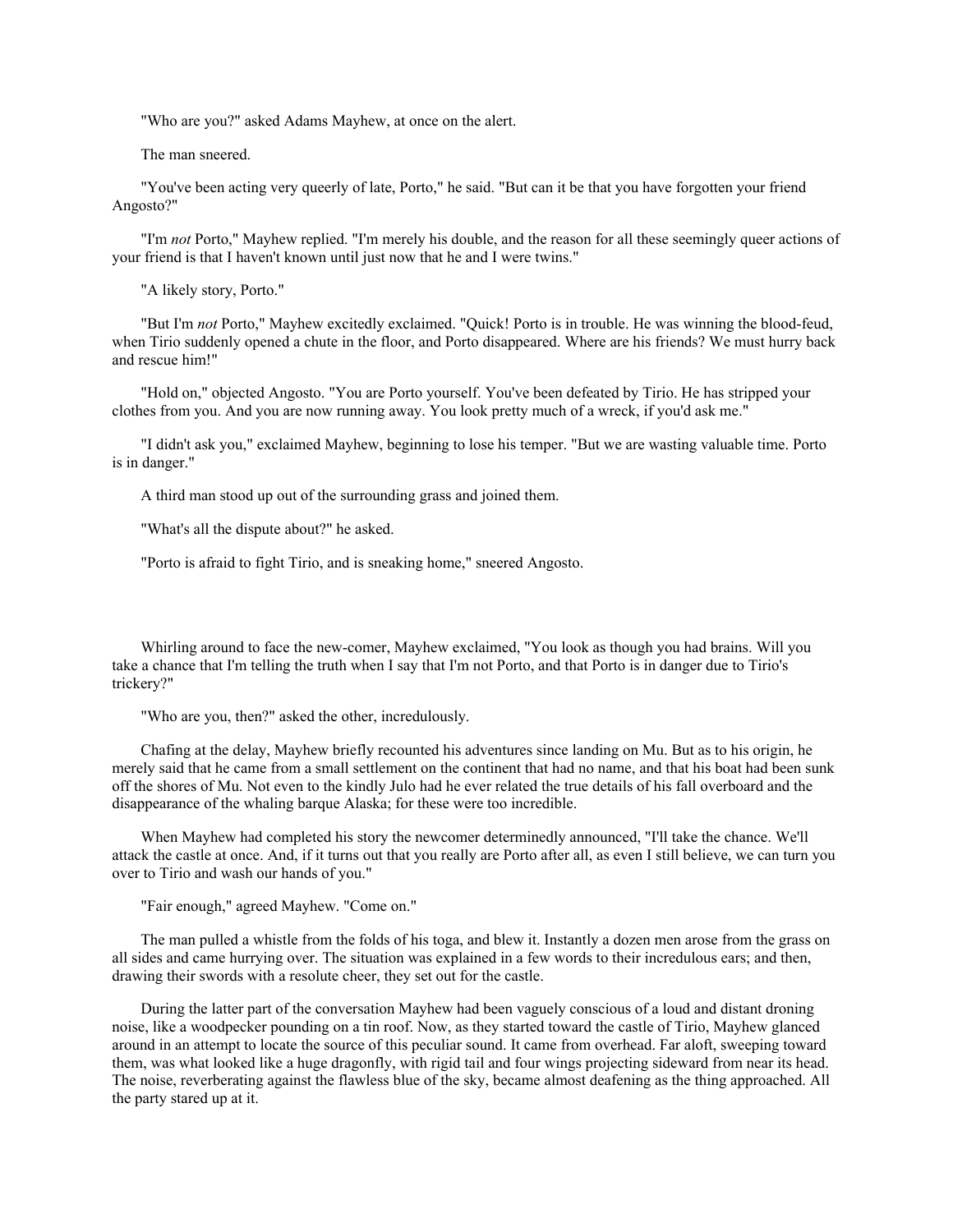"What's that?" gasped Mayhew.

"Don't you know, Porto?" asked Angosto, incredulously. "Oh, I forgot, you claim not to be Porto. That thing is one of the flying chariots of the priesthood of Ra."

"A flying machine?" gasped Mayhew. "Some crazy scientists in my own country have claimed that men will sometime learn to fly, but of course that's absurd."

"The priesthood have been doing it here for years," Angosto explained, "but no one knows how they do it. It's a closely guarded secret, and the weird things are seldom seen."

The airplane passed by and out of sight. By this time Mayhew and Angosto and the other friends of Porto had reached the door of Tirio's castle.

"Now how are we to get in?" asked one.

To their surprise the door was flung open and one of the tunic-clad thugs rushed out.

"A truce!" he called. "A truce! The castle is overrun with spider-men! Come help us against the common enemy."

"Death to the spider-men!" shouted the leader of Mayhew's party. "Come on! But," he urged in a lower tone of voice, "beware of treachery."

Then, with drawn swords, they charged through the open doorway into the dark interior of Tirio's castle.

## **CHAPTER VII**

#### **THE SPIDER-MEN**

<span id="page-28-0"></span>They eyes of the invaders had scarcely adapted themselves to the dimness of this lower corridor of Tirio's castle, after the contrasting bright tropical sunlight outside when they were set upon by a veritable pack of little yellow men.

Mayhew stumbled over a prostrate body and fell to his hands and knees. He could see more distinctly now. The body wore a blue and white tunic. The fighting passed on into the interior.

A sword was clutched in the dead fingers. Mayhew freed it and weighed it in his own hand. Then an idea came to him: if he was to rescue Porto, how better than by disguising himself as one of the forces of Tirio? So he hastily donned the tunic and armlets of the fallen thug. Then he too pressed on toward the noise of the fighting.

Another tunic-clad individual entered from a side corridor. Before this man was aware of Mayhew's presence, Mayhew had seized the man's shoulder and had pressed the point of his blade against the man's ribs.

"Lead me to the dungeon at the foot of the chute, which runs from the tower room," he hissed.

"Who are you?" asked the man, squirming a bit.

"Never mind," Mayhew replied. "Lead on. And no treachery."

"But we are all friends for the moment," objected the thug. "The castle is overrun with spider-men."

"How do you know?" asked the American. "I thought that no one had ever seen a spider-man."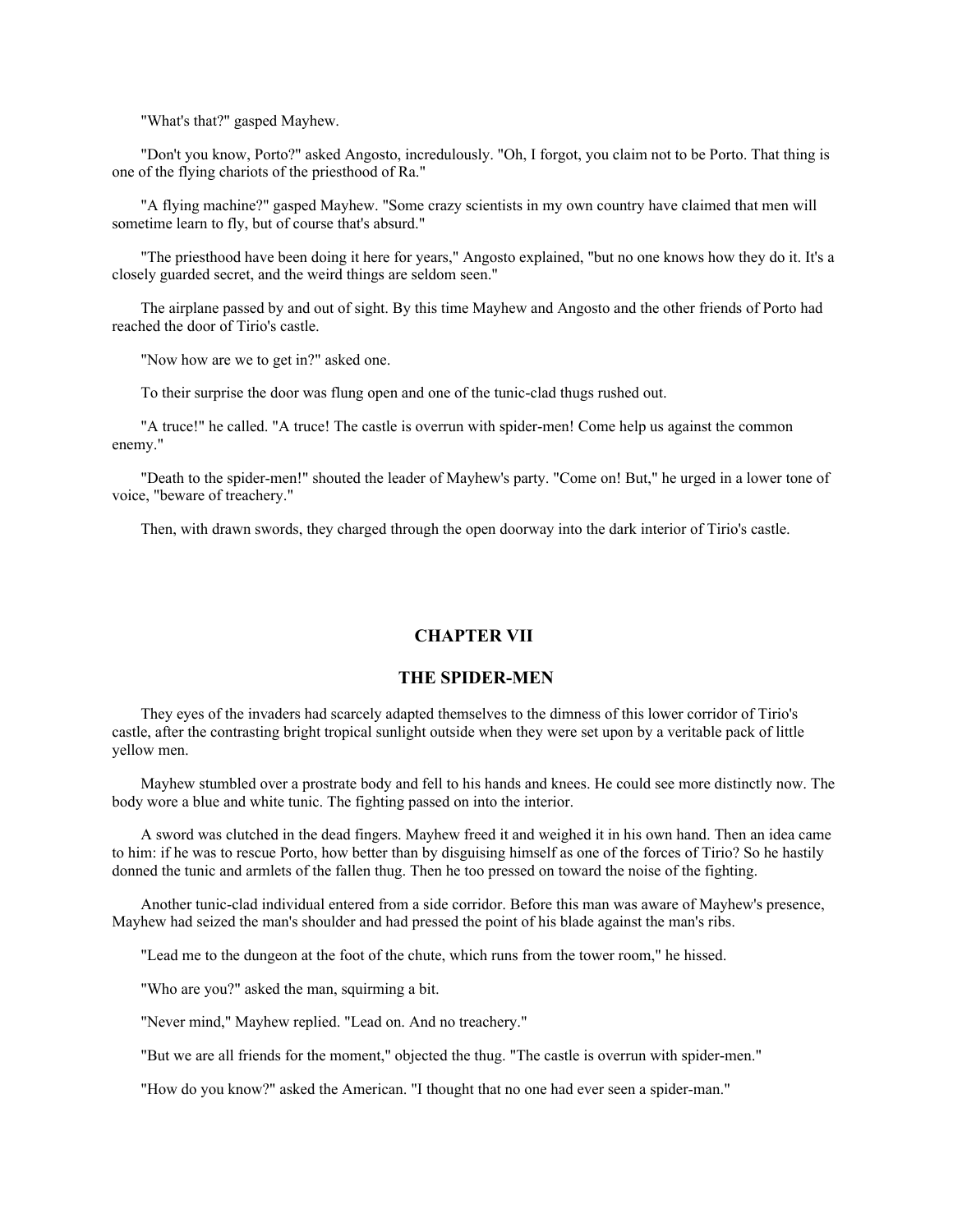"No one ever has before today. But these are spider-men, all right. Look!"

Mayhew looked. In the hallway in front of them stood two small, slant-eyed, Oriental-looking individuals, each holding a pair of sharp daggers. Each was clad in a flaming red tunic, on the breast and back of which was emblazoned the black, squat, repulsive spider symbol, with which Mayhew had become so familiar. A moment ago the corridor had been empty.

As he stared at these two weird new-comers, they sprang. One launched himself at Mayhew, the other at Mayhew's captive. The American swung his blade at the left wrist of his assailant, at the same time crouching and driving his left fist into the man's midriff. The man crumpled, and Mayhew dropped astride him and disarmed him.

Glancing up, the American satisfied himself that his companion was holding his own in the knife duel with the other spider-man; then turned his attention back to the man beneath him. But, to his surprise, he found himself, kneeling astride of nothing! The spider-man was no longer there. And yet Mayhew had not felt him wriggle out from under.

Passing his left hand perplexedly through his sandy hair, Mayhew scrambled to his feet and looked hastily and alertly around. But he stood alone in the corridor. The two spider-men and the minion of Tirio had all vanished into thin air!

He shook his head with perplexity, and much disturbed, passed cautiously on along the corridor. A stairway attracted his attention and gave him an idea. If he could get to the tower room in which he and Porto had fought with Tirio, perhaps he could go down the chute and find his friend. He sped up the stairs.

In the upper hall he found a coil of rope. The room which he sought, he identified by its broken door. Yes, there was the hole in the floor, still gaping open.

He knelt at its edge and stared down, but could see nothing except the beginning of the chute, shading off into the black depths below.

"Porto!" he called. "Tirio!"

No answer.

So, sheathing his sword, he tied his rope to the hook by the window, and then threw its other end down the chute.

But, just as he knelt to lower himself down the chute, he was pounced upon from all sides by a perfect swarm of little yellow spider-men. The attack was unexpected. He had not heard or seen them enter the room. Yet here they were, and he was unarmed and at their mercy.

Against overwhelming odds he fought. Fought, though he lay upon the floor beneath a pile of humanity. He heard one of the enemy gasp and then go shrieking down the chute, to a thud and silence.

His own wind was cut off. He strained to breathe.

Gradually Adams Mayhew's senses cleared again. He still lay at the bottom of a pile of warm and smelly human bodies, but they were picking themselves up. He drew great gulps of air into his tortured lungs, but the air tasted sulphurous and strangely unrefreshing. Although the mist cleared from his eyes, the redness of all his surroundings still persisted.

He struggled to his feet and stared around, but recognized nothing.

Although he had not passed completely out—he was sure of that one fact—nevertheless the room of Tirio's castle, where he had been but an instant before, had now miraculously metamorphosed into a vaulted cave with stalactite-covered walls and ceiling, lit by the reddish glare of flickering torches.

On the ground beside him lay another man, the henchman of Tirio, by whose side he had fought in the lower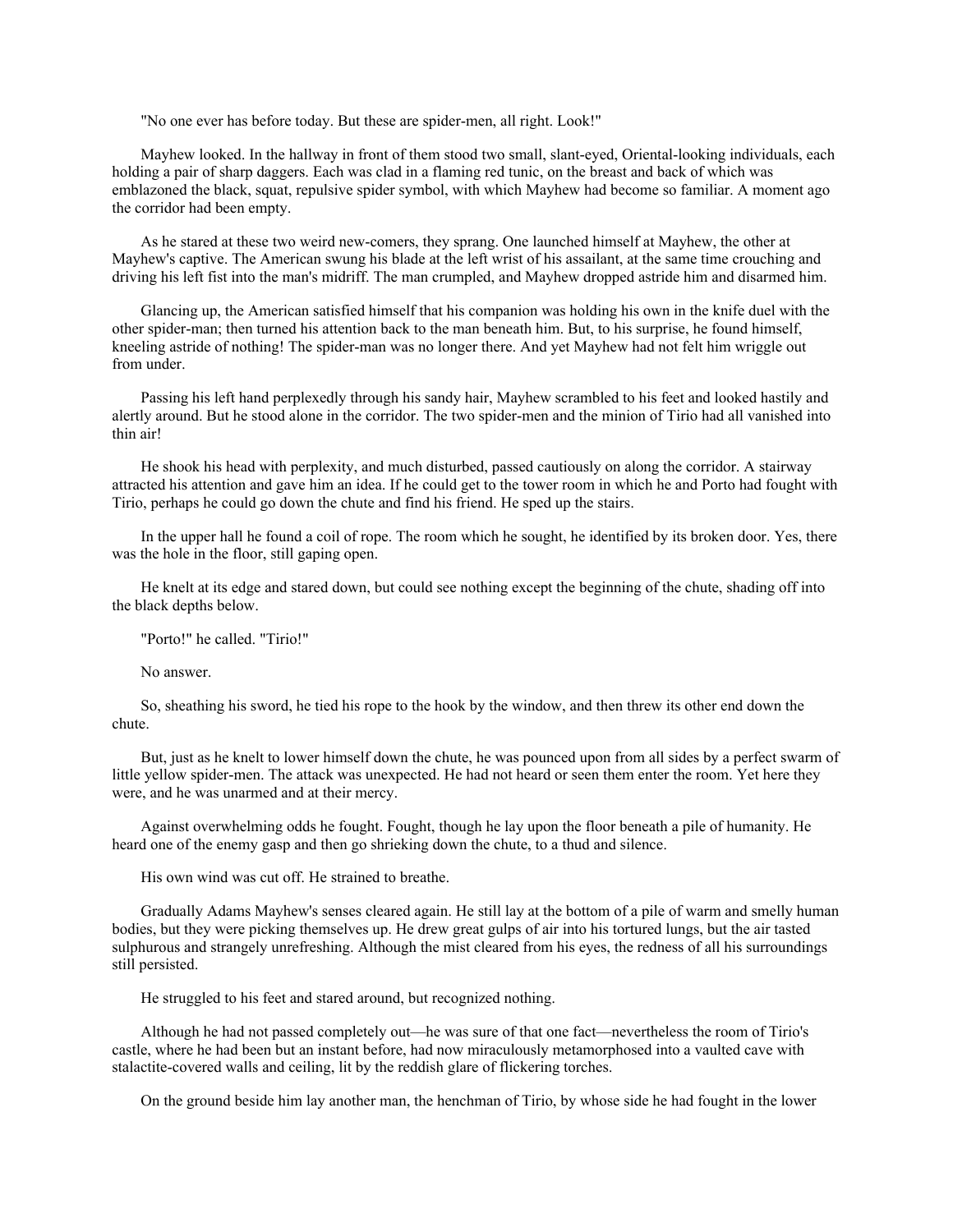hallway of the castle, and who had so miraculously disappeared in the midst of that fight. Around the two of them stood scores of the little yellow men, in their red tunics with the spider insigne.

One of them was announcing, "Excellency, we bring you the last two of the wearers of the blue and white."

"Fools!" hissed a voice, and its metallic menace sent a chill through Mayhew and caused the hairs to rise on the back of his neck. "Fools, this is not the man. Neither of these is the centurion Tirio."

Mayhew's gaze sought the source of this obscene voice.

He saw a square-cut throne of blood-red marble. On each of the two corners of the top of the back there reposed a white and grinning human skull. In the seat of this throne there sprawled a black spider with a yellow face! Was it a spider? Or was it a man?

Yes, it was a man. But what a creature! It was a fat, squat, bloated hunchback, clad in a tight-fitting, closelyknitted black garment. Lean clawlike fingers gripped the two arms of the throne.

The creature's head was bald and parchment-skinned. Its eyes were slanted. Its nose and chin were both hooked, until they nearly met. Its mouth was wide, its lips thin and cruel; and through them there projected two long, sharp, white dog-teeth, like poison fangs.

"Take them away," it croaked, waving one taloned hand toward Mayhew and his prostrate companion. "Take them away and feed them to the eternal fires."

Instantly several of the little yellow men leaped upon Mayhew and tied his arms behind his back before he had a chance to resist. The henchman of Tirio was jerked to his feet and similarly tied. Then the two of them were prodded with sharp knives out of the presence of the repulsive creature on the red marble throne.

To the accompaniment of many flaming torches they were driven through winding passageways of solid rock. It seemed they went miles. It became a treadmill existence like sleep-walking. When either of them stumbled and fell, as occurred increasingly often, the luckless one was kicked and prodded and knifed to his feet again.

Gradually the smell of sulphur in the air became more and more oppressive. A flickering red glare, somehow different from that of the torches, loomed ahead down the corridor. At regular intervals a shriek of agony could be heard. Each shriek ended abruptly, as though suddenly snuffed out.

Finally the passageway widened out into a huge cave, at the far end of which there was an inferno of flames, rising from the level of the floor and extending a hundred feet or more upward, to disappear through an aperture in the roof. Silhouetted against these fires were four or five small groups of men, and at the very edge of the flaming abyss there stood a score or more individuals armed with long spears.

As Mayhew's party entered the chamber, one of the groups ahead bustled a resisting figure up into the midst of the spearmen, who promptly presented the points of their spears to the poor creature's back and forced him to the brink. He struggled to escape them, but he had to move or be impaled, until at last he toppled over the edge with a despairing shriek which came to an abrupt end with a puff of flame.

It reminded Adams Mayhew of a moth flying into a lamp, and being suddenly snuffed out.

Victim after victim was driven over the edge of the eternal flames, until finally there were left only Mayhew and the henchman of Tirio. Of these two, Mayhew's turn came first. In spite of his struggles, he was prodded forward and turned over to the spearmen. His bonds were cut, doubtless to render his death agonies more interesting. Then, with the sharp spears pricking into his back, the relentless march to the flaming brink began.

He reached the edge and looked down. And now he saw that what he had taken for flames, when viewed from the entrance to the cavern, was not flames at all, but rather the reflections from a seething caldron below, cast upon a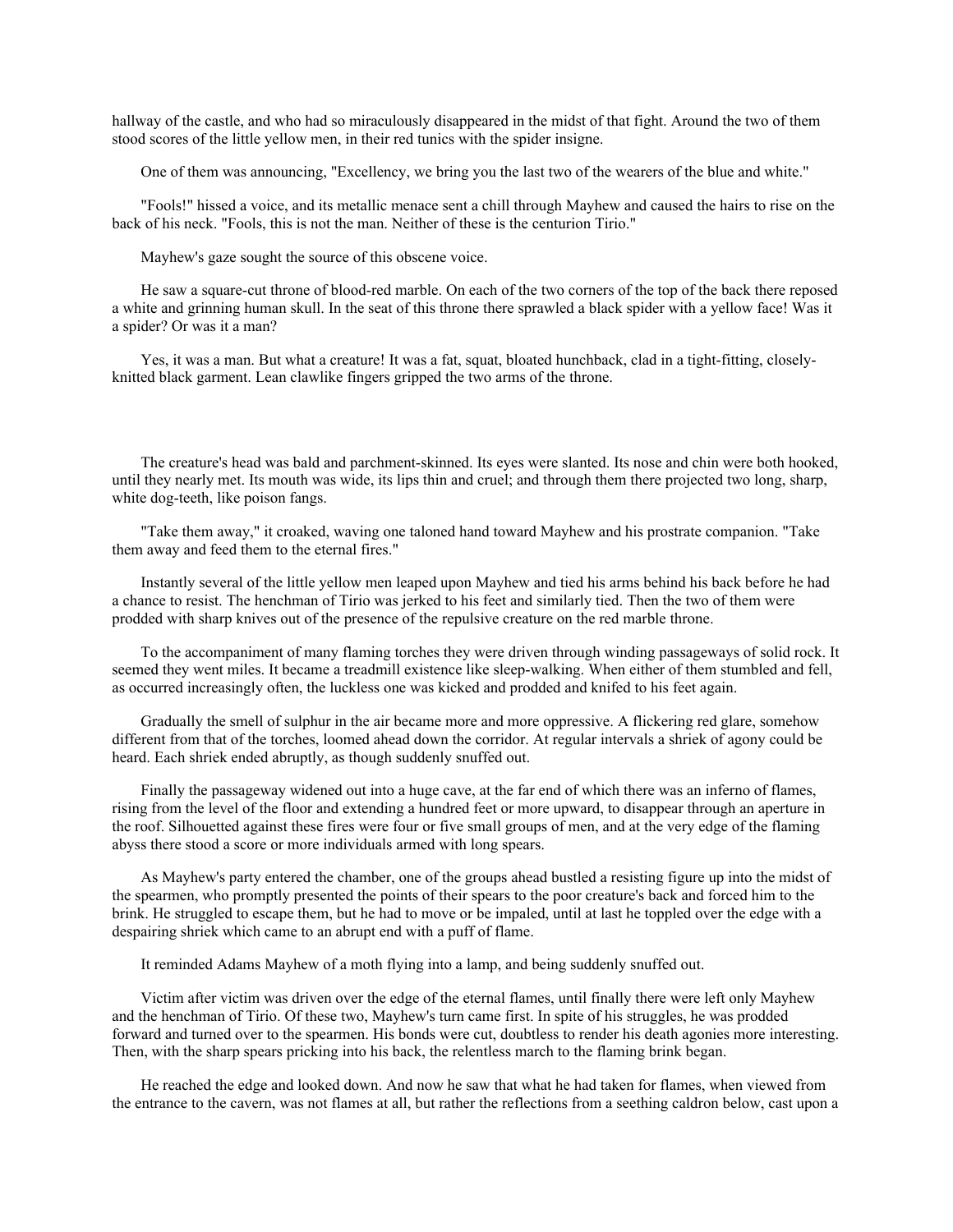rising cloud of smoke and steam. He glanced upward, and saw this cloud being sucked into an unending funnel above, a veritable chimney.

Down again into the pit he stared. Not more than twenty or thirty feet below the ledge on which he stood, there boiled and surged a lake of molten fire. It flowed and seethed and jostled. Parts of it bubbled upward, and then spread outward like springs of glowing water. Still other parts, caught between two opposite streams, eddied and whirled.

Sometimes real flames would leap upward and lap the rock on which he stood. One such flame, reaching higher than the others, singed his hair and eyebrows and eyelashes, and drove him back against the sharp points of spears.

Recoiling from a score of cuts, he leaned suddenly forward again, lost his balance, and toppled at the brink. But, with a mighty effort, he flung his body back against the spear-points, and did not flinch as they bit into his flesh again.

The rock upon which he stood crumbled. His sandaled feet slid over the edge, and he landed sitting on the very brink. The smell of burning flesh—or leather—assailed his nostrils, and intense pain shot through his legs.

Flinging himself upon his back, he lifted his legs high out of the licking flames, only to have them beaten down again with the points of spears. Other spear-points jabbed into his neck and shoulders, and pushed him slowly toward the edge.

With one last despairing effort, he rolled over onto his face. His entire body from the waist down was now hanging over the flames, but the caldron was for the instant indulging in one of its momentary lulls, and the cool breeze, which the draft of the devil's chimney sucked through the caverns toward this spot, reduced to some extent the searing heat on his lower limbs.

He grabbed for the haft of one of the prodding spears, only to have the sharp edges of its point tear his palm as it was yanked from his grasp. Again he grabbed, this time with both hands and higher up. And this time he was prepared for the backward yank. He held tight, and threw up one knee.

Out of the pit he came. And when the spearman, too late, changed his tactics and thrust instead of pulling, Mayhew was already on his feet again, and able to push the spear to one side and let go.

Then, before the spearman could recover or any of the others could jab, Mayhew lunged forward, flung his arms around the spearman, dragged him to the floor, and rolled over with the spearman on top, so that the latter's body would protect him momentarily at least, from the thrusts of the others.

In this position, the American held on like grim death.

For a few seconds Mayhew was able to hold the body of the spearman protectingly above him. But knives, jabbing into the muscles of his arms, soon loosened his hold, and the man was dragged off of him.

Mayhew was jerked to his feet and, bleeding and staggering, was once more hustled to the edge of the pit.

As he tottered at the brink, a shout of command echoed through the chamber. The spear-thrusts ceased; but Mayhew, too weak to stand any longer, lurched over the edge into the eternal flames.

## **CHAPTER VIII**

#### **TO BE A SLAVE**

<span id="page-31-0"></span>The next thing Mayhew knew he was lying painfully on a hard stone floor, while a group of men, weirdly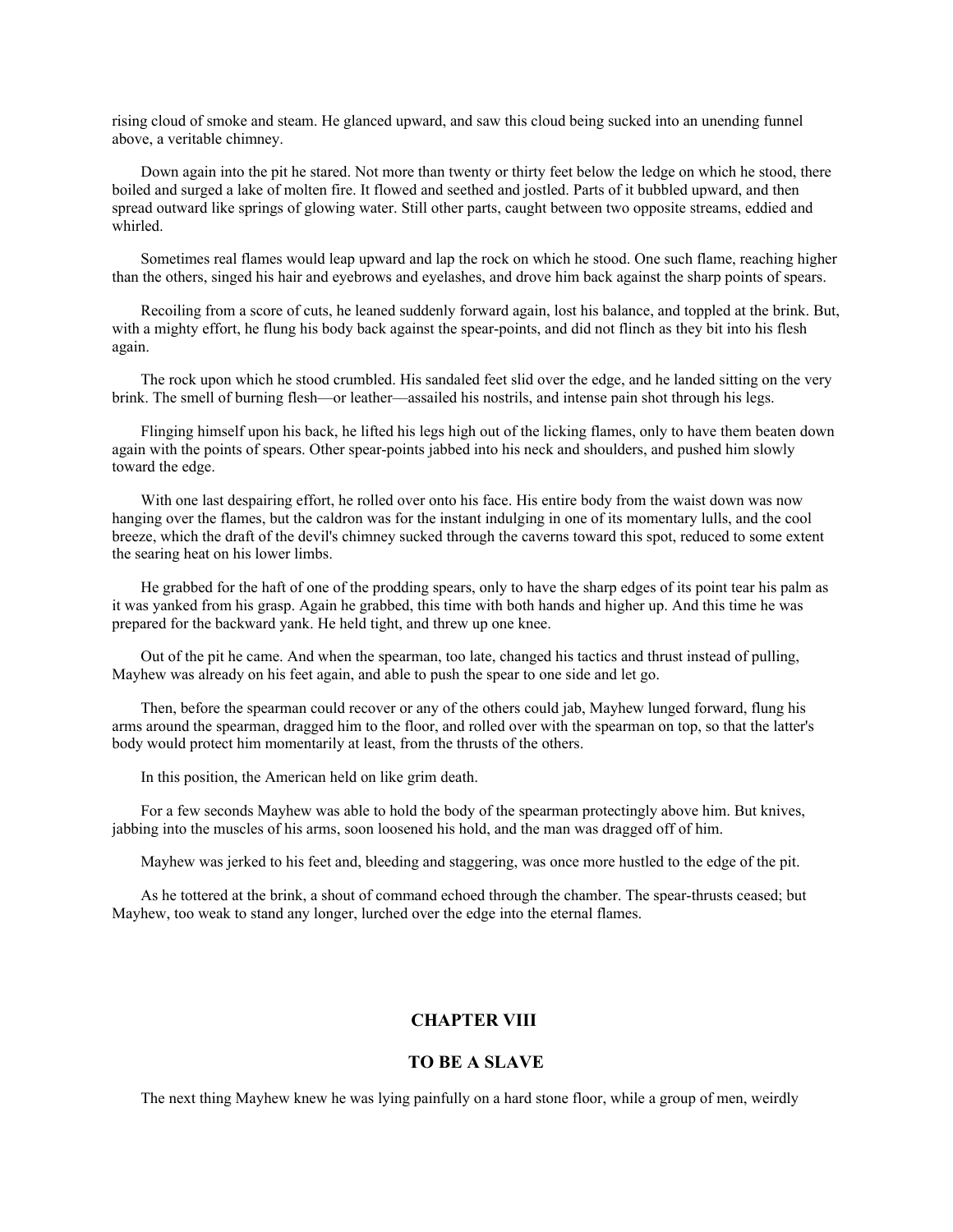illumined by flickering red light, were standing above him, arguing about something.

"But I tell you the boss said he wanted two, not one."

"Maybe so. Maybe so. But what good is this fellow, thoroughly scorched and full of spear-holes?"

"There's no harm in trying him. If he lives and stands the work, well and good. If he dies, he dies. And if he lives and can't do the work, back he can go to, the eternal fires."

At this point Mayhew interposed with a faint, "What happened? Didn't I fall into the volcano?"

"You did, fellow," one of the guards replied. "But I dropped my spear, reached over, and grabbed you, just in the nick of time. You nearly pulled me in with you. And now, after all my trouble, some of these yellow friends of mine insist on throwing you back in again."

The speaker, although he wore the red tunic of the forces of the spider, had the features of a white man.

"But I don't understand," persisted Mayhew, now sitting up and staring around him. "Why was I pulled out at all?"

"Somebody yelled, 'Stop! Save him! We need two!'" explained the white spearman. "And so, without thinking, I grabbed."

"Two what?" asked Mayhew.

"Two slaves. His excellency, the spider, keeps a certain number of thousands of slaves. All over that number go to feed the fires of our goddess."

"Then you don't worship Ra?"

"Pele forbid!" chanted the group in unison.

Things were going fine. So long as Mayhew could keep up this conversation, he was staving off the fatal trip back to the eternal fires. He brightened perceptibly, in spite of the pain of his burns, and his faintness from loss of blood.

"So I'm to be a slave?" he mused aloud.

"Not a chance," replied one of the group. "You're too done for."

"Look here," said the white spearman, wheeling around upon the last speaker. "The boss sent for two, didn't he? Well, then, we'll send him two." Then to Mayhew, "Stand up, fellow. If you can make it, your life is saved. Good luck to you."

The American staggered to his feet. His tunic was gone—burned off, probably. His sandals were charred. His legs were blistered. One hand was throbbing painfully. And he was covered with blood.

But he was still alive!

"Lead on," said he, grimly setting his teeth.

"Just a minute," interposed the white spearman.

Walking over to Mayhew, he placed, one of his feet alongside one of the American's and studied the comparison.

"A bit large," he mused, "but all the better. Here, fellow, sit down while I fix you up."

Mayhew was glad enough to obey.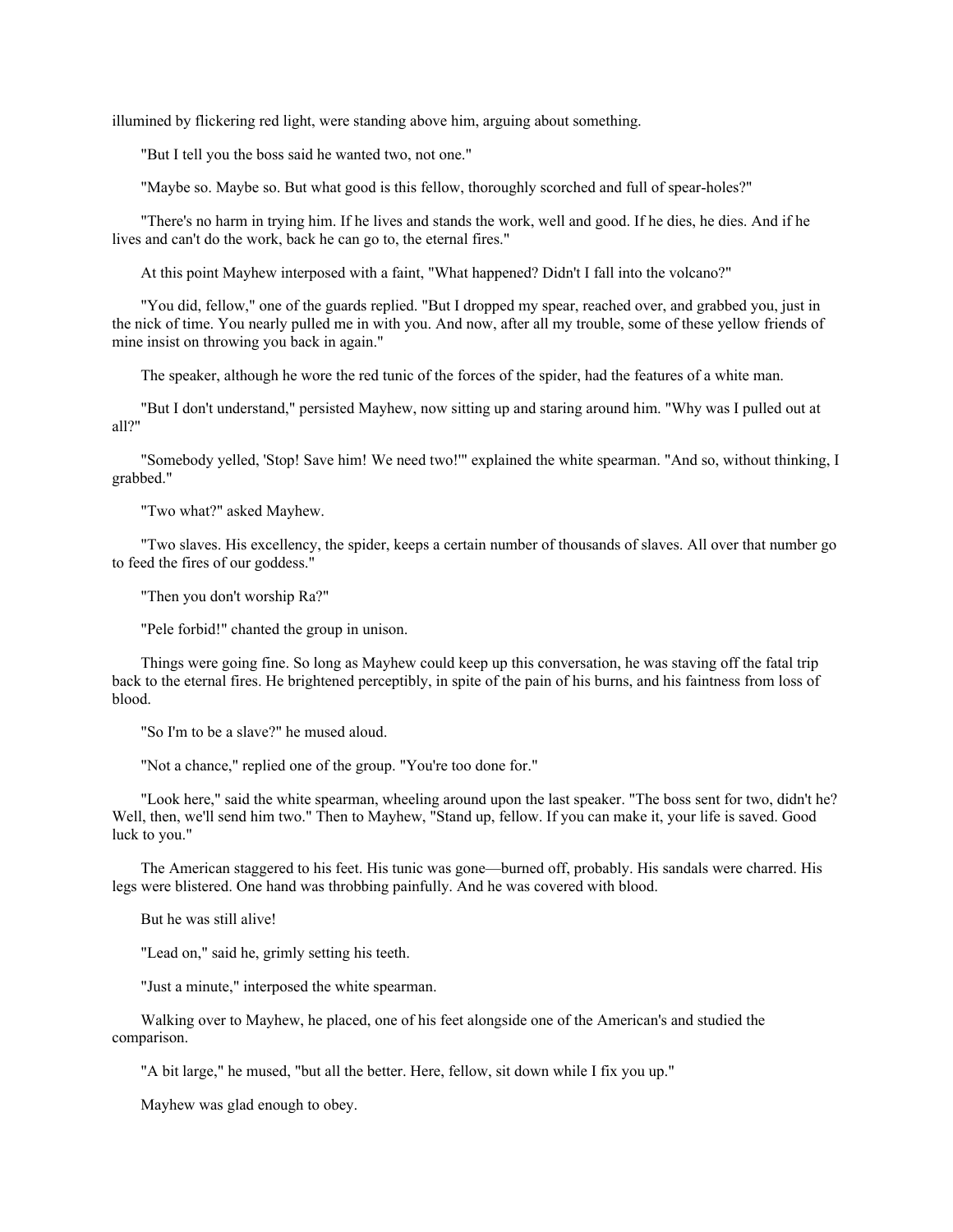But one of the yellow spearmen objected.

"You're a sentimental fool," he said.

The white spearman wheeled around upon him with a menacing, "Pele is hungry for such as you."

The objector promptly subsided. Then the white spearman reached up under his own red tunic and removed his nether undergarment, which he tore into strips. Tenderly unfastening the charred remains of Mayhew's sandals, he bound these strips around his feet. Then he removed his own sandals and adjusted them over these bandages.

"There, fellow," he said, getting to his feet and dusting off his hands, "now you have a fighting chance to survive."

Mayhew, too, arose.

"Thank you ever so much—" he began.

But his benefactor cut him off with, "It's nothing. I may be an exile from my own people, but I'm still human."

"His excellency shall hear of this," muttered one of the others.

"And if so, so will Pele," snapped the white spearman.

"Let's get going," interrupted the messenger who had come for the two slaves. "And I'll need two guards."

"Take Tolofo. We don't want him," chorused several.

And so it was that Tolofo, the white spearman who had befriended Mayhew, was one of those to accompany him on his long and painful pilgrimage.

The two prisoners and the messenger carried torches. Tolofo and the other guard carried spears. In addition, the messenger and the two guards wore broadswords hung from a belt of polished steel links.

The route led for about a mile through winding subterranean tunnels. Mayhew gritted his teeth and struggled to keep up with the others, but it was grim work.

Finally they reached the foot of a circular shaft, through the far distant top of which could be seen the blue sky. Around the walls of this shaft there ran a spiral staircase, up which the party began to climb.

Mayhew's feet by now had ceased to hurt. But, what was worse, they had become numb. He had hard work controlling them; they refused to track, yet he stumbled upward.

In his unsteady condition, fearing the sheer edge of the steps, unguarded by any rail, he hugged the wall, until the yellow spearman, bringing up the rear, bumped against him. Unable to recover his balance, he lurched toward the edge. The yellow spearman jabbed at him with his weapon; but Tolofo, turning, drove in with his own spear, warding off the blow, and with the same motion forcing Mayhew back upon the step.

"It would be very unfortunate," Tolofo remarked in a casual tone, "if a yellow spearman should accidentally fall to the bottom of this shaft."

"It would be more unfortunate," interposed the messenger, "if some one were to report how it happened."

"And it would be still more unfortunate," the white spearman retorted, "if two yellow men fell down the shaft."

The party resumed their upward climb, Tolofo keeping close to Mayhew, and between him and the edge, the rest of the way up.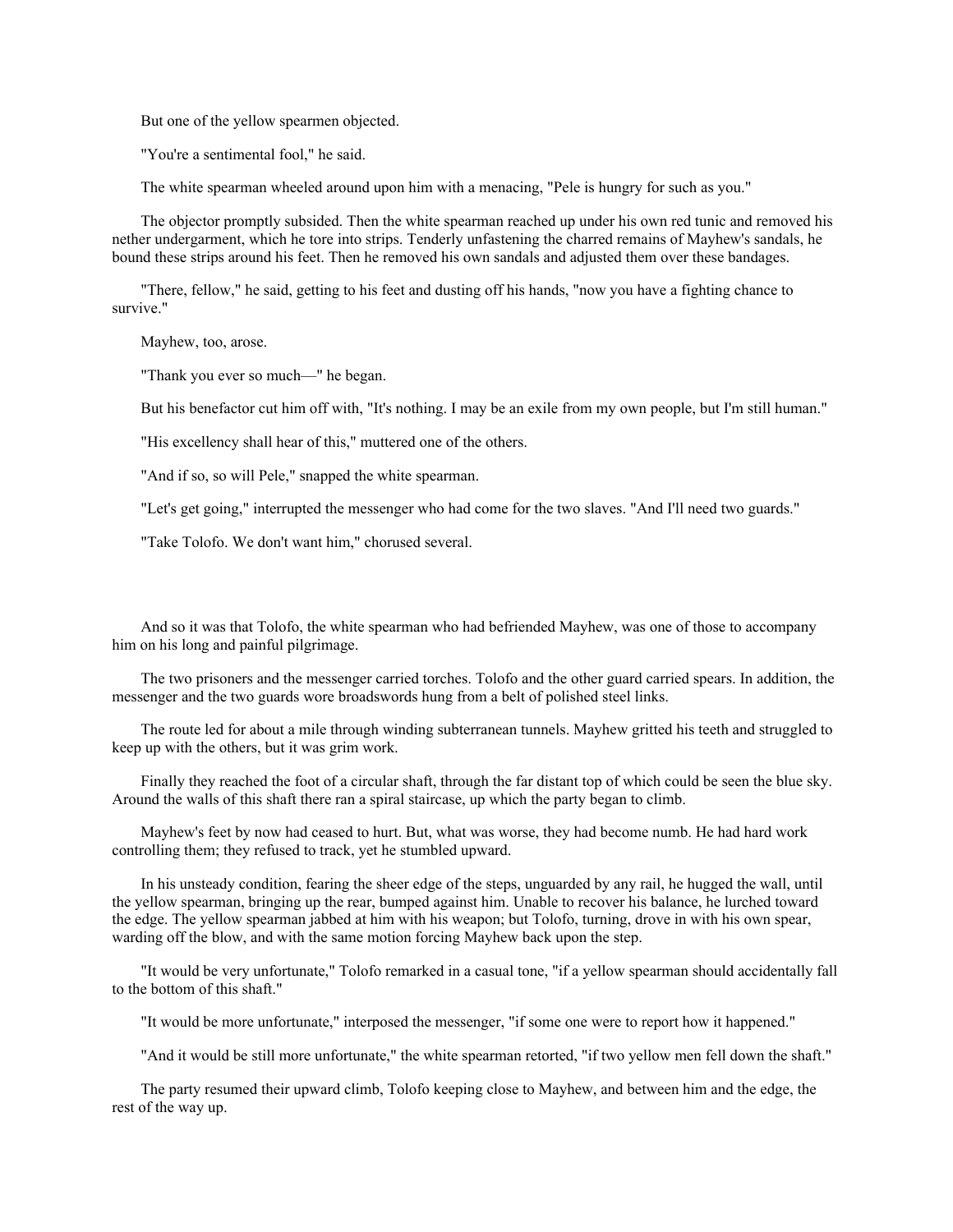At last they reached the top, and stood on a mountain spur. Behind them towered the smoking volcano, which Mayhew had seen before, but never so close as this. Before them were foothills, and beyond those were rolling prairies beribboned with streams, and dotted with groves, villages and farms. In the far dim distance shone the domes and minarets of the Golden City, and beyond that sparkled the sea.

The clear mountain air felt most refreshing after the sulphurous fumes and the torch-smoke of the caverns. The light of Ra, the sun, was most cheering, after the red glare of Pele, the fire goddess.

Mayhew's head began to clear. His wounds had already limbered up considerably, and now the feeling began to return to his numbed legs.

For a few moments the party sat on the rocks and rested, then they turned to the left and took up a winding trail along a shoulder of the mountain. For hour after hour they trudged on, over rough volcanic rocks, sometimes uphill, sometimes down, but rarely on the level.

To keep his mind off his troubles, Mayhew let his thoughts dwell on the crowded affairs of the last few hours. Less than a day ago he had been peacefully living in the Golden City of Mu, a guest of the magistrate Julo. Since then he had been kidnaped by Tirio; had met his own double, Porto; had fought first against the forces of Tirio, and then with them against the spider-men; had been miraculously spirited away from Tirio's castle to the caves of living fire, where he had met the spider face to face; had been almost sacrificed to Pele; and finally had trudged miles and miles.

He thought of Eleria. Mistaking Adams Mayhew for his double, Porto, and misinterpreting his ignorance for cowardice, she had never relented, had never unbent toward him. And yet it was her presence in the Golden City, and the hope of breaking down her reserve and eventually making her acquaintance, that had reconciled Adams Mayhew to the gradually growing realization that for him at least, America somehow no longer existed, and that he was doomed to spend the rest of his existence on the continent of Mu.

With these thoughts he plodded doggedly on. His thought became blurred and incoherent. On a treadmill, through a thick haze, he pursued the floating vision of a cameo-cut face, surmounted by an aureole of honey-colored hair. At length, even this face vanished. A black fog engulfed him. Adams Mayhew was "out on his feet."

"Halt!" sung out a peremptory voice ahead of them. "Who comes?"

The five men halted. Mayhew swayed for a moment. Then his knees crumpled, and he sunk silently to the ground.

Ages later, he came to his senses again. Every muscle of his body ached. His feet and legs stung and throbbed excruciatingly. But he was lying on soft mats, and over him was bending a kindly face masked behind a luxuriant and bushy blond beard.

"Well, fellow," said the voice of Tolofo, "you've had a long, hard pull, but you've made it."

"Where am I?" weakly asked the American.

"At one of the labor camps of his excellency."

"And what are *you* doing here?"

"I've had a stroke of luck, which shows that it pays to do a kind deed. When we reached here ten days ago, one of the foremen had just died. The boss liked my looks and gave me the job. So here I am, sitting pretty. All of which is probably a good thing for you, too. I had quite an argument with the boss as to what to do with you."

"I suppose he wanted to send me back to Pele," wryly.

"Not at all. Much simpler than that. Just heave you into the sea."

"Are we near the sea?" asked Mayhew, an immense longing welling into his heart.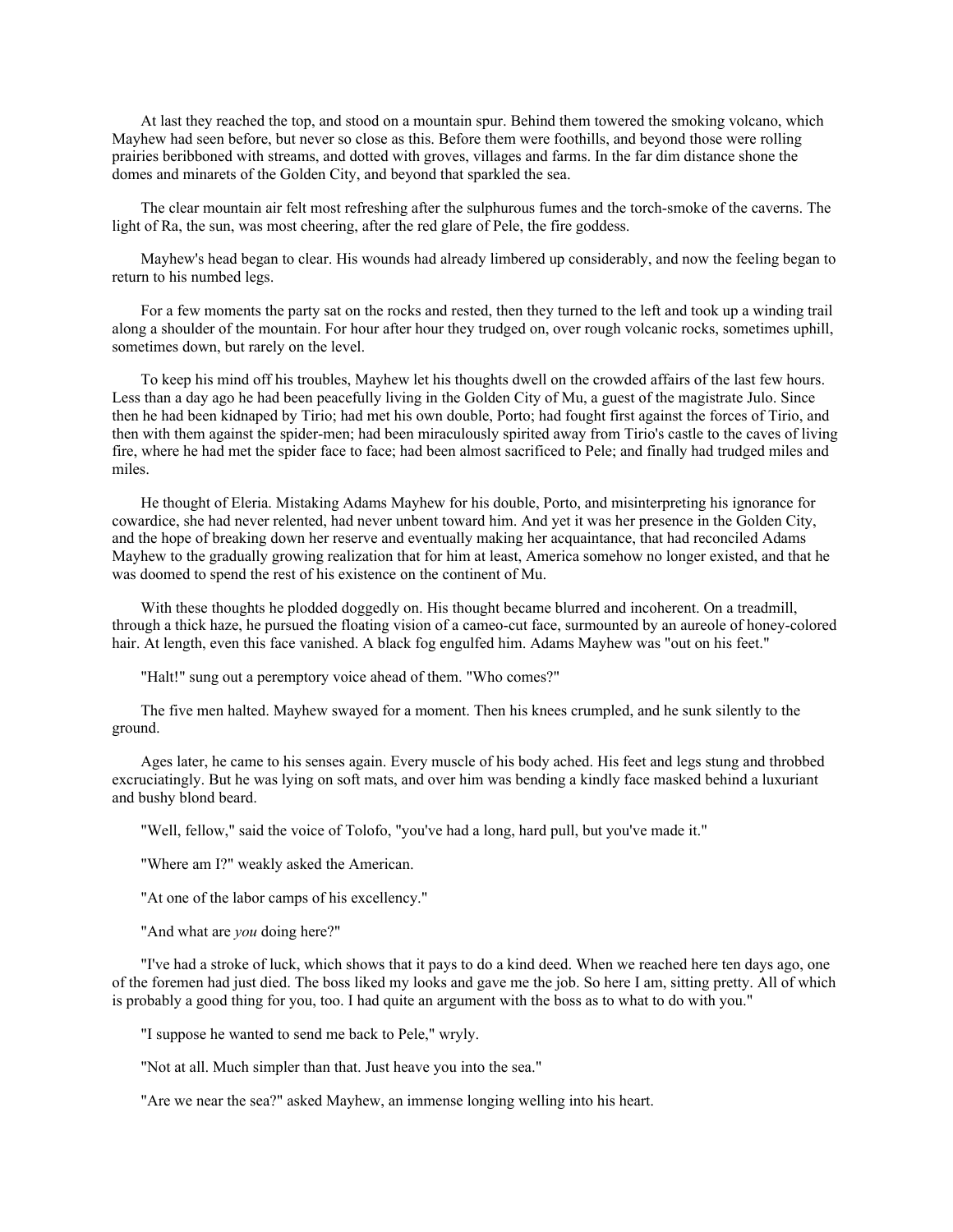"Just a few hundred paces."

Mayhew sat up and sniffed the salt breeze. In the not far distance he could hear the pounding of surf upon rocks, and the sucking rattle of pebbles under receding waves. A smile formed upon his face and he sank back contentedly among the sleeping mats.

"You'll do, fellow," remarked Tolofo approvingly.

## **CHAPTER IX**

## **THE STORM**

<span id="page-35-0"></span>A few days later Mayhew was up and about. He had been staying in the foreman's own private cave, but now he was transferred to one of the prison cells of the workers, an evil smelling hole, barred with an iron grating and shared by a dozen rough men.

This entire squad, which Tolofo commanded, was made up of white men. Some had been gentlemen before their capture by the Spider, and some had been bums, but all were now indistinguishably vicious and desperate.

Tolofo ruled them with an iron hand, yet always with such fairness and consideration that the men soon grew to respect and almost love him. A warm bond sprang up between him and Mayhew. At first the other men resented this, but after Mayhew had thrashed the camp bully for accusing Tolofo of favoritism, they respected him too.

This particular labor camp was located near the head of a deep rocky fjord. Inland from the fjord and separated from it by a thin but high wall of rock was a small salt-water lake, in which the tide rose and fell in unison with the sea outside, thus indicating some concealed connection between the two. From this lake, the slaves of the Spider were employed in tunneling into the heart of the mountain, for the rumored purpose of providing a canal, which should lead to a secret harbor, close and convenient to the throne-room of his excellency.

Other labor battalions were at work excavating this supposed harbor, and in digging outward therefrom to meet the tunnel on which Mayhew and his fellow laborers were engaged.

Mayhew's wounds and burns at last were healed. His singed hair grew out again, long and unkempt. And a bushy blond beard developed. Soon he was able to do a day's digging alongside the best of them.

Then came the day of the great storm. The gang was working in the tunnel, when the sea end of it gave way to the beating of the waves, and a sudden rush of waters engulfed them. An instant ago they had been picking and shoveling, by the light of a score of flares. Now they found themselves caught and tumbled about in the swirl of a whirlpool, with all of the torches but one extinguished. Toward that one light they fought, choking, gasping, clawing at each other and at every projection of rock.

Mayhew was the first to reach firm ground and drag himself out upon a ledge.

Above the reverberating din of the pounding waves, he shouted, "Use your heads! Help each other! Don't fight!"

Another slave pulled himself up on the ledge beside the American and lay whimpering. Mayhew shook him into coherence. Then, as successive surges brought the clawing mass of humanity within their reach, they seized two of their friends and pulled them ashore.

Soon all the squad were accounted for. They ceased their efforts and panted from their exertions.

Suddenly one of them exclaimed, "Where's Tolofo?"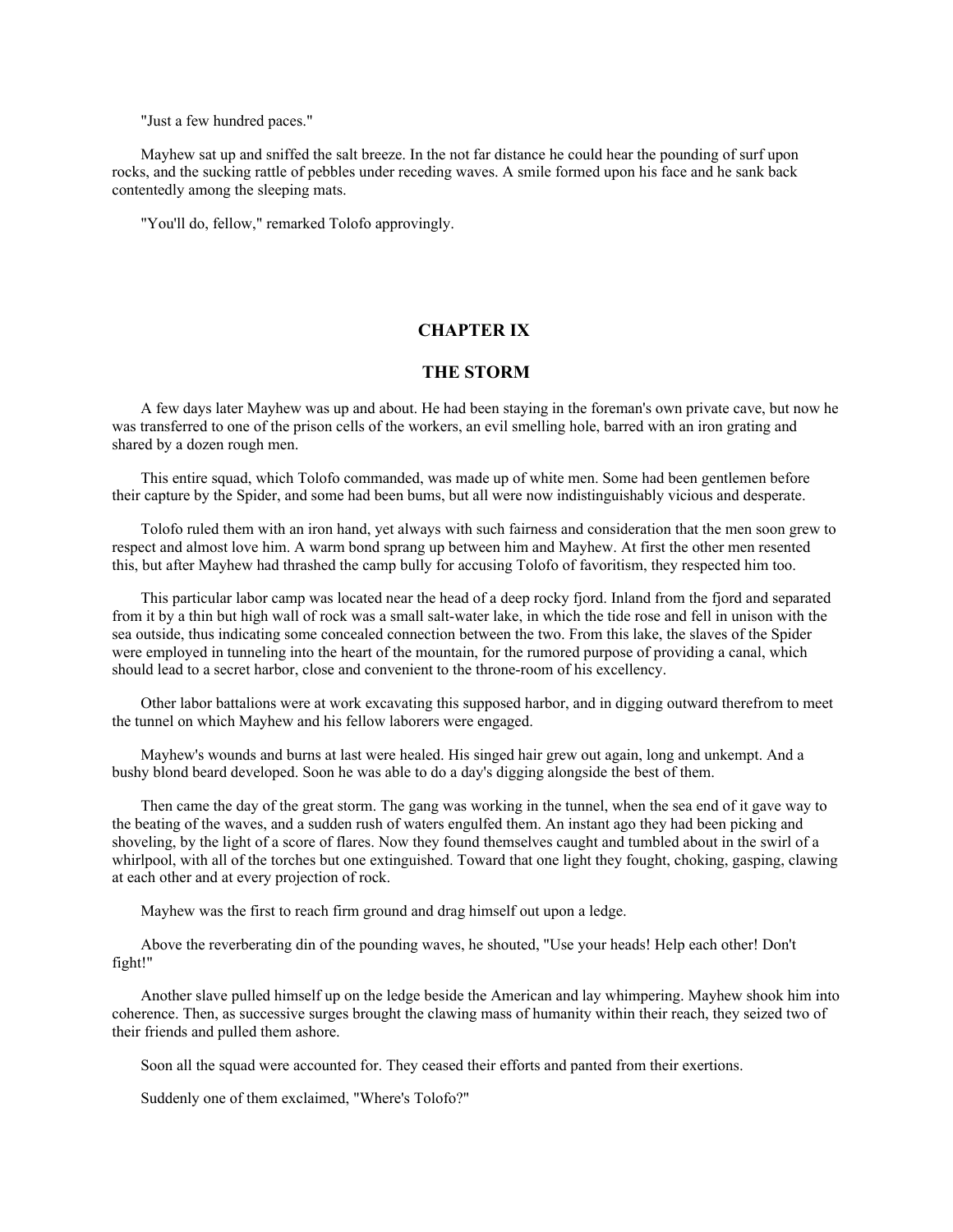All the workers were saved, but not the foreman. Mayhew snatched the torch from its niche, and held it far out over the black waters. Just at the limit of its beams he thought he saw a rising and falling shape which might be a human body.

Handing the flare to the nearest man, he said, "Hold it for me," and plunged in.

He reached the floating shape and grasped it. Just then the light went out. An eddy whirled him around and he lost all sense of direction. Holding tight to the tunic of the body, he tried to swim toward where he imagined his friends to be; but suddenly the waters sank down, sickeningly down, down, sucking him with them, and then something hard and sharp struck his head from above.

For a moment he was stunned, but he never loosened the grip of his right hand. When he opened his eyes again it was to the gray daylight of a driving storm. He was in the basin of the salt lake.

But the return swell was bearing him back again toward the face of the rock wall of the tunnel. Frantically he attempted to stem the tide. The waters sucked him on and down. But just as he reached the face of the cliff the current turned, and carried him out again. Almost exhausted, he swam toward the rocky shore of the lake.

Alternately he was swept this way and that, but at last he made it, and hauled himself and the body of Tolofo out onto a low pinnacle of rock, where he lay and held on for dear life.

The side of the basin was too steep for him to climb, even if he had not been burdened by the body of his friend. All he could do was hold on. The waves broke over him, the storm beat upon him, yet still he held on.

But gradually his hold weakened. He shouted for help, against the roar of wind and wave, but no one answered.

## **CHAPTER X**

#### **ANOTHER IMPERSONATION**

Adams Mayhew clung with one hand to the wave washed rock, and with the other to the tunic of Tolofo. He resolved to let go of the rock before he would relinquish his hold on his friend; but he bent every effort to retain both.

A pebble dropped on him. He heard a slipping, scraping sound above the roar of the storm. Glancing up, he saw a man-like shape descending the face of the cliff. A hand reached out and touched him. With a lurch he let go of the rock and grasped the hand. It pulled him to his feet. Then, with the last ounce of strength remaining in him, he passed the body of Tolofo up to the man above.

A few minutes later Mayhew himself was being handed from man to man up the face of the cliff.

The whole squad regathered in the quarters of the foreman. Tolofo at last opened his eyes, but he was very weak, and kept spitting blood.

They told him how Adams Mayhew had rescued him.

"Fellows," said he, "I'm done for. I think my whole side is caved in. Mayho, you're a good fellow. With that beard you look enough like me that a stranger would not know the difference. Why not *be* me? And, when I die, bury Adamo Mayho." He coughed painfully and spat.

"It hurts to talk," he said, yet he kept on. "You know something of my story; how I fled from the Golden City, an outlaw, accused of a crime of which I was innocent. I have been a spider-man for six moons, a spearman all that time. This—information—will—enable—you—"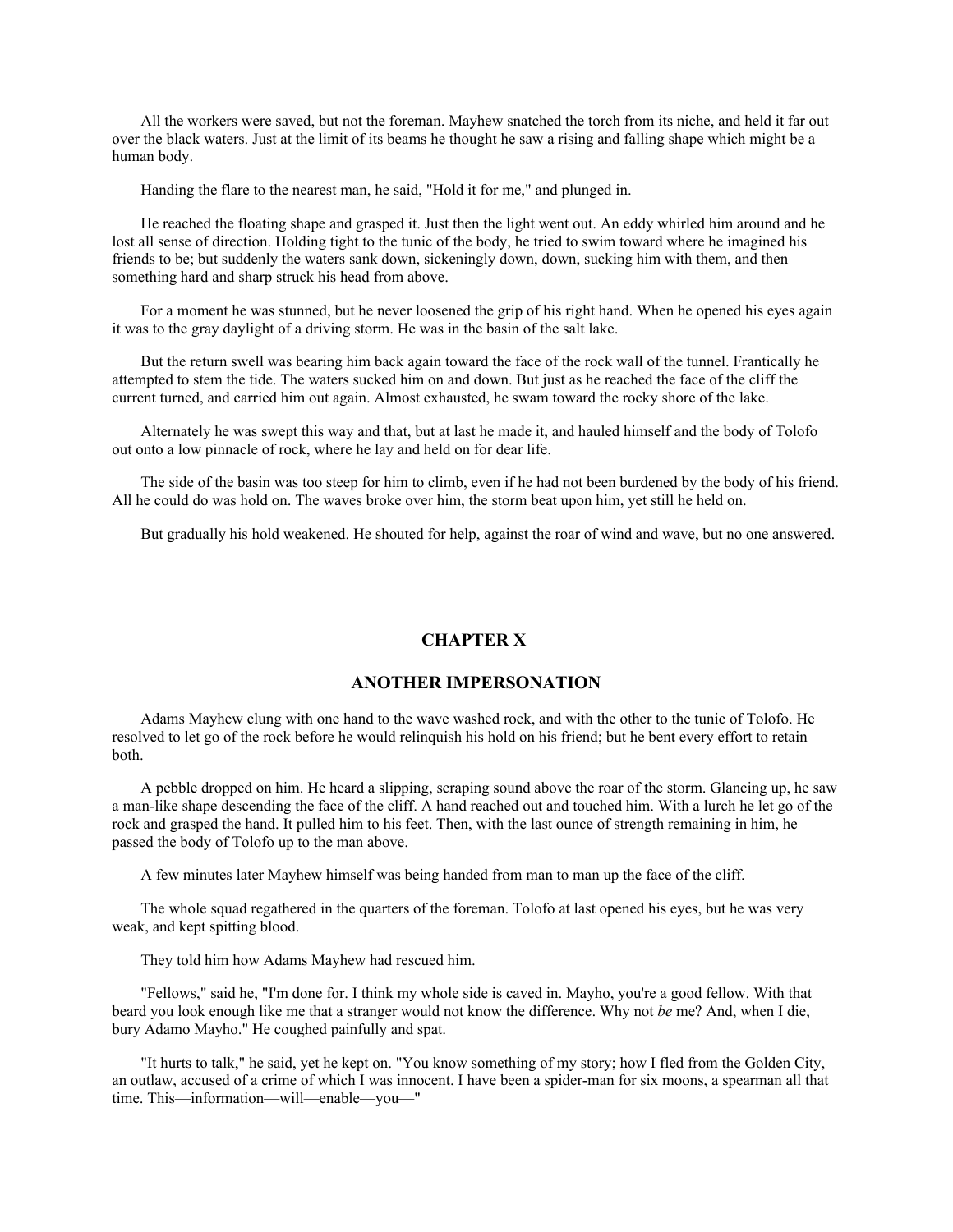A paroxysm of coughing ensued. His head flopped to one side, and his stiffened body relaxed and slumped. Tolofo, the renegade, was dead.

A subdued gang of burly men stripped the body of its blood red tunic and carried it through wind and rain to the edge. of the cliff.

"Too bad we haven't a priest to consign his soul to Pele," mused one.

"To Pele with Pele!" shouted another. "He was white, even if he was a spiderman. His soul will go to Ra."

"I used to work in one of the temples," diffidently put in a third. "I can give part of the ritual."

"Go on," urged a fourth.

So they laid the body face-up upon the rain lashed rocks and the thug who had once been a temple attendant haltingly recited the chant to Ra. As he finished there came a rift in the clouds above and a single beam of sunlight shot down for an instant upon the little funeral group.

"Over with him, while the sun-god smiles!" whispered one, and the body of Tolofo splashed into the raging lake beneath.

"In the name of the Father, and of the Son, and of the Holy Ghost. Amen," said Mayhew under his breath, as he turned away with a tear in his eye.

"Well," remarked one of the others, "we've buried Adamo Mayho. What are your orders, Tolofo?"

Mayhew snapped back to the present.

"My orders," said he quietly, "are that one of you go down to headquarters, report to the boss the breaking of the sea-wall and the drowning of Mayho, and convey my request for an extra issue of wine because of the hardships which you have been through."

"Three cheers for Adamo Mayho!" shouted one.

"Careful!" cautioned another. "You mean: three cheers for Tolofo."

Thus the new Tolofo rose phoenixlike from the ashes of the old.

That night Mayhew slept in the quarters of his friend and former chief, and the next day he took up his duties as foreman of the gang.

At noon a messenger arrived with a letter for Tolofo. Mayhew opened it; then ran his fingers through his hair. The crest of the letter was a squat, sprawled, hairy black spider; that was familiar and understandable enough. But Mayhew had not sufficiently mastered the written language of Mu to be able to make out more than one or two of the hieroglyphics which formed the message.

This presented a quandary. Was Mayhew, in his guise as Tolofo the foreman, supposed to be able to know how to read? Nothing to do but take a chance and find out.

"Any reply?" asked the messenger.

"Speak when you're spoken to," the American curtly answered. "There will be a reply, but I shall not have it ready until tomorrow. Go down to headquarters and ask them to put you up for the night."

When the messenger had departed, Mayhew hastily called his squad together and asked, "In my previous existence did I know how to read?"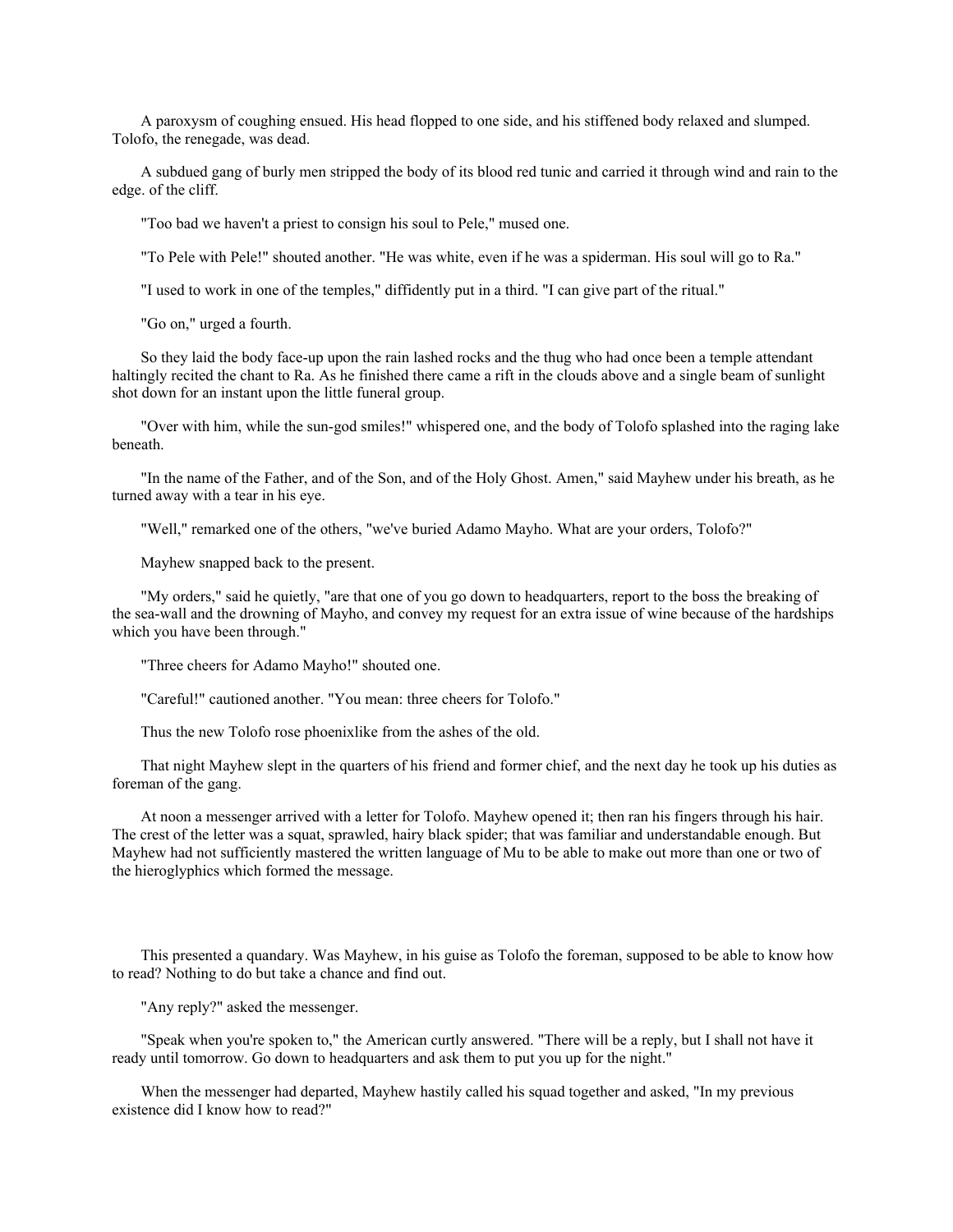No one could remember.

"Can any of you read?"

The man who had worked in a temple claimed to be able to read a little; but, after perusing the letter for several minutes, he had to admit that he could make nothing of it.

Later in the day, the boss came by to see what progress they were making toward clearing up yesterday's debris, and to give them instructions for sinking a new shaft a safe distance back from the present water-filled tunnel. When they had agreed upon the details of this new project, Mayhew drew the letter out of the pouch which hung from his sword belt and handed it over to the boss.

The latter read it through with pursed lips, then stared fixedly at Mayhew.

"You've read this yourself, of course?" he asked.

"Well—no," admitted the supposed foreman. "I tried to, but somehow I couldn't quite catch the drift of it."

"Why, I thought that you could read!" exclaimed the boss. "You were an educated gentleman before you enlisted under the Spider."

"True," admitted Mayhew, putting on a sheepish expression. "But I was a wild youth, and my education was rather neglected. That's how I came to get into the trouble which drove me to seek refuge with his excellency."

"Yes, I know," mused the boss. "But you always claimed to be able to read."

"True again," said Mayhew, "and I threw a pretty good bluff at it, too. I did it in the hope of advancement."

"Well, at least you have the good sense to risk your reputation, rather than to conceal this letter. Are you sure that Adamo Mayho was drowned? That he didn't escape?"

"Why—yes," stammered Mayhew. Then, recovering his poise with an effort, he continued: "Has any one who has gone over the hill ever gotten by the guards?"

"No. But you are reported to have been unduly friendly with this Mayo," pointedly accused the boss.

"He was my best worker," Mayhew boldly countered.

"Well, you have produced wonderful results with your gang," grudgingly admitted the boss. "It's a good thing for Mayho that he *is* dead, if he is; for this letter is an order from his excellency that Mayho be seized and bound at once, as a dangerous character, and sent back to the throne room. Reading between the lines, I think I can see that Pele is hungry."

At the close of the work that day Mayhew was still thanking his lucky stars that he had changed places with the dead Tolofo. But he did not remain thankful for long.

As he was locking his squad in their cells for the night, one of them beckoned to him and whispered, "How about leaving the grating unlocked? Some of us might want to go over the hill, you know."

"You're crazy," Mayhew replied. "In the first place, you couldn't make it, even if I helped you. And in the second place, I'm foreman now."

"Is that so?" sneered the other. "What good does it do us to have a fellow slave for foreman, unless he helps us to escape? Think it over for a day or two. One of us overheard you talking with the boss this afternoon, so we know what was in that letter from his excellency, the Spider. We know what is in store for Adamo Mayho, if he gets found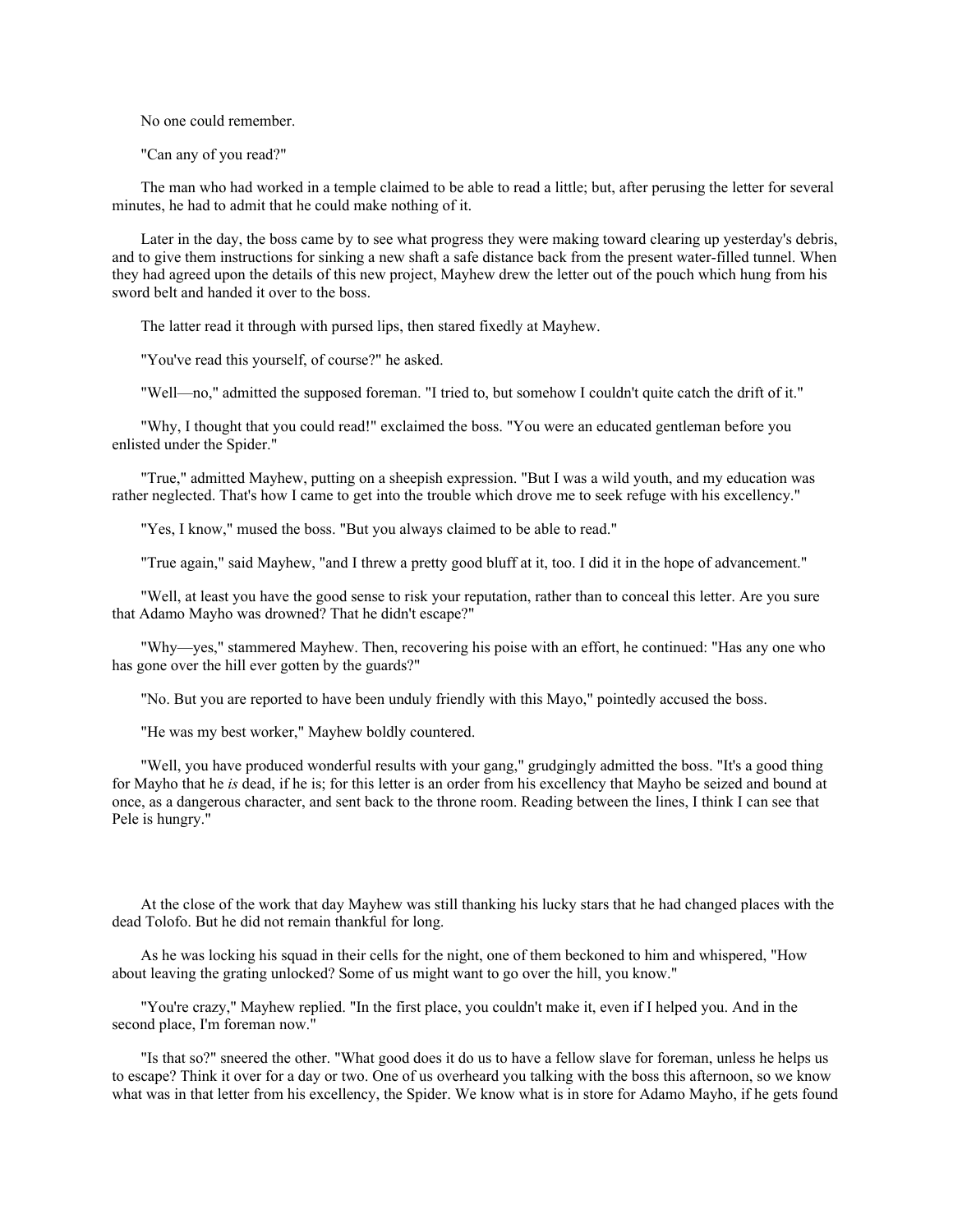out. So think it over—*Tolofo*."

"I'm doing this for your own good," Mayhew retorted, but somehow his words did not sound particularly convincing.

He did think the matter over—very seriously—that night. Truly he was in a fix, and just when he had thought that everything was rosy. If he helped his former pals to escape, it would mean court-martial for him. And if he did not help them to escape, it would mean exposure and certain death in the eternal fires of Pele.

Late into the night he lay awake, puzzling over his predicament. And at last, along toward morning, a happy solution occurred to him. Perhaps not a happy solution, but at least an alternative which might possibly succeed. He would go over the hill with his men.

If intercepted, his credentials as foreman might possibly get them through, if he could think of a plausible story to explain their presence wherever they happened to be caught. The more he thought of this plan the better it seemed.

At last he arose from his sleeping mats, tiptoed out of his cave, and walked softly to the cave which quartered his men. Tapping on their grating to arouse them and attract their attention, he explained his plan. It was enthusiastically received. He was restored to their good graces.

In fact, as one of them expressed it, "Good old Tolofo is a regular fellow again."

It was decided to make the break the following night. Several of the men knew the surrounding country for quite a distance. But, beyond that, their fate was on the knees of Ra.

But with the morning there came a message summoning him before the boss. And the boss informed him of a decision to send him back to the throne-room of the Spider, to explain to his excellency the strange disappearance of Mayho.

Mayhew's first reaction was intense relief. His problem was solved for him. But the more that he thought about the situation the more he came to realize that he was merely being plunged from one danger into another.

The Spider might see through his assumed identity. Some person at court might recognize him as not being Tolofo. Or his gang, cheated out of their planned escape, might tell the boss that he was an impostor.

Perhaps his men would believe him, when he explained the situation to them. Perhaps they would realize that their own self-interest would be best served by keeping quiet until his return, in the hope that they could then effect the planned escape.

But, when he got back from headquarters to his own cell, he found that a substitute foreman had already led his squad off for the day's work. So, with ominous forebodings, he packed up the few belongings of the predecessor whose name he had assumed and accompanied the messenger of the Spider.

The return trip was a revelation to Adams Mayhew. Having traversed the road in the reverse direction in a wounded and fainting condition, he had always thought of it as extending interminably for thousands upon thousands of miles. Now, to his intense surprise, he found the trip a remarkably easy one. By noon they had reached the top of the spiral shaft. In a few moments they were at its bottom. And a half hour more brought them to the caves of eternal fire, and the throne room of the Spider.

After a slight wait, Mayhew was ushered into the presence of his excellency. In view of the fact that everything else had appeared to diminish in impressiveness since his first arrival at these mountains, he half expected that the same would hold true of the Spider.

But it did not. The creature squatted, as repulsive and terrifying as ever, on its skull-topped throne of red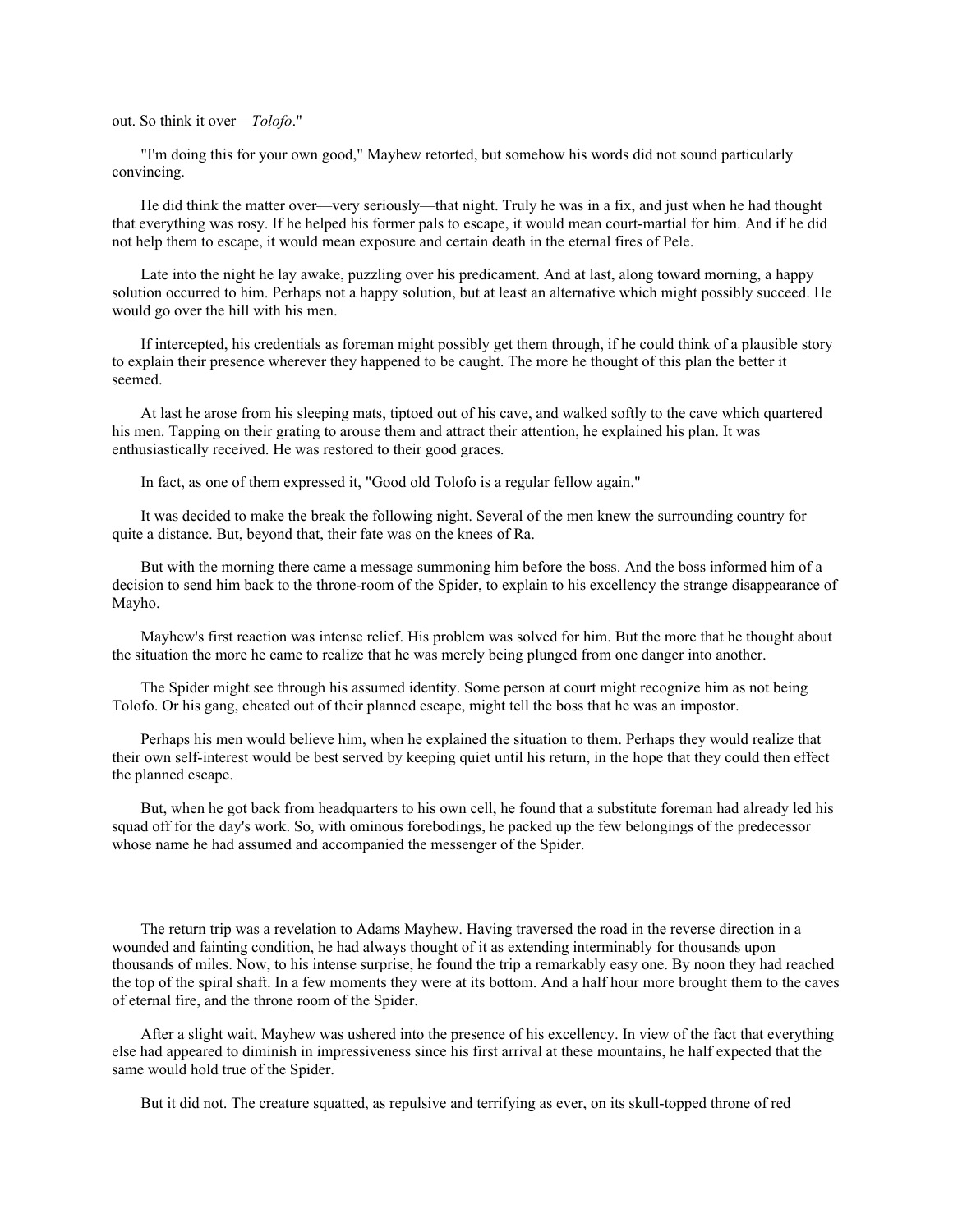marble. Again the hair rose involuntarily on the nape of the young man's neck at the awful sight.

At one side of the throne there stood a crystal globe on a steel pedestal. Clutched in his claws, the Spider held a scroll of parchment which he appeared to be perusing.

Mayhew waited until the creature glanced up. Then placing right hand upon left shoulder, according to the Muian custom, he bowed low before the throne.

But the Spider stiffened, and flashed a baleful glance at him, hissing out, "What now, Tolofo, cannot you forget your former nationality?"

Adams Mayhew did some quick thinking. Glancing around, yet without moving his head to indicate that he was doing so, he noted that the two attendants who had led him into the presence of their ruler were both standing erect with right arm extended straight forward, palm to the front.

Instantly he whipped into the same position, stammering, "Your excellency will forgive the fact that your august appearance awed me into a long-accustomed gesture of humility."

The face of the Spider softened into a toothy leer.

"A pretty speech, Tolofo," said he. "But now let us get down to business. I hear that you lost one of your slaves. How did it happen?"

The story which Adams Mayhew then related was one which had been carefully thought up by him on his trek hither across the mountains. It was quite simple, namely a true account of the breaking of the sea-wall, and the subsequent rescue of all the members of the squad except one. But the teller was Tolofo, rather than Adams Mayhew; the missing man was Adamo Mayho, rather than Tolofo; and the story ended right at that point.

"So I led the rest of them back to their cell, sent word to the boss, and drew an extra ration of wine for them. That is all, your excellency."

The Spider fixed him with a piercing stare from beady black eyes. Then lowered his gaze and perused the scroll.

Mayhew shifted his feet uneasily. Had this uncanny creature seen through his deception?

Finally the Spider again looked up at him.

"Tolofo," said he, "something tells me that you are lying to me." He paused to let that sink in; then continued, "And yet your record gives me no cause to suspect you. You are unquestionably a fugitive from the justice of Mu, and thus cannot possibly be conspiring with the empire against me. Since joining my order you have been frank and independent, almost too frank and too independent at times. I know all about your having befriended this Adamo Mayhew; but then there is nothing to indicate that you knew that he was a henchman of the magistrate Julo, who has been plotting my downfall. Julo, the very same judge who convicted you! Had you known that, you would not have befriended Mayho, I feel sure."

"I thank your excellency," murmured Mayhew, inclining his head slightly.

"Don't thank me too quickly," bristled the Spider. Then to the guards, "Take him away, while I meditate on what disposition to make of his case."

# **CHAPTER XI**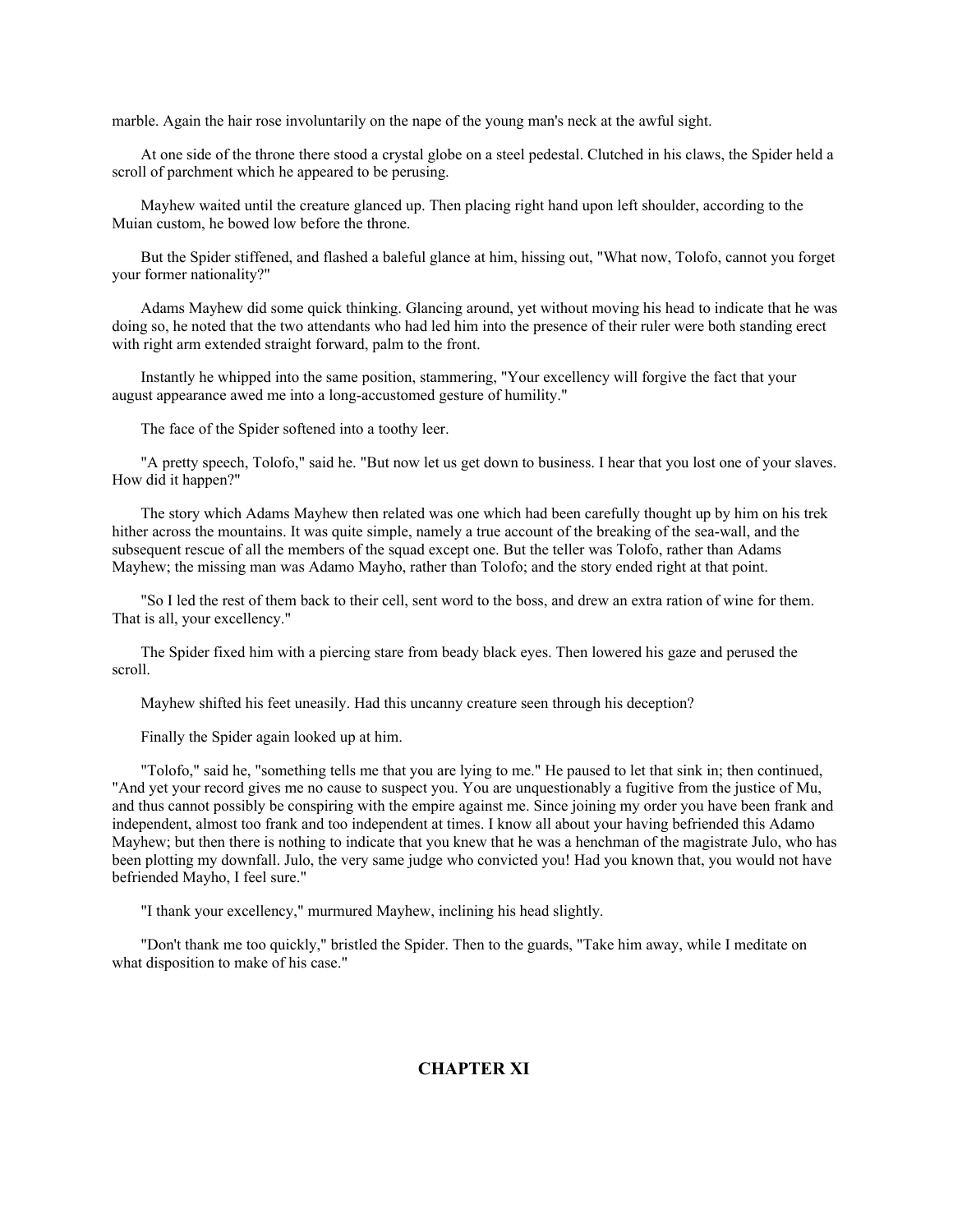### **THROUGH THE CRYSTAL**

Adams Mayhew did not have long to wait for the decision of the Spider. In a very few minutes he was summoned back into the stalactite encrusted throne room.

This time he made the proper salute, and the squat creature on the throne grinned appreciatively.

"You improve," said he. "How would you like to work for me; Tolofo?"

What new trap was this?

"I do not understand," Mayhew replied guardedly. "Already I have served your excellency faithfully for a matter of six moons."

The Spider bristled.

"Fool!" he hissed. "I mean my personal service."

"The honor overwhelms me."

"You sneer at me!" fairly screamed the Spider, convulsively gripping the arms of the throne with his taloned fingers. Then relaxing, as his mood shifted, he grinned toothily, and said, "But no, I keep forgetting that you are Tolofo, the frank, the truthful. So I believe you."

For the second time that afternoon, Mayhew murmured, "I thank your excellency."

But still he kept his eyes open and his wits alert for some trap.

Again the monarch's mood shifted. Suddenly clapping his hands, "Out of here! Away, all of you. I would speak with Tolofo alone."

The yellow courtiers hurried away. In an instant the cavern was deserted, save for the repulsive creature squatting on the blood-red throne, and the stalwart young American seaman who stood before him.

"And now, Tolofo," said the Spider, "you may sit at my feet."

Lest he irritate the monarch, Mayhew obeyed. The crippled hunchback became almost human. Leaning forward, he gazed down upon the man at his feet with as ingratiating a smile as his twisted features would permit.

"Tell me, Tolofo," he simpered, "am I handsome and awe-inspiring?"

Mayhew played a hunch.

"No, your excellency," he replied with simple directness. "You are never handsome. And for the moment you deign not to be awe-inspiring, although usually you are."

The Spider's hands clenched, and his eyes narrowed. Then he laughed a mirthless cackling laugh.

"You're refreshing," he said. "Oh, these fools, these yellow fools! *They* would have said that I was beautiful. Yet, if I thought myself beautiful, why would I have chosen as my symbol and emblem the repulsive spider which I resemble? And I am glad to learn from your lips that occasionally, when I try, I can cease to be awe-inspiring. Much as I hate your accursed race, I need a *white* man, to tell me the truth. Yes, that shall be your job, Tolofo, to stand at the right hand of the Spider, and tell him the truth! Rise now, and stand beside me."

Mayhew did so. The Spider clapped his hands, and his attendants returned.

"Take this man," he directed them, "and clothe him in black tights and a black jersey like unto mine, and a sword and pouch on an iron chain. And give him an apartment next to mine."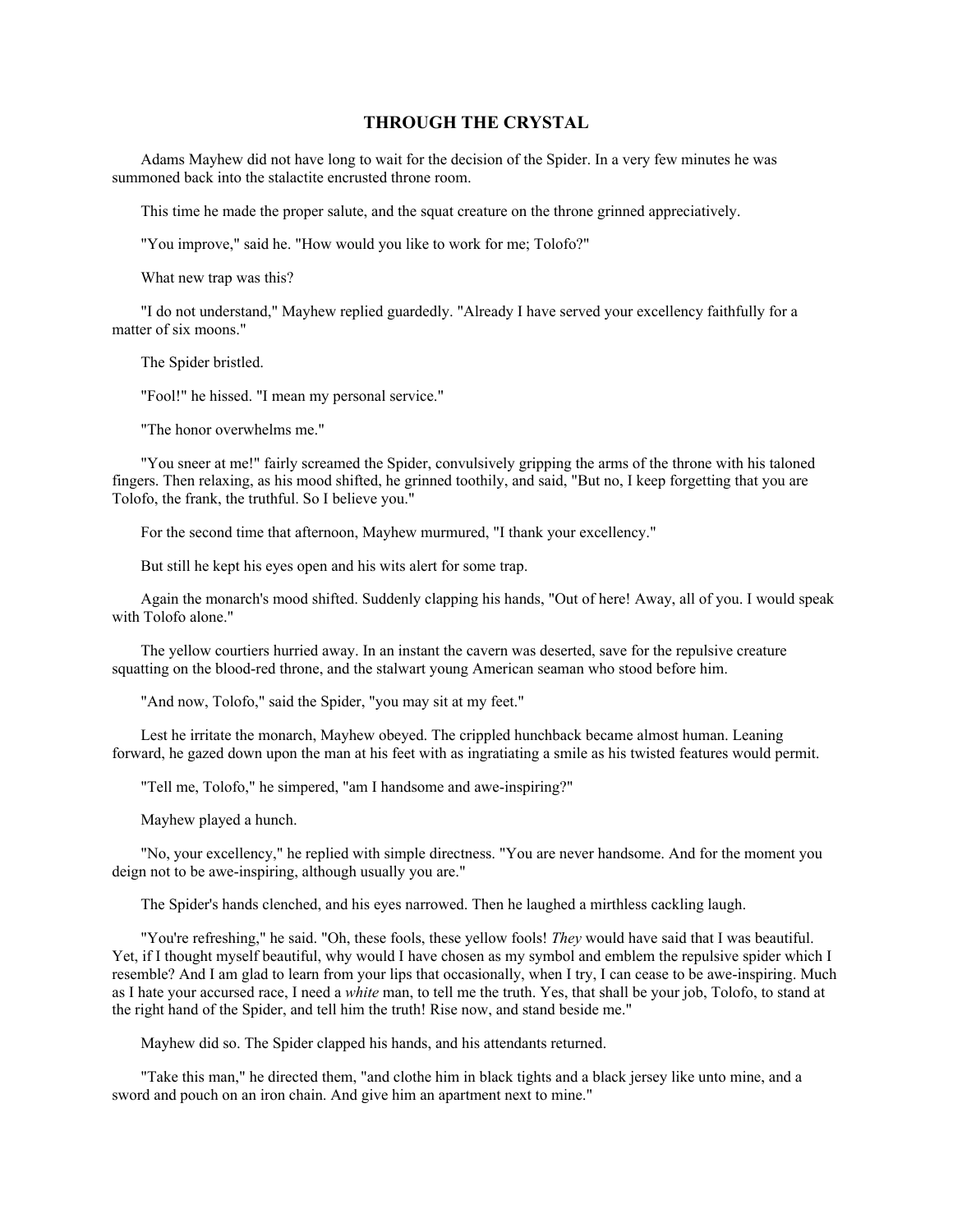So Mayhew was led away, and duly bathed and clothed and fed. Then, in a small cave which he was informed was to be his, he lay down on luxurious rugs to sleep. But before he slept he resolved that he would use his new position to work the undoing of this monster who menaced the race which had befriended him.

He was awakened by an attendant with a lighted torch. How long he had slept he had no means of knowing, for all hours of the day and night seem alike when one is living underground; but he felt thoroughly rested, and the attendant informed him that it was morning.

Breakfast was served him in his quarters.

Then the attendant brought him shears, a razor, hot water, soap and a polished steel mirror. Mayhew, fearful lest some one might recognize him without his bushy blond beard, merely trimmed it into some semblance of neatness and regularity.

Word was brought that the Spider wished to see him, and he was led into the presence of his excellency.

"Stand by my right hand," the creature snapped. Then, when Mayhew had taken the invited position, "Have you traveled much, Tolofo?"

Mayhew did some quick thinking, but could form no idea of what he might be letting himself in for. When in doubt, tell the truth. Mayhew did so.

"Excellency," said he, "I have sailed this sea, and have landed on many of its shores, including the continent which has no name. But never have I visited any part of Mu, other than the City of Gold."

"So you have visited the continent which has no name? Um! Some day I shall have you take me there, if you have the brain to learn worluk. Also there may be parts of the Golden City which you can penetrate for me. Let us begin at once. Bring me that globe, and place it at the foot of the throne."

Mayhew brought the crystal sphere, on its black pedestal. The Spider leaned forward, brushed one taloned hand across his parchment forehead, and then gazed intently into the limpid depths. A white-fanged smile broke across his thin, cruel lips.

"My, what a perfect specimen," he breathed. "Look, Tolofo, can you see what I see?"

Mayhew stared steadily into the crystal globe, then ran his fingers through his sandy hair.

"Excellency, I see nothing," he was forced to admit.

"Place the fingertips of your left hand upon my brow."

The young man did so. At once the clear glass clouded to a milky, pearly hue, which then began to whirl and churn like the lava of Pele. In the midst of this iridescent confusion there appeared a shapeless black blob.

"It looks like a spider," said Mayhew, feeling that some remark was expected.

The sinister monarch laughed.

"It is not, but it soon shall be," he cackled. Then clapping his hands, he commanded, "Bring the worluk powder."

Attendants came running in with a flat iron bowl, which they placed on the cavern floor before the throne. Then one of them plucked a torch from its niche in the wall and dipped the lighted end into the bowl. The contents began to smoke, a thick white cloud, which rose only to a height of ten or twelve feet, and then stopped abruptly, to rise no further.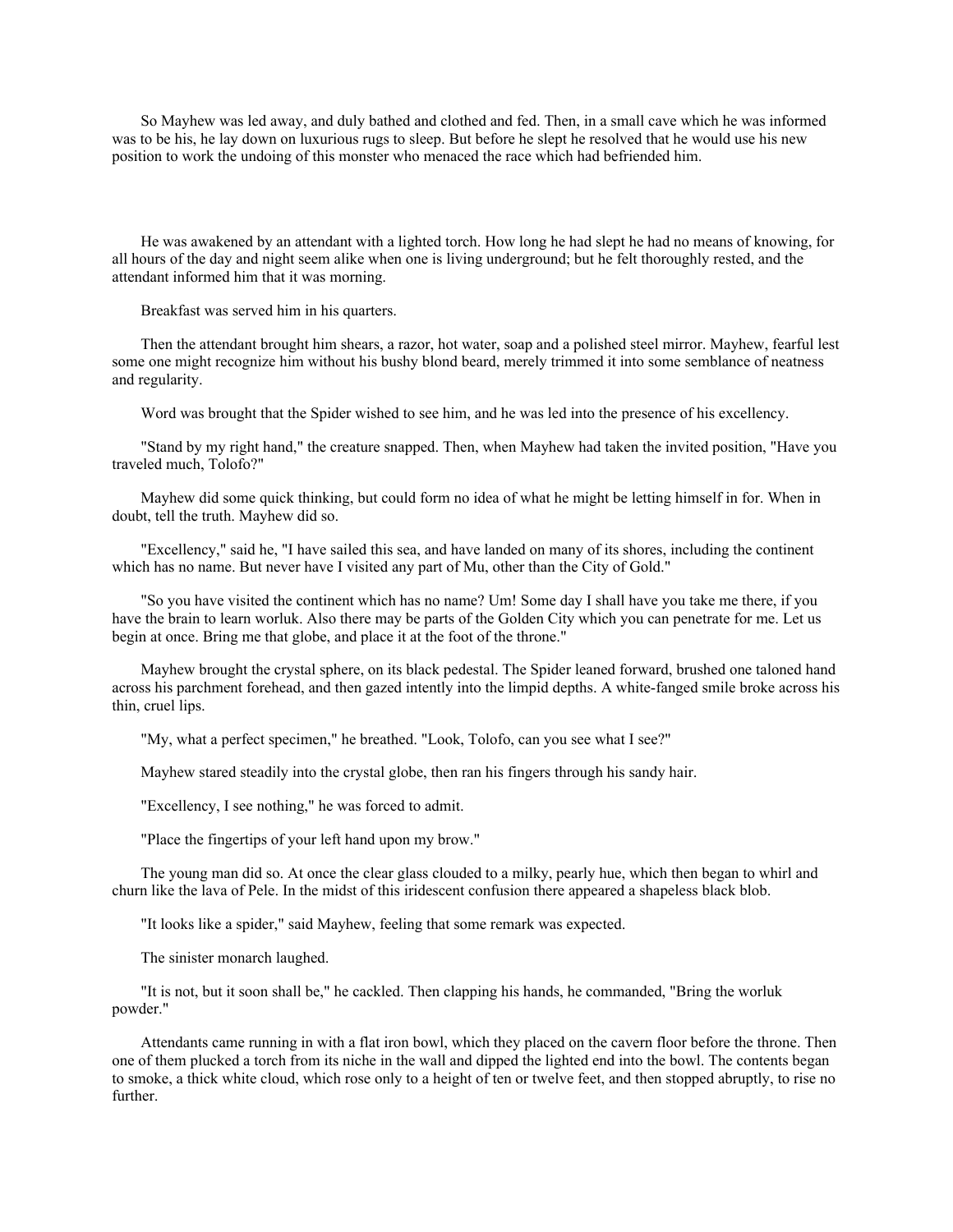The Spider brushed Mayhew to one side. Then, gripping the arm of the throne with his left hand, he extended his right hand toward the pillar of smoke, and began to wave his fingers at it.

As if actually carved and shaped by the motions of that clawlike hand, the smoke bulged and solidified into a perfect sphere, which then gradually cleared until it became hazily translucent, resembling a huge ball of glass draped with a thin net of gray gauze.

The Spider scowled, and concentrated an intent stare upon this huge sphere, still weaving his fingers before him. Mayhew gasped, for a picture was taking shape within this immense gazing-crystal of smoke, a picture like the formless mass which he had just seen in the lesser crystal, when his fingertips had been pressed to the brow of the Spider.

The black blob formed, but now Mayhew could discern what it was. It was the back view of the naked torso and head of a man—a black man—seated on some steps in the courtyard of a Muian house. Every detail became as distinct as though the scene were actually located within the cavern throne room, separated from the watchers only by a thin and transparent drapery.

The Spider hissed a sharp command, "Bring me two of my most powerful assassins, armed with small clubs." Then to Mayhew, "I shall show you how we recruit our slaves."

Two burly yellow brutes came running, each holding in his right hand a leather covered metal billy.

"You see that Negro?" directed the Spider, pointing to the vision. "I want him, silently and unharmed."

The two thugs gave the customary Roman salute; then, to the intense surprise of the American, they dashed through the curtain of haze which separated the throne room from the garden scene. The Negro, as though startled by some slight sound, quickly turned his head, but down crashed two clubs on his upturned brow and he slumped insensible to the pavement of the courtyard.

Quickly and lithely the two yellow men dragged the black body through the curtain, to the foot of the throne, and again saluted their ruler. He waved his hand as though brushing away something; then ran his fingers tiredly across his eyes, and sank back upon his red marble throne. The ball of smoke and its vision faded and vanished. But the Negro still lay sprawled before them.

"That," announced the Spider wearily, "is worluk. But it is very exhausting." Then, to the two assassins, who were standing expectant, "Take him to the tunnel gangs."

Their faces fell. Probably they had been hoping to see this choice morsel fed to the eternal fires of Pele.

As the two yellow men picked up the still unconscious Negro, Mayhew got his first good view of the black man's face, and had difficulty in suppressing a gasp of recognition. For the Negro was Moorfi, faithful Moorfi, who had been his servant in the household of Julo.

"A favor, most gracious excellency," he said. "I am much impressed with the splendid physique of the slave. May I have him for my personal attendant?"

The Spider looked at Mayhew with a queer look.

"Did you not recognize the scene?"

"No."

"It was the courtyard of the house of Julo, whom you hate because he was the magistrate who sentenced you. Do you not fear a servant of Julo?"

That was so. In his guise as Tolofo, Mayhew was supposed to hate Julo, actually his friend and benefactor.

"This Negro may never have heard of me. I will sound him out!"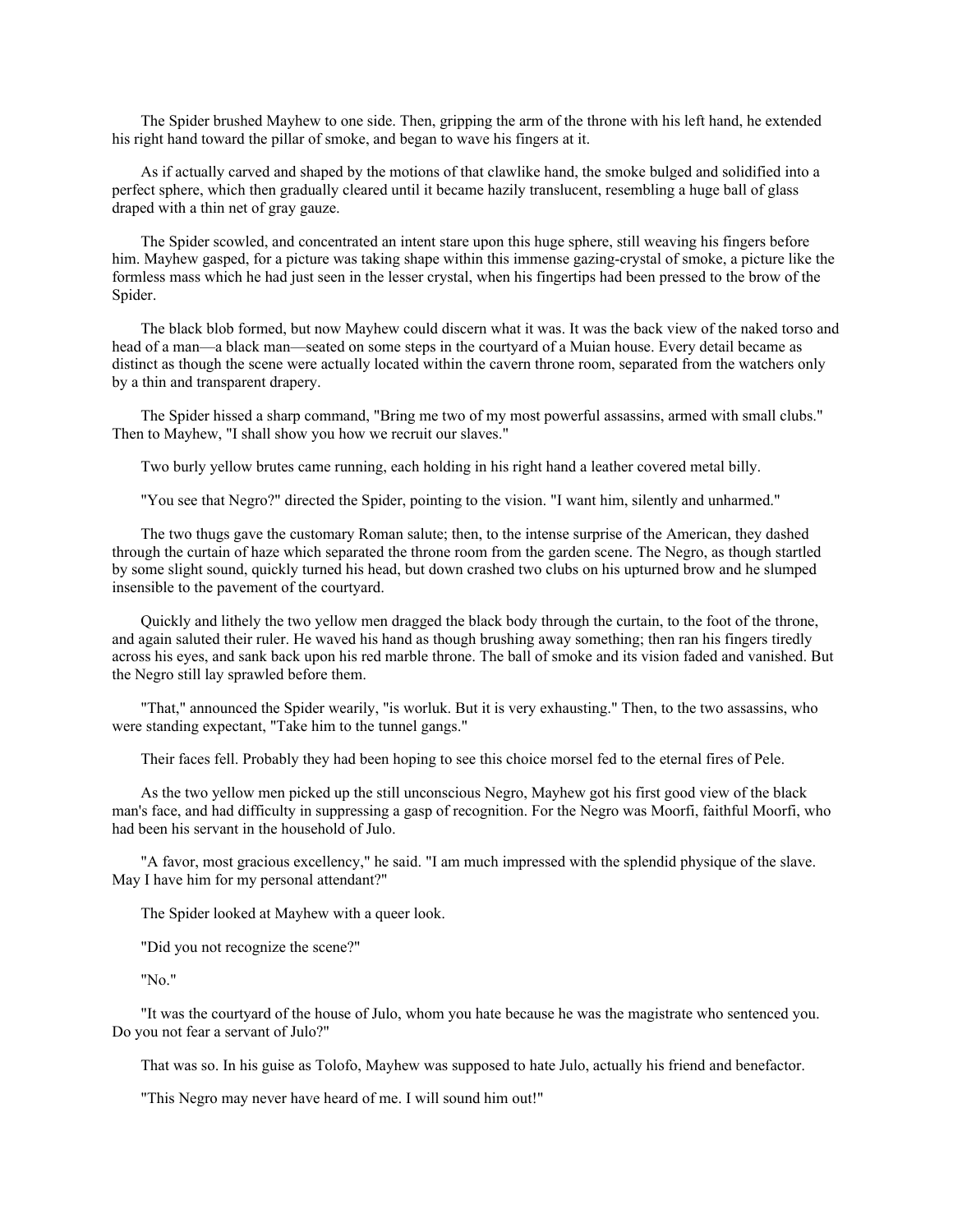"Very well. But you take a dangerous chance. Be careful, for you are likely to prove of value to me."

So the Negro was carried away to Mayhew's quarters.

Attendants brought the Spider a large goblet, from which he drank.

"Have some?" he proffered. "It's sea water, my favorite liquor. Besides being very refreshing, my partaking of it symbolizes the union of Ocean and Pele, which I hope some day to accomplish."

Mayhew shook his head.

"I thank your excellency," he said, "but one who has sailed as much as I have grows to dislike salt water."

The Spider frowned at him. The frown became a diabolical leer. The taloned hands clutched the two arms of the throne. The yellow face became livid, then gray. The little squat, hunched-up frame shook and quivered, as with some intense emotion.

Mayhew stepped back aghast, and as he did so the Spider rose from his seat, and, with a gurgling gulp, flung himself at the retreating American.

But the move was feebly made. The monarch slumped to the floor and rolled over onto his back, where he lay sprawled out, with his head painfully twisted and his eyes staring wide and sightlessly above him. His whole body flopped and twitched like a fish in the bottom of a boat. His thin lips, drawn back over sharp fangs, were flecked with pink foam, which pulsated and bubbled in unison with his groans.

The attendants fled shrieking.

Quick as a flash Mayhew sensed the trouble. One of his shipmates on the barque Alaska had been subject to just such seizures. It was epilepsy.

So, gingerly approaching the writhing creature, he turned it over onto its belly, whipped off his own jersey, folded it up, and placed it beneath the creature's face to ease the pounding of the crooked features against the hard stone floor of the cavern.

Then he held the body from rolling over in its convulsions, and waited. There was nothing else to do.

Gradually the paroxysms subsided, and the slaty cheeks resumed their normal yellow hue. The Spider coughed and spat, then nodded his head feebly and smiled a sickly smile.

"Your excellency is all right again," said Mayhew in an encouraging tone.

The Spider pushed himself into a sitting posture by means of his long arms and nodded his head.

"Support me," he said. "Kneel down behind me, and let me lean against you."

Mayhew did as directed. It required all his self-control to suppress a shudder of revulsion as that obscene body rested upon his breast.

For a few moments the Spider lay back and panted.

After a while Mayhew suggested, "I think your excellency is now well enough to stand up and return to the throne."

The vulture head turned on its short neck and regarded him over one shoulder with a wry smile.

"So you don't know?" said the Spider. "I thought that every one knew. I shall never be well enough to stand.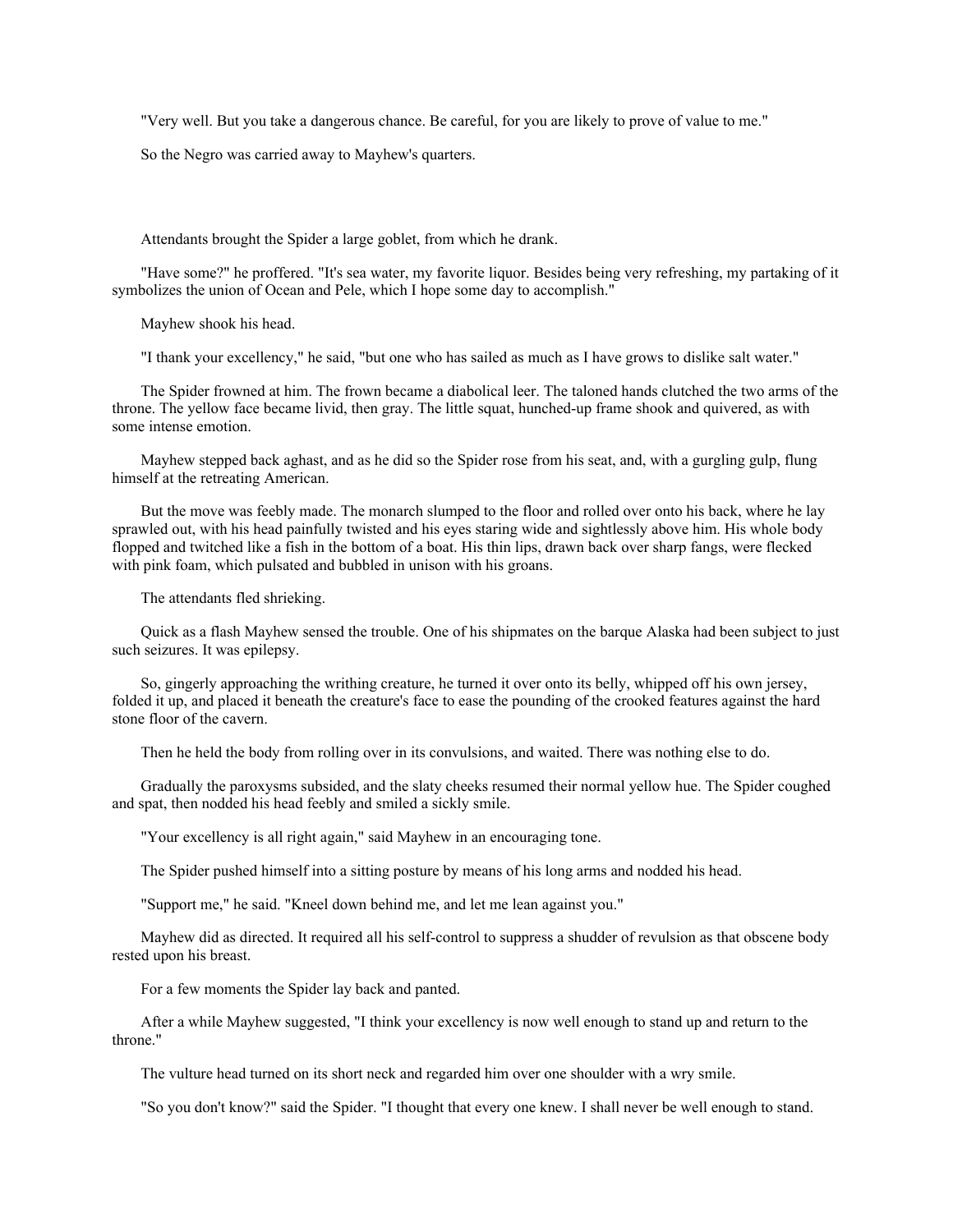Pick me up and carry me to my throne."

So this world menace was a helpless cripple! A warped but mighty mind, in a warped and impotent body!

Mayhew picked it up in his powerful arms and sprawled it back upon its skull-topped crimson throne.

The Spider regarded him with a look of almost kindness and gratitude.

"You alone, Tolofo," he said, "did not flee in terror from my seizure. I did well when I chose you to stand at my right hand."

"How often do you have these attacks?" asked Mayhew, with real concern in his voice.

"Sometimes two a day. Sometimes not once in many moons."

"May I make a suggestion?"

"Speak."

"Give up the sea water. I had a friend once who had the same trouble, and he found that too much salt always brought it on."

An expression of sadness passed across the frightful face of the Spider.

"I wonder if this symbolizes the failure of my great venture," he mused.

Then his mood changed, and he clapped his hands. Attendants came slinking back shamefacedly.

"I am tired," the monarch announced, "and I would have diversion. Bring me a maiden."

A few minutes later a yellow Oriental girl was led into the cavern. She was daintily and exquisitely formed. The tips of her firm young breasts were covered with tiny cones of burnished steel. From a belt of steel links there hung a loincloth of flaming scarlet. Steel bracelets encircled her perfect arms and legs. Her dark hair was done in a knot, and fastened with many skewers of steel. And she exhaled a perfume of water-heliotrope.

She walked into the room with an air of timidity, mingled with quiet dignity and pride, which clearly indicated that she knew that she had been chosen that day from among the slave girls to be the bride of the great king.

But it was a king whom she had never seen. As her eyes fell upon that squat creature, sprawled upon his bloodred throne, her face went stark with horror, her fingers curled and tensed and were brought up before her mouth, and then she slumped pitifully to the floor, where she lay sobbing.

"So you don't like me, eh?" snarled the Spider, his lip curling. "You're afraid of me, eh? I'm repulsive to you, am I? Well, I'll *make* you like me. Stand up!"

But she only groaned and sobbed the harder.

Two attendants pulled her to her feet, but she hung limp between them.

"Look at me!"

But she hung her head and averted her gaze.

One of the two attendants slapped her smartly across the face. Mayhew tensed. This was going too far.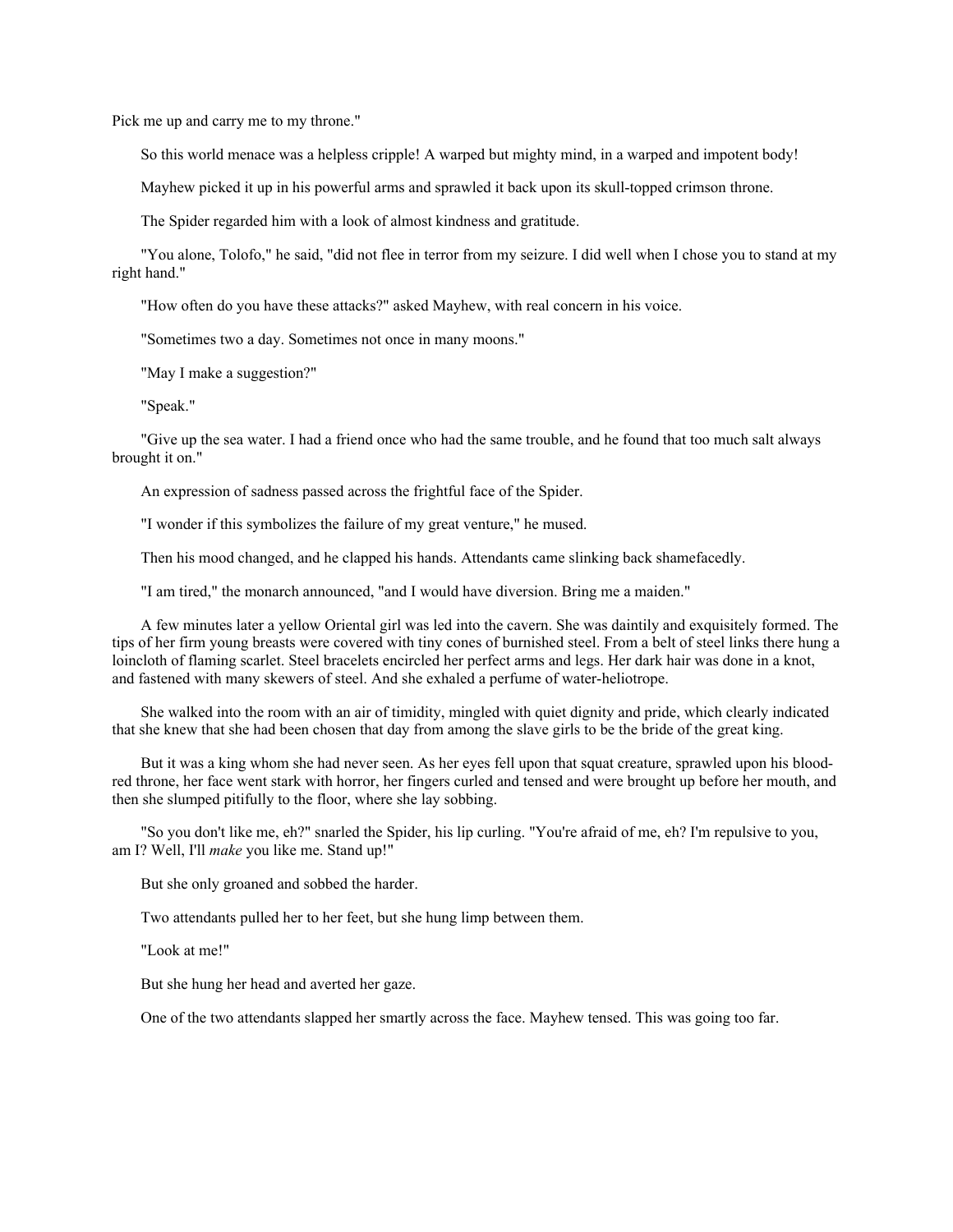## **CHAPTER XII**

## **THE SPIDER STRIKES**

The Spider turned his vulture face slowly around toward the young man. An inscrutable smile played across his features.

"Curb your natural chivalry for a moment," he said, "and you will see that I mean the maiden no harm." Then to the attendants, "Slap her again!"

One of them did so. The beautiful yellow girl opened her eyes and stared at the mad monarch for an instant. With a quick gesture he extended his right hand toward her, its fingers rigid, and waved it with a slight quiver. Instantly her body stiffened and her stare became fixed and vacant. The two attendants let go of her, and she stood alone.

"Come, my dear," cooed the Spider, in as seductive a voice as he was capable of.

Like a sleepwalker she advanced to the throne. She crawled into the lap of the repulsive creature seated there. She laid her cheek against his with a contented little sigh, and began running her slim fingers caressingly over his face and head and arms.

"I would be alone," he said simply, and Adams Mayhew and the other attendants left the room.

At his quarters, Mayhew found the huge Negro sitting up and staring stupidly around. Not a sign of recognition did Moorfi give him.

Mayhew closed the door and said in a low voice, "Quiet, now, and show no surprise. I am Adams Mayhew."

The Negro arose incredulously.

Finally he smiled and said, "For the love of the good Ra, I believe you're right. But what are you doing here?"

"Spying on the Spider. He thinks that I am Tolofo, a fugitive from Julo's justice. Have you ever heard of Tolofo?"

"Can't say that I ever have."

"Well, stick to that story. Are Julo and Marta well?"

"Perfectly."

"And Eleria?"

The Negro grinned.

"Nicely too. But she won't have anything to do with Porto. Still thinks you and he are the same fellow."

"So Porto is safe? Did he tell what happened at Tirio's castle?"

"Only to Julo. 'Fraid any one else would think he was crazy with all this talk of spider-men appearing and disappearing and all that. And as for your disappearing, that story certainly wouldn't be believed, for every one knows that you and Porto are the same fellow. And now you're somebody else, again. Can't you be yourself for a little while?"

"I'm afraid I'm doomed to spend the rest of my life in one impersonation after another," Mayhew wryly replied.

"Well, doesn't it beat all! It reminds me of a story of two sea-captains—"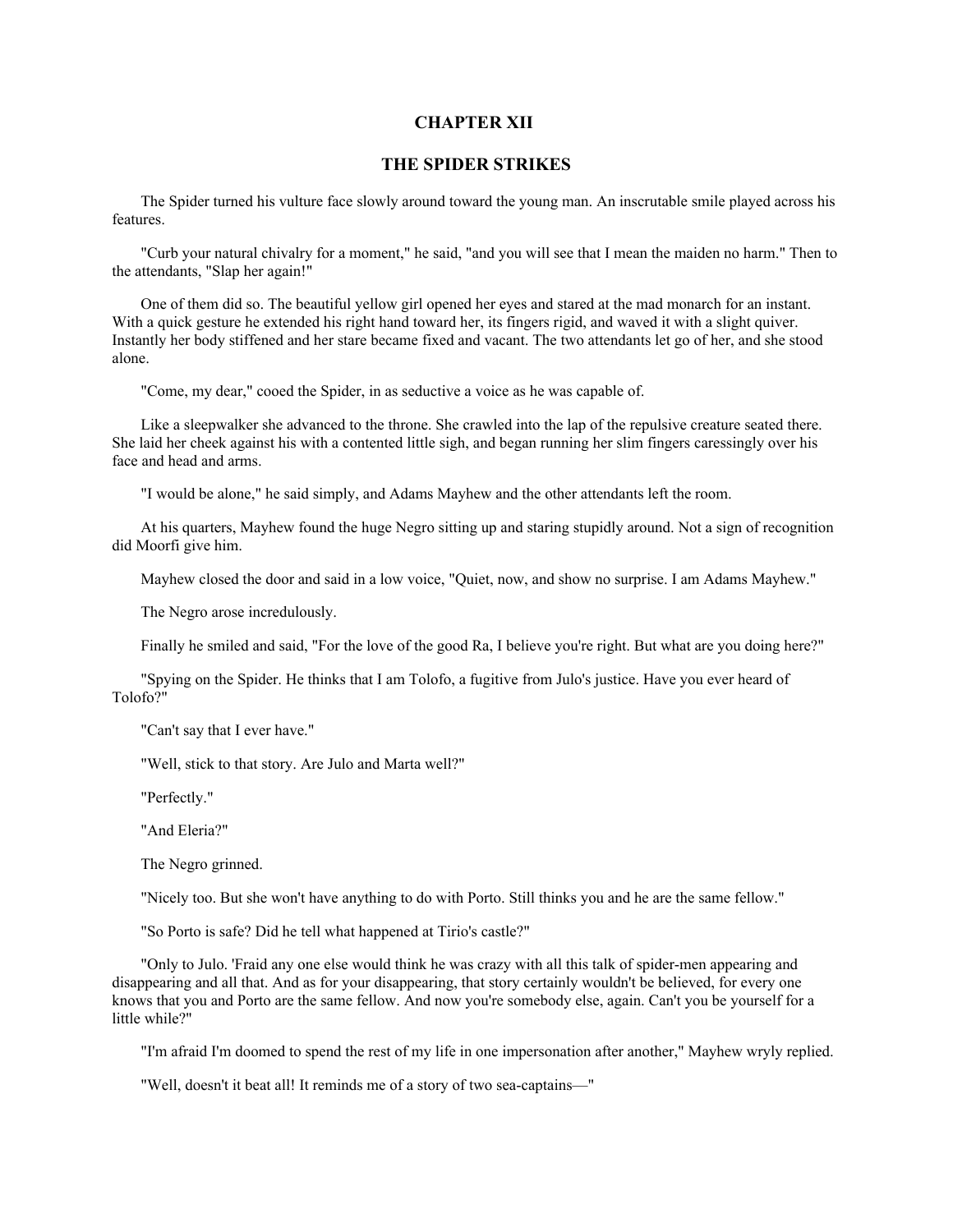But Mayhew cut off the narrative with, "And what has become of that rat-faced centurion?"

"Oh, Tirio's back running around the city again. He and Porto called off the blood feud, on account of having fought the spider-men together. But how did you get here?"

"The same way you did."

"And how is that? I was unconscious when it happened."

"It's a long story. Keep your eyes open, and you may learn how. You are to be my servant while we're here."

"While we're here?" quoted Moorfi with a grimace. "No one ever gets out of the clutches of the Spider."

"I mean to," said Mayhew grimly. Then, "Does Eleria see much of Tirio?"

"No, she doesn't speak to him either. But sooner or later she'll make up with either him or Porto, and then the blood feud will be on again. They're both in love with her."

Mayhew groaned.

"Just think!" he exclaimed. "Here am I, and Eleria is a hundred miles away with those two men."

"You wouldn't want her to be here, would you?"

And Adams Mayhew, remembering what he had just seen in the throne room of the Spider, answered an emphatic, "No!"

Then he cautioned Moorfi always to address him as "Tolofo." A slight slip of the tongue by the faithful black, and he and his master might both go to feed the eternal fires of Pele.

Evidently the little yellow girl kept the Spider amused for the rest of that day, for he did not again send for Adams Mayhew.

But the following day, and for many days thereafter, the supposed Tolofo was in attendance on his sovereign a large part of the time. And always he sought to ingratiate himself, and to learn as much as he could of the methods and plans of the sinister Spider.

Daily he practiced worluk, until whenever he pressed his finger tips on the brow of his patron, he was able to see in the crystal globe whatever the Spider envisioned there. Sometimes he would even almost succeed in forming visions of his own, but they never were quite distinct, nor could he ever completely shape the gray smoke from the iron bowl.

The Spider also offered to teach him how to tame the yellow girls of the harem, and how to bend their wills to his pleasure, but this Mayhew refused to try. And, although the Spider obscenely twitted him for his chivalry, the old creature did not press the point. But Mayhew did see many beautiful maidens come before the Spider and recoil from their fate in stark horror, only to be reduced to doll-like automatons by a few waves of his taloned hand.

By means of the mind and memory of the Spider, projected into the crystal gazing-globe, Adams Mayhew paid optical visits to many parts of the empire of Mu. And often when the ball of transparent smoke was formed, he witnessed assassinations and kidnapings.

But he learned that this powerful alchemist whom he served was limited and hampered in many ways. The Spider could see in the crystal sphere, and contact by means of the ball of smoke, only such places as he had formerly visited in the flesh. And not even all of those, but only such as had particularly impressed themselves upon him when he had visited them. Also, although he could project his minions through the curtain of worluk smoke into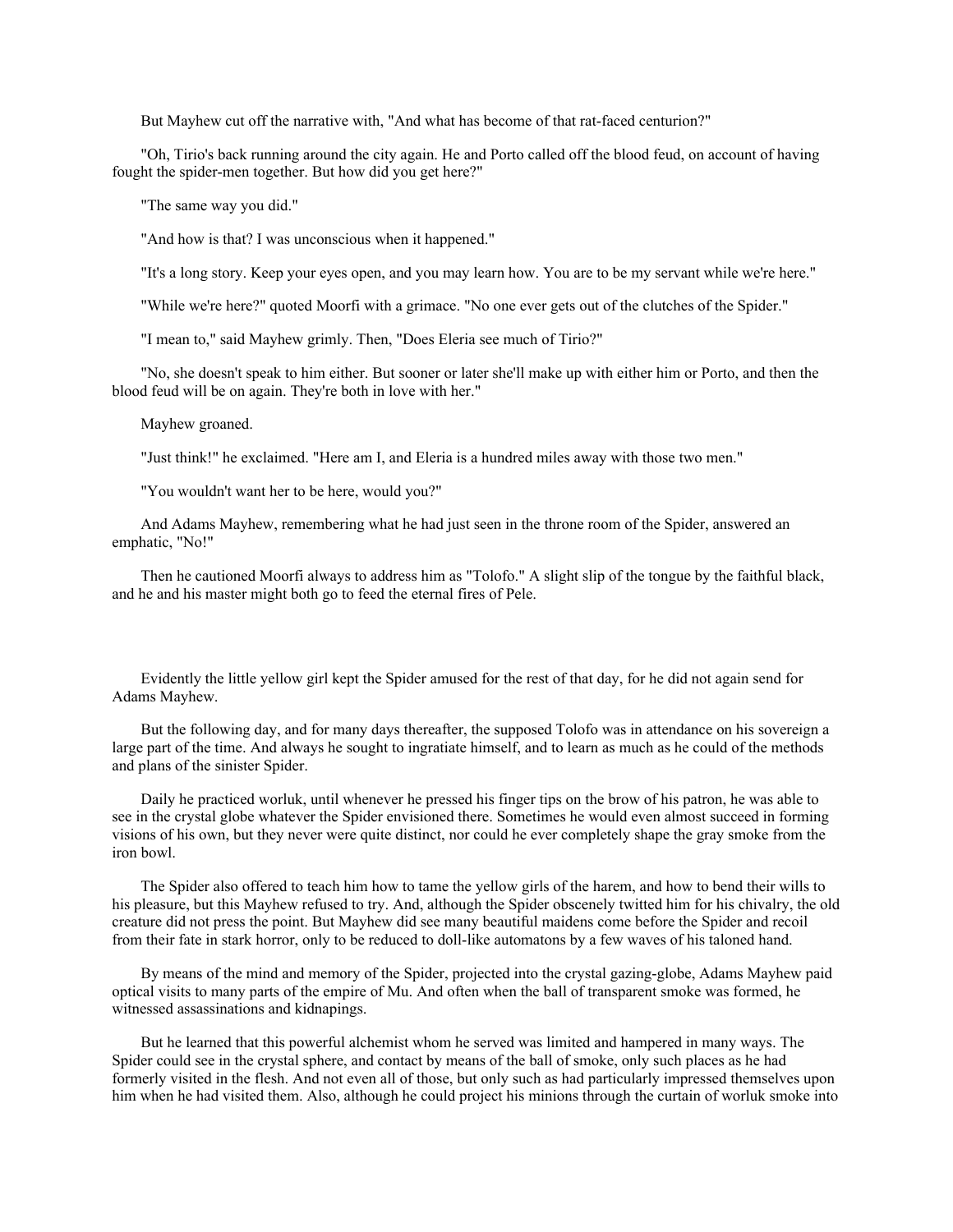actual presence in the scenes which he was envisioning, yet he could not pass through the smoke-screen himself.

And his infirmity kept him pretty well tied down to the throne room cavern and his adjoining quarters. It was almost pathetic how he longed to travel, to visit parts of the world which he had never seen, and in particular to visit other parts of the continent of Mu. This longing would have been actually pathetic, had it been due to a desire to mingle with his fellow men. But it was actuated by a fiendish wish to extend his occult power by adding to the spots which he could summon to sight in the visions of his crystal globe, and into which he could launch his assassins through the medium of the magic smoke.

Moorfi was occasionally present, in attendance on his master, at some of these séances, but Mayhew kept him away as much as possible, lest he make some break which would reveal to the Spider Mayhew's true identity. The reason which Mayhew gave to the Spider, however, was that Moorfi might see an attack on some former friend of his, and attempt to interfere. This explanation not only served to excuse Moorfi's absence, but also still further established Mayhew's devotion to the cause. And this was to come in very handy at a later date.

One day, after the American had become proficient in reading the Spider's crystal-visions, by the mental rapport induced by the pressure of finger tips of the one on the brow of the other, the mad monarch summoned him to attend one of his daily séances.

"Ah, Tolofo," remarked the Spider, "touch my forehead quickly, if you would see a most beautiful girl. Of course, I know that you are cold to the charms of the little darlings of my own yellow race. But here is a white beauty, who will quicken even your sluggish pulse."

Mayhew shrugged his shoulders and placed the tips of the fingers of his left hand upon the brow of his patron. The crystal-clear globe clouded with a pearly haze, which straightway began to swirl twist before his eyes, soon becoming a kaleidoscopic vortex of peacock hues.

Then gradually the vision cleared and took form. It was a street scene in the Golden City.

And in the midst of the street stood the beautiful Eleria!

Adams Mayhew gasped, and his fingers trembled on the brow of the Spider. The latter leered up at him, and said, "I thought that that would interest even you. Shall I send for her through the ball of smoke, to be a plaything for you here in these dismal caves?"

What could Mayhew reply? He could not disclaim his interest, which had been all too evident. He certainly did not wish to subject Eleria to captivity here; but, on the other hand, neither did he wish to leave her in the Golden City within reach of his two rivals.

As his mind struggled to frame an appropriate answer to the offer of the Spider, the latter suddenly pushed Mayhew away, and shouted, "Quick! Bring worluk. He comes! The man whom I have been seeking these many moons."

The vision swirled and vanished. Gone was Eleria. But also, with this swift shift of the mad monarch's mood, was gone the necessity of replying to his question.

Slaves came running with the iron bowl of powder, which they promptly ignited. The smoke billowed upward, and took shape at the wave of a clawlike hand. The same street scene appeared in the midst of the smoke, with Eleria still standing there.

But there was one addition. Down the street toward her was swaggering the rat-faced Tirio, in his blue bordered centurion's tunic. Eleria was smiling, and seemed glad to see the newcomer, who saluted and stopped to chat with her.

Mayhew set his jaw and clenched his fists, and the Spider, glancing up at him for an instant, grinned approval.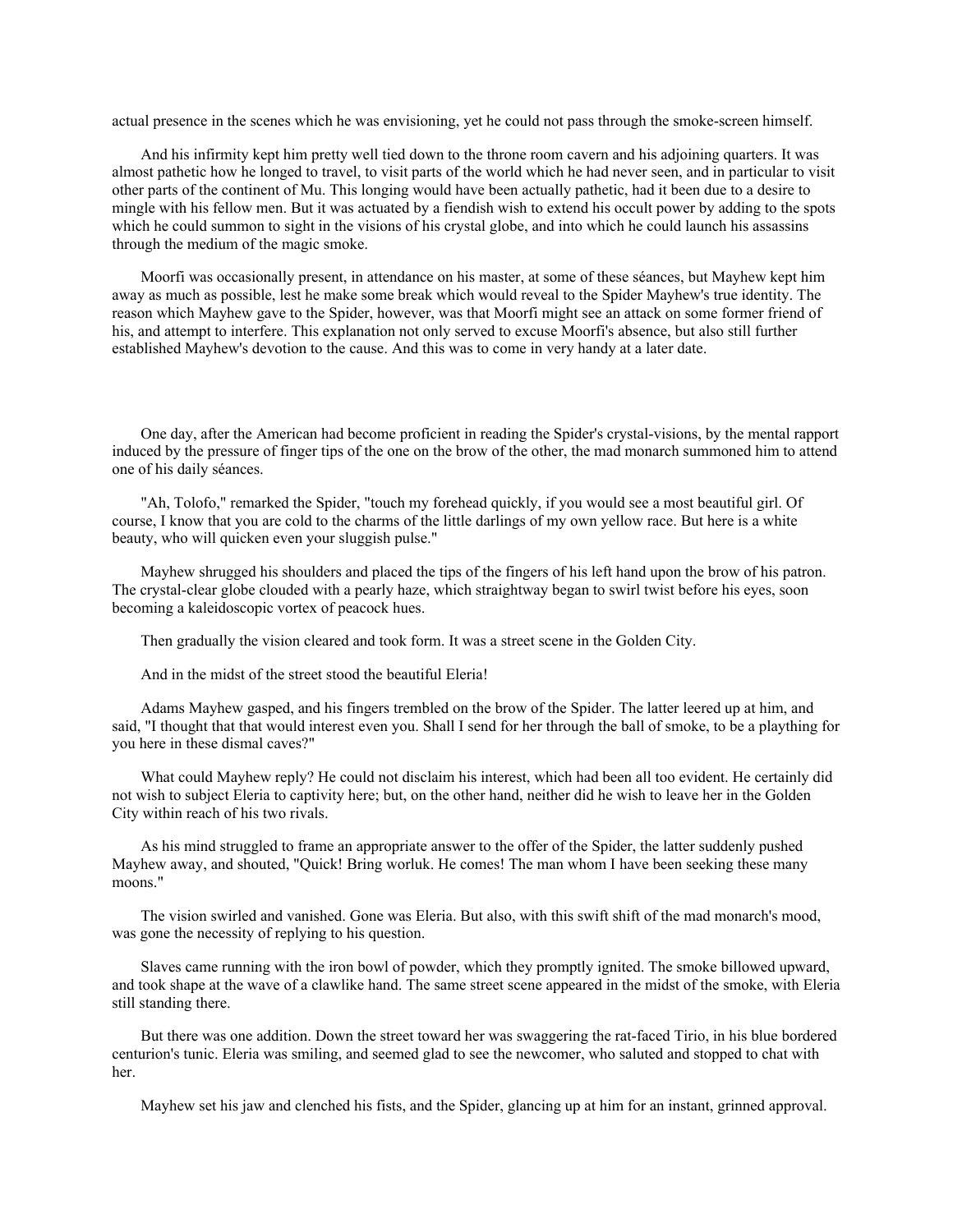But then the centurion began to move away.

The Spider clapped his hands in command, and shrieked, "Where are those assassins? Why aren't they here? My man escapes me!"

Attendants scattered to seek out the cause of the delay, but no assassins appeared.

"Quick, Tolofo, you!" shrieked the Spider. "Into the smoke and seize him for me!"

And such was the hypnotic power of that command that Mayhew leaped forward without thought or hesitation; and, passing through the curtain of smoke, he grappled with his old enemy.

The cavern throne room vanished, and Mayhew was back in the Golden City. And, as on the day of his first arrival there, he was engaged in a hand-to-hand combat with Tirio, the centurion.

Although his onslaught had taken his enemy completely by surprise, yet the latter fought with the ferocity of a cornered rat. In a few minutes Mayhew was down on his back, with Tirio sitting astride him, the hands of each locked on the arms of the other.

"What's the matter with you?" Tirio panted. "Who are you, with your bushy yellow beard, and that strange black costume? I've seen your face before, hut your beard hides most of it. You look like Porto, but he was cleanshaven yesterday. If you are Porto, desist; for the blood feud is off."

For reply, Mayhew gave a heave, and the struggle resumed. Tirio reached for his sword. But a warning shout, "Beware, Tolofo!" came from the air above. Mayhew had a momentary vision of a yellow man in a red tunic stooping down and snatching the blade from Tirio's hand.

Tirio blanched.

"So you are Tolofo," he gasped, "turned spider-man, and come back for revenge. I swear that it wasn't I who framed that case against you. Help! Police!"

Mayhew thought of the Biblical proverb, "The wicked flee when no man pursueth," and smiled grimly. So it was Tirio who had been responsible for the undeserved exile of the dead overseer. One more debt which the ratfaced one must be made to pay! But how could this ever be accomplished?

Quite a crowd had gathered by now. Eleria was no longer in evidence. In a moment the police would be here, in response to Tirio's frantic calls for help.

Then the supposed Tolofo would have to go back to jail; and if he should declare himself to be Adams Mayhew, this disclosure would in no way diminish the hatred of the centurion, who would take great pains that word of the prisoner's true identity should not get out. Mayhew was in a fix. The only solution seemed to be to kill his opponent before help came, for with the death of Tirio would die all suspicion that Mayhew was the escaped convict, Tolofo. So, with grim desperation, he clutched now for Tirio's throat.

And then he felt a strange inexplicable pull on him, as from a gigantic magnet. As he wrestled with his opponent, each turn and twist and roll seemed to carry the two of them further up the street toward the spot from which the American had first launched his attack. The crowd receded as they rolled.

He heard gruff shouts, "Make way!"

The crowd parted. And then Tirio got his hands on Mayhew's throat. Mayhew's wind was completely cut off. He gasped and strained for breath. A red haze spread over his vision. No longer did he feel the magnetic pull.

Then the hands of his opponent were torn from his throat, and his opponent's body was dragged off of him.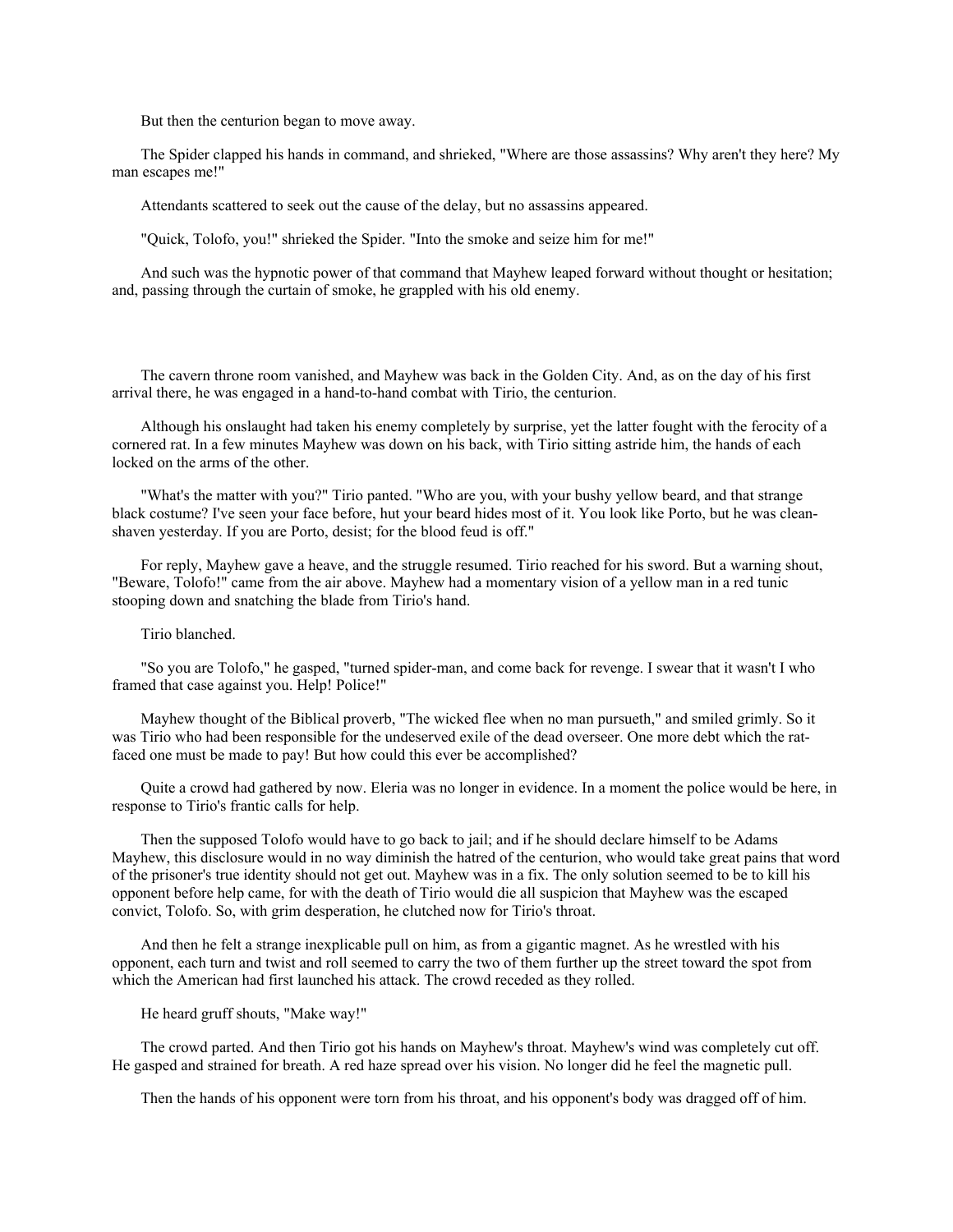With great painful sobs the air came back into his tortured lungs. His vision cleared. Yet still the red color of surrounding objects persisted.

For he was lying on the floor of the throne room cavern of the Spider. His enemy, held in the clutches of two burly yellow brutes, was staring with wide-mouthed horror at the scene.

"Take him away!" waved the Spider. Then to Mayhew, "You did a good job, Tolofo; but if I hadn't sent one of my men to seize Tirio's sword, you would have been done for."

"I thank your excellency for saving my life," breathed Mayhew, getting to his feet and gently feeling of his neck where his opponent's hands had been. "What do you plan to do with the victim? Feed him to the eternal flames of Pele?"

Mayhew grinned as he said this. Not because of any personal joy at thus getting rid of his enemy and rival, for he would take no pleasure in the cold blooded slaughter of even such a one as Tirio; but rather because there suddenly flashed through his mind a realization of irony of playing off against each other these two enemies of the government, so each would destroy the other.

But the Spider's reply suddenly shocked him out of his complacency.

It was, "Certainly not! Haven't I told you that I have been trying for many moons to get him here, so that I can propose an alliance to him?"

Instead of having helped the government of Mu, Mayhew had assisted in what might prove to be its undoing! The only crumb of comfort to this situation was that he had at least separated Tirio and Eleria.

"Well," announced the Spider, "let's do some more fishing."

And he stared again into the crystal globe.

At that instant one of the attendants announced a man, seeking audience; and the Spider commanded that the man be brought in. The newcomer was small and yellow, but well muscled. He carried a spear.

After the customary Roman salute he looked askance at Mayhew and said, "I'd rather not have him present. What I have to say is for the ears of your excellency alone."

"You will speak in the presence of any one I choose to have present," snapped the Spider. "Proceed."

Still looking at Mayhew furtively out of the corner of his eye, the man said, "But, your excellency, what I have to say is that this fellow beside you is *not* Tolofo, but an impostor!"

All this while, Mayhew had been racking his brains to identify the man, whose face seemed strangely familiar.

Meanwhile the Spider was snarling his reply, "That is a rash charge, Koko; and, if you cannot substantiate it, it will mean for you the fate to which you have pushed so many others." Then, turning to Mayhew, "What say you, Tolofo?"

The Spider's remarks had finally given the American his clue. This man was the one who had quarreled with Tolofo over his kindness to Adams Mayhew.

Mayhew shrugged his shoulders as he replied, "It is what I might expect from Koko, your excellency. He and I never got along together during all the time that we were spearmen at the eternal fires of Pele. I have heard rumors that he jealously resented my promotion to foremanship, and again when you honored me by elevating me to this post by your side."

"Koko," snapped the Spider. "Where did you get this insane idea?"

"In a message from one of Tolofo's own squad at the excavations, your excellency. The message stated that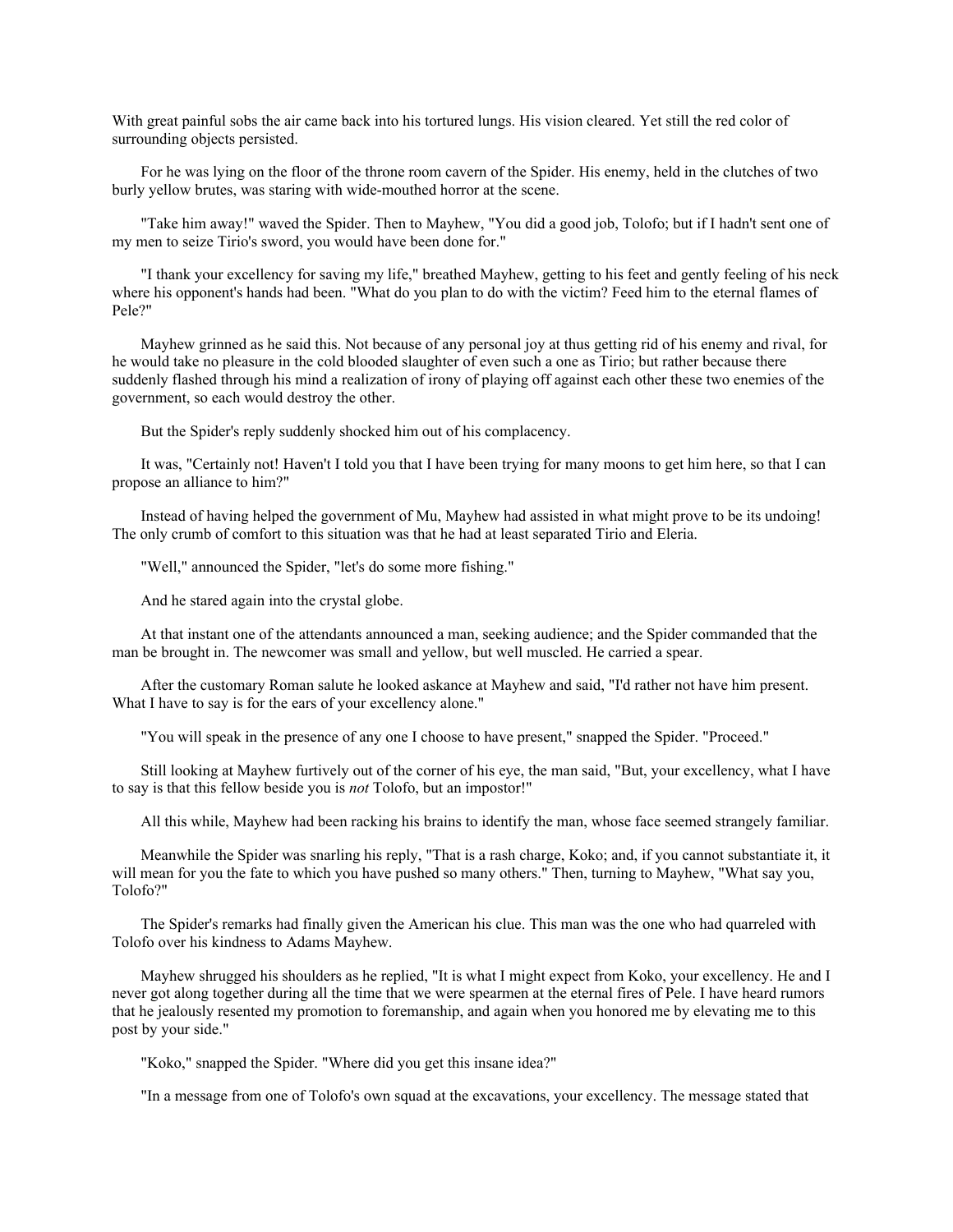Tolofo is dead, and that this person at your side is none other than the slave, Adamo Mayho."

"What say you, Tolofo?"

Again Mayhew shrugged his shoulders, as he replied, "I tried to be fair and merciful to my men, your excellency. Several of them, misinterpreting my kindness, approached me to let them go over the hill. Naturally I refused. This yarn is probably revenge for that refusal. Also possibly an attempt to implicate me, before I report them."

"You should have reported the episode at once when it happened, Tolofo," snapped the Spider.

"Your excellency, the episode occurred the night before I was summoned here. I overlooked it in the excitement of moving."

"Very well. Your explanations are satisfactory. As for this lying troublemaker of a Koko, take him away and lock him up—until we hear from the slave who started the accusation. He, the slave, is to be sent for at once."

The informer wilted and was dragged away. And an ominous gloom settled over Adams Mayhew.

But the Spider did not notice this change in the mien of his favorite, for he at once turned his interrupted attention back to the gazing-sphere.

"Your fingers!" he commanded.

And Adams Mayhew once more established rapport with the mind of his patron. Once more the limpid depths curdled, then swirled, then cleared, this time disclosing the courtyard of the house of Julo. As they gazed beautiful Eleria entered the scene. Her cameo face was, distrait, her dainty hands clasped upon her breast, and she was panting.

Julo—suave, majestic and kindly—entered the courtyard. Excitedly the girl rushed over to him, placed both her hands upon his shoulders and looked up appealingly into his face. Of course, the two watchers could not hear what she was saying, but it was evident that she was recounting the abduction of Tirio which she had recently witnessed.

"Once more this pearl of a white girl plays into our hands," announced the Spider gleefully. "Once more she lures a victim into my web. Quick, the worluk, and four assassins!"

"But, your excellency," objected Mayhew, horrified, "surely you do not plan to kill that girl! What has she ever done to you?"

The Spider grinned as he replied, "No, no. Merely Julo. He is an enemy who has long escaped me."

Mayhew groaned inwardly. Here was his best friend about to be slaughtered, and he was powerless to prevent it.

The assassins arrived. The bowl of powder was brought and lighted. The globe of transparent smoke was formed by a few waves of the alchemist's hands. Julo's back was turned.

"Go get him!" hissed the Spider, and the four thugs, with daggers up-raised, leapt from the red-lit cavern into the courtyard of Julo.

But after them leapt Adams Mayhew.

"Kataka, Julo!" he shouted, shoving the nearest assassin aside.

Julo turned, just in time to seize the wrist of one descending dagger hand. Then he and Mayhew and the four spider-men went down together in a heap.

"Help!" shouted Julo, and black servants came running.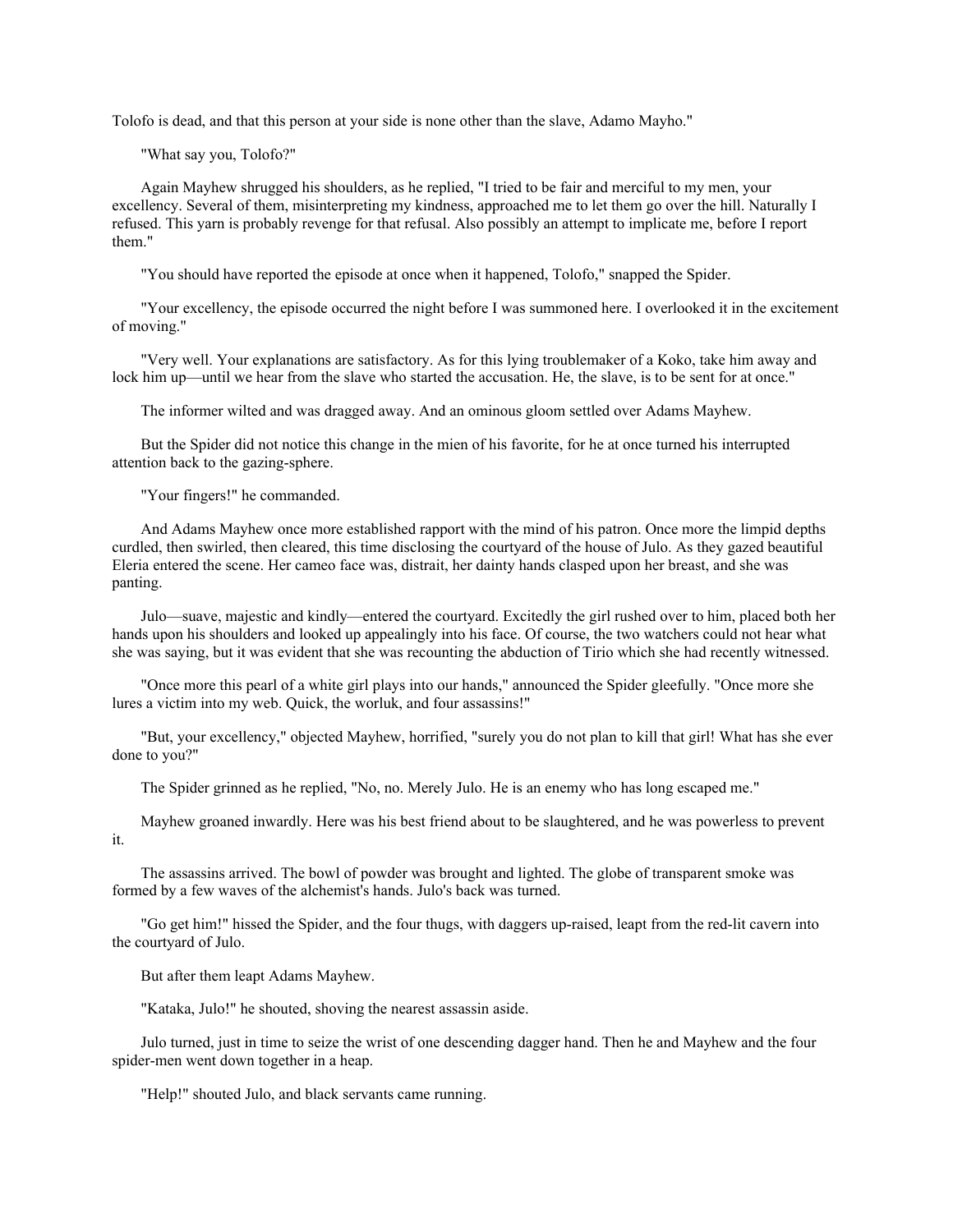One of them seized Mayhew and dragged him off the heap.

"Don't you know me?" gasped the American. "I'm Adams Mayhew. Let me alone, and help Julo."

"You're one of these vanishing spider-men, that what you are," retorted the Negro, "and I'm helping my master right how by keeping you off of him." He lunged at Mayhew. In self-defense, the latter was forced to grapple with him. But the American was no match for the black, who quickly got the upper hand.

Then once, again Mayhew felt the magnetic drawing force of the will of the Spider, slowly causing him to ooze out from beneath the body of the Negro, and to rematerialize in the red-lit throne room of the volcanic caverns.

He had saved Julo—that is, he hoped he had—and now he was being pulled back to the lair of the Spider, there to pay the penalty for thwarting the plans of the monster. Doubtless he would speedily be thrown to Pele, and this time there would be no escape.

## **CHAPTER XIII**

#### **MU STRIKES BACK**

Strange to relate, more than he feared for his own fate, Mayhew regretted that all the spying which he had done on the plans of the Spider would now go to waste. And also that he would never see Eleria again.

So with all his might he clung to the body of the Negro, and opposed his own will-power to that of the Spider, striving desperately not to be sucked back through the ball of smoke into the cavern, where sat the monster on his skull-topped, blood-red throne.

But, despite his efforts both physical and mental, the sunlight gradually became a reddish glare, the weight of the black body upon him gradually became more tenuous and unreal. He could even dimly see the squat figure of the Spider, Seated on his crimson marble throne, his arms stretched out, pulling Adams Mayhew back into his clutches.

Then something snapped. The figure on the throne pitched forward toward him, a fishy, vacant look upon its face. The cavern faded. The sunlight reappeared. Adams Mayhew was lying on the flagging of the courtyard of Julo's home, beneath a burly Negro who was trying to throttle him.

"Get up!" snapped an authoritative voice. "Get up, Tombi. What have you there?"

At the same instant Mayhew felt a tug at his waist.

"Watch out, sir," the Negro replied. "This is a spider-man, and he's armed."

"I'm watching out," said the voice, "and I've taken his sword. Get up."

The Negro cautiously let go of Mayhew and got to his feet. Mayhew also rose, and faced the frowning Julo.

"Well," said the latter, smiling grimly, "at last we have secured a specimen. That is, unless suddenly you vanish like the rest."

"Get me out of here, and into some bedroom," Mayhew urged, "and then I'll not vanish. The Spider has no power in places where he has never been."

And he made a dash for one of the surrounding doorways.

A Negro stepped to intercept him, but Julo commanded, "Let him go, and follow."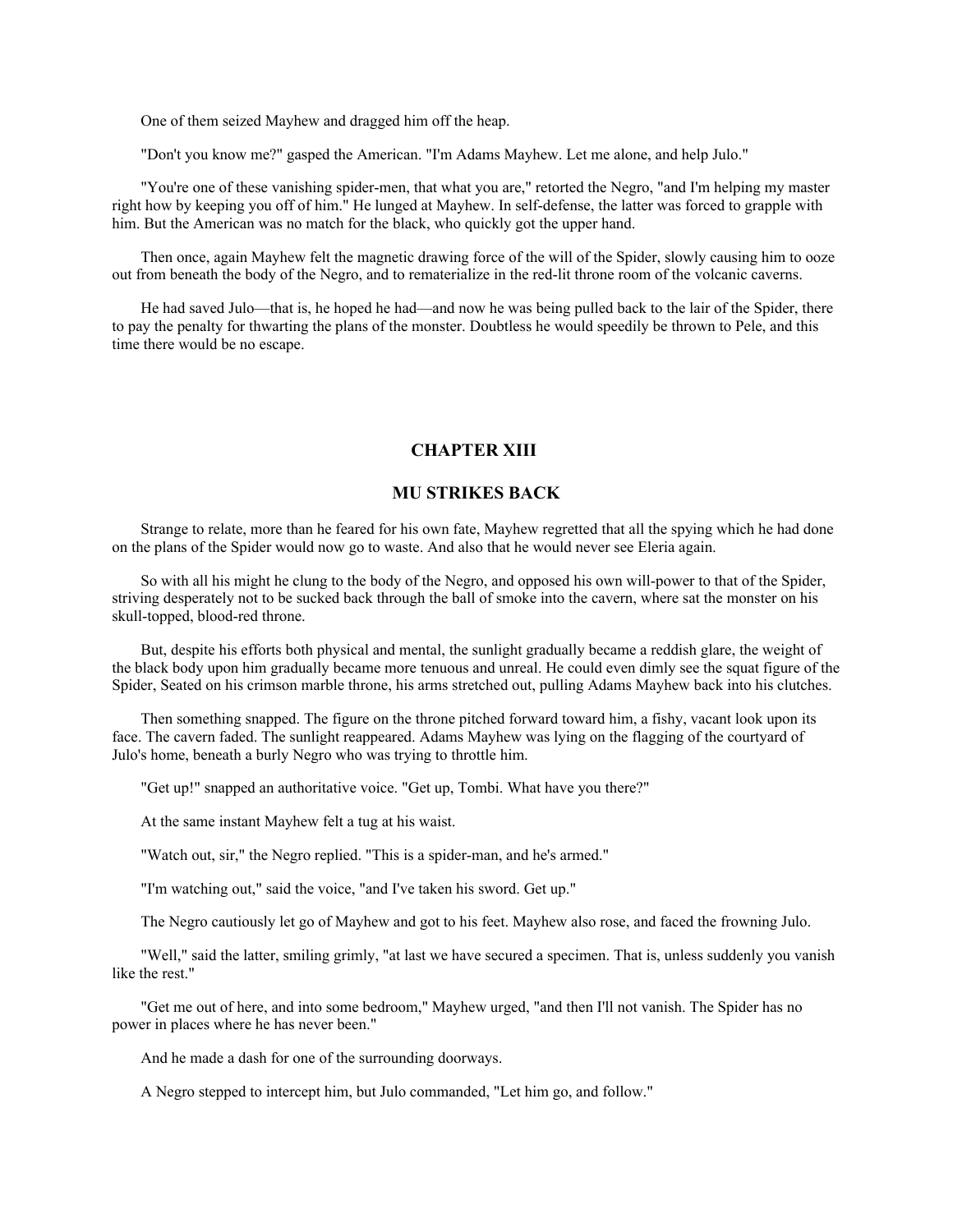Safely within the room Mayhew halted, and panted, "He can send his assassins in here from the courtyard, but he cannot drag me back, and they can expect no aid from him while out of his sight."

"But who are you?" asked Julo, with a puzzled frown.

"I'm Adams Mayhew."

Julo walked over and inspected him carefully. Then burst into a laugh, a rather sheepish one.

"I believe you are, at that," said he. "Well, of all the amazing turns of fate! Eleria, come and see who's here. It's an old friend of yours."

But there was no reply.

"Where is Eleria?" Julo demanded of the servants, but she was nowhere to be found.

Suddenly a realization dawned on Adams Mayhew. The assassins of the Spider had taken her back with them. He sank to a bench and held his face in his hands. For he was thinking of the fate, which he had witnessed, of the little, yellow girls in the harem of the Spider, and he was picturing the same fate meted out to Eleria!

At length he roused himself and turned a haggard face to Julo, who stood looking down at him with deep and kindly concern.

"I know," said the magistrate. "You don't need to tell me. Our little friend has vanished with the spider-men. Perhaps she has gone to the fate from which you have just saved me."

"Worse than that, sir," replied Mayhew soberly. Then briefly he sketched the hypnotic love-powers of the Spider.

"Well, you have seen the creature face to face, and have survived," said Julo. "Others can do the same."

"But that doesn't save Eleria," gloomily replied the American.

"Maybe it does. Tell me all you know, and then we can make our plans."

So Mayhew rapidly sketched what he knew of the personality, powers, forces and ambitions of the Spider, together with his own history since his disappearance from the castle of Tirio. Julo had already learned from Moorfi of the original kidnaping, and from Porto of the fighting at the castle.

When Mayhew concluded, Julo clapped him on the shoulder, and said, "Well, at last we know who, what and where the Spider is. You have brought us more information as the result of a few months' work on your part, than the entire secret service of the Empire of Mu has been able to glean in as many years. Let me congratulate you."

"You say you know who the Spider is. Who is he?"

"Many years ago, shortly before we began to hear rumors of the menace of the Spider, a paralyzed hunchback, a great scientist, of the yellow race, visited this city, to demand from the government a high official position, in recognition of his scientific attainments. I remember his calling at my house, and being carried into the courtyard. His request was refused and, threatening reprisals, he went back to his own city. Soon thereafter his death was reported, and the government breathed more easily, for he was a brilliant man with considerable of a personal following. But it now appears that he did not die."

"But what about Eleria?"

"Fortunately Mu and Eleria can be served by the same move. I shall organize a secret force and attack his stronghold. You can act as our guide. We shall move first to the fjord where you labored as a slave. There we shall put a stop to his excavations. I can't imagine what they are for, but undoubtedly their purpose is sinister. Then you can lead us to the shaft which gives entrance to his underground domains. Through that shaft we shall enter, put an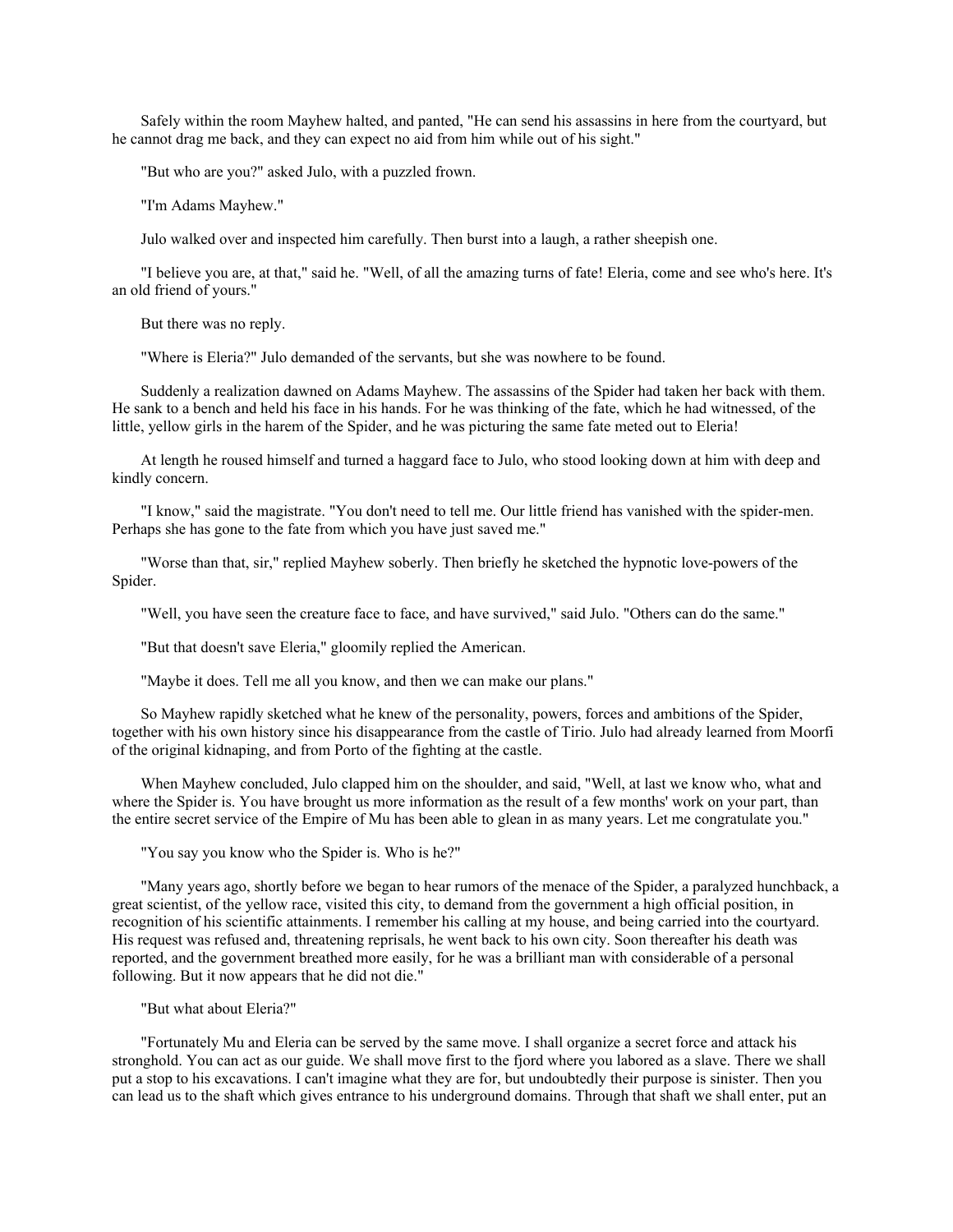end to the Spider, and rescue Eleria. Now that we know the source and nature of his powers, they need no longer terrify us."

"He may possess other powers."

"You saw no indications of any in all the months that you were with him?"

"No."

"And his forces appear to be small?"

"Yes. Very small."

"Then on with the attack!"

Mayhew next gave his host a list of all the places in the city which he remembered having seen through the crystal globe of the Spider.

For fear that information of Mayhew's return might eventually find its way to the ears of the enemy, he was taken to the jail and locked up there under the name of Tolofo. But many were the conferences held in his cell.

Thither, among others, came Porto. At first he and Mayhew were rather cool to each other, but one day Julo got the two of them together, and spoke to them in a fatherly way.

He said, "You are both in love with Eleria." They glared at each other. "And so is Tirio." They glared at Julo. "And so most likely is the Spider. In fact, it is hard to conceive of any one not succumbing to the charms of so exquisite a creature as she is." A look of horror spread over both of their faces. "I fancy that either of you would rather the other should get her, than to have her fall prey to the Spider, or to his ally Tirio." They nodded. "Then, by the name of Ra, shake hands, and promise each other to stand by the winner against all the world. And may the best man win."

They did so. Porto the Muian and Adams Mayhew the American then became fast friends, although avowed rivals for the hand of Eleria.

Mayhew continued to wear his beard, lest the Spider catch sight of him shaven in the crystal globe, and thus might learn that Adamo Mayho was not dead.

At last the night arrived for the departure of the expedition. Under cover of darkness, Mayhew was smuggled out of the jail and aboard ship. The jail-keeper was instructed to give out word that Tolofo had escaped, for it might later be necessary for Mayhew again to impersonate the dead overseer. He was seen only by the men who shared the same boat with him, and to them he was introduced by his right name, or rather by its Muian variant, "Adamo Mayho."

Two nights later they reached the naval rendezvous off the coast just north of the volcano. There were several hundred boats of the prevailing Muian type, long and low, with triangular, awning-striped sails. These boats, in all, held many picked men.

Although there were many deep fjords along this volcanic northern coast, Mayhew's detailed description of the place where he had worked had led his friends to believe that they could identify the particular chasm. So they drew in close to shore near where they supposed the camp to be, and sent Mayhew with a small party to reconnoiter. It proved to be the correct place, so the party returned to the beach to report, and Mayhew by prearrangement went on alone.

Skirting the headquarters, which was wrapped in slumber, he proceeded until he came to the cave which he had formerly occupied as overseer. It was rather isolated from the rest of the camp, so, without fear of arousing any one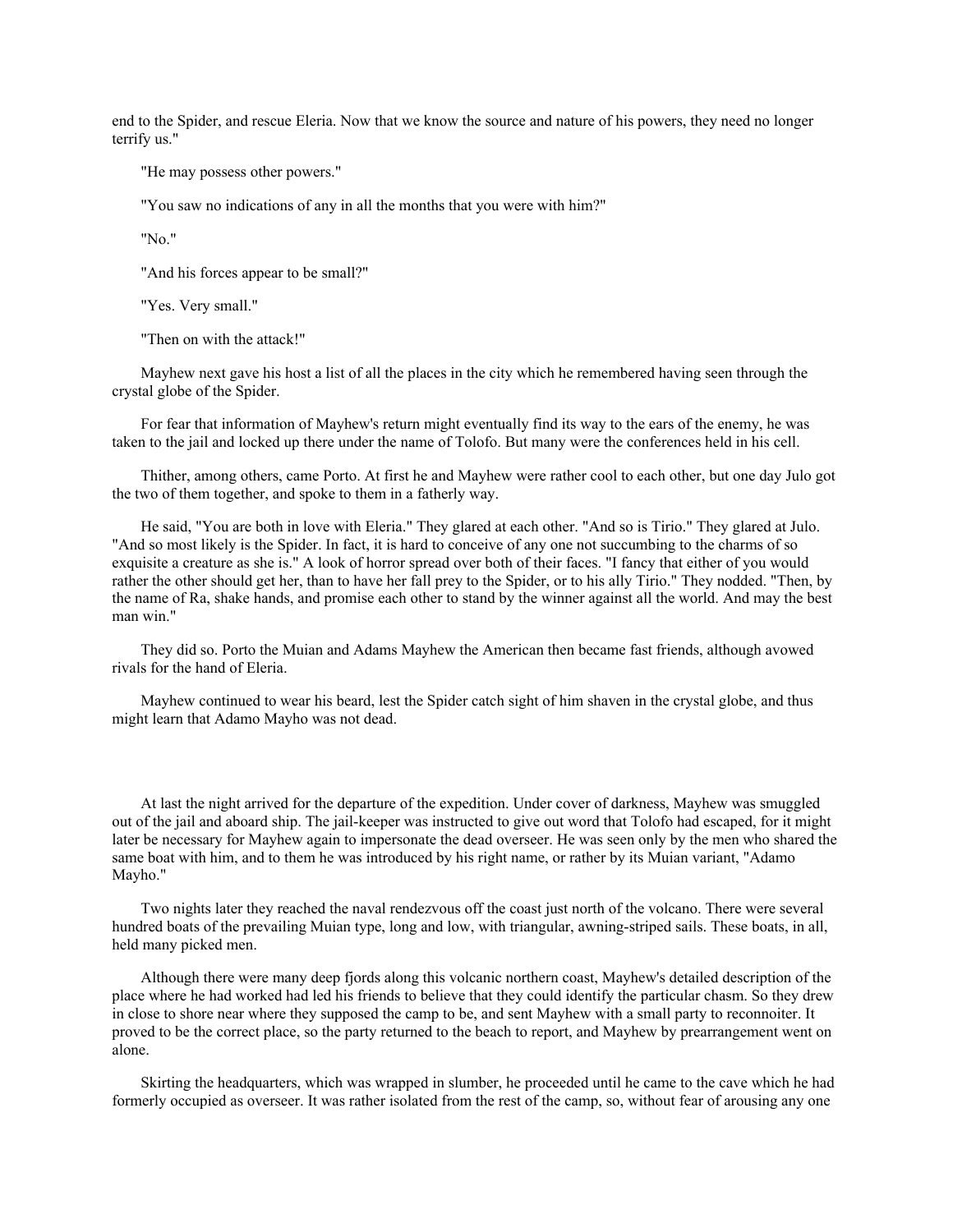but its inmate, he knocked loudly on its door.

After repeated rappings, a sleepy voice inquired, "Who comes?"

"A messenger from headquarters."

"In the name of Pele, what do you want at this late hour of night?"

"I am sent by his excellency to take over your job, and am instructed to stay with you until the transfer has been arranged."

"Have you brought written authority with you?"

"I have."

"Then slip it under the door."

In preparation for just such a request, Mayhew's friends in the Golden City had prepared an appropriate order on parchment, copying the spider-crest and the style of printing from one of the notices which the Spider himself had caused to be posted in the city. The language of the order was largely based upon Mayhew's recollection of the language of similar orders during his term of service with the Spider. Also Mayhew was clad in a careful copy, made from memory, of the spider-crested red tunic, worn by members of the enemy order. But in a bundle he carried a tunic of plain design, for use later in the night.

There were sounds of striking a light within the cave. Then illumination glowed around the edges of the door. Mayhew pushed the parchment underneath and a few moments later heard the sliding of bolts. The door opened and a man peered out.

"Well, well," he boomed. "My old friend, Tolofo! So you have come back to take over the job from which I ousted you. Well, turn about is fair play. Come on in. I hope that I do as well by myself, when I return to his excellency, as you did; but probably it will be just my luck to go back to guarding the fires of Pele. Come in, and make yourself at home."

Mayhew had never seen the man who superseded him. But it was evident that this jovial yellow person had been a friend of Tolofo's and a spearman of Pele. With that to start on, and by being rather guarded in his conversation, he could doubtless escape detection until an opportunity presented itself to slip a knife between this fellow's ribs.

Ugh! He shuddered at the thought of killing in cold blood, and especially such a friendly soul as this! The man appeared to have been a close intimate of Tolofo, and hence probably a decent sort. And now Mayhew must strike down, unarmed and unwarned, the friend of his friend. Every atom of his nature recoiled from the task, yet it was necessary for the cause—and for Eleria.

At the thought of her he shuddered again.

The overseer, noticing this, said, "You are cold, good Tolofo, let me pour you some wine and throw a sleeping mat over your shoulders. The night is damp, and you have come a long way. Have you eaten?"

This was too much! He was to eat and drink at his victim's table, and be tenderly cared for by him. But he must —for Eleria. Chivalry to an enemy has no place when a woman's honor is at stake. Mayhew sat down heavily on a stool by the table.

The yellow man closed and barred the door.

"You seem tired as well as cold," he said in a friendly voice, "but soon I'll have you fixed all right."

He waddled over to a closet, from which he produced a jug and two goblets. These he placed on the table.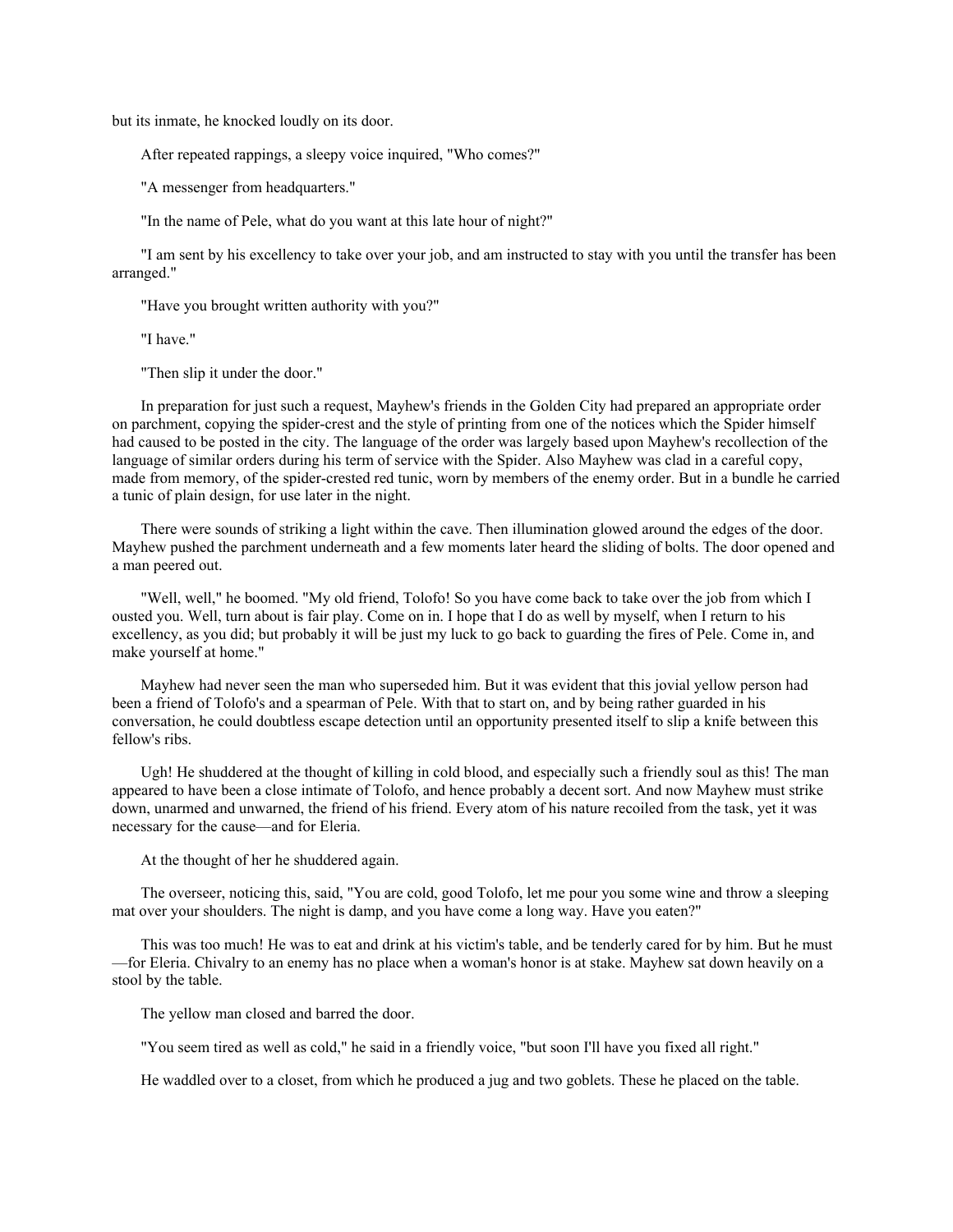"Help yourself," he jovially invited, "while I get you that mat I promised you."

Mayhew poured a glass of wine and raised it to his lips; then hesitated. This was too much! The fellow was being too kind! Mayhew could not drink his wine and then cut him down in cold blood. There must be some other alternative.

With these thoughts he swung suddenly around to face his host. And it was well that he did so, for there stood the man, with dagger upraised, behind Mayhew's stool.

Just in time the American threw himself sidewise to the floor, and down came the dagger, driven deep into the table. The wine jug overturned and gurgled its contents out onto the table top, thence in a narrow stream to the edge and off onto the floor. The stool rolled into a corner.

Catlike, Mayhew sprang to his feet—he had learned that from being knocked into the scuppers aboard the barque Alaska. Drawing his broad-sword he rushed the spider-man. A fierce exultation thrilled him; no longer was it necessary for him to kill in cold blood!

But the other man stepped nimbly back to the wall, snatched his own sword from where its belt and scabbard hung from a peg, and leaped forward again to meet the onslaught of the American.

His agility belied his huge bulk. Parrying Mayhew's first stroke, he swept a return blow; and, as Mayhew stepped back to avoid it, the yellow man with a sudden turn of the wrist caught Mayhew's blade with his, wrenched it from his momentarily slackened grasp, and sent it hurtling into a corner. Then he charged again.

There was but one thing for the American to do. Instead of fleeing, he stepped in under the blow, planted his right fist in the fat belly of the overseer and seized the sword wrist with his own left hand.

The fat paunch, however, had plenty of muscle behind its rolls of flesh; so the blow only slightly winded the man. But, combined with a sudden wrench on his wrist, it was sufficient to cause him to drop his sword. Then the two men grappled.

The chunky yellow man not only outweighed the American, he also had more strength and more wrestling skill. And so it was not long before Adams Mayhew's right arm was "in chancery," pulled up behind his back with the hand opposite his shoulder blades. His opponent had him at his mercy, and could easily dislocate his shoulder at will.

Desperate, Mayhew lunged behind him with his left fist, but his opponent deftly caught it, and now had both of Mayhew's arms in chancery. Then the man began pushing him toward the table, where the dagger still stuck, imbedded in the wood. The purpose was evident. Mayhew braced his feet against the floor and strained backward, but the yellow man bunted him with his knee, forcing him forward.

The time for fighting was over; the time for temporizing and persuasion had arrived.

"What have you got against me?" asked Mayhew. "We used to be good friends."

"I've nothing at all against you," the other replied. "But I don't want you to get my job. My return to the court of his excellency might not result in promotion like yours did. And I've no intention of becoming a mere spearman again, if I can help it."

"But what excuse can you give for my death?"

"None; and I shan't have to. I'll heave your body into the fjord and say that you never arrived."

"It will go hard with you, if you are even suspected of my death, for I am a favorite of his excellency."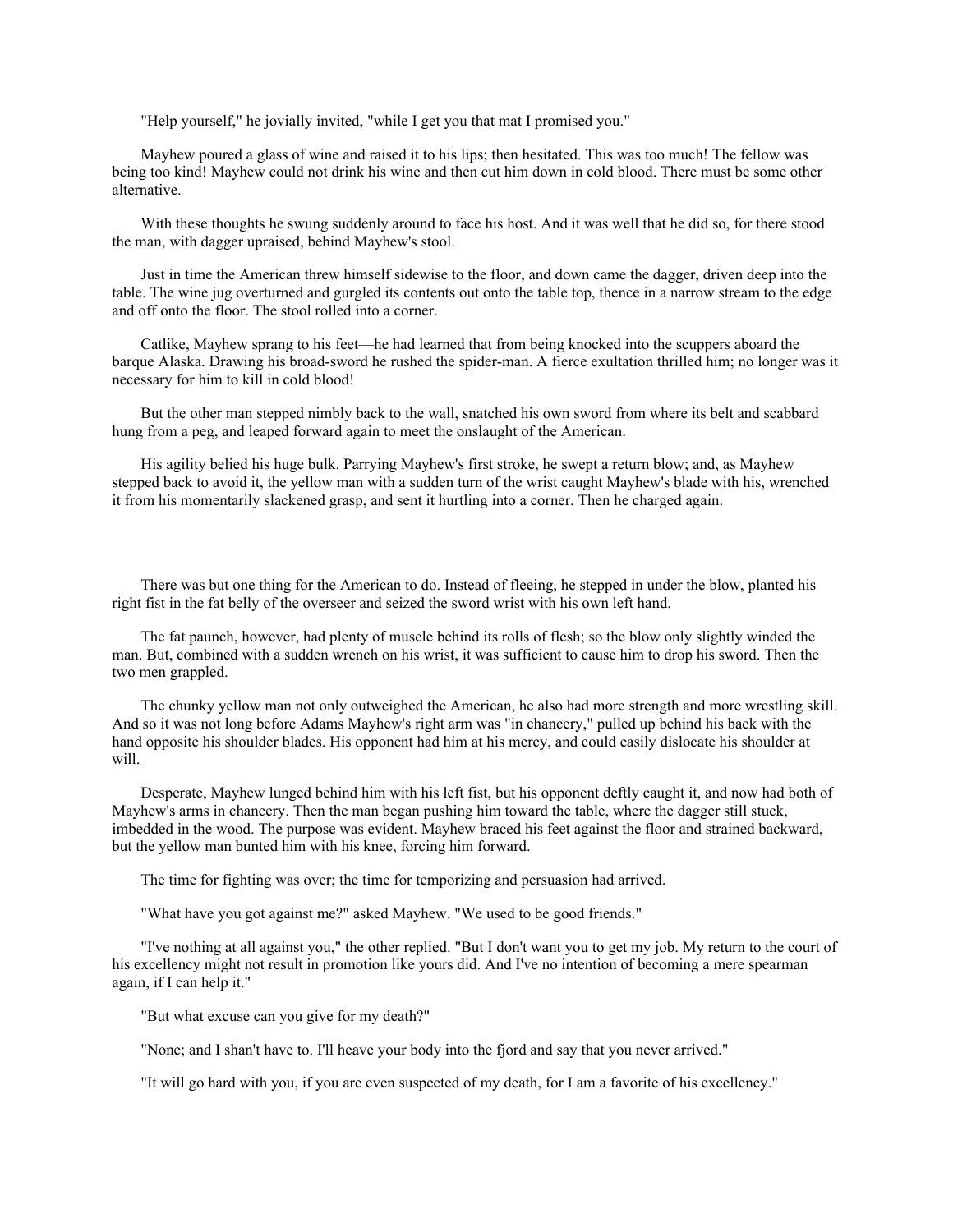"It looks like it," sneered the other, "deprived of your soft job, and sent back here to be a foreman."

By this time they had arrived at the table. Mayhew was pushed against the edge, and then the upper part of his body was forced forward, until his chin touched the board. His captor then grasped both of his wrists with one fat hand and the other reached for the dagger.

It was Mayhew's last chance for life. Desperately he leaned his entire weight on the table and kicked backward with both feet.

The lat yellow man was not taken by surprise, however, and braced his own feet to withstand the shove. But he had forgotten the dripping wine. He was standing in a puddle of the slippery liquid, and his feet gave way and slid.

He grabbed the edge of the table to steady himself, and the combined pressure of himself and Mayhew pushed the table out from under, and the two of them crashed to the floor together.

Mayhew twisted around as he fell, thus landing on his back with his hands free; and, as the overseer came down on top of him, he drove his right fist squarely to the other's jaw. Then he scrambled to his feet and grabbed the knife.

The overseer slowly and groggily arose, blinked, shook his head, and then lunged forward with a bellow of rage. Mayhew met him with the point of the dagger to his left breast, and the fight was over.

The American drew a couple of deep breaths. But there was no time to lose, as some one might arrive at any moment. So he speedily set about putting the room in order.

First he dragged the body over to the pile of sleeping mats, placed it in a natural position with its back to the door, and covered all but its head with one of the mats. Then he rearranged the upset furniture and mopped up the blood and wine. He was just finishing when there came a peremptory rap on the door.

Stepping over to it, he softly asked, "Who comes?"

"It's the guard from headquarters, on a round of inspection," shouted the voice outside. "Why are your lights lit at this late hour of the night?"

Sliding back the bolts and opening the door a crack, Mayhew replied, "Sh! The overseer is asleep."

The guard entered, glanced at the recumbent figure on the sleeping mats, then stared at Mayhew.

"Then who are you?" he demanded.

"Sh!" the American again replied. "I am the new overseer. Here are my orders assigning me to the command of the third squad. They direct me to spend the night with the overseer of that squad."

The guard glanced at the paper, which it was evident he could not read, and then started to stuff it into his pouch; but Mayhew snatched it away, saying, "No, no! I need those to prove my identity."

"But why didn't you report at headquarters?" grumbled the guard.

"There were no lights there, so I thought I would wait until morning."

The guard departed, still grumbling. As soon as time enough had elapsed for him to complete his rounds, Mayhew took the keys of the dead overseer and set out for the cave which housed his former squad. At the grating he called softly the names of several of them, until at last a light was lit inside and one of the slaves came to the opening.

"By the holy name of Ra, see who's here!" the slave exclaimed. "It's our old pal, Adamo Mayho, come back to us!"

The others, thus aroused, crowded to the entrance. Mayhew checked them over. All his old squad was there,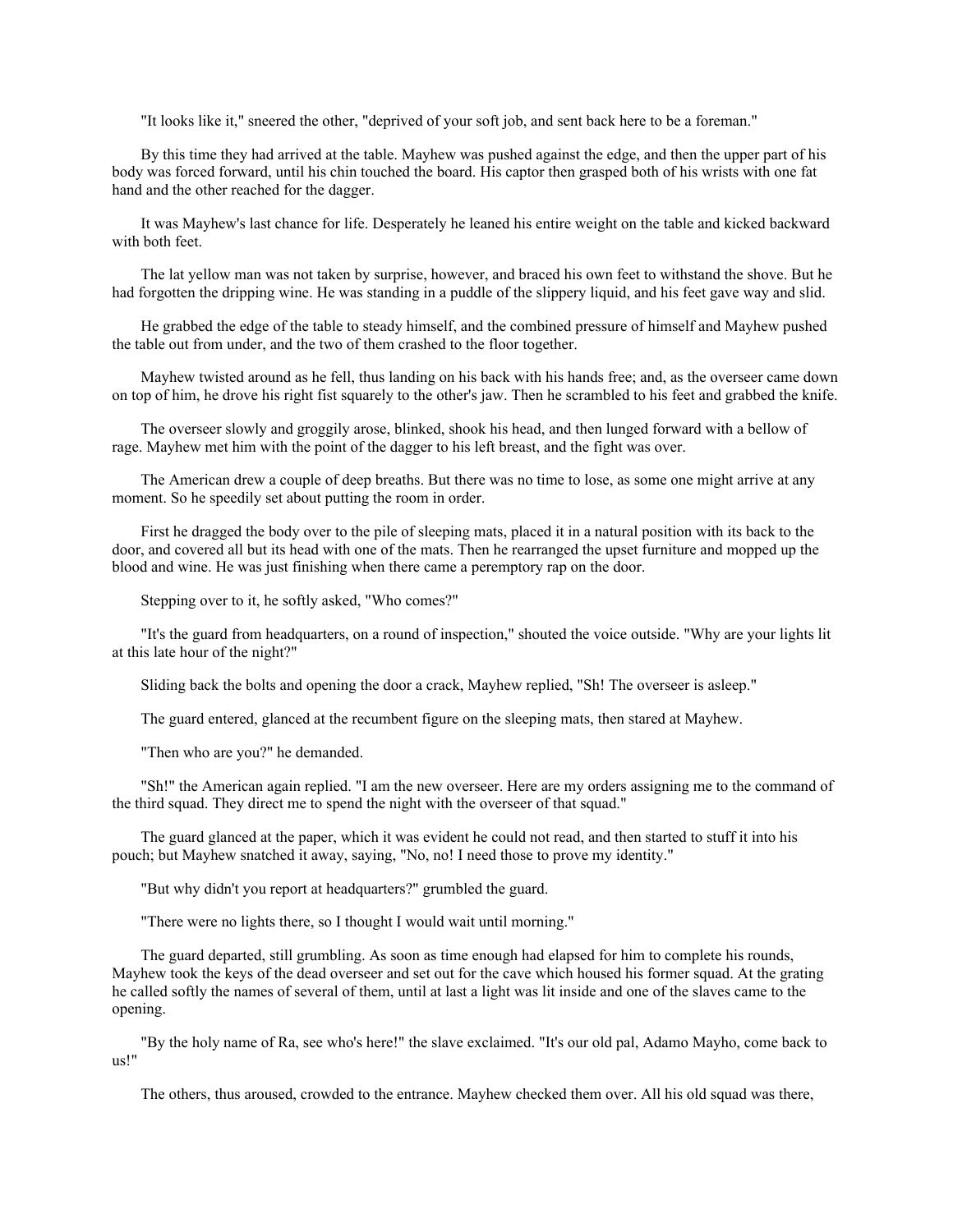with the exception of one named Meeno; and there was one new face.

He was just about to ask, "What has become of Meeno?" when one of the slaves asked that same question of him.

Mayhew instantly grasped the situation, and replied in an offhand tone, "Oh, he is to be fed to Pele, for presuming to tell the Spider that I am not Tolofo." He paused to let this sink in; then, "But, as for the rest of you, I have returned to keep my promise to set you free."

"Three cheers—" began one of them.

But another clapped a hand over his mouth with a "Be still, you fool!"

Mayhew unlocked the grating and led them to his own cave, where he distributed swords and knives from his own clothes bundle and from the stock of the dead overseer. Mayhew donned a plain tunic.

He explained to them the plan of campaign, and they extinguished the lights and waited.

They had not long to wait, for soon they heard the sound of fighting farther down the ravine, as Julo's army fell upon the sleeping guardhouse and headquarters of the spider-men. Then Mayhew and his little group sallied forth. As each foreman, roused by the confusion, opened the door of his cave to investigate, he was cut down. Then his keys were obtained, and his squad was released to augment Mayhew's forces. Soon all the prisoners were free, and most of them were armed. They then took up a position, blocking the road which led to the volcano, and thus preventing the escape of any spider-men to warn the Spider.

In a few moments it was over; the enemy were wiped out to a man. Then began the silent and cautious advance up the trail, with Mayhew in the lead, showing the way. At this rate, they would reach the shaft, as planned, before daylight. They were jubilant.

But their jubilation was short-lived. As they were passing through a certain small crater-like pocket in the mountains, they began to smell sulphur. They gasped and sneezed. And then, from a thousand jets in the walls of rock, there burst upon them a perfect deluge of noxious gasses.

Mayhew was the first to sense the situation.

"Up! Up!" he urged. "Up the sides, every man of you!"

The orderly advance became a scrambled rout as the men fought their way up the rocky walls. The word "fought" is literally correct, for the men clawed and shoved at each other, forgetting friend and ally in their mad struggle for self-preservation.

Some of the jets of gas became ignited from the torches carried by the expedition. Several explosions were heard. Rocks began to roll down the precipitous cliffs. And molten fire began to pour from many jet-holes.

Adams Mayhew, panting and pain-racked, coughing and straining for breath, reached the top of one of the cliffs. He glanced back down into the inclosure. The entire bowl was lit by the red glare of the streams of lava, and the burning jets of gas, so that he could see clearly the devastation below.

Hundreds of black forms lay huddled at the bottom of the ravine, some crushed by rocks, some singed by fire, some twisted into grotesque shapes by asphyxiation, and some still twitching slightly with expiring life. But not a man was struggling upward.

Around the rim stood many spider-men, silhouettes of red against the velvet sky, still rolling rocks down on those below. Then a gust of poison fumes wafted up from the valley of death, blinding and choking Mayhew, and he fled across the volcanic rocks, away from that awful charnel-house.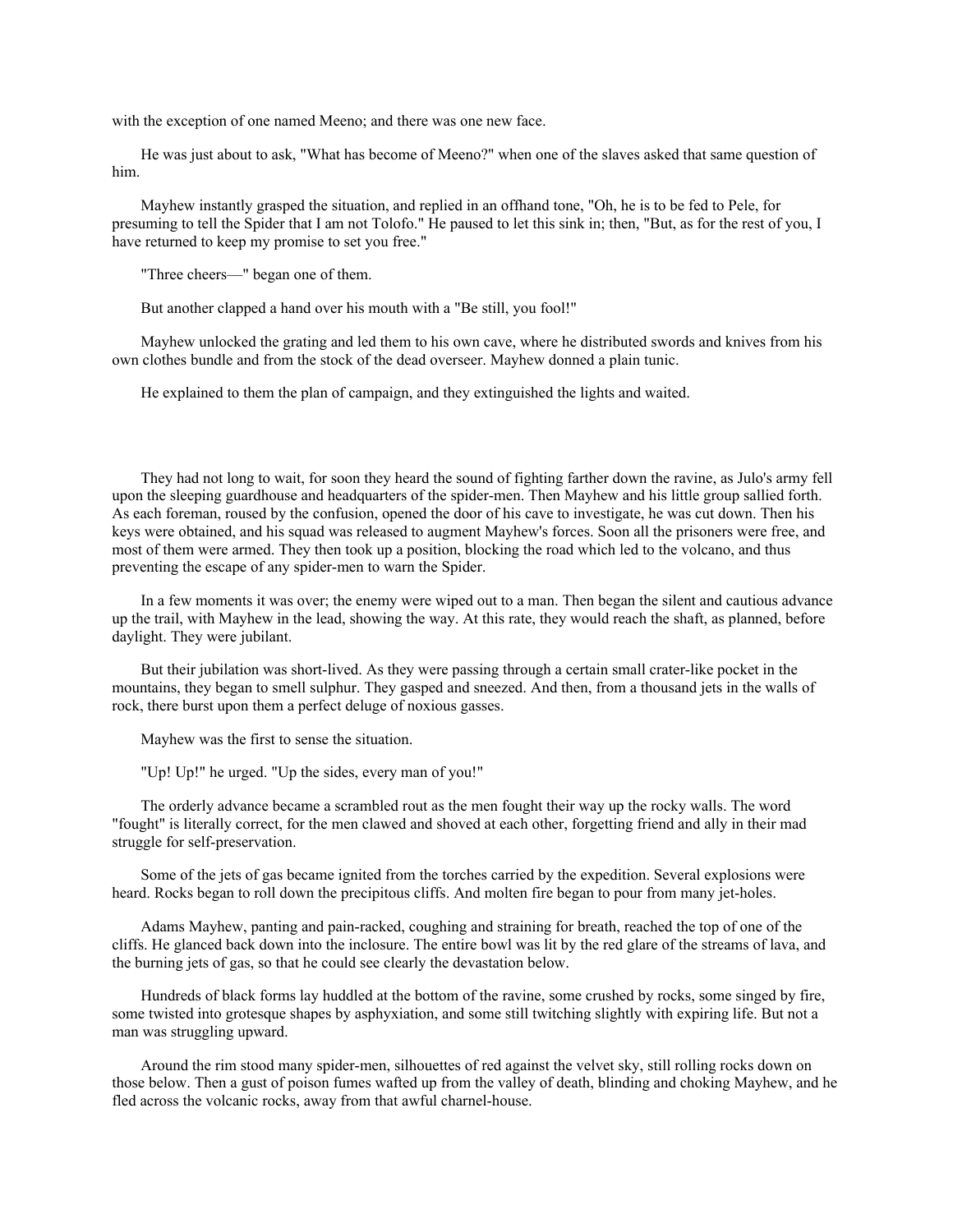#### **CHAPTER XIV**

## **ESCAPE?**

How long or where he ran, after the sudden destruction of the army of his friends, Mayhew never knew, for the last thing he remembered was turning blindly away from that awful holocaust. There followed a vague treadmill nightmare of stumbling interminably over volcanic rocks in the jet darkness of the night.

Then he awoke to find himself lying on the hard stone floor of a red-lit cavern. He stirred and groaned.

A voice above him hissed, "So, Tolofo, you have come back to me, eh?"

Blinking and rubbing his eyes, Mayhew looked up, to see the Spider leering down at him from his throne.

"Get up!" commanded the Spider.

Mayhew struggled to his feet and feebly gave the Roman salute. The Spider grinned.

"Still game," said he appreciatively; then, "Your friends in the Golden City didn't treat you very well, did they? I did my best to save you, but unfortunately I had one of my seizures just as I was dragging you back to safety through the ball of worluk smoke. Pretty forgiving of me, too, I call it."

"Wh-what was?" stuttered Mayhew, sparring for time.

"My trying to rescue you after you had impulsively spoiled my attack on our enemy Julo. But, of course, I can understand your eagerness to do the killing yourself."

Mayhew's head was beginning to clear, and gradually the astounding realization was being forced upon him that the Spider had misinterpreted his rush through the ball of smoke as an attempt on his part to kill, rather than to rescue, his supposed enemy, Julo. Perhaps, then, the Spider did not suspect him of complicity in last night's happenings; or, more likely, the Spider was merely playing with him, as a cat with a mouse. Even so, the cat's play would mean a few more minutes of life.

The next question of the Spider went far toward solving Mayhew's problem.

"How did the Muians learn the location of my mountain stronghold? Did they extort this information out of you by torture?"

Mayhew drew himself up proudly, and said, with double entendre, "No one can get from me information which I do not choose to give."

"Good!" exclaimed the Spider. "I respect your loyalty. But how, then, did they find out?"

"I have an idea," Mayhew judiciously replied, "for there was a rumor around the prison that some fishermen had seen signs of suspicious activity along the north coast. Spies were sent from the secret service of Julo, to reconnoiter. These confirmed the suspicions, and so the expedition was dispatched."

The Spider thoughtfully nodded his vulture head.

"Yes," he said, "it sounds likely."

Then suddenly, "But how did you get here?"

The question did not take the young man by surprise; he had been expecting it, and had gradually been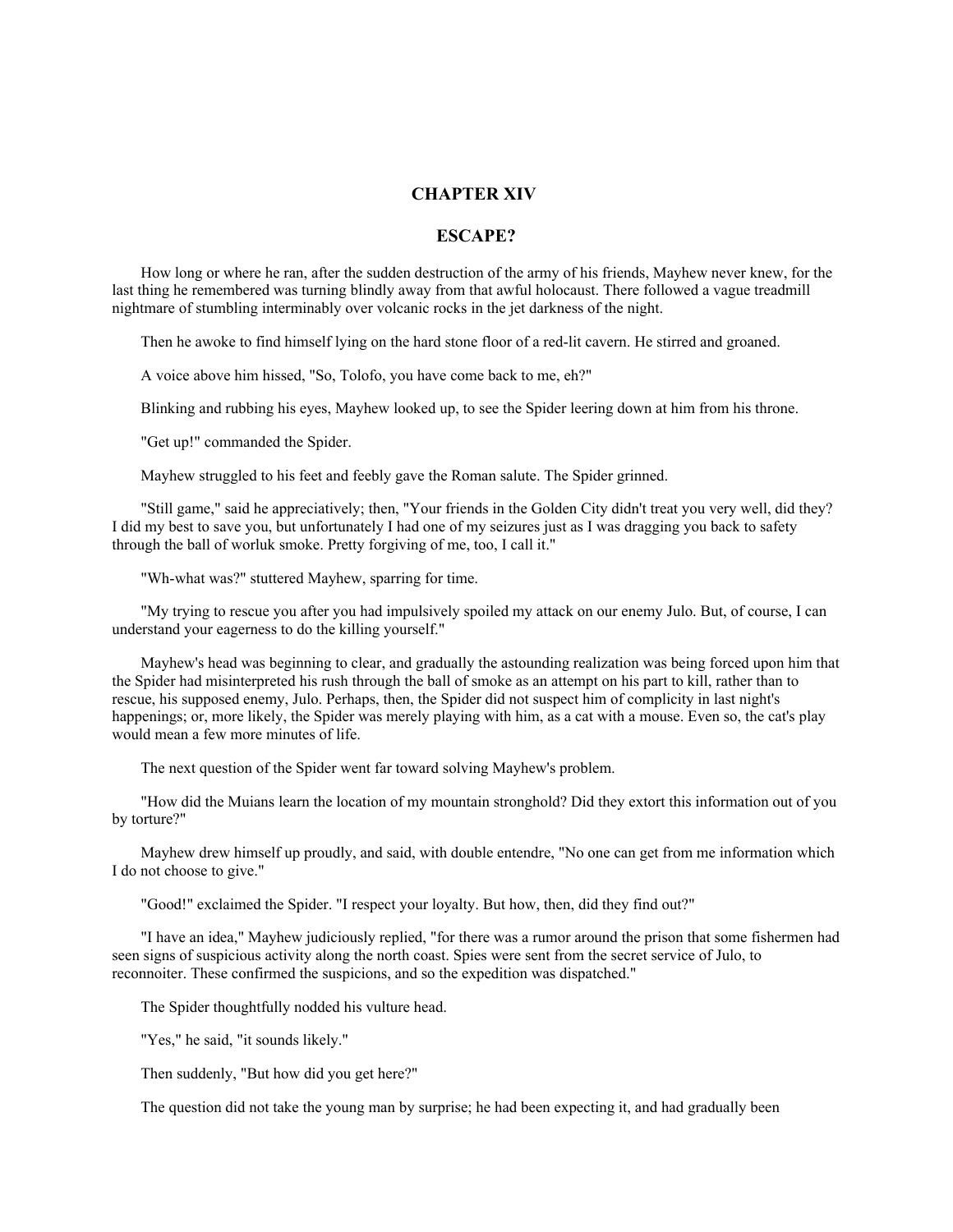formulating his answer.

So he said readily enough, "The moment that I learned of this menace to your excellency, I realized the need of getting word to you. So I broke jail—"

"Yes," interrupted the Spider. "I learned as much from my spies. Go on."

Mayhew continued, "—and made a bee-line for this volcano."

"But why didn't you go first to some spot which was within my occult powers to drag you here through the worluk smoke? As soon as I heard of your escape, I combed the entire city for you with my crystal globe."

"I thought of that, but dared not risk it, for fear of recapture. So, in two days' time, I reached the mountains. Not knowing any other entrance here than the shaft on the path from the excavations, I made for the sea coast, reaching the path around midnight. My first thought was to warn the guard at the diggings, but I found my way blocked by the advancing forces of the Muians. So I turned and fled before them, and barely escaped being overwhelmed by the gas and flames which Pele providentially sent to engulf them."

"Pele didn't send the flames," snarled the Spider. "I did! I, the greatest living alchemist. But continue."

"What happened after that, I do not know. I found myself lying here."

"You were picked up by one of my patrols. You nearly gave your life to save me; and quite unnecessarily, for my spy system had already warned me. So I trapped the enemy in that sunken valley, and slew them all."

"All?" echoed Mayhew, thinking of Julo and Porto and his other brave friends.

"Every man of them," growled the Spider with satisfaction. "Thus do I crush my enemies."

With superhuman effort, Mayhew forced a look of diabolic glee upon his face.

"Praise be to Pele!" he cried.

"You are tired, Tolofo," solicitously observed the Spider. "Go to your quarters. Bathe, eat, and rest. Then return, for I have urgent work for you to perform."

At his quarters, Mayhew found the faithful Moorfi in attendance. Mayhew's first question was of Eleria.

"Yes, she is here," the Negro replied, "but—praise be to Ra—the Spider has not yet sent for her. You see, Tirio has demanded her as one of the conditions of his allying himself with the Spider."

"Then they are not yet working together?"

"No. And, although the Spider has alternately threatened to throw him to Pele, and promised to share the world with him, he still holds out for Eleria."

"Does Eleria know this?"

"Yes, I believe so."

"Can you get word to her? I dare not try to see her myself."

"I think so."

"Then suggest to her the following plan of escape. Tell her who I am, and that I suggest it. She must save herself from Tirio by telling the Spider that she prefers him to the rat-faced one. This will please and flatter the Spider."

"It is rumored that she has already said as much to Tirio," interpolated Moorfi, with a grin.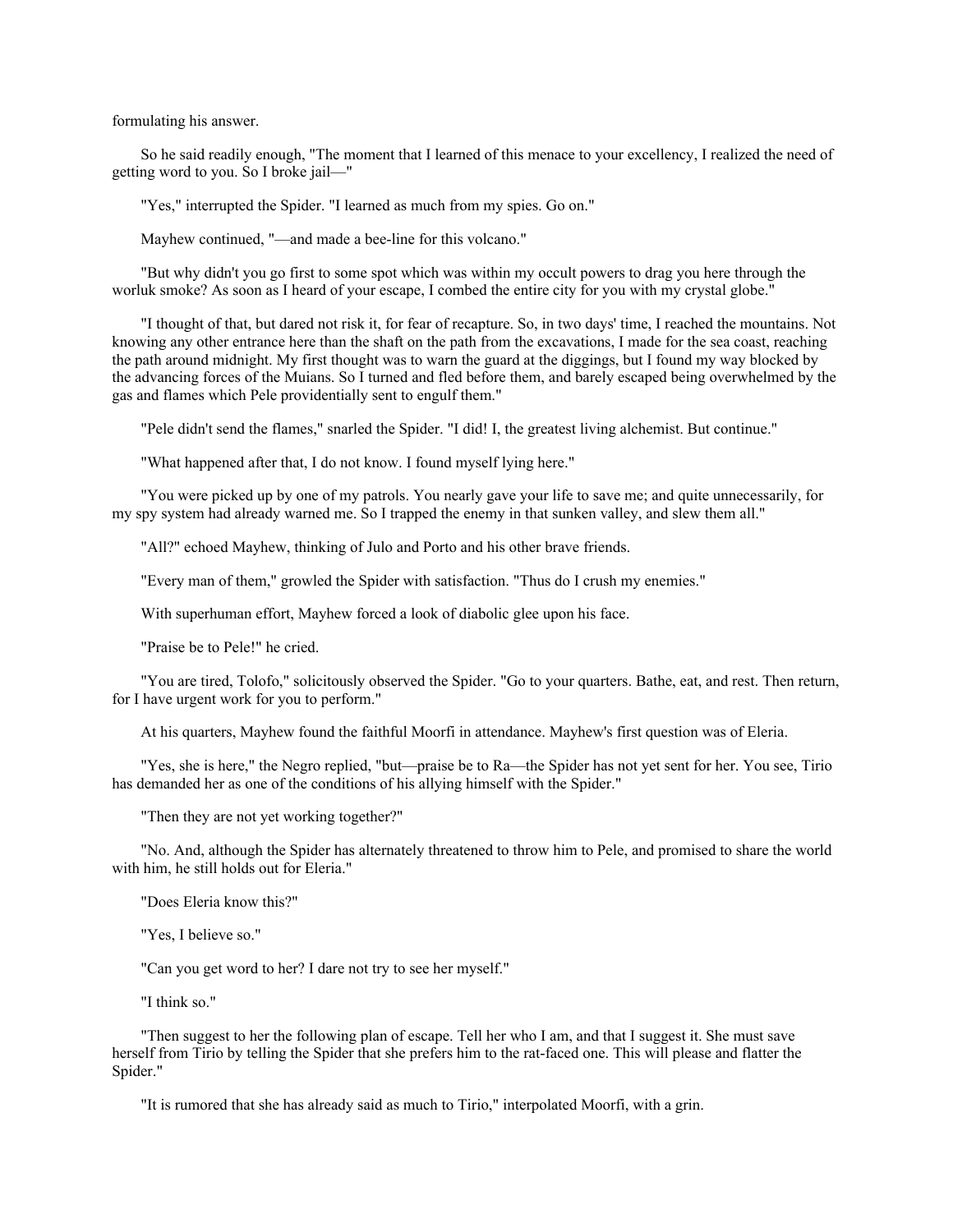Mayhew continued, "She, the peer of them all, will be the first woman ever to come to the Spider voluntarily. When she comes, and before submitting to his loathsome embraces, she must cajole him into showing her his worluk. Then let her note carefully some object in the vision which hides some near-by spot from his view. Let her leap suddenly through the smoke, and hide in that spot. It is her one chance for escape and safety."

"I understand perfectly, and will see that she does," said the Negro soberly.

Then Mayhew told him of the sad death of Julo and Porto and the rest of the expedition.

"We did not realize that the Spider possessed other powers beyond his worluk," he concluded sadly.

The huge Negro brushed a tear from his eye, then fatalistically said, "The past is behind us. It is now our problem to shape the future. I go to get word to Eleria."

"But don't tell her of Porto's death," cautioned Mayhew.

Then he bathed and ate and slept.

The next day the Spider sent for him. When he appeared before the throne and saluted, the Spider said, "Now as to your next task. I cannot come to terms with Tirio, the centurion. But there is another possible ally, who would be a thousand times more valuable, namely, Alvo, Grand High Priest of Ra. He covets my metaphysical knowledge, and especially the secret of my worluk. I need his airships. As matters now stand, I dare not leave these caves, for fear of capture. My physical infirmities put me at a great disadvantage; my distinctive appearance precludes disguise; and I cannot visit through my crystal globe, nor send my assassins through my ball of worluk smoke, to any spot which I have not visited in the flesh. So if Alvo will swap his secret of flying for my secret of worluk, I shall be able to visit many more places, and thus add them to my repertory. And I know, too, that Alvo has chafed at the supremacy of state over church. If he will ally himself with me, then together we can overthrow civil authority and make the church supreme."

"And have you proposed to the Grand High Priest this marriage of Ra and Pele?" asked Mayhew.

The Spider grinned and rubbed his skinny hands together with appreciation.

"An apt phrase," he chuckled. "The wedding of the fires of heaven to the fires of hell! No, I have not yet proposed it to Alvo. 'Tis hard to put it convincingly in writing. But you are a glib talker; so I shall send you as my ambassador."

Another chance at freedom!

"Willingly will I go," said Mayhew.

"But not in that costume or that beard," objected the Spider. "The black jersey would cause your arrest as a suspicious character, and the big yellow beard would identify you as Tolofo, the escaped convict. So go to your quarters. There I shall send shears, and a razor, and a striped toga."

Mayhew saluted and left. As soon as he was out of sight, his face fell. He had to shave; it was the Spider's orders. And if he shaved, the Spider would recognize him either as Adamo Mayho or as Porto, in either of which cases his masquerade as Tolofo would be at an end.

But suddenly an idea occurred to him. Accordingly, when the shaving things arrived, he did not wholly remove his beard, but instead shaped it into the square-cut Egyptian form so prevalent on the continent of Mu. If only this would get by with the Spider!

Then, clothed in a brilliant toga of red, white and blue—he smiled to himself at this unconscious mark of his true nationality—he once more presented himself in the throne room.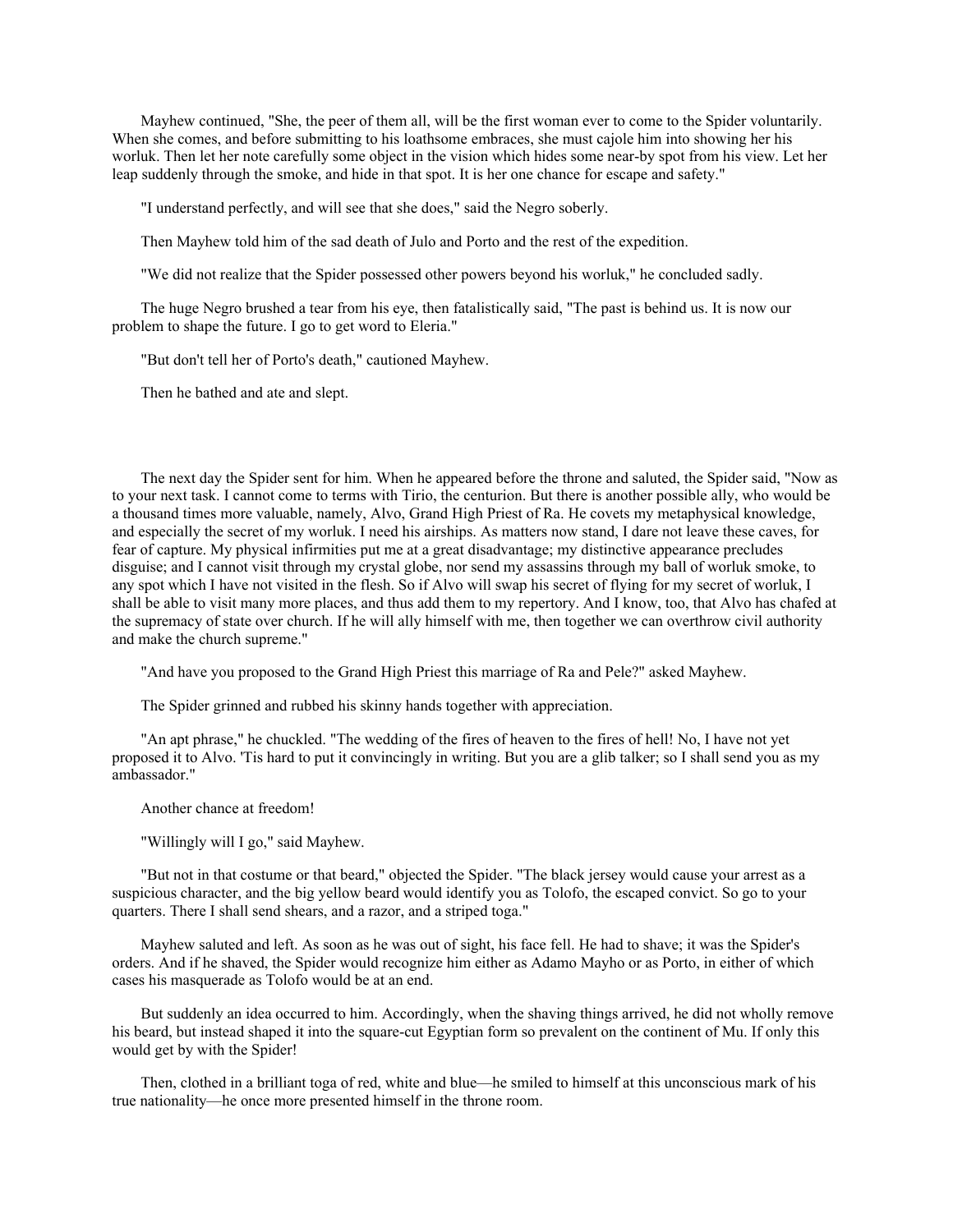"How do I look?" he hopefully asked.

The Spider gasped.

"Excellent! I would never know you."

"Then I'm ready to start. How do I go?"

"By worluk, but not quite yet," the Spider ominously replied, "for there is another matter which must first be disposed of. I had almost forgotten it." He clasped his hands in command. "Bring in Koko and Meeno."

Mayhew blanched. Since his return, he had forgotten that this menace still overhung him.

Attendants brought in the yellow spearman and the white slave. Mayhew, wrapped in the dignity of his toga, took his accustomed position beside the throne.

"Now, Koko," said the Spider, with oily sweetness, "you may repeat your accusations against Tolofo."

The yellow man furtively eyed the figure beside the throne.

"This is indeed Adamo Mayhew, and not Tolofo," he said, but his voice lacked the ring of positive conviction.

"Prove it!" snapped the Spider.

"My proof is Meeno, the slave."

"Meeno," said the Spider. "Is this man who stands beside me Tolofo, or is he Mayho?"

The white slave gave one terrified look at the superb figure with its striped toga and square-cut beard; then prostrated himself before the throne.

"May your excellency forgive," he whined. "It is neither. I never saw this man before."

"Oh, yes you have, Meeno," thundered Adams Mayhew. "Think. Who was it who saved you from the rush of waters? Have you no gratitude?"

"It was you," whined the slave. "I recognize the voice."

"And who am I? Tolofo or Mayho?"

He was risking everything on the fellow's terrified state of mind at finding him a favorite of the Spider.

"You are Tolofo."

"Good! And what became of Adamo Mayho?"

"He was drowned."

"And did I ever agree to help you escape, or suggest that you do so?"

"No!" The whine became a wail.

"There, your excellency," said Mayhew, turning to the throne with a shrug. "You see."

With a shriek of rage Koko, the yellow spearman, hurled his spear squarely at the Spider. It struck him in the chest and crumpled him back into a corner of the huge square throne. But—wonder of wonders—it did not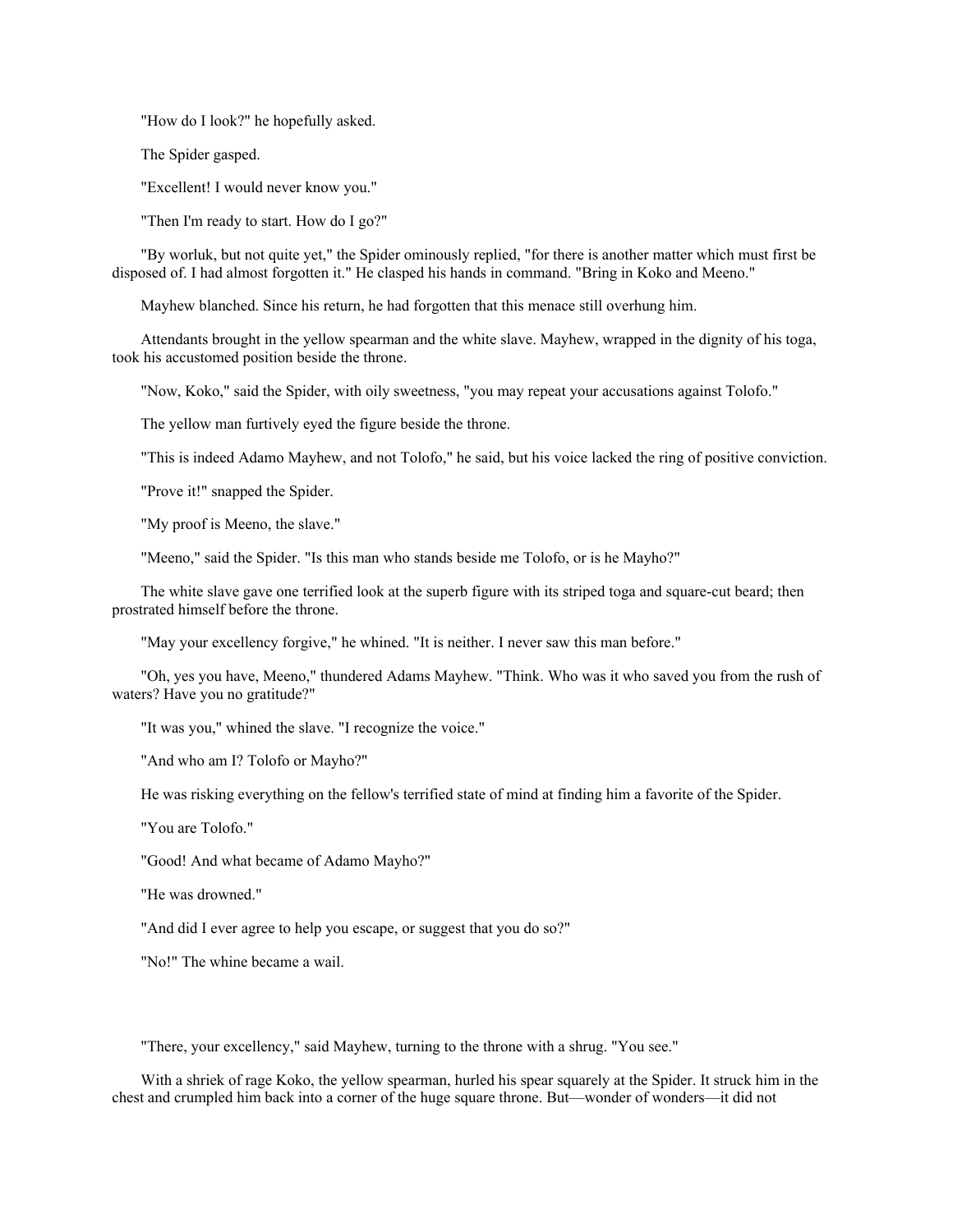penetrate.

Recovering from the blow, the Spider seized the spear and cast it contemptuously to the floor. His eyes flashed balefully.

"To Pele with both of them," he snarled. Then turning to Mayhew, and in a lighter tone, he said, "You see, I am invulnerable. I have other powers besides worluk, and the skill to loose the fumes and fires of Pele upon my enemies."

"How do you do it?" asked Mayhew, partly with real admiration, and partly from a desire to secure useful information.

The Spider leaned forward and whispered confidentially, "It's really very simple. A weapon-proof vest beneath this black jersey."

Meanwhile the two conspirators were being dragged from the room, screaming, "Mercy! Mercy, your excellency!"

Mayhew held up his hand.

"Just a moment," he said. Then, turning to the Spider, "For the spearman, no mercy; he plotted against me and tried to kill your excellency. But the slave was merely a victim and tool. He meant no harm. Spare him."

"I hope your brains are not as soft as your heart," the spider said sadly.

"Both my brains and my heart are loyal to the cause which they have espoused," Mayhew replied.

"Well said," approved the Spider, missing the hidden meaning in the words. "Very well, the man may live."

"Long life to Tolofo, and to his excellency!" cried the slave, as they led him away.

"He puts you first," remarked the Spider wryly. "And yet, why not? It was you who spared him. And now I do not feel in the mood for worluk. Send me a maiden, a plump one. And you, Tolofo, come back in an hour."

In his quarters, Mayhew found Moorfi, who reported that the message had gotten through to Eleria. Then Mayhew recounted the events of the throne room.

When he reached the point where the slave had been unable to identify him either as Mayho or Tolofo, the Negro grinned and interpolated, "It must have been two other fellows, like in the story of the two men who had never been to Myax."

"We have a story like that in my own country," said the American, "only in our story the city is St. Louis."

The mention of his own country made him sad. Would he ever see it again? Had it, too, been destroyed in the same earthquake which had caused the whaling barque Alaska to vanish, and had substituted this strange and unknown Mu-dominated world for the world to which Mayhew had been accustomed?

He was still wondering about the fate of America when the Spider sent for him again. The creature was in a very businesslike mood. The crystal sphere was at his side, the bowl of worluk smoking.

"You see that scene," he announced, as the smoke took shape at the waving of his hand. "This is the nearest I have ever been to the principal temple of the most high Ra. So it is there that I must start you off. Follow that path along the bank of the stream until you come to a town. It is the town of Forbosa. Inquire there for Alvo, the Grand High Priest of Ra. Give him my message and return to this spot with his answer. Mark well the spot. I will be awaiting you."

Mayhew saluted and stepped through the curtain of smoke. Then looked back.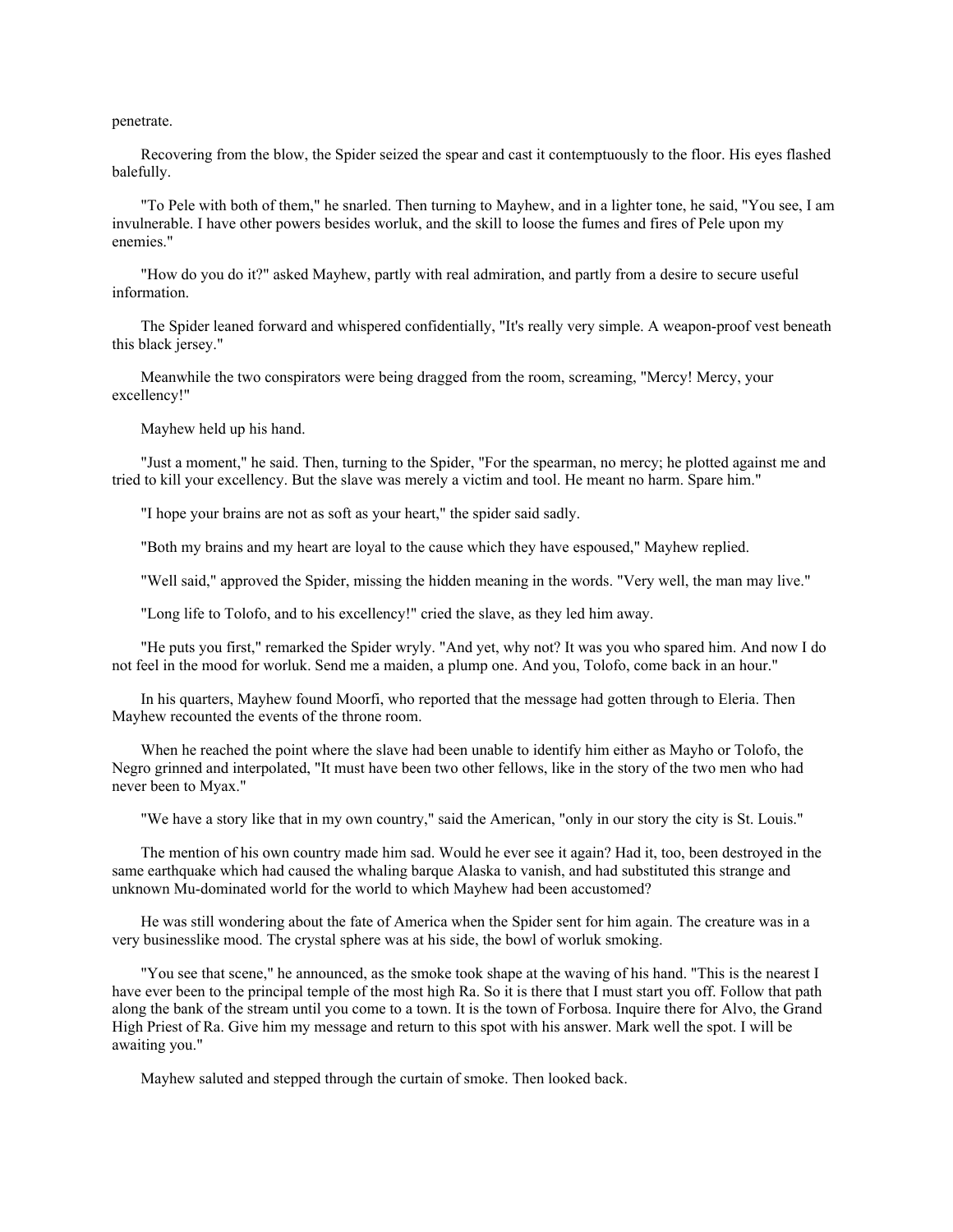But all signs of the Spider and his court were gone. Mayhew was standing on the green bank of a pleasant stream. He was out in the world. He was free once more. A feeling of exultation swept through his being as he stretched his arms in the warmth of the life-giving sun.

But his exalted mood was swiftly succeeded by a realization that somewhere miles away upon a skull-topped, red-marble throne, there squatted a repulsive creature, who was watching his every move, and who possessed the power to drag him back at will into the red darkness of the volcanic caves. He shuddered at the thought, and then strode resolutely forward to put as much distance as possible between himself and that loathsome form.

It was still morning, and the day was cool. There was a well defined path along the edge of the river, and walking proved to be easy. The stream was a sluggish one which wound its sinuous way, in fantastic curves and bends, through fertile meadows and around wooded hills. Tall fronded palms lined the river's banks, and at their feet were masses of great feathery ferns which spread their long arms out over the stream. Huge lacy winged dragonflies and brilliant, metallic-colored butterflies flitted about, close to the surface of the water.

At times Mayhew passed along stretches of lowlands. Here the river broadened into shallow ponds, around whose shores red and yellow and orange and blue lotus flowers dotted the thick matting of lily-pads like varicolored jewels in a setting of green gold.

At other times the river would wind between hills smothered beneath masses of impenetrable tropic jungles.

It was all serenely peaceful, serenely beautiful, and yet for Mayhew it was ominously overshadowed by the dread presence of the Spider. He could almost feel the creature's hand on his shoulder, guiding him on. He glanced apprehensively behind him.

In the dim purple distance stood the volcano; and, as Mayhew looked, the pall of smoke at its summit seemed to take definite shape; a globular black body, with eight wavy projections extending from it. Mayhew shuddered.

Shaking off this gloomy mood, so incongruous in the midst of all the lovely surroundings, he strode on.

Toward noon he began to come upon cultivated field after cultivated field, and presently reached a small village. At first he hesitated about entering this settlement, lest some one mistake him for Tolofo, the escaped convict. And, if arrested, there was now no Julo to identify and save him. But then, he reflected, this was a risk which he had to take. So he strode boldly forward into town.

Attached to the toga, which he was wearing, he found a pouch of the same material; and in this pouch there were a few coins. So he hunted out a tavern and bought himself a meal.

After ordering, he asked the waiter if this were the village of Forbosa, and also the way to the temple of the most high god. The waiter said that this was Forbosa, and directed him to the temple.

His meal over, he set out for the temple, which was not far distant.

And now, as he trudged along, he learned the identity of those huge russet-colored animals which he had seen long ago in the distance, that day in Tirio's castle. He passed many of them, both coming and going on the broad highway, and found that they were hairy elephants! Some of them were pulling large rumbling carts, while others were carrying passengers in ornate howdahs mounted on their backs.

At last he came to the temple, a stupendous structure of solid gold, or so it seemed. Its steps were of white marble surmounted by four golden figures, portraying, respectively, a man, a buffalo, an eagle, and what appeared to be a lion with oversize fangs and a short clubby tail.

Going boldly up the steps, Mayhew rapped on the temple gates. They were opened by an old man in a long yellow robe, with red swastika emblazoned upon its breast. He inquired the caller's name and business.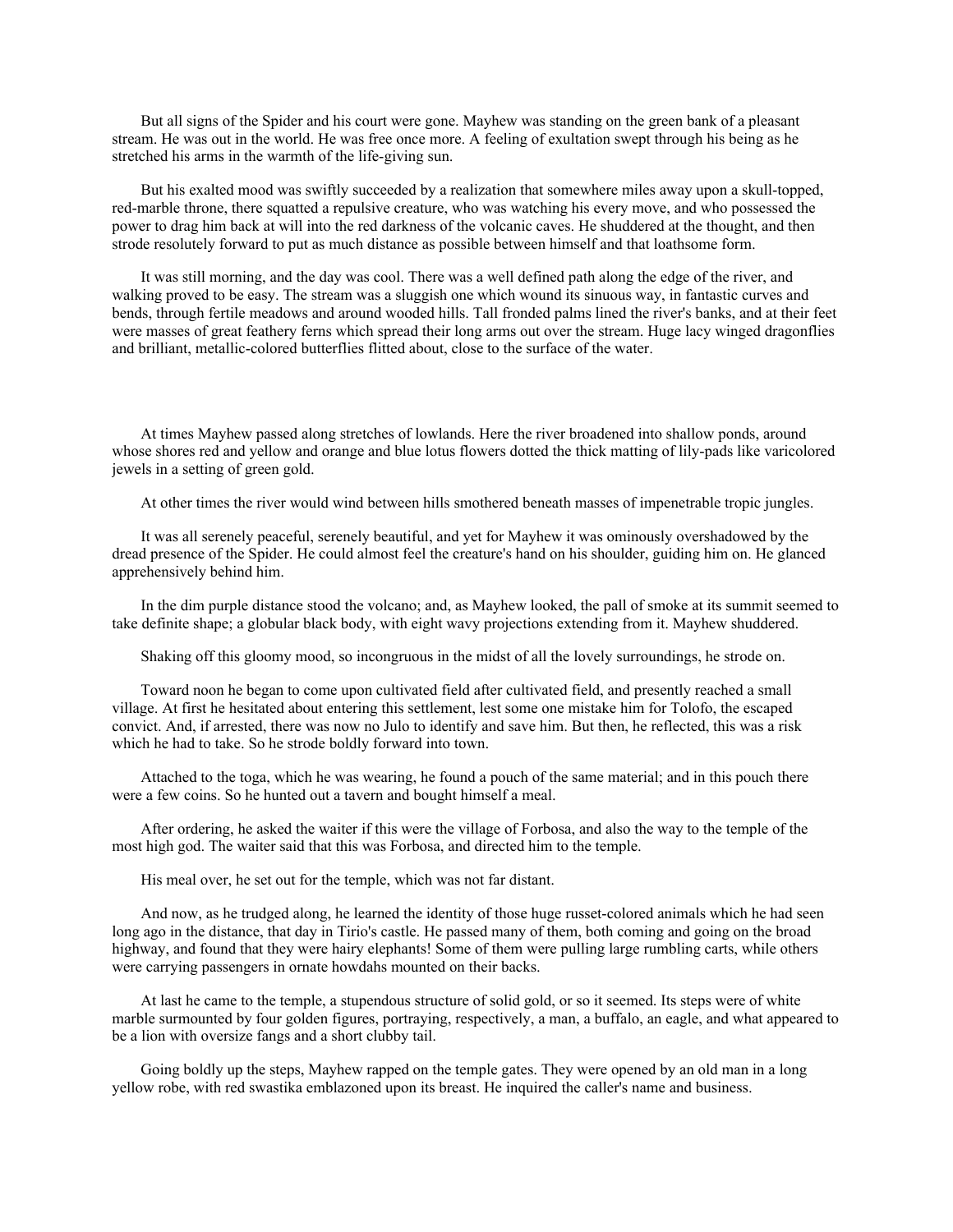"Tell the Most Gracious Grand High Priest of the Flaming Ra," said Mayhew, "that my identity and my message are for his ears alone."

Such was the assurance and dignity of the caller's bearing that the temple attendant, instead of ordering him off the steps, actually ushered him into an anteroom, and then went off through resounding corridors to give the astoundingly audacious message to the Grand High Priest in person.

On his way hither, Mayhew had seriously considered proceeding to the Golden City, instead of to the temple, for he was now outside the influence of the psychic powers of the Spider. But three considerations had deterred him from this change of plans. In the first place, with Julo and Porto both dead, there would be no one to whom to turn. In the second place, it would be of utmost value to the government of Mu for him to learn and report whether an alliance was effected between the priesthood of Pele and the priesthood of Ra. And last, but not least, Eleria was still in the clutches of the Spider! So he had continued to act the emissary.

Presently the attendant returned and reported that Alvo would see him. Accordingly he was conducted to a small and simple room, where a very old but virile man, with smooth-shaven face and yellow gown and skull cap, sat in a high-backed wooden chair behind a wooden table. The table bore ink and parchment and stylus, and was strewn with parchment manuscripts.

Shrewd eyes appraised Mayhew as he entered and gave the customary Muian salute.

"Well?" said Alvo.

"Your worship," Mayhew replied, "may this man withdraw?"

"You do not mind being searched for weapons?"

"Certainly not."

"Search him, then."

The white-bearded attendant ran his hands over Mayhew's body, removed his broadsword, then left the room.

"Be seated."

Mayhew took the proffered chair.

"And now," said Alvo, "your errand."

So Mayhew sketched, rapidly and as enticingly as he could, the proposal of the Spider for an alliance between Pele and Ra. The venerable prelate nodded from time to time, to indicate that he got some point; but, apart from this gesture, his face remained expressionless, and gave no indication as to what thoughts were going on inside his skull.

When Mayhew concluded, Alvo asked him a few brief questions, and when they had been answered, said, "This matter requires serious thought. Be our guest here until to-morrow, and then you will receive our answer."

But Mayhew shook his head, for he feared that the Spider might grow impatient awaiting his return. And so he said, "I thank your worship, but there are certain matters in Forbosa which I must attend to this afternoon. I will return to-morrow for my answer."

Alvo rang a small gold bell which sat upon the table, and the white-bearded attendant returned, gave Mayhew his sword, and showed him out.

A long, hard tramp back through Forbosa and by the side of the river remained. It was late that afternoon when he neared the spot where he was supposed to stop beside a certain tree, well-noted by him, to be sucked through the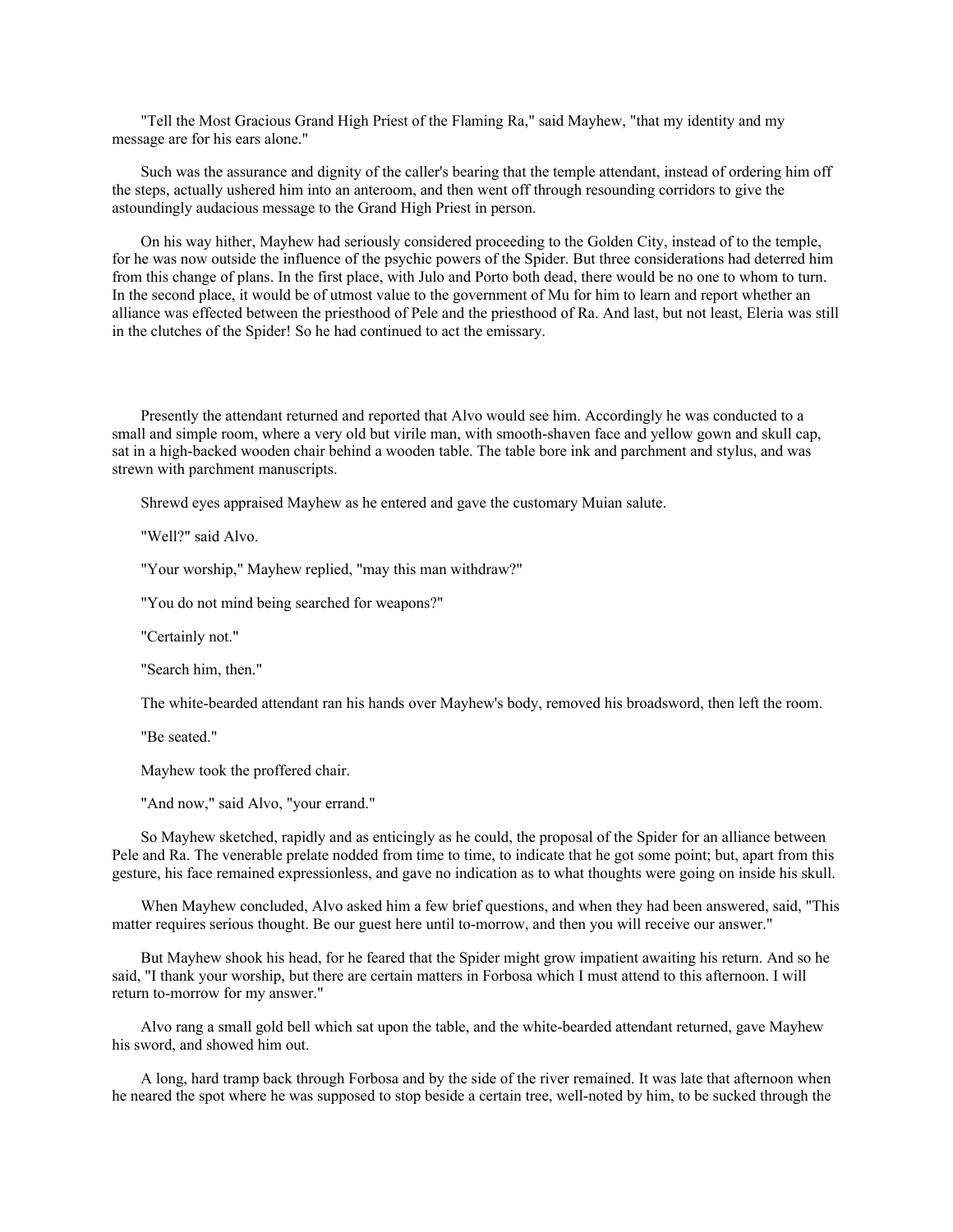worluk haze back to the throne room of his master. But he was several hundred yards from it, around a turn in the path, when suddenly a girlish form, in flying white gown and with disheveled golden hair, dashed around the corner toward him. It was Eleria!

#### **CHAPTER XV**

## **THE FLAMING GOD**

On catching sight of the strange, square-bearded young man approaching her down the river path, Eleria halted in full flight, hesitated for an instant, and then sped on again to meet him.

"Oh," she panted, "save me! I am pursued by spider-men!"

Then she looked at him inquiringly, as though half expecting that he would scoff at her fears, for many persons in Mu were inclined to doubt the existence of the spider menace.

He laughed. "You don't recognize me, then? I'm Adams Mayhew. But quick! I must help you to escape, without implicating myself, for there is much espionage I still have to do at the court of the Spider. May I carry you?"

Tired as he was, she was probably far more tired.

She hesitated for a moment, then blushed and nodded. So Mayhew swung her light body into his strong arms and ran back toward Forbosa with her, along the river path. He realized, however, that the assassins of the Spider were probably gaining on them.

Accordingly, when presently they reached a fork in the road, he lowered her gently to the ground and said, "Here, quick, into that clump of bushes. Any bits of your dress which may show through the leaves will be mistaken for its white flowers. I will go back and try to head the spearmen off. If I succeed, you lie here for about an hour and then push on to Forbosa. If I fail, I shall try to divide the party at this bush. Follow me, if I go down one trail alone. Good-by, and good luck."

And he strode off to meet the oncoming assassins. Only a few paces and they were upon him, three of them. If he had been a strange Muian gentleman, things would have gone hard with him; another body would have been found, floating in a stream, with the mark of the Spider pinned to its breast by a dagger. Fortunately one of the men had seen him in the throne-room in his new beard and attire, so this man hailed him as an ally, and inquired excitedly if he had seen Eleria.

"Why no!" exclaimed Mayhew, showing a perturbation which he really felt. "What do you mean?"

"His excellency was waiting for your return, with her in his arms," explained the spearman, "when suddenly she stood up, jumped through the screen of worluk smoke, and fled. His excellency was so upset by this that the ball of smoke wavered and broke. He had to send for a new bowl of powder, and by the time he got it going again the girl was out of sight. But he had been watching her all the time in his crystal globe, and we had been summoned and were standing in readiness. As soon as the new smoke formed he sent us through. She went along this path, he said."

"Quick, then, let us catch her!" directed Mayhew. "It is quite a distance to town, and she will tire long before she reaches it."

"But how can it be you did not see her? That is, unless she left the path."

"I doubt if she left the path; she would have been too frightened and excited to do anything but flee. However, just a few steps from here there is a fork. She must have gone down the other branch from the one I was on. One of you," pointing to the one he knew, "go back to his excellency. Report to him that I gave his message to the person to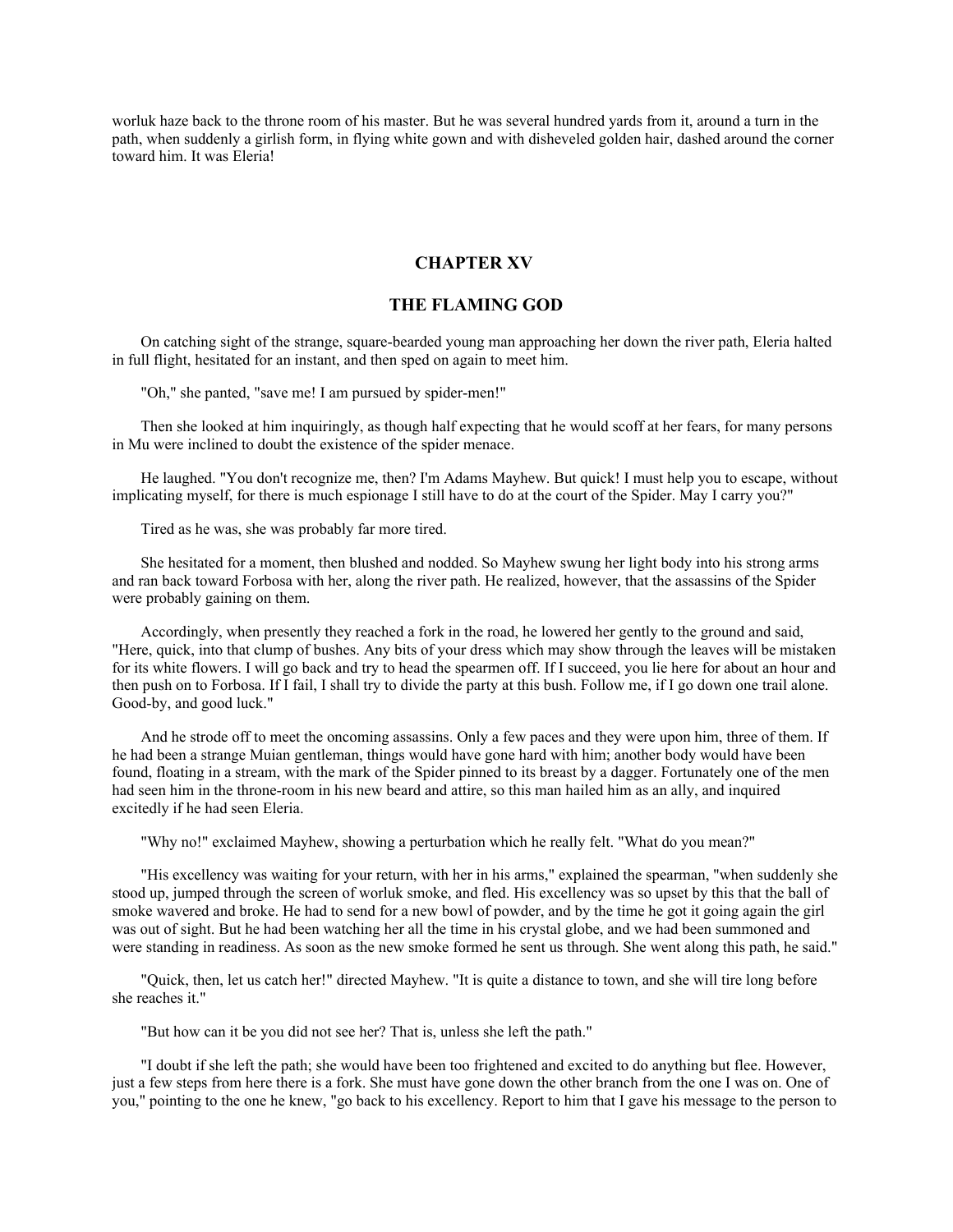whom it was directed, that I am spending the night in Forbosa, and that I have the appointment for tomorrow noon to receive my answer. Also report what we are doing about this search. The rest of us will go on to the fork, and there divide."

"Very well, sir," replied the spearman.

Saluting, he turned and went back along the path.

"Come on!" said Mayhew to the other two.

A few paces on they reached the parting of the ways.

Mayhew said, "I came down the right-hand path, so she must have gone down the left, or I would have met her. You two go down the left-hand path as fast as you can run. If she has gone that way, you can undoubtedly catch her. I will take the right-hand path on the chance that she may have eluded me on that route. If I catch her I will drag her back. If not I will put up for the night at the inn. Don't venture too near the town. Now—run!"

They ran. So did Mayhew, down the other path of the fork. But as soon as they were out of sight, he stopped and waited. Soon Eleria hurried up to him. Together they went on to the town, she running and being carried by turns.

They reached the town-without mishap and without meeting any one. On the outskirts, Mayhew gave the girl some of his money, and they entered town separately, lest they be seen by spies of the Spider. Separately they put up at the inn. Eleria sent out for a garment more conventional than the filmy white gown in which she had fled. Both freshened themselves up, and then met surreptitiously in Eleria's room.

First she detailed how she had followed out the suggestions which he had sent her through Moorfi.

"The only snag," she said, "was the matter of clothes. Of course, if I had to, I could have worn that awful harem costume."

She blushed prettily, and Mayhew coughed embarrassedly at a recollection of those yellow girls crawling hypnotized into the arms of the Spider.

"But," she continued, "how could I run through the country in that deshabille? Imagine my entering Forbosa with nothing on!"

She laughed gayly, the humor of the situation overcoming her embarrassment.

"And so," she went on, "I persuaded that fatuous old fool of a hunchback to clothe me in a costume more fitting to the dignity of an empress, than to the physical seductiveness of a harem. You know, the Spider has actually asked me to marry him."

Mayhew expressed horror.

"It's scarcely any better than to be one of his concubines," he asserted indignantly.

"Except that it's more complimentary," she pouted.

"I don't believe you really mean that," he said.

"Forgive me for being facetious," she replied, sobering. "You have risked your life to save mine, which is more than I deserve after treating you the way I did back there in the Golden City."

"I would gladly do anything for you," he blurted out; then to cover up his confusion, he went hurriedly on to say, "and the way you treated me was perfectly all right, you know, for you thought that I was some one else."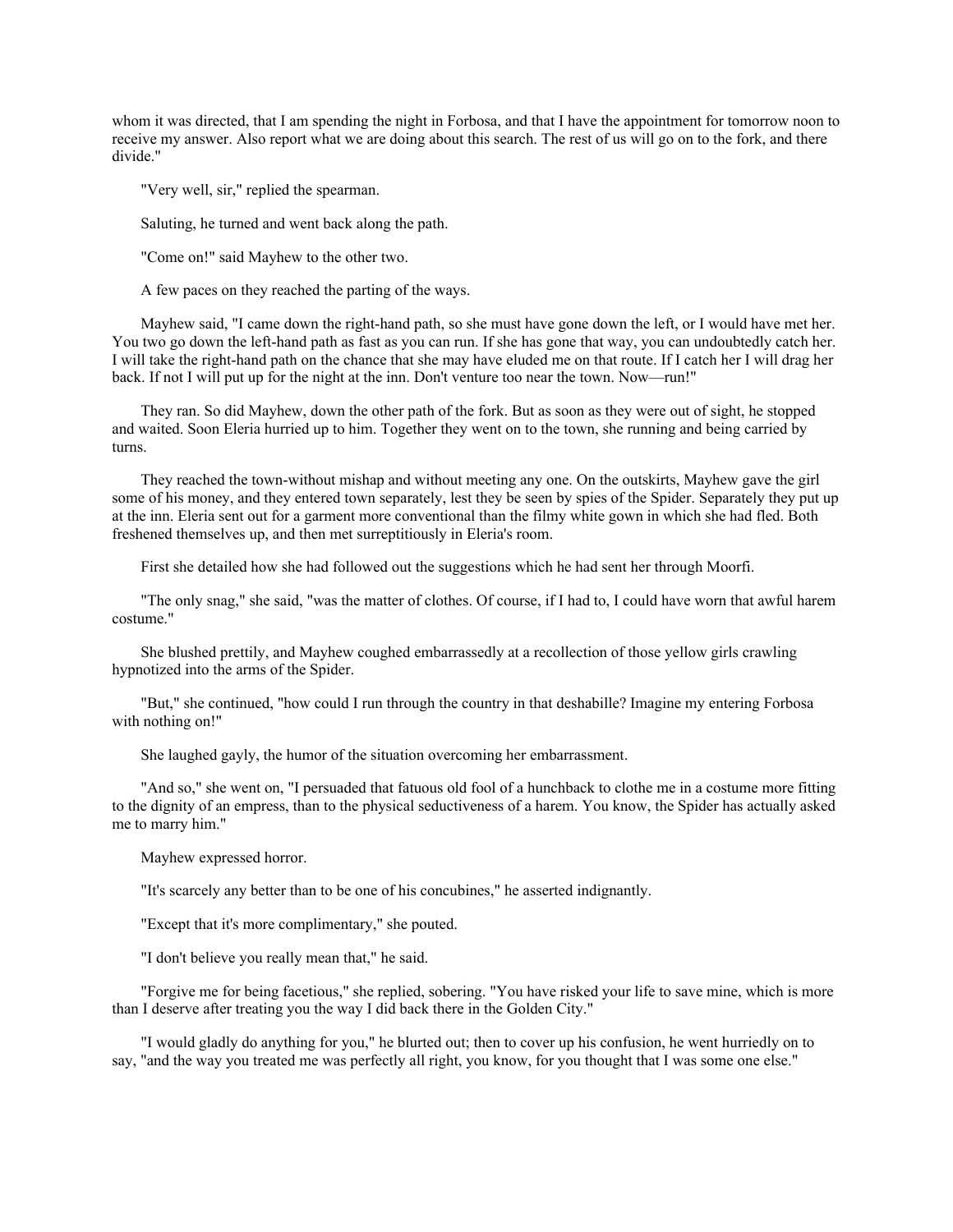At this mention of "some one else," he suddenly remembered that the disagreeable task lay ahead of him of breaking the news to her of the death of Porto. He coughed, and hesitated.

Noticing his perturbation, she asked, "What is the matter?"

"Oh, nothing. Nothing," he said hurriedly. "What do you plan to do next? You can't stay in Forbosa even overnight. There will be spies here, searching."

"Why, I suppose," she mused aloud, "that I shall send a message to Julo, and then start at once for the Golden City. There is probably a night-elephant running between here and there."

Mayhew looked sadly upon her, and strove to think of adequate words by which to convey the news of Julo's death.

Finally he merely blurted it out, and then recounted to her the sad story of the ill-fated expedition.

When he finished she burst into tears.

"You do not need to tell me the rest," she said. "For I know. I can feel it. If there was dangerous patriotic adventure to be had, my Porto would have been in it. And now he's dead, along with the rest. Oh, to think that I called him a coward! And even after I learned that he had not been a coward, I flirted with Tirio, just to annoy Porto. And now Porto's gone, gone without knowing that I love him. May Ra forgive me!"

She flung her arms around Adams Mayhew's neck, and sobbed upon his shoulder.

It was exquisite pleasure to have her slender arms about him, and her dear head nestling on his shoulder. And he was truly sympathetic with her grief. But the cause of it gave him many a twinge of jealousy.

At last she raised her head and stifled her sobs. Firmly setting her pointed chin, she tried to stiffen her still quivering lips.

"I must go now," she said. "Come and see me the next time you are in the Golden City." Then, with a sudden thought: "Come with me now. Why can't you come with me now?"

He was sadly torn between love and duty.

"There's nothing I would like better," he said. "But I owe it to Julo's memory—and to Porto's too—to carry on the fight which they started. There is much still to be learned of the Spider's plans and powers, and I mean to do it. Until he is disposed of, none of us is safe."

"Why not kill him and be done with it? Haven't you had the opportunity?"

"I've thought of that," said he soberly, "but, in the first place, he is invulnerable, or nearly so. And, in the second place, I am convinced that he has a group of other master minds in the background, ready to take over, if anything should occur to him. He is too clever to overlook the need for that."

Then Mayhew told the girl all that he knew of the Spider's powers and plans, culminating in his proposed alliance with the priests of Ra.

"After tomorrow's conference," he said, "I shall send a note to you. It will say merely 'yes' or 'no.' Thus will I inform you whether or not the alliance has been effected. Then will you please go to the authorities and tell them all you know. I shall return to the Spider to learn more. If I ever escape him, I shall come to see you."

To his surprise, she flung her arms once more around his neck, sobbing out, "Don't go! I don't want you to go. I've lost Julo, and Porto, and every one I know; and I don't want to lose you too. You're all I have left in the world, except an old uncle. I don't want you to die. Come back with me to the Golden City!"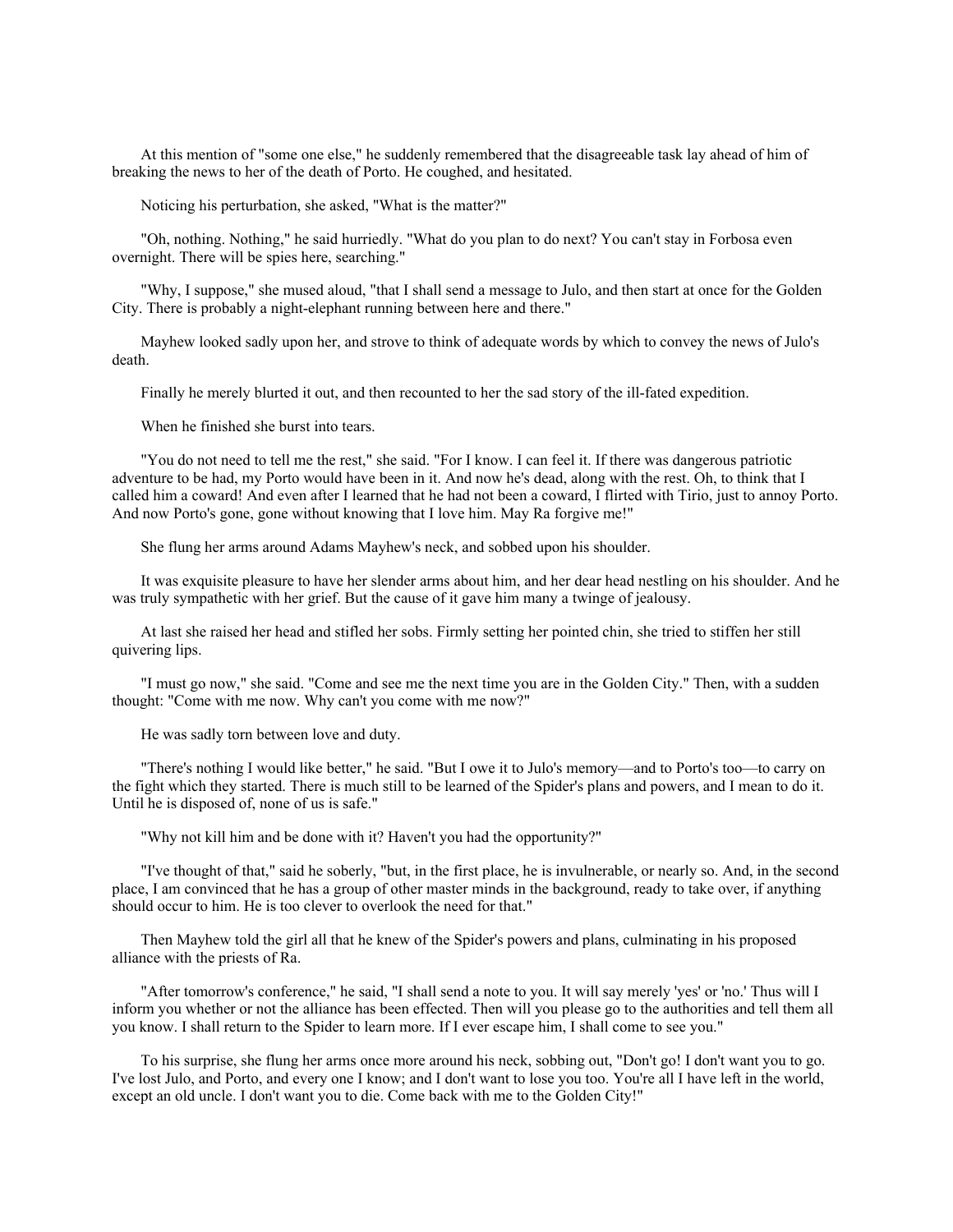Gently he disengaged her.

"Dearest," he said, "I must go. You would despise me if I quit the job now. Julo and Porto must be avenged. The faithful Moorfi, who helped to save you, is counting on my return. I must go back."

She dried her tears. He kissed her tenderly.

"Good-by, dear," he said. "Go downstairs now, and find out about the night-elephant."

He kissed her again, while she clung pitifully to him. Then he left the room and did not see her again before her departure.

That evening, in the main room of the inn, he kept his ears open for news of any untoward occurrences in the vicinity, but heard of none. He slept soundly in his room—how much better the fresh air of Forbosa than the sulphur-tainted fumes of the caves of Pele—and left the next morning, shortly before noon, for the temple of Ra.

His heart sang as he walked along, for his thoughts were of the lovely Eleria.

At the temple he was admitted without delay and was led at once to the plain small office of Alvo, the unpretentious supreme potentate of the prevailing religion of the entire Empire of the Sun. As he entered; he inadvertently gave the Roman salute of Pele, instead of the triangular gesture of Ra, and the prelate frowned.

But quickly dissembling his displeasure, he said, "I suppose you have come for our answer to your master, the Spider."

"Yes," said Mayhew.

"Very well. You shall have it, all in due time." Not one muscle of that poker-face gave the least inkling what the answer was to be. "But first may I be permitted to do you the courtesy of showing you through our beautiful temple? You have never been here before?"

Mayhew shook his head.

"Oh, of course," agreed the prelate, and there was just the faintest tinge of scorn in his suave old voice. "A worshiper of Pele would not be apt to be familiar with the temples of Ra."

"I worship neither Pele nor Ra," said Mayhew without thinking; then bit his lip.

But apparently no harm was done, for the high priest replied, "Ah, an atheist then. But even so, you appear to be a cultivated gentleman, who can appreciate good architecture."

Impatient as Mayhew was to learn the result of his embassy, he could not but politely accept the honor.

So the priest rang for another old man of nearly his own age and appearance, and together they conducted their guest through the temple. From the study of the high priest they took him down a long corridor lined with the cells where dwelt the lesser priests and attendants. Several of these cells they showed him; all were Spartan in their simplicity and military in their neatness.

But the huge hall of worship was quite different. Never, since his arrival on the island of Mu, had Adams Mayhew seen so much gold. Every inch of the white marble walls was encrusted with ingeniously carved gold fretwork. Like the temple which he had visited in the Golden City, this room was built in the form of an amphitheater, surrounded with tiers of marble seats; and above the seats a canopy of fluted gold, supported by spiral gold pillars. Beyond the canopy, this room, like the other, had no roof, being completely open to the sky. It was one of the "transparent temples," for which Mu was noted. He complimented the two old priests on its stupendous beauty!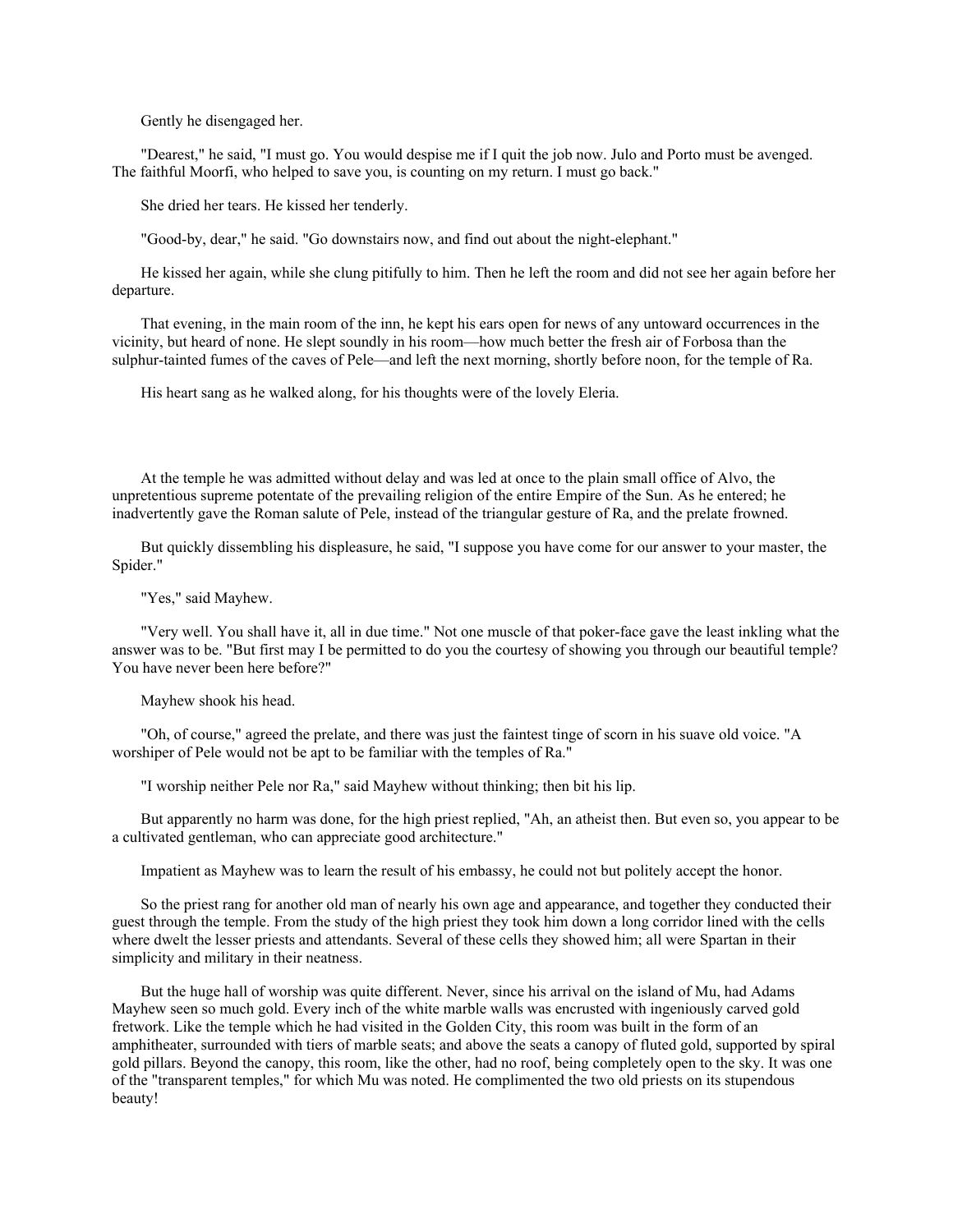"You have seen nothing yet!" they said, flashing a glance at one another. "For now, as a special tribute of hospitality, we shall show you the holy of holies, a sight which is vouchsafed to few, even of the priesthood."

Murmuring his unworthiness of this great honor, and really anxious to receive his answer and be on his way, Mayhew followed them through a small door beneath one of the sections of seats, and down a long dark corridor, at the end of which one of the priests fumbled with a key in a lock.

At last a door swung open, admitting them to a small dim room. At first, all that Mayhew could make out was a single narrow shaft of bright sunlight, slanting down to the floor from a small round hole in the ceiling. All else was dark and indistinct by contrast.

Then, as his eyes became used to the peculiar combination of brilliance and gloom, he noticed in the exact center of the chamber a gray stone about five feet long, four feet high, and two feet thick, with a slightly rounded top. This stone looked as though it once had been white, but now it was streaked and stained and aged to a mottled gray—gray mottled with brown. On the side nearest him there hung a ring and two straps of gold.

"The altar of the Most High Ra," said Alvo. "Step nearer, favored one, and see a sight which few see."

Fascinated, Mayhew stepped forward. He arrived at the stone and leaned over to inspect it. Suddenly, with a precision which evidenced long practice, the two old men leaped upon him, seized his shoulders, swung him around, and bent him backward across the stone. In an instant, rings far down each side of the stone were snapped about his wrists, and one golden strap was bound across his neck, the other across his hips.

His two captors stepped back and gloated over him. Then one of them reached into a niche in the wall and brought forth a long slim knife.

"Thus die those who dare oppose the religion of the one true god," he hissed.

### **CHAPTER XVI**

### **HUMAN SACRIFICE**

Mayhew strained and wrenched at his bonds, but they would not give an inch. He desisted.

"I have not opposed your god," he replied.

"You came to us as the emissary of Pele, did you not?"

"Yes, but—"

"Then for that you must die."

In desperation, Adams Mayhew decided to tell the truth as to his identity. Surely these priests, who had thus repulsed the offers of the Spider, could be trusted to keep his secret.

"I am a spy, a government spy," he blurted out. "Captured by the Spider, I changed places with one of his henchmen who died. I have won his confidence. I pass freely in and out of his domain, and have given much valuable information to the authorities. I came here yesterday and today—sent by the Spider, it is true—but for the real purpose of sounding you out."

"An insult!" shouted the lesser priest. "An insult which shall be effaced by your death!"

But Alvo stopped him with, "Peace! Desist! We should be calmly and serenely above all insult, in reliance on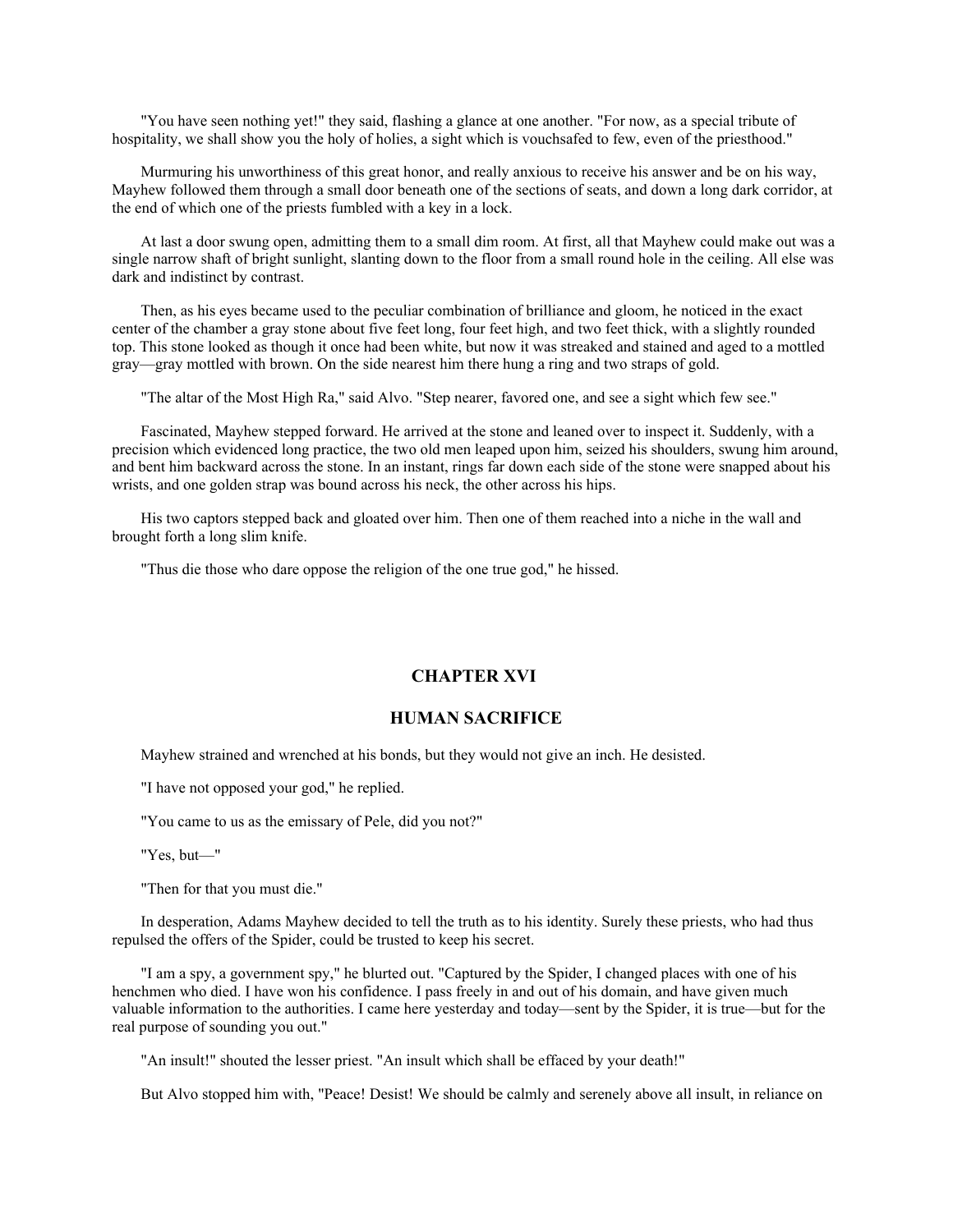the knowledge that the great Ra, who sees all and knows all, has faith in us. But," turning to the victim on the altar, "it does interest us to learn if the government shares your suspicions of us."

"Certainly not," Mayhew hastened to aver. "It was entirely my own idea."

Alvo appeared much relieved.

"The government will not thank you for having meddled in our affairs," he said dryly. "What is your name, infidel?"

Mayhew had not even introduced himself as Tolofo, for fear of being turned over to the authorities as an escaped convict. Now, for a moment he hesitated. He had three names to choose from. The name "Tolofo" might still get him into trouble, and thus prevent him from returning to spy upon the Spider, and rescue the faithful Moorfi. The name "Adamo Mayho" would doubtless mean nothing to them. Hence he selected the third available name.

"I am Porto," he said, "of the Golden City."

Both men looked at him carefully.

"He does resemble Porto," admitted the lesser priest. "I have had the man pointed out to me. But Porto wore no beard."

"I have only recently grown it."

To the other priest Alvo said, "There is yet time to check up on this."

So the other left on a waddling run. During his absence, Mayhew pleaded with Alvo, but the latter turned a deaf ear to his pleas.

At last the lesser prelate returned with an ominous gleam in his eye, and reported, "I heliographed to our temple in the Golden City, and they state that Porto is there."

"But that is impossible!" Mayhew blurted out, taken completely off his guard by the astounding news. "Porto can't be there. He died in the attack on the stronghold of the Spider."

"So!" hissed Alvo. "Then you are an impostor, by your own admission. Thus die the enemies of Ra!"

"But I tell you, I *am* a government spy," pleaded Mayhew frantically. "If you kill me, you're hurting the cause of Ra; not helping it. I'm Adamo Mayho, as they call me in the Golden City.

"I'm the double of Porto, and I took his name, thinking that he was dead, and that you would be more likely to know of him than of me."

"Somehow his words have the ring of truth in them," mused the high priest. "But he is an atheist."

"I'm not an atheist," objected Mayhew. "I worship Ra, but by another name."

"Everything about you seems to masquerade under other names," snapped Alvo dryly. "But enough of this nonsense. The time for the execution has arrived."

Seeing that there was no further hope, Mayhew stopped his pleas and clenched his jaw; resolving that if he must die, he would at least die like a man, instead of a cringing coward.

"Go ahead and strike!" he challenged them.

"Not yet," replied the lesser priest, grinning ghoulishly, or so Mayhew imagined. "We do not strike until the eye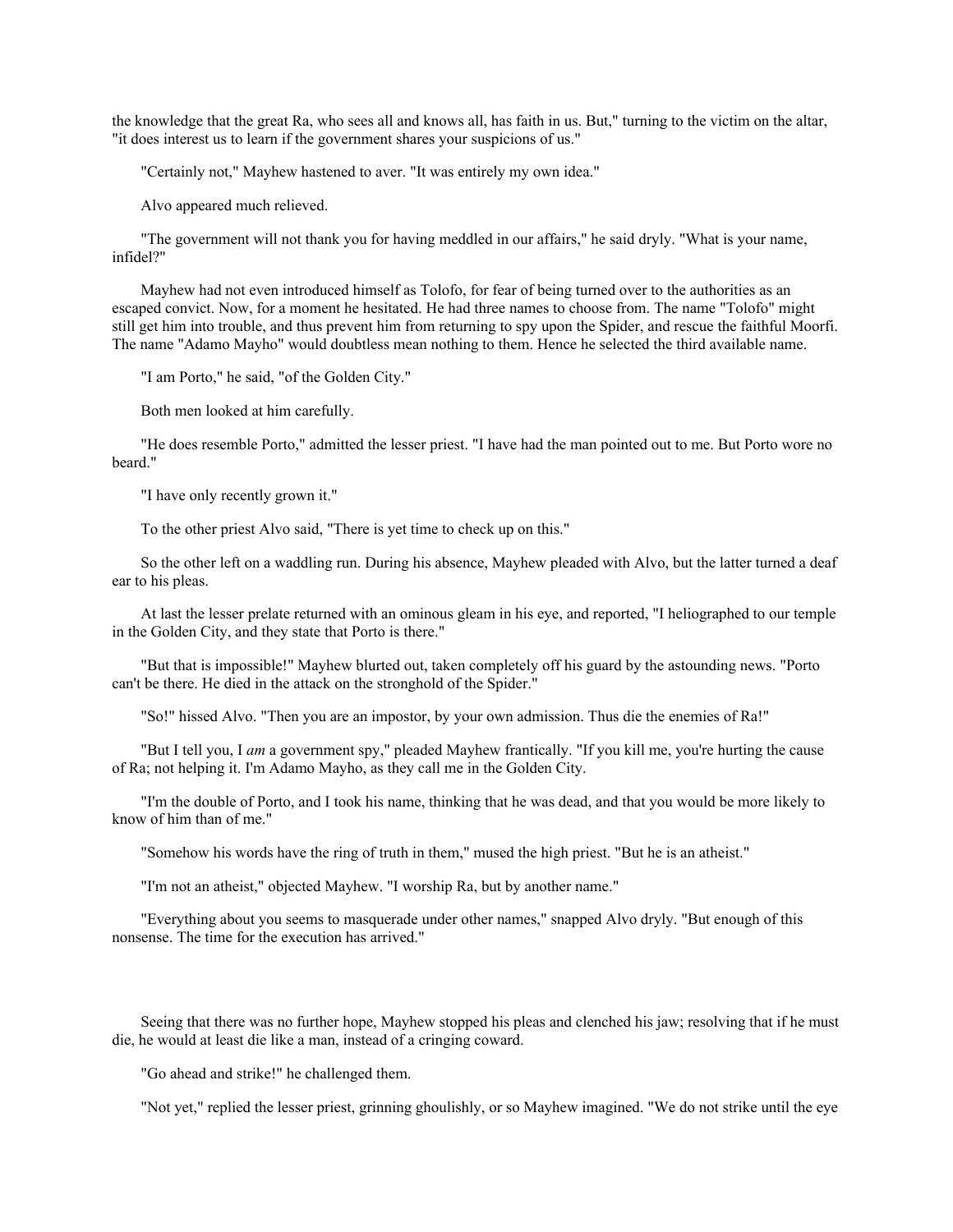of Ra falls upon your left breast. Then we snatch out your living heart, and offer it, still beating, unto our god."

The "eye of Ra" was quite evidently the shaft of brilliant sunlight, shining down through the small orifice in the ceiling of this dungeon, and by now almost touching the right side of the victim. Mayhew twisted his head as far to the right as the golden strap across his neck would permit, and observed the shaft of light.

Its approach was uncannily steady. On and on came the golden ray of death; while Alvo, the Grand High Priest of Ra, stood expectantly at the head of the altar, the sharp sacrificial knife hanging poised in his upraised hand; and the other old priest, standing at the foot of the altar, began to intone "the death chant of the flaming god."

"O, Ra," he sang, "shine thy approval on this offering which we bring to thee. Touch his heart with thy shaft of gold, so that we may know that thou hast chosen him for the sacrifice."

The chant droned on and on. The sunbeam approached the altar and bathed the side of the stone and the right arm of Adams Mayhew. He could feel its warmth on his elbow. Then it passed over the edge of the altar and shone upon the right side of his chest.

Fascinated, he followed it with his eyes, then shifted his gaze to the sharp knife which hung poised above his diaphragm. He no longer needed to watch the ray of light, for he could feel the progress of its warmth across his body. So he watched the knife, knowing that when the ray passed to a position above his heart, his chest would be ripped open with one swift stroke, and his still beating heart would be plucked out. What happened after that would no longer concern him.

As the ray of death traversed his breast-bone, he tensed his muscles and steeled his nerves to meet the end. The chant ceased. There came an ominous pause. Then the knife began its descent.

Mayhew gasped, and shut his eyes to blot out the sight. A sudden feeling of coolness swept, across his chest. Was this the way the fatal knife-thrust felt? And could it be that he still lived to feel it?

He waited for the outplucking of his heart, but it did not come. He heard an exclamation of disgust from one of the priests. Then he reopened his eyes. The room was in darkness. There was no shaft of light. And through the opening in the ceiling, the sky showed gray, not blue. A cloud was passing across the face of Ra, the sun.

# **CHAPTER XVII**

### **THE KNIFE**

At length the sky, as seen through the tiny aperture in the roof of the crypt, turned from gray to blue again. The shaft of sunlight beat down once more through the opening. The high priest leaned forward again with his sacrificial dagger eagerly poised above the breast of Adams Mayhew.

But it was too late. The time for the sacrifice had passed, for the shaft of light had gone beyond the breast of the intended victim, and would not shine upon the blood-stained altar again until high noon of another day.

"Ra blast him to Pele!" snarled the lesser of the two priests.

"Silence!" exclaimed Alvo reprovingly. "Such language in the holy temple is most unseemly!"

"Why not kill him even now?" urged the other. "No man will ever know but what we struck while the light was upon him."

"No man would know," mildly replied the high priest. "But Ra would know, and it would be on our consciences forever. Ra himself has refused to accept our sacrifice, so we must await another day."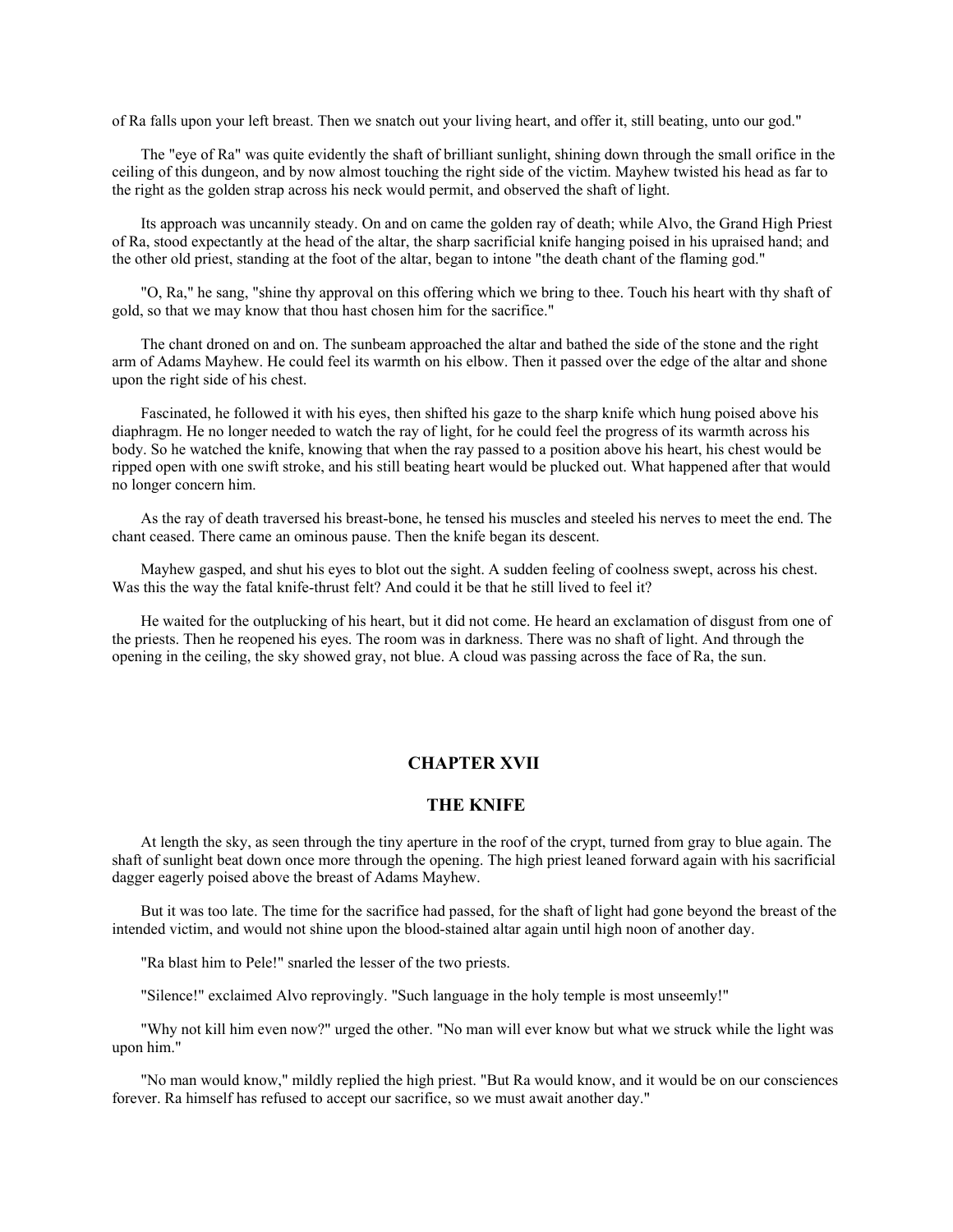"Shall we leave him here, or shall we remove him; and if so, just how?"

"That does present a difficulty," mused Alvo. "We are two old and feeble men. If we release him, he might destroy us. But on the other hand we cannot permit any lesser priests and temple attendants to enter this holy of holies, for the purpose of guarding us. And if we leave him here for twenty-four hours, he may perish of the strain, or at least become so weakened that his heart will not be beating strongly as we pluck it out on the morrow. We are indeed in a quandary."

This conversation was being carried on in utter disregard of the presence of Adams Mayhew, as though he were a mere bit of furniture or a lower animal. He decided that it was time for him to take a part in the conversation.

So he interposed, "As proof of my innocence and good faith, O Alvo, I will give you my word of honor that, if you release me, I will attempt no violence, nor will I try to escape until you have gotten me out of here and have placed me in the hands of competent guards."

"The word of a heretic is meaningless, Alvo," warned the lesser priest.

But Alvo replied, "Even so, I am inclined to believe him, at least this much. Do you therefore unshackle him, while I go to summon husky guards to await just outside the entrance to the tunnel which leads from the amphitheater to this spot."

He placed the sacrificial knife back in its niche and departed. The door clanged shut behind him. The other priest leaned over the altar and gloated at Adams Mayhew. Then he walked to the niche, picked up the sacrificial knife, and returned to the altar.

His eyes gleamed exultantly and evilly as he hissed, "And now, heretic, we are alone together. No one but you and I can know what shall now occur within this crypt. I shall slice your wrists in such a way as to make it appear that you chafed them raw against your manacles. Then I shall run and tell Alvo that you became so violent that I dared not loosen you. No one but you and I will know the truth, and you shall be dead, wandering, a lost soul, through the realms of Pele."

Seeking to appeal to the man's superstition, Mayhew exclaimed, "But Ra will know. Ra sees everything."

The priest shook his head and grinned toothlessly.

"Even Ra will not know," he asserted, "for Ra hides his head today."

It was true; the sky again showed leaden gray through the hole in the top of the crypt.

Still gloating, the priest cautiously took hold of one of Mayhew's wrists and studied it to find a place where his slashings would most plausibly resemble the chafing of the manacles. Mayhew strained to snatch it free, but its fetters held it motionless. Carefully the priest began to saw.

But at that instant Mayhew suddenly remembered that his legs were free. His neck was strapped to the top of the altar and his wrists to its sides, but his feet and legs were free. The priest was preoccupied with his delicate task.

So Mayhew reared his legs into the air and flung his knees around the neck of the old man. Then he squeezed with all the force of his strong young thighs. The attack was so unexpected that the priest dropped the knife, which would have been a most efficient means of defense against even these tactics. He tried to scream, but his wind was completely cut off by the strong legs of his intended victim.

Mayhew squeezed and squeezed, until the body of the priest slumped and went limp. Yet still he continued to squeeze, until he himself was exhausted. Then he lay back on the altar and let the body slide to the floor.

His enemy was dead. But, in the reaction which followed his fatiguing efforts, he felt nothing but supreme despair, for he had killed a priest of Ra within the holy of holies, and thereby had undoubtedly sealed his own doom irrevocably. Limp and tired, he awaited his fate.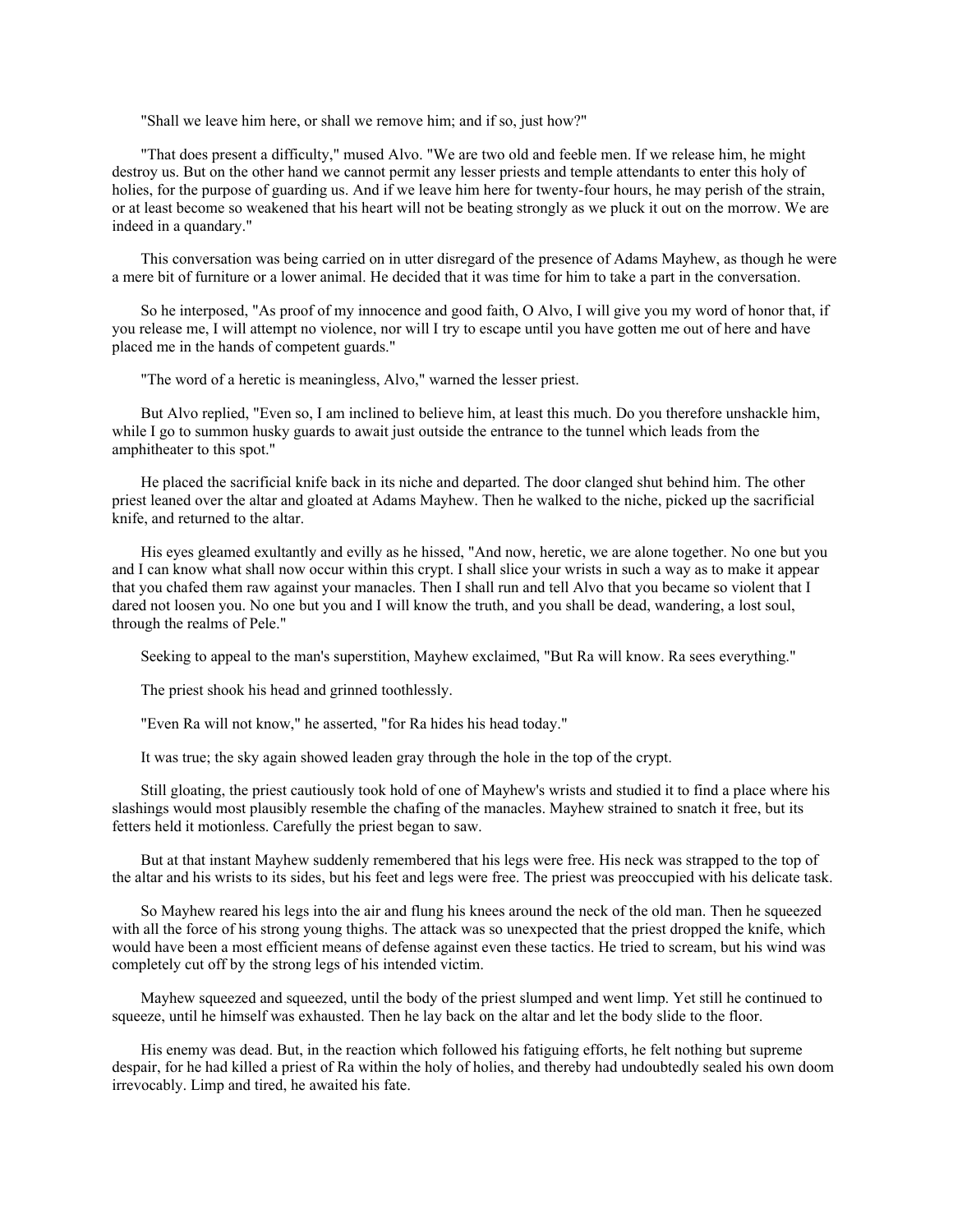Alvo returned, flung open the door, gasped at the sight of his dead subordinate, and then transfixed the man on the altar with a penetrating glance of horror and reproach.

"You broke your word of honor, pledged by the holy name of Ra," he said. "And for that you shall most assuredly die."

"Alvo," asserted Mayhew in a level tone, "I killed in self defense. This priest of yours—you will remember how eager he was to profane the altar of the flaming god by killing me at other than the appointed hour. When you left, he tried to do it. See, the holy dagger is no longer in its niche, but lies on the floor there, where he dropped it, when I defended myself against his cowardly attack. He—"

"Enough," snapped Alvo, his eyes blazing. "Doubtless he carried the dagger merely as a defense against the violence which he expected—quite rightly, as it now turns out—from a false-swearing heretic such as you."

"But I did not break my oath," pleaded Mayhew. "I swore to be peaceful if and when released; and he refused to release me."

"A mere quibble," sneered Alvo contemptuously, "for he was about to release you. But I will hear no more. Lie there and await your fate."

Then, picking up the body, he staggered with it from the crypt. Mayhew could hear him shout, as he passed down the corridor, "Come hither, guards, and help me bear this body to the amphitheater, where we shall pray to Ra to restore life to this, his faithful servant."

Mayhew sniffed grimly. Circumstantial evidence, all against him. And yet he could hardly blame the high priest.

About an hour later Alvo returned, with a very sad and enigmatical expression on his finely chiseled old face.

"Ra has refused to revive your victim," he said. "The flaming god still averts his face. Perhaps there may be some truth to your account of what happened here in my absence. But I can afford to take no further chances with you. Here you must lie until noon tomorrow. Then, at high noon, let Ra judge between you and me."

He departed. For a time, Mayhew slept. That wasn't so bad. But finally he could sleep no more. He was able to exercise the lower part of his body, but the cramped position of his arms and neck became excruciating.

Morning came, and his senses cleared, though his neck and arms were numb, and his throat was parched and dry. Pink fleecy sky showed through the hole in the ceiling, but this speedily changed to gray. Darker and darker gray.

At this sight, Mayhew took heart. Perhaps Ra would again avert his face, and spare the victim for another twenty-four hours. But could he stand this ordeal for that additional length of time? In the end, there must eventually come a clear and unclouded noon. And then the knife!

He shuddered. Then, with determination, he began to flex and unflex his almost nerveless fingers. He lifted and twisted each shoulder. He swung his head slowly from side to side. He brought into play every one of his cramped muscles, and gradually the blood flooded back into them, and he was thoroughly alive again, alive from head to toe.

But, as the morning dragged wearily on, his hope began to fade. The sky, as seen through the small opening above him, changed to lighter gray, then white. Occasional rifts of blue appeared. And then the shaft of sunlight entered, and made a spot of light on one of the walls. That spot began to descend. It reached the floor, and crept ominously toward the altar. Footsteps sounded in the corridor outside, and Alvo entered with another priest, a young one this time.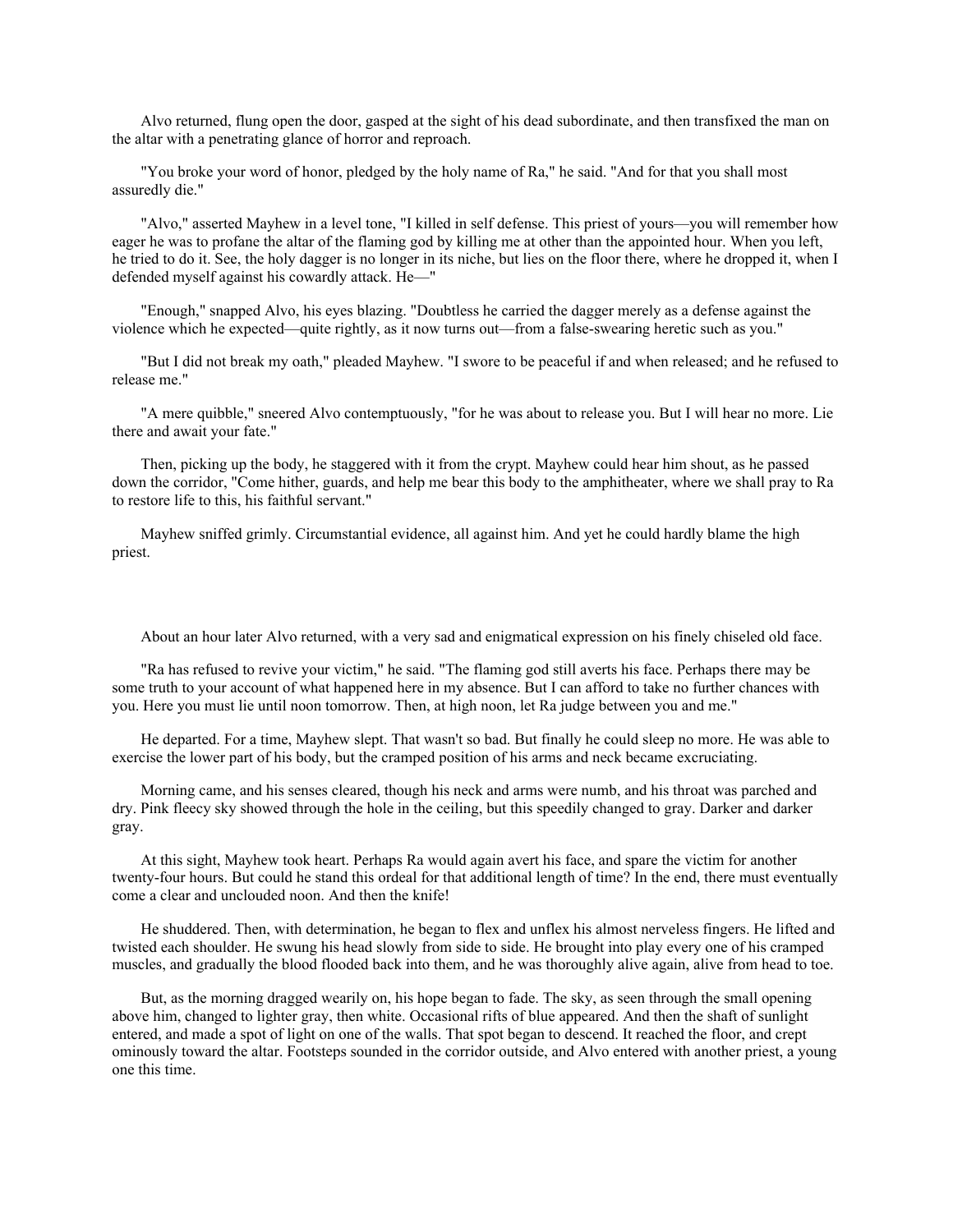### **CHAPTER XVIII**

#### **THE DEAD RETURN**

"This young fellow owes his promotion to you," the high priest announced with a grim smile. "For the exigencies of the occasion have demanded that I pass him over the heads of many of his seniors, in order that the vicar of Ra on earth may be protected against any repetition of your violence."

"Alvo," Mayhew levelly replied, "it astounds me that such an evidently intelligent person as you should not be blessed by Ra with the knowledge that, in attempting to strike at the Spider through putting to death a supposed emissary of his, you are in reality playing into his hands by doing away with the one man in all Mu who is in a position to thwart him."

"Enough of these blasphemies!" shouted the high priest with flashing eyes. "Do not let the name of Ra cross your impious lips again. The service proceeds."

He snatched the knife from its niche, and took up his position by the side of the altar. The young priest stood at the altar's foot and began the death-chant of Ra. It was evidently quite new to him, and he sang it haltingly. But what did that matter! The sky was clear above, the "eye of Ra" approached with relentless precision, and the sacrificial blade was in steady and experienced hands.

A shout was heard in the corridor outside. "Alvo, a message! A message of most vital import!"

With a shrug of annoyance the high priest studied for a moment the position of the beam of light.

"There is yet time," he announced. "Suspend the chant. I go, but I shall return."

Then, laying the knife upon the floor, he sped from the room. Mayhew's tensed body relaxed and he sighed heavily. Then he had an idea.

"Say, old fellow," he addressed the young priest. "You owe your job to me. If you are grateful—no, I won't put it on that ground. If you are alive to the responsibilities of your new position as assistant vicar of Ra, can't you persuade Alvo to hold up this execution until he investigates the truth of what I've been saying? It would be a terrible tragedy to help the Spider by killing the one loyal Muian who has access to the secrets of that fiend of Pele."

"It might be done," the young priest thoughtfully replied. "Certainly if you are telling the truth, your death would be on our consciences forever. And yet—let Ra decide! He knows all things. If you are innocent, he will withhold his eye."

"Look here," said Mayhew. "Send for Marta, the widow of the magistrate Julo. She can identify me. She knows how I helped her husband in his plans against the Spider."

"Yes. I've heard about that. You led him and many other brave men into an ambush, from which the survivors have just returned. Doubtless Marta will thank you for *that*! We learned all about it by heliograph early yesterday afternoon. Your identity was quite well established, before Ra finally hid his face for good."

Mayhew groaned. Every fact on which he had depended for exoneration seemed to be turned against him. The priests now knew that he had been telling the truth as to who he was, and yet they still believed that he deserved to die.

At this instant Alvo bustled in again. The young priest resumed the chant of death.

But Alvo interrupted with, "No. No! There is to be no sacrifice. Release the prisoner."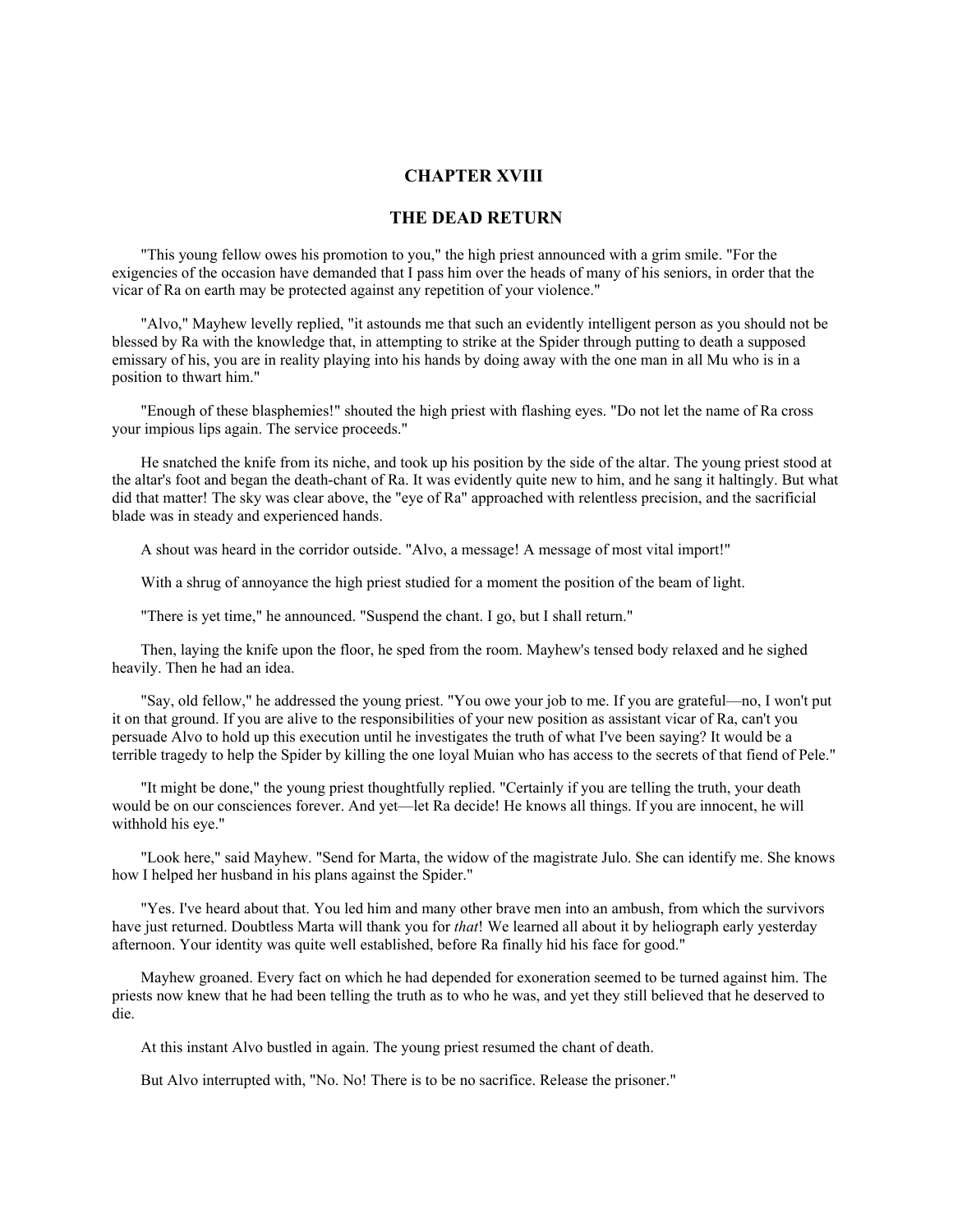Mayhew slumped, and his senses reeled with relief.

As the two priests fumbled with his bonds, he shook himself again and weakly inquired, "What has happened?"

"Ra be praised that the message came through in time," said Alvo devoutly. "But then it was Ra's own self that delivered the message. Ever since Ra hid his face yesterday afternoon, the temple in the Golden City has been trying to get word to us that you are indeed a loyal friend of the government, and an enemy of the Spider."

Tenderly they helped him from the altar and led him out of the room of death. As they all passed out of the tunnel into the amphitheater a surprising sight met Mayhew's eyes; Porto, standing with outstretched hands of greeting.

"But," Mayhew exclaimed, "the Spider said that every man of the expedition perished."

"He may have thought so," replied Porto. "What happened was that we advanced in two bodies. Only the smaller body, which served as an advance guard, was trapped. The rest of us fled back to the ships, and returned to the Golden City for reenforcements. From now on we fight in the open. All Mu is being aroused to the necessity of destroying the Spider."

"And Eleria—"

"Arrived safely at home yesterday morning. She is being carefully guarded."

"I'll wager that you had considerable to do with saving my life just now."

"I did, but it was a close shave. The temple in the city sent out inquiries as to whether I was there or here. Word of this inquiry reached me a few hours later. At once I sensed that you must be the cause. By the time I learned that you were to be executed as an impostor it was evening, and so we could not send a heliograph message. Leaving word that the message must be gotten through with the first clear sky, I set out for here. I traveled all night. My elephant proved balky and delayed me. I was desperate. I arrived here just now, to find that the message had gotten through, and that you were saved."

At this point the high priest interrupted to say sententiously: "Glory be to Ra, who delivered the message, before he smiled upon the sacrifice."

"Didn't I say that it could be safely left to Ra?" added the young priest.

Mayhew and Porto were served a meal in the personal apartment of the high priest. The latter withdrew in response to a summons from an attendant.

"I could be very happy," Mayhew asserted, "if Moorfi were free, and if Julo hadn't been killed."

"What's this?" said a genial voice from the doorway. "Lamenting my death, Adamo Mayho?"

And Julo himself stepped into the room, accompanied by the high priest.

"I thought I told you!" exclaimed Porto. "Julo was with the party that did not fall into the web of the Spider."

It was a glad reunion. After the greetings were over Mayhew related in detail all that had occurred since their last meeting, and all that he had learned about the Spider.

"Come back with us to the city," begged Julo. "You have risked enough for the cause. Eleria and we are now safe. Fight in our army if you wish, but do not again thrust yourself between the Spider's jaws."

"I must," said Mayhew soberly. "Moorfi is still in the caves of Pele, and I cannot desert him. Furthermore, it is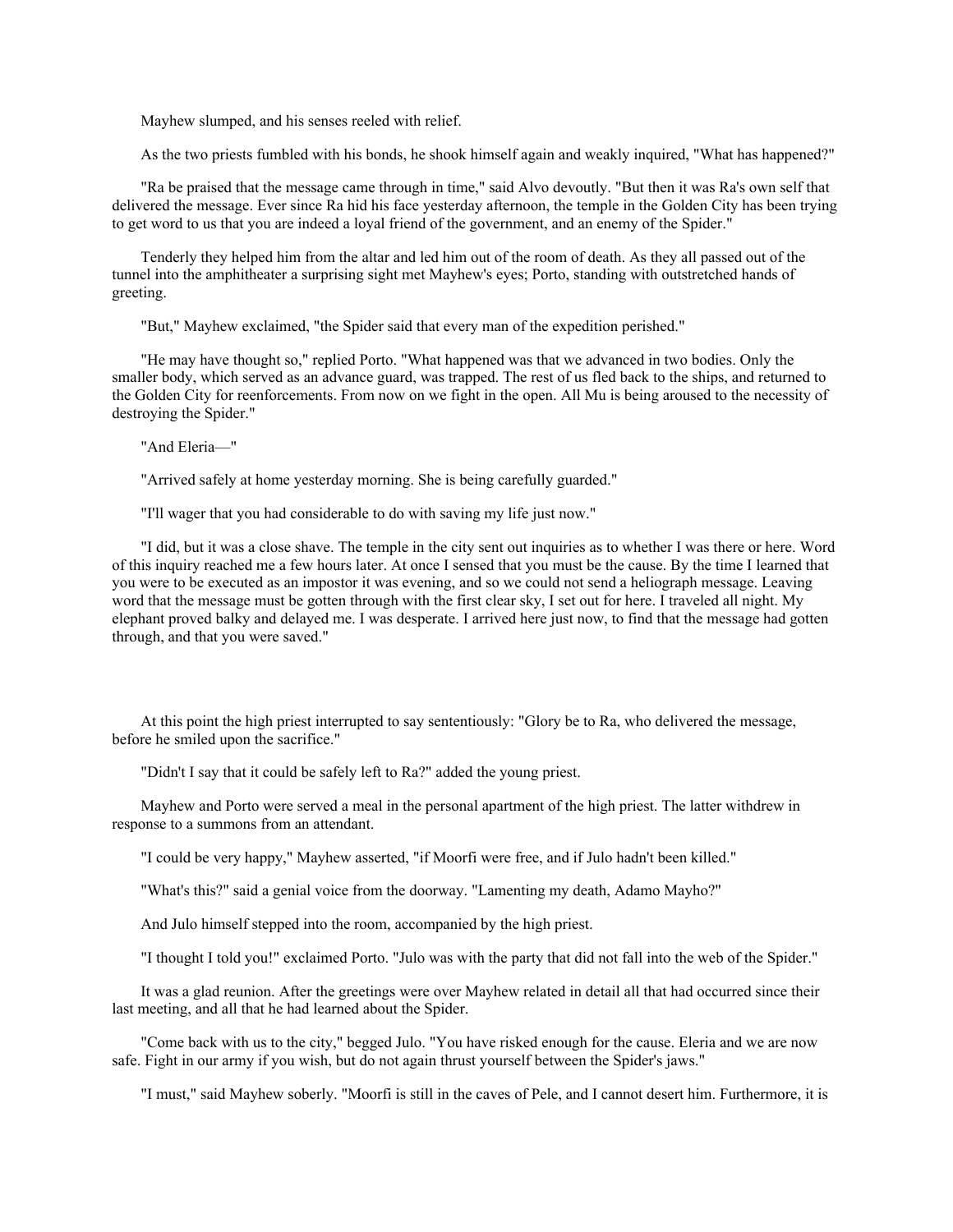important that we learn how the attempted alliance with Tirio and his confederates is working out. And also what other secrets the Spider must have up his sleeve."

"I guess you are right," assented Julo thoughtfully, "but I hate to have you go. You are almost a son to me. And I owe you my life at least once. Yes, you had better go. And there is one thing which I wish you to particularly try to learn. What is the purpose of those extensive excavations, on which the Spider is so assiduously working? I cannot even guess, and yet I feel certain that they constitute the worst menace that has ever confronted this continent; far more of a menace than merely the Spider himself."

So that afternoon Mayhew went back through Forbosa to a certain tree by the bank of the lotus-strewn stream, and waited.

He waited for some time, for evidently the Spider was not expecting him. But at last he saw the red haze which he had learned to know so well, and passed through the screen of worluk into the cave of the Spider. Once more he stood before his master.

The Spider's narrowed and penetrating eyes were upon him, seeming to read his very thoughts.

"Where have you been all this time? And why did you delay in returning?" hissed the creature.

"Perhaps your excellency would first care to know the results of my mission," Mayhew coolly replied.

"Tolofo," said the Spider with one of his characteristic rapid shifts of mood, "one thing that I like about you is the way that you stand up to me, instead of cringing before me like all these cattle. Yes, you may tell me about your mission, although I can see from the expression on your face that it was not successful."

"No, your excellency," Mayhew replied, in as regretful a tone as he could muster. "Not only was it unsuccessful for you, but it was almost fatal to me. In revenge for what they considered was an insult to their god, the priests strapped me to their sacrificial altar for twenty-four hours. But twice Ra declined the sacrifice by hiding his face at exactly the appointed hour, and so the superstitious fools let me go. But it was a narrow escape."

"I wonder," mused the Spider softly, but with an intent though covert glance at Mayhew, "if Ra himself really intervened to save you."

"Who knows?" the young man replied with a shrug. "Perhaps Pele sent a wisp of smoke to hide her rival's face."

The answer seemed to satisfy the Spider.

Mayhew, seeking information, continued, "But, although the priesthood refused to ally themselves with you, how about Tirio? His secret anti-government organization has more men and more influential men than the priesthood. Has he yet assented to an alliance?"

"He has," the hunchback scientist replied. "The escape of Eleria was really fortunate, for it removed the only obstacle to my reaching an agreement with Tirio. And—although he doesn't know this—I intend to have Eleria for myself as soon as I rule the world. Tirio's price for the alliance is that he is to be the chief magistrate of the Golden City. He thinks thereby to secure both power and the girl. But I can plan at least one lap ahead of him."

"I am sure your excellency can," breathed the American.

"And now," the Spider continued, "I shall send for Tirio. Somehow he seems to feel that you harbor a hatred for him, because of his complicity in your original imprisonment."

"Not at all," said Mayhew. "Far be it from me to let that stand between me and a loyal ally of your excellency."

So Tirio was sent for. On his entry he looked at Mayhew most carefully. This was the first time that he had seen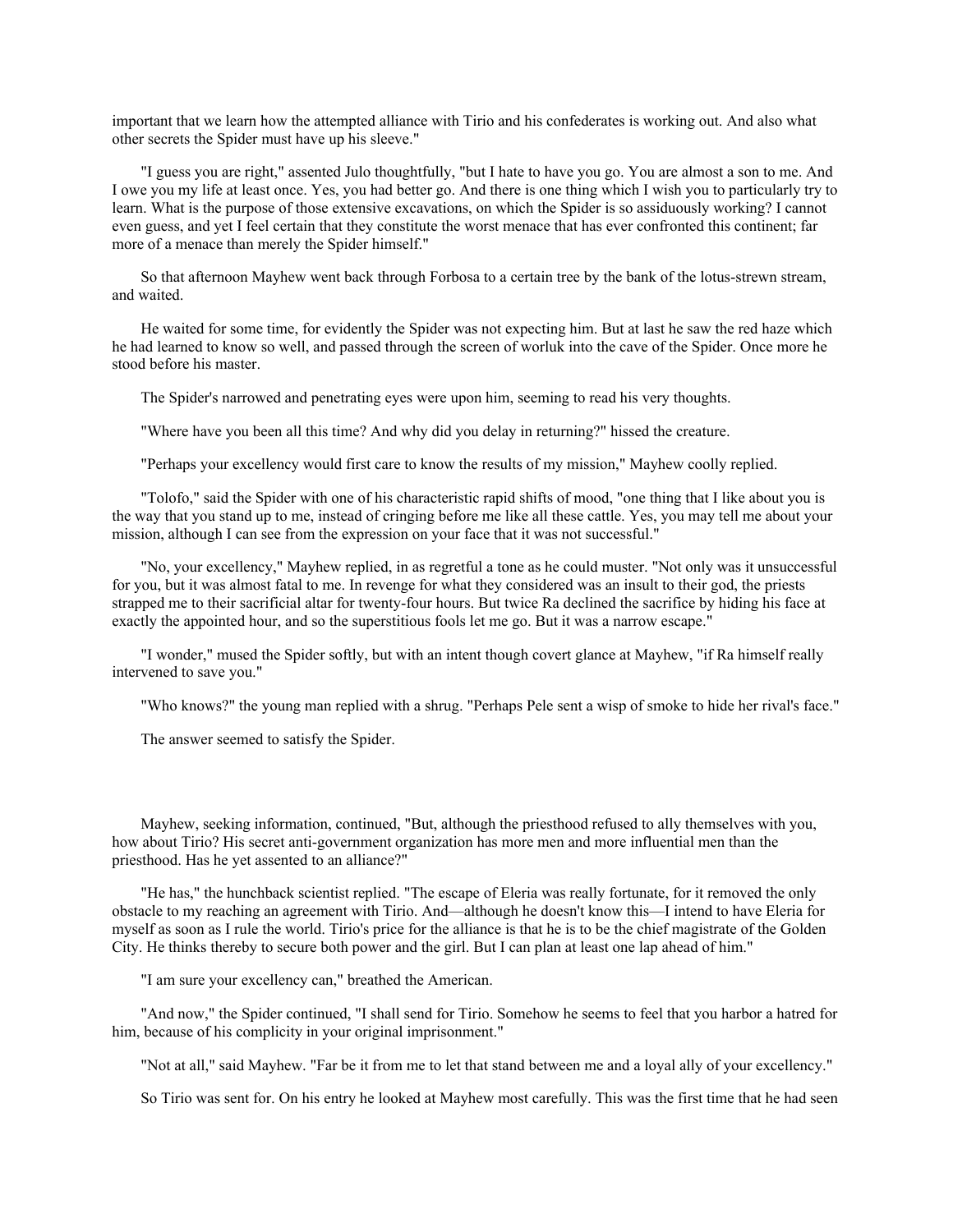the supposed Tolofo in a toga, rather than a black jersey and tights; or since his bushy blond beard had been reduced to small square-cut Egyptian form. A gradual dawning of recognition spread over Tirio's features.

"Your excellency," he cried, "this is not Tolofo. It is either Porto or Adamo Mayho. I know not which, for they are as alike as twins."

"Tirio," the American replied undisturbed, "is this your attempted revenge on Tolofo for having captured you and brought you here? A very weak attempt, I should say. And besides, you ought to be grateful, rather than resentful, that I was the means of this meeting. Few men, other than members of your order, have had the honor of seeing the face of his excellency, and continuing to live."

"Yes, Tirio," added the Spider, but he was intently studying Mayhew as he spoke. "And men have been thrown to Pele quite recently for doubting the identity of this loyal supporter of mine."

Tirio saw that he was in a corner; and, with the bravery of a cornered rat, he blurted out, "Who killed Tolofo, and took his place as overseer? Who leaped through the screen of worluk, to save the life of your enemy Julo, whom your assassins were about to kill? Who gave away your secrets, and led the expedition to attack you? Who got word to Eleria how to escape? Who harbored her when she had fled you? Who persuaded the high priest of Ra to spurn your most fair offer of alliance? And who has now boldly come back to plot against us? Oh, you have been blind, your excellency!"

It was a perfect indictment. Mayhew blanched, in spite of his self control.

And the Spider, seeing this, cried, "You are right, Tirio. I have been blind. Ho, guards! Seize the false Tolofo! Pele shall be fed today."

### **CHAPTER XIX**

### **A HUNCHBACKED SAMSON**

As the spearmen sprang to seize him, Mayhew drew his sword and leaped at the Spider. It was a most unwise move, for it destroyed his last chance of convincing the Spider that he was Tolofo. And it enabled the rat-faced Tirio to solidify himself with the monarch of the underworld, by stepping nimbly forward and with his own sword parrying Mayhew's blow.

The Spider was quivering with rage and his taloned fingers were gripping the arms of the throne.

"Let there be no delay," he shrieked. "Take him to the eternal fires at once. And bring my chair-car, so that I may accompany him, and witness, with my own eyes, his destruction."

"May I make a suggestion, your excellency?" inquired Tirio in a gloating voice. "The Negro attendant of this Mayho, or Porto, or Tolofo, or whoever he is, was formerly of the house of Julo, your enemy.

"Doubtless therefore the Negro is also implicated in the conspiracy against you. May I suggest that he too goes to feed the eternal fires?"

The Spider rubbed his hands with evil glee as he exclaimed:

"In truth, Pele shall feast well today. Yes, Tirio, by all means send for the Negro, Moorfi."

Mayhew was hustled along, through caves and subterranean passages, to the vaulted cavern which held the surging pit of molten lava. Moorfi, bound hand and foot, joined them on the way. The huge Negro refused to walk, even to the accompaniment of prodding spear-points, so the spider-men were forced to carry him.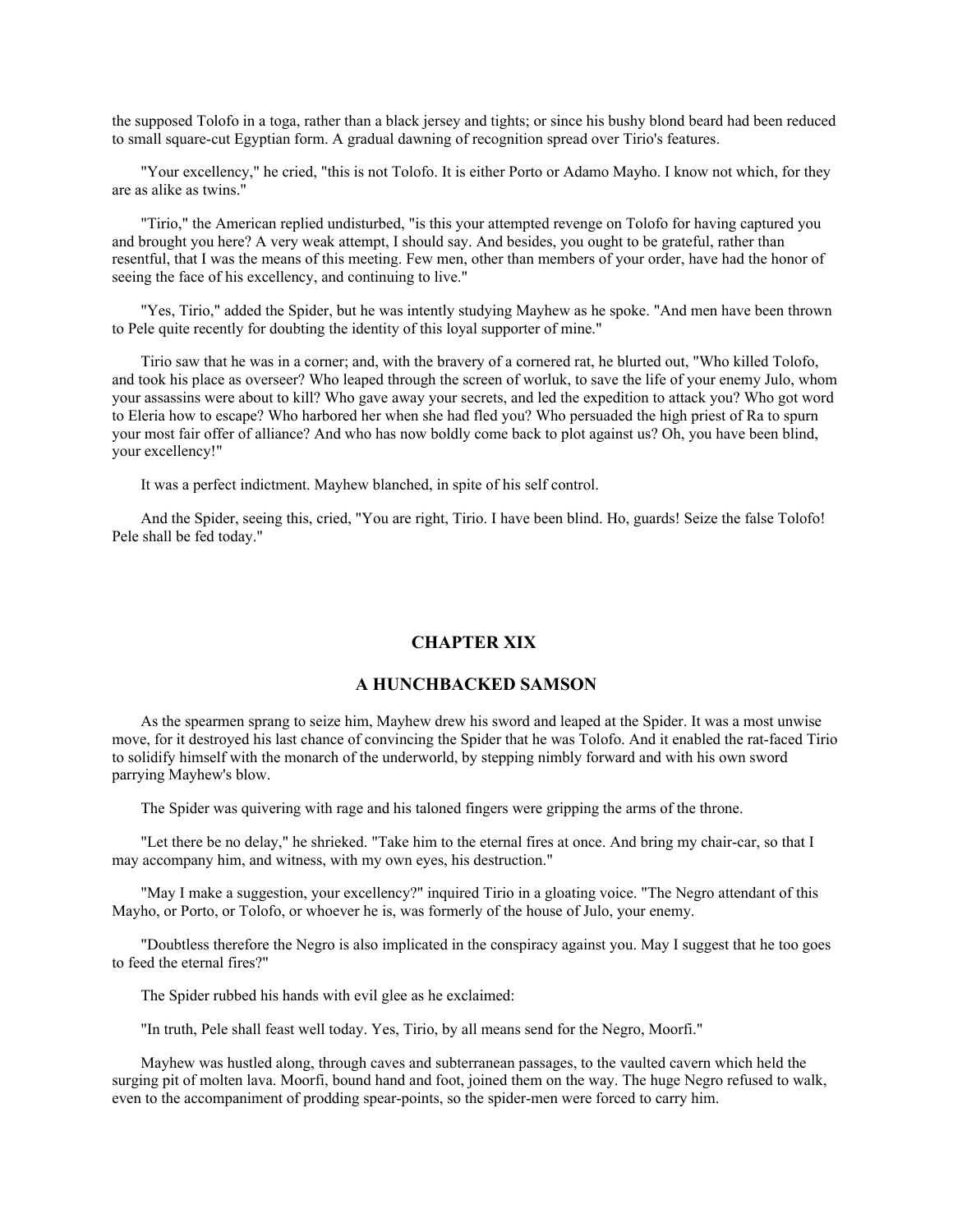As he joined the group he sung out jovially to Mayhew, "Master, you haven't the right idea at all. They're making *you* walk, and here *I* am, riding. It reminds me of the story of the two black men who were stealing chickens. Did you ever hear it?"

But Mayhew was in no mood for ribald stories.

"Keep your eyes open, Moorfi," said he tensely. "We may yet get a chance to fight."

The Spider followed them in a chair, slung on two poles; and by his side walked the odious Tirio.

At the cave of Pele, the Spider directed the attention of his new ally to the surging lava.

"These are the eternal fires," he said. "And since the grand high priest spurns my offer of a marriage between Ra and Pele, I am contemplating another marriage."

Mayhew thought that the creature was referring to a marriage between his stunted self and the beautiful Eleria; but not so, for the Spider continued, "This other marriage, which I have planned for the fire-goddess, is with the god of Ocean. That is why I have dug a canal from the sea to here. My canal is nearly completed. At any moment now I can, at will, flood the sea-water into this very pit."

Mayhew pricked up his ears and listened intently.

"But would that not be dangerous?" asked Tirio in a voice which shook with concern.

"Quite so," the Spider suavely replied, "for it would destroy the entire world."

"But—your excellency," Tirio stammered.

"Oh, I shan't do it," the Spider continued. Tirio brightened perceptibly. "Except as a last resort."

Tirio's face fell again, as he asked, "And what do you mean 'as a last resort'?"

"If I cannot rule the world, I intend that there shall remain no world for any one else to rule. This should prove an added cement to our alliance, for now you realize that unless your and my combined forces succeed in conquering Mu, then you and I will die along with all the rest. But enough of all this talk, for I am sick of talk, and demand action. Let the execution proceed!"

Mayhew edged closer to his faithful Negro, and whispered in his ear, "Did you catch all that about letting the sea into the volcano? Well, remember it in all its details. One of us has just got to get out of here, and take word of this to Julo."

"I wouldn't mind doing that at all," Moorfi replied with a rather sickly grin on his round black face, "but it doesn't look very likely at just this moment. It reminds me of the story—"

But one of the yellow spearmen slapped him across the mouth, and he desisted.

Then, at a command from the Spider, the bonds of both the captives were untied, a ring of spear-points encompassed them, and they were simultaneously pushed very slowly toward the edge of the seething inferno. They could hear the chuckles of the mad monarch as he rubbed his skinny hands together, and gloated over their fate.

Mayhew glanced back and Tirio sang out to him, "A fitting end to that fight at the wharves."

"So that still rankles, does it?" Mayhew shot back at him.

At that moment the spearmen who were prodding him suddenly turned and ran, several of them dropping their spears in their flight. All the attendants were fleeing from the cavern. There remained but two of those who were prodding Moorfi, and even these were showing hesitancy. Tirio was standing aghast staring down at the Spider, who lay on his back on the cavern floor, flopping like a fish.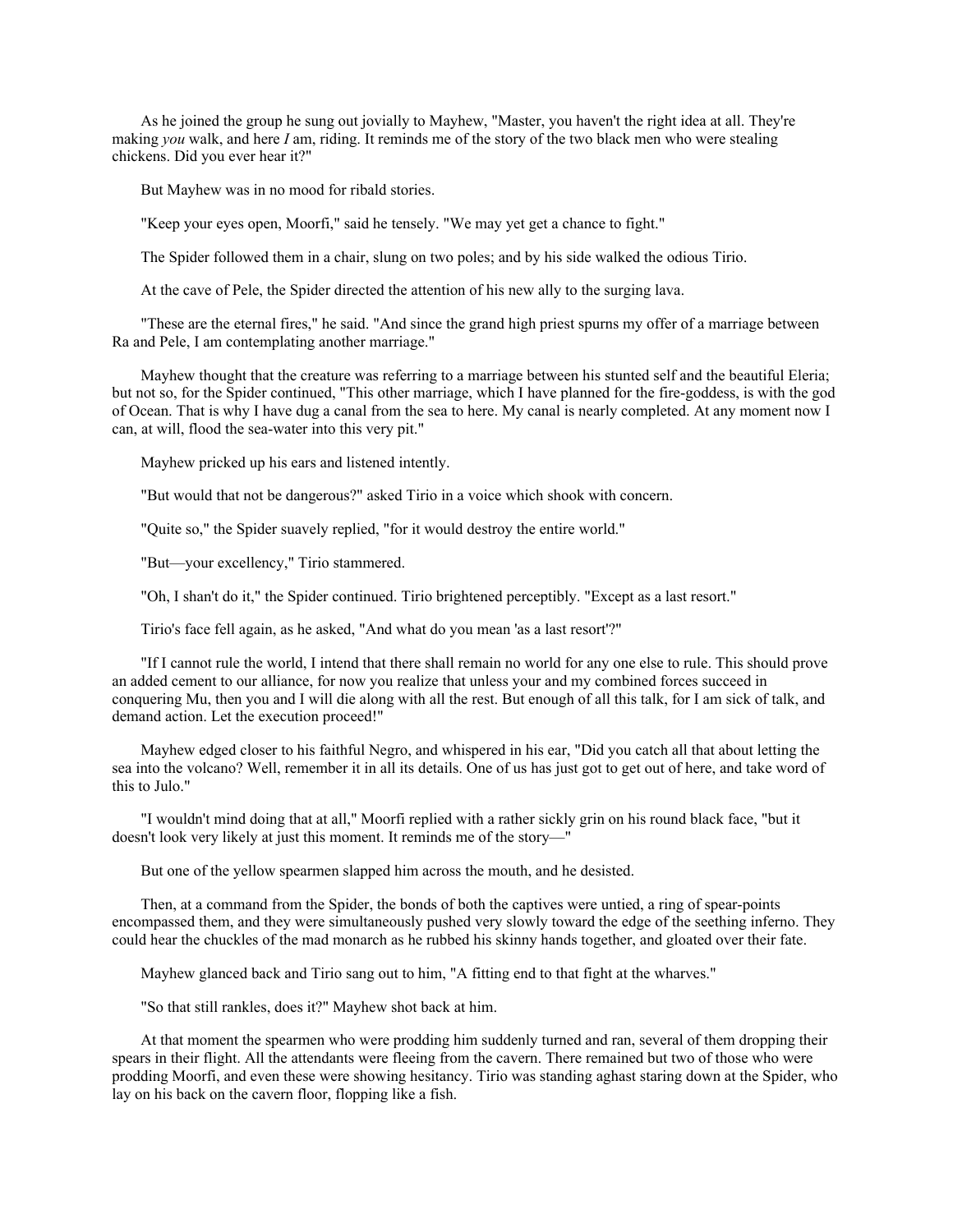Quick as a flash Mayhew picked up one of the dropped spears and with it swept aside the two that were menacing his black friend.

"Seize a spear, Moorfi," he shouted, "and come on."

With that, he charged upon the prostrate spider. Now was the chance to rid the world of that menace.

But Tirio leaped between them and warded off the spear-thrust with his sword, at the same time calling upon the two remaining spearmen to rally to the defense of their master.

Seeing that there were three persons who did not fear the epileptic seizure, they obeyed, and Mayhew was beaten back. Moorfi joined him, but they were no match for two experienced spears and one sword. And, in response to Tirio's shouts, others of the yellow spearmen began to drift timidly back.

Seeing that he and his black friend would soon be out-numbered and overpowered, Mayhew drew back his spear-arm and cast his spear at the convulsively twitching body of the hunchback. In spite of his inexperience with such weapons, it sped true, and struck a point against the breast of the little black form. But that was all. It bounced back without penetrating, and clattered to the ground.

Snatching up another spear, and realizing the futility of further attack upon the invulnerable Spider, Mayhew called to Moorfi, and they fled together into the surrounding shadows.

Several spearmen started to pursue them, but Tirio called them back to guard their fallen master, warning them that the two fugitives might circle and return to the attack from some unexpected quarter. Thus spoke the cautious coward that was Tirio.

But such a plan was farthest from Mayhew's intentions. Having failed to slay the Spider, his chief concern now was to get out of these caves and bring word to the Muians of the Spider's plan to flood the fires.

Mayhew was well acquainted with the way out of the caves, ending in the spiral shaft which led to the surface. In fact, that was the only route, other than the globe of worluk smoke, by which he had ever left the caves. For the first several hundred yards it ran straight, and then made a sharp bend to the right, thereafter following a rather sinuous course.

So Mayhew and Moorfi raced together down this first section. The turn ahead was dimly illumined, and when they rounded it on the run they could see a flickering light reflected on the wall ahead. Evidently some one with a torch was preceding them down the tunnel.

From time to time, as he and Moorfi proceeded cautiously on, Mayhew would glance back over his shoulder. At first there were no signs of pursuit; but, by the time the fugitives had traversed about half the distance from the caves of the fires of Pele to the shaft which led upward to the outer air, there were flickering reflections of lights to be seen behind, as well as ahead.

There was but one thing to do. As between being caught by the pursuing party, and catching up with the party ahead, the latter was preferable by far.

"Better the devil we don't know than the devil we know," said Mayhew. "Come on, Moorfi."

So they rapidly quickened their pace, until on rounding a turn in the tunnel they saw ahead of them two spider men carrying torches. Lithely and silently Mayhew and Moorfi rushed these two men. The unexpected attack succeeded. Both spider-men were seized before either of them had time to drop his torch and draw his sword.

"Silence!" cautioned the American. "Not a word out of either of you, or we'll run you through. Now hurry to the exit."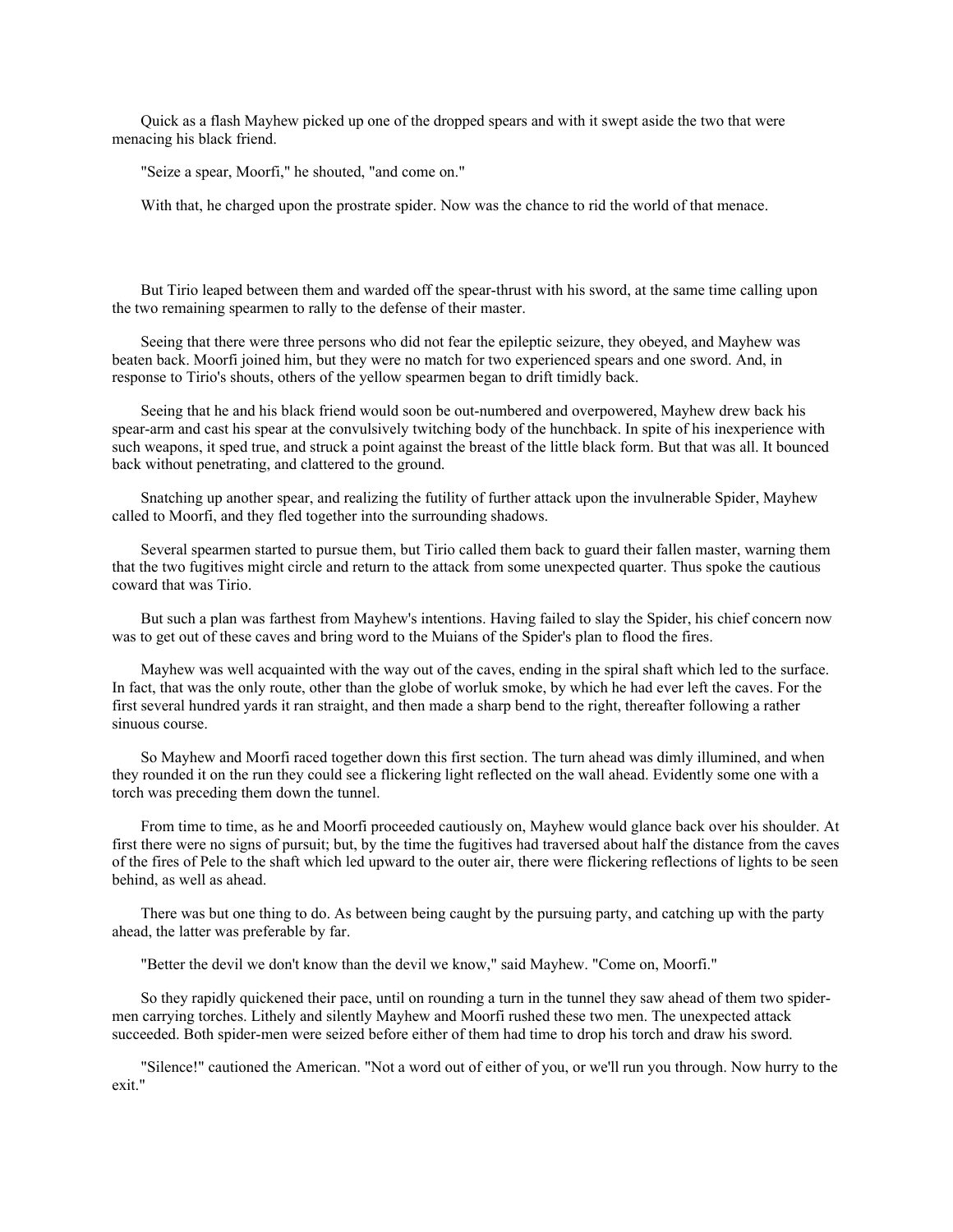The four of them reached the open air on the starlit mountainside just as the lights of the pursuing force of spider-men appeared at the foot of the shaft.

Mayhew seized the torches of his two captives and flung them into the depths. Then he and Moorfi took off the swordbelts of the two men and buckled them onto themselves.

"Back into the shaft," he commanded, "and, as you value your lives, don't tell any one that we went west."

"West?" asked his black friend incredulously, for the Golden City lay east.

"Yes, west, of course," Mayhew replied, giving him a nudge. "Come on." And he started westward across the rocks.

Silhouetted against the starlit sky, he could see the heads of the two yellow men peering at him over the top edge of the shaft, and he knew that they could likewise see him and Moorfi silhouetted against that self-same sky. So he ran lightly over the barren rocks due west, until a dip in the terrain hid the shaft-mouth from his view, and by the same token hid him and Moorfi from the watchers at the shaft.

Then he circled rapidly, watching the stars like a true mariner for guidance as to his direction, until he was east of the shaft. And, as that direction was down hill from the shaft-mouth, he knew that he and his black companion were invisible. Glancing back over his shoulders he saw the pursuing horde emerge from the opening and set off on a run due west. He and Moorfi hurried on in the general direction of the City of Gold.

They reached the lowlands without mishap, and without further signs of pursuit; and proceeded, under the velvet sky and twinkling stars, toward the lights of a little village which they could see in the distance. The moon began to rise ahead of them beyond the village.

Suddenly they found their way barred by a line of figures which seemed to spring from the very earth. And each of these figures brandished a spear.

"Halt!" cried one of them. "Who are you?"

Mayhew and his companion halted.

"I am a peaceful gentleman traveling at night with his black servant," he answered. "Let us pass."

He glanced keenly up and down the line, to size up the situation—and suddenly realized that he had seen this spot before! That peculiarly gnarled willow tree flanked by a group of bushes which vaguely resembled a hen—he had seen it often before, through the crystal globe and the sphere of worluk smoke of his master the Spider. His enemy had located him!

"Follow me, Moorfi, and do as I do," he commanded in a low tone; then more loudly; "These men seem to be perfectly friendly, and I am sure will let us pass." And he began to advance upon them.

"Halt!" again commanded the spear-man most directly in front of him.

For reply Mayhew hurled his own spear, and the man went down.

"Come on, Moorfi!" he shouted, drawing his sword and leaping forward.

Moorfi followed, driving his own spear into one of the yellow men who was converging dangerously upon Mayhew.

They got through the line with only a few minor cuts, after having accounted for two more of the enemy.

Mayhew, in the lead, heard a groaning cry, "Master!" behind him; and, looking over his shoulder, saw that the faithful Moorfi was lying prone, with the haft of a spear protruding from between his shoulder blades. Instantly the American halted his mad flight and rushed back to place himself between the prostrate body of his friend and the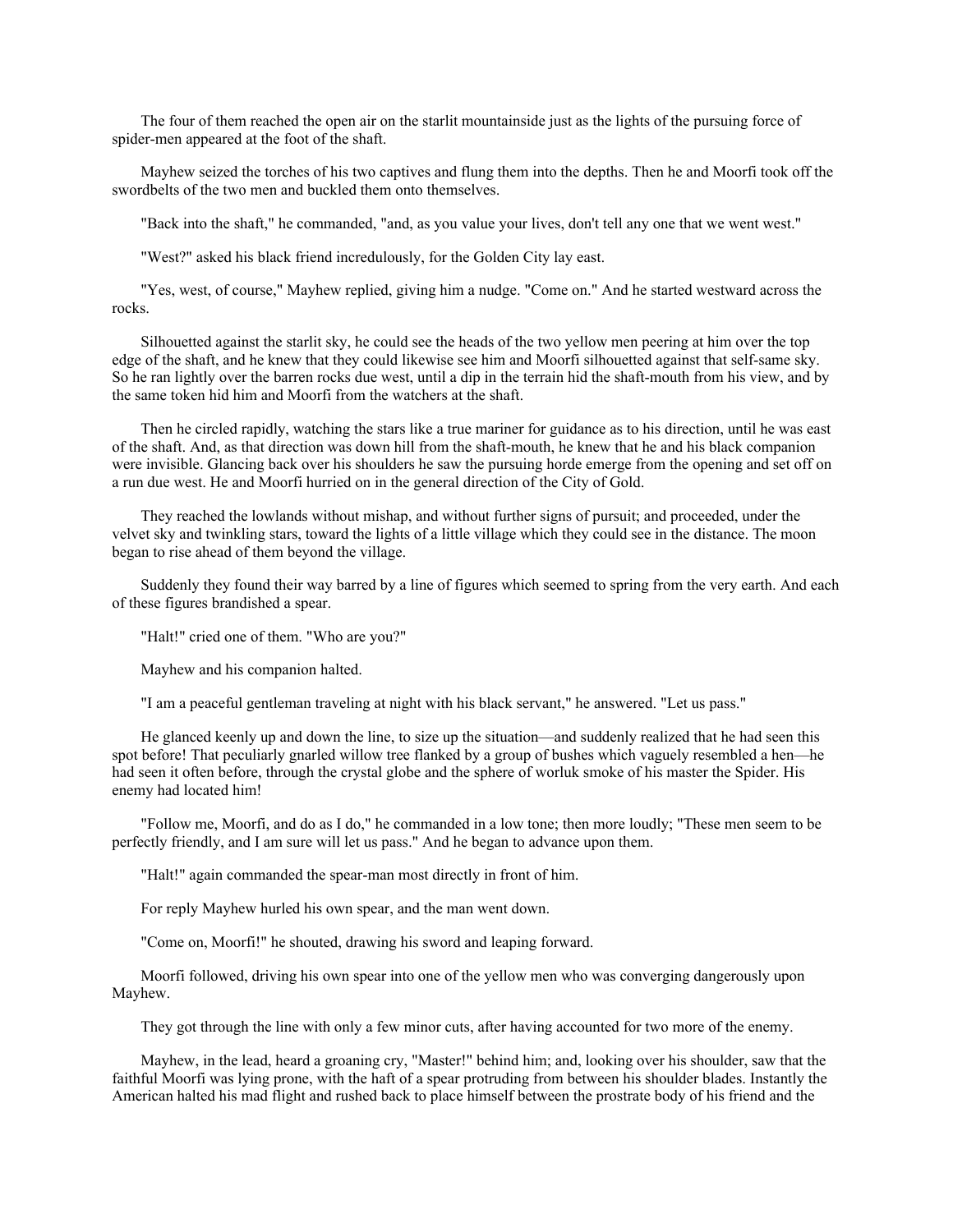horde of yellow men who were swarming toward it. Then they were upon him, and he went down beneath the force of their impact. Something struck him on the head, and he knew no more.

When he came to his senses again it was still night.

Mayhew's head ached and throbbed as he lay and waited for the last of the enemy to disappear; then he tried to roll over toward the prostrate body of his faithful black servant. But he could not move; he was pinned to the ground. Looking up, he saw the shaft of a spear protruding into the air from his own left breast.

### **CHAPTER XX**

#### **TO SAVE THE WORLD**

It is startling enough to come to one's senses after a battle, and find one's self lying on one's back impaled to the ground by an enemy spear. But it is even more startling to then realize that one feels no pain from the wound.

Mayhew gingerly reached up both hands, seized the shaft of the spear and gave it a gentle and tentative wiggle. Still no pain. He wiggled it some more, and it rubbed against the left side of his chest and the inside of his arm. Whoever had attempted to deliver the coup-de-grâce to him had in the moonlight mistaken the billowing folds of his toga for his own form, and had driven the spear in at the wrong place, thus hurting him not at all, although securely pinning him to the ground.

By dint of considerable effort he was finally able to wrench the spear free and throw it to one side. Then he crawled slowly and inconspicuously over the body of the Negro. For, so far as he knew, the Spider on his skulltopped, blood-red throne might still be intently watching this scene through his crystal-gazing globe.

The poor black man was completely still and dead. The tears welled up into Mayhew's eyes. Here had been a loyal servant, a true friend. But there was no time to dispose of the body; furthermore a burial would be far too conspicuous, with the Spider looking on. So, after reciting what few snatches he could remember from the invocation to the sun god, and the Christian litany for burial at sea, and throwing a handful of dirt upon the massive black body which would never fight again for its native Mu, Mayhew crept swiftly away. Still no sign of pursuit.

A cloud passed across the face of the moon, and instantly the young American sprang to his feet and ran—ran until the moon came out again. But by that time he believed that he had gotten far enough away from the gnarled willow and the hen-bush to be out of sight of the Spider, so he continued to run instead of dropping down and crawling onward again.

Thus at last he reached the village. Fortunately there were a few coins in the pouch which hung from the swordbelt he had taken from one of his two yellow captives. It was just about enough to pay his way to the city if he ate sparingly, so he washed at the inn, had the cut on his head dressed, slept for a few hours, and took the first elephantstage the next morning for the Golden City.

At last he was home—and somehow this city of gold now was more his home than New Bedford, a city which seemed to have vanished off the earth.

Then he reached the ornate carved gold doors of the house of Julo. A lump of homesick joy arose in his throat as he mounted the steps and reached for the knocker. But the knocker was gone from its accustomed place, and the doors were barred and sealed.

No Julo! No home! What could have happened? His eyes misty, Mayhew stumbled down the steps.

A man was passing by, down the street. Mayhew hailed him.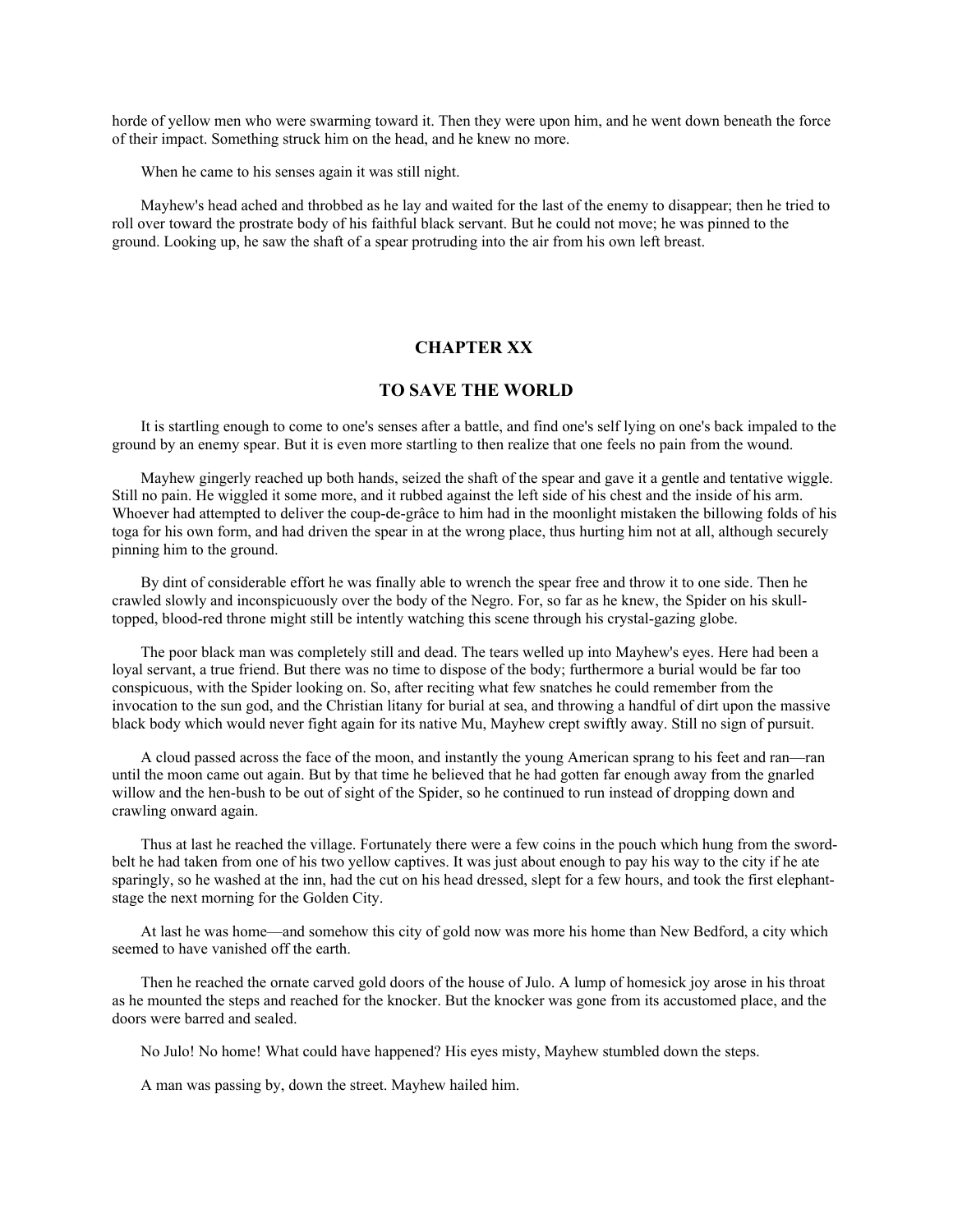"What has become of the house of Julo?"

"Sealed by the authorities," the man replied. "Try the next door on the left."

Then, with an expression on his face as though suddenly he realized that he had given too much information to the wrong person, the man hurried away.

Mayhew tried the next house, as directed. The doors swung open, and he darted eagerly forward, only to find the way barred by two black men with drawn scimitars.

"Don't you know me?" Mayhew asked the men who faced him, for both of them were servants whom he recognized.

"The house of Julo in these days is not open to strangers," replied one of the blacks.

Well, at least it was the house of Julo!

"Is Julo well, and his gracious wife Marta?" Mayhew asked.

"Both are well," the Negro replied, "but strangers are not permitted to enter. Who are you, and what is your errand? Look, he wears an iron belt instead of one of gold! He is a spider-man!"

At this announcement both servants raised their scimitars. Mayhew drew his sword and fell back a pace.

Calling them both by name he exclaimed, "I am Adams Mayhew! I captured this belt in a fight with spider-men. But no more of this foolishness! Send for Julo, and let him identify me!"

"Will you hand over your sword and submit to search?" asked one of the Negroes, still incredulous.

For reply Mayhew flung his broadsword at their feet and held his arms aloft, so that they were soon satisfied that, even though he might not be the missing Adamo Mayho, he was at least completely unarmed and harmless. They led him within and sent for their master.

Julo came with his usual stately tread; but as soon as his eyes set upon Mayhew he rushed forward, flung his arms around his neck, and sobbed, "My son! My son! You have returned to me."

Mayhew was much touched, and not a little embarrassed. To relieve his confusion he announced, "I have important information for the government."

"Important though it may be," replied the kindly Julo, "I refuse to listen to a word of it until you have bathed and shaved and changed and rested. But you had better keep that square-cut beard. It will come in handy, if you ever have to return again to the caves of Pele."

Mayhew shuddered. The caves of Pele! Was he not yet through with the gruesome Spider?

Then he was led away to the showers and swimming pool. Finally, bathed and shaved, and dressed in a clean toga, he returned to the reception hall, to find that quite a group of people had gathered there in his absence. But, of them all, he saw only one. Eleria! Eleria of the blue eyes, honey-colored hair, and cameo features.

At the sight of her he sprang forward and held out his arms; but she shyly and sadly shook her yellow head and held out her hand to him. And then he noticed that Porto was standing beside her. Somehow he had forgotten Porto.

But, after all, Porto was his friend; and Porto hadn't won Eleria from him—yet. So he greeted them both, and then turned and greeted Marta. He acknowledged the salutations of the rest of the group, men of high government position who had been active in organizing the recent expedition against the Spider.

Rapidly the developments of the past two days were sketched for the benefit of the newcomer.

It seemed that the Spider had again placarded the city with notices, this time announcing that he was now ready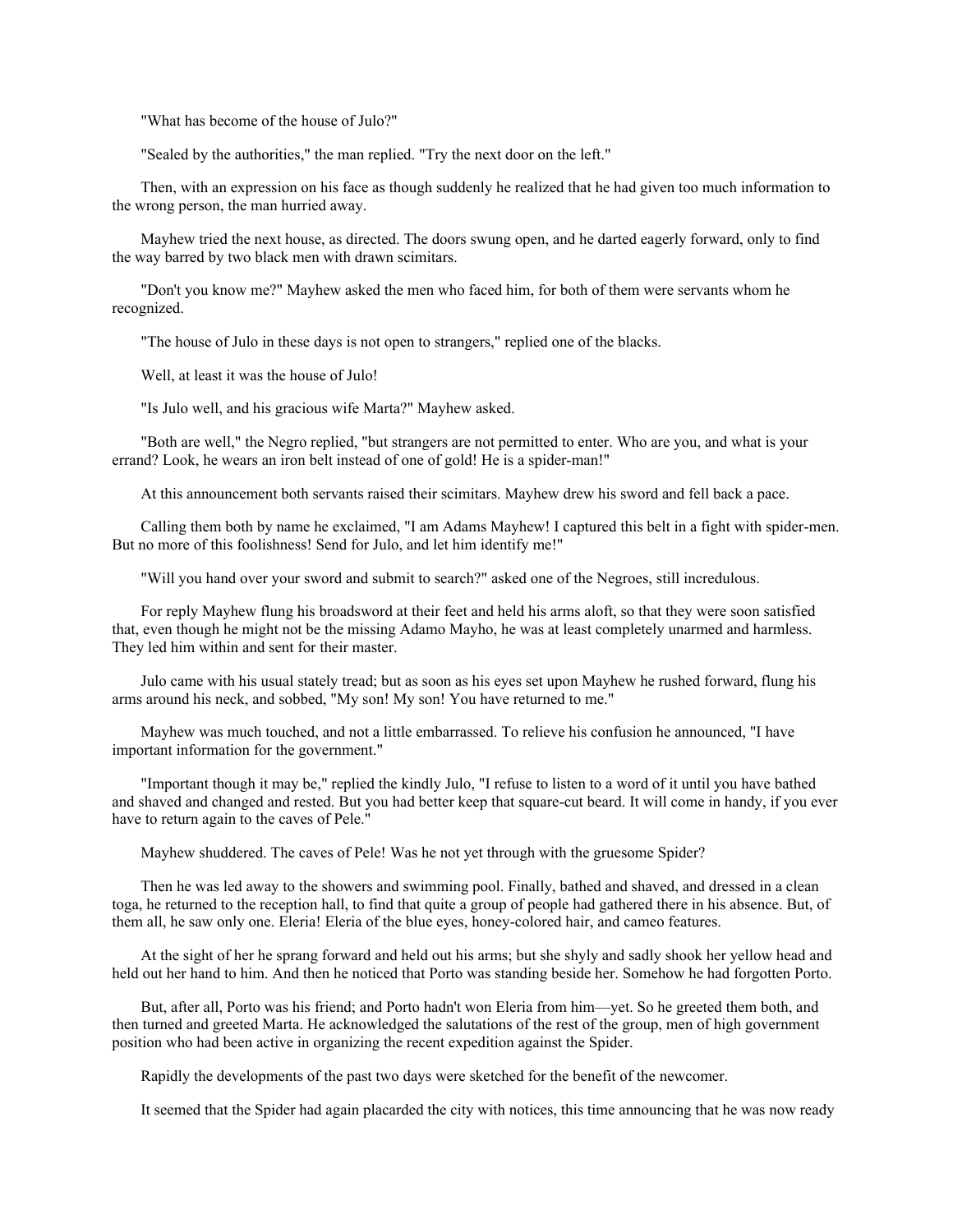to destroy the world, but that he was willing to hold off for a little while longer in order to give the world a chance to arrange with him the terms of its surrender to him. If Mu, instead of parleying, should choose to fight, he would still withhold the final stroke so long as his own forces were victorious.

But if—which Pele forbid—the forces of Mu should triumph, then most assuredly the Spider would destroy the world.

Of course, no one believed that the Spider, for all his uncanny powers, could destroy the world, or even any appreciable part of the continent of Mu; but when Mayhew, cutting in on their narrative, explained the Spider's diabolical plan for the flooding of the eternal fires with sea-water, the crowd sobered.

Several scientists present admitted that the scheme held dire possibilities.

Then the narrative continued. Inasmuch as the authorities now knew, from information given them by Mayhew, the exact location of many of the spots which the menacing alchemist was wont to visualize in his crystal gazingglobe, they had watched and guarded those spots; and, as a result, had actually waylaid and killed many of the emissaries who had been sent through the worluk screen to post notices.

Now these places were barricaded off and guarded, and no one was permitted to go to them. This accounted for the condition in which Mayhew had found his old home upon his return.

He now checked over their list, and added several more places, including the river bank by the village of Forbosa and the gnarled willow tree on the mountainside.

Other cities throughout the empire were reported to be taking the same precautions, and a huge army was being recruited to march against the caves.

The next few weeks sped very quickly. There still were assassinations; but one by one the Spider's worluk-spots were located and were closed to him, until finally the only way in which he could distribute proclamations was to throw them through the smoke-haze into the proscribed spots; any one of his minions who had ventured through would have been instantly killed.

Mayhew was kept very busy, chiefly in checking up information about the Spider. But he managed to see quite a lot of Eleria; who, however, distributed her favors quite impartially between him and his friend and double, Porto.

Porto wasn't quite his double these days, for Porto was cleanshaven, whereas Adams Mayhew still wore his Egyptian beard, which he abominated, as preparation for a possible return to the caves.

At last the expedition, fully organized, set out. Similar forces were converging upon the mountains of Pele from every other city of the continent.

And when the advance up the actual slopes of the mountain began, great care was taken to avoid known menaces. The men advanced in widely spaced skirmish lines, so that wherever lava and gas were poured forth suddenly upon them, only a few were killed. Remembering the sad fate of the other expedition, valleys were avoided. Cliffs from which rocks might be hurled were flanked.

Occasionally an advance party would be attacked from the rear by yellow men appearing miraculously from nowhere. But, whenever this happened, the far-flung communication lines of the Muians located the worluk-spot and thereafter it was guarded night and day, and thus rendered impotent.

It was slow work, fighting inch by inch almost, up the barren mountainsides, but the steady advance continued, until one day a soldier guarding one of the worluk spots brought to headquarters a paper which he had found clutched in the hand of an enemy spearman who had suddenly materialized before him, and had been killed by him. It bore the repulsive Spider-crest, and was very brief. It said, "You win. And now I will destroy the earth."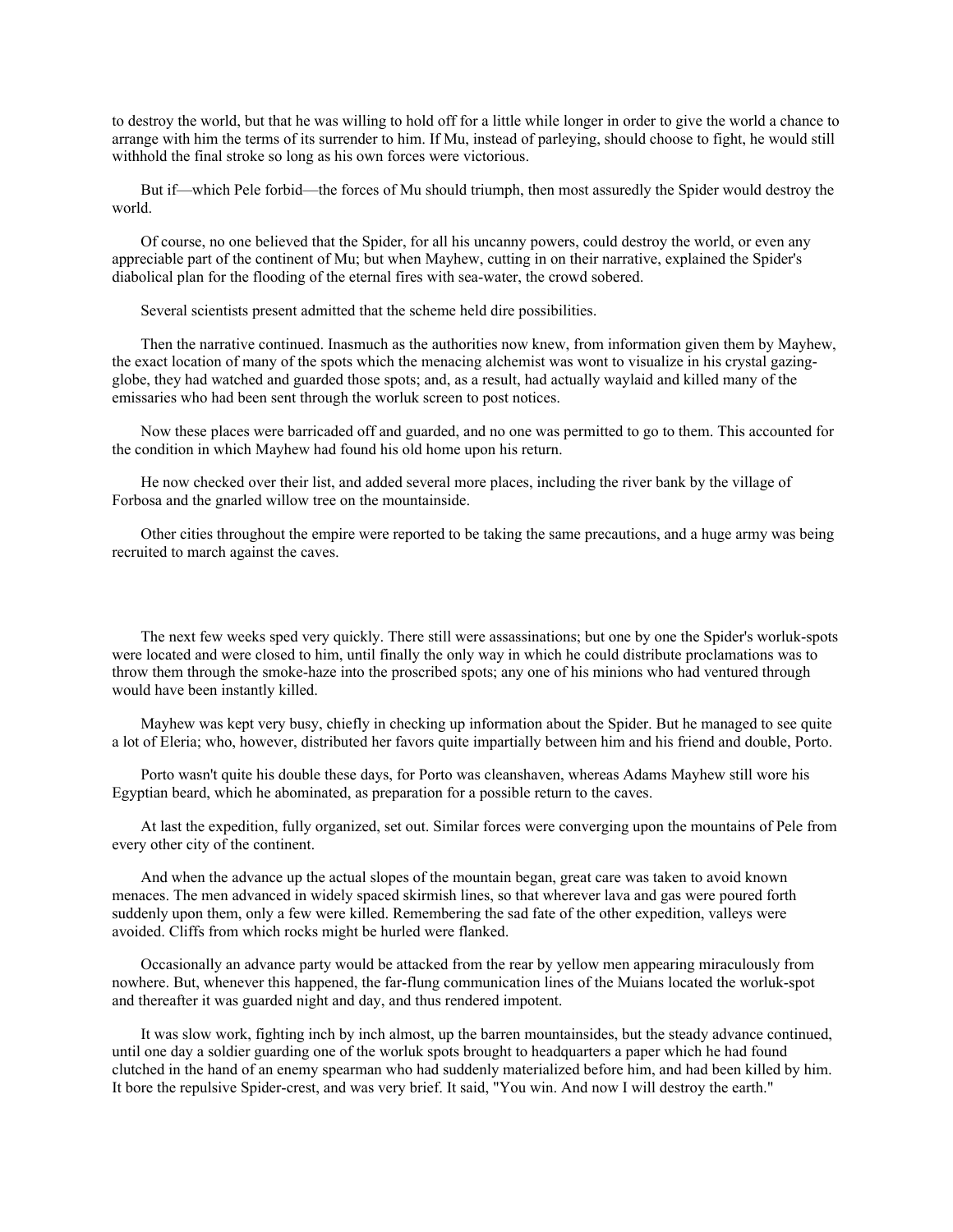Somehow, in their intentness on their steady advance, every one had forgotten the threat that victory meant destruction.

A hurried council was held, in the midst of which a steady drone in the sky began and became louder and louder as it approached. It was one of the huge mechanical dragonflies of the priesthood of Ra.

All conversation ceased, for these airships, although well known, were seldom seen, and the uncanny thought of man being able to fly always filled the bystanders with awe and dread of the supernatural.

The machine in question landed near the group, and Grand High Priest Alvo alighted from it and joined them. He had come to bless their cause.

And suddenly the arrival of the venerable prelate gave Adams Mayhew an idea.

"How many men will that flying machine hold?" he asked.

"Six, besides the driver," was the reply.

"Could it land in the mountains?"

"It can land anywhere."

Quickly he sketched his plan. It was to pick out the five best swordsmen in the expeditionary forces, and then fly them and Mayhew to the mouth of the shaft which led down into the heart of the mountains. Mayhew could direct them through the tunnels, while the flying machine flew back and forth bringing more and yet more reenforcements. Perhaps in this way they could reach the dam which held back the tides of ocean from the-eternal fires of Pele, before the Spider caused this dam to be blasted away.

Alvo assented and the first squad was gathered, and hastily clambered into the silver body of the huge dragonfly. Brave men though they were, their faces paled as, with a deafening roar, the thing left the ground.

To Mayhew the actual fact that he was flying probably seemed more truly remarkable than to the native Muians, but he did not have their superstitious dread of it. To them it represented the work of supernatural and uncanny forces controlled by the priesthood, and was on a par with the worluk of the Spider.

Accordingly Mayhew was the first to recover from that sinking feeling in the pit of the stomach which the departure from the ground had given them. He glanced over the side at the sun-kissed field, and noted that they seemed to be a blue-green, rather than the customary yellow-green when viewed from the ground. The houses seemed garishly painted blocks of wood. The rivers and ponds were black, instead of silver-blue. The whole scene below reminded him of a toy village which he had once owned as a child, with tinted excelsior for grass.

And when the flying machine bent to the wind—or so Mayhew from his nautical experience conceived it—the toy landscapes below seemed to tip and slide up to one side, while the ship of the air kept an even keel.

In a minute or two they were over the foothills and nosing sharply up toward the heights. Mayhew seized a speaking tube—he knew what they were, for he had seen them running from bridge to engine room on steamboats and directed the navigator of the flying machine toward the opening of the shaft which was their destination.

But as he drew near it he was surprised to see a crowd of several hundred spider-men congregated there. This introduced a complication. Perhaps the Spider, through his uncanny spy system, had already learned of their venture, and had laid his plans to anticipate them.

If so, however, his plans were vain; for as the flying machine swooped down, these minions of the enemy scattered in every direction, and scuttled off over the rocks in very evident abject terror.

The space around the shaft was now practically deserted. Not completely deserted, however; for there, on a wooden replica of the red-marble skull-topped throne of the caves below, sat the Spider, squat and hunched and repulsive, croaking out orders which were not even being heard, much less obeyed.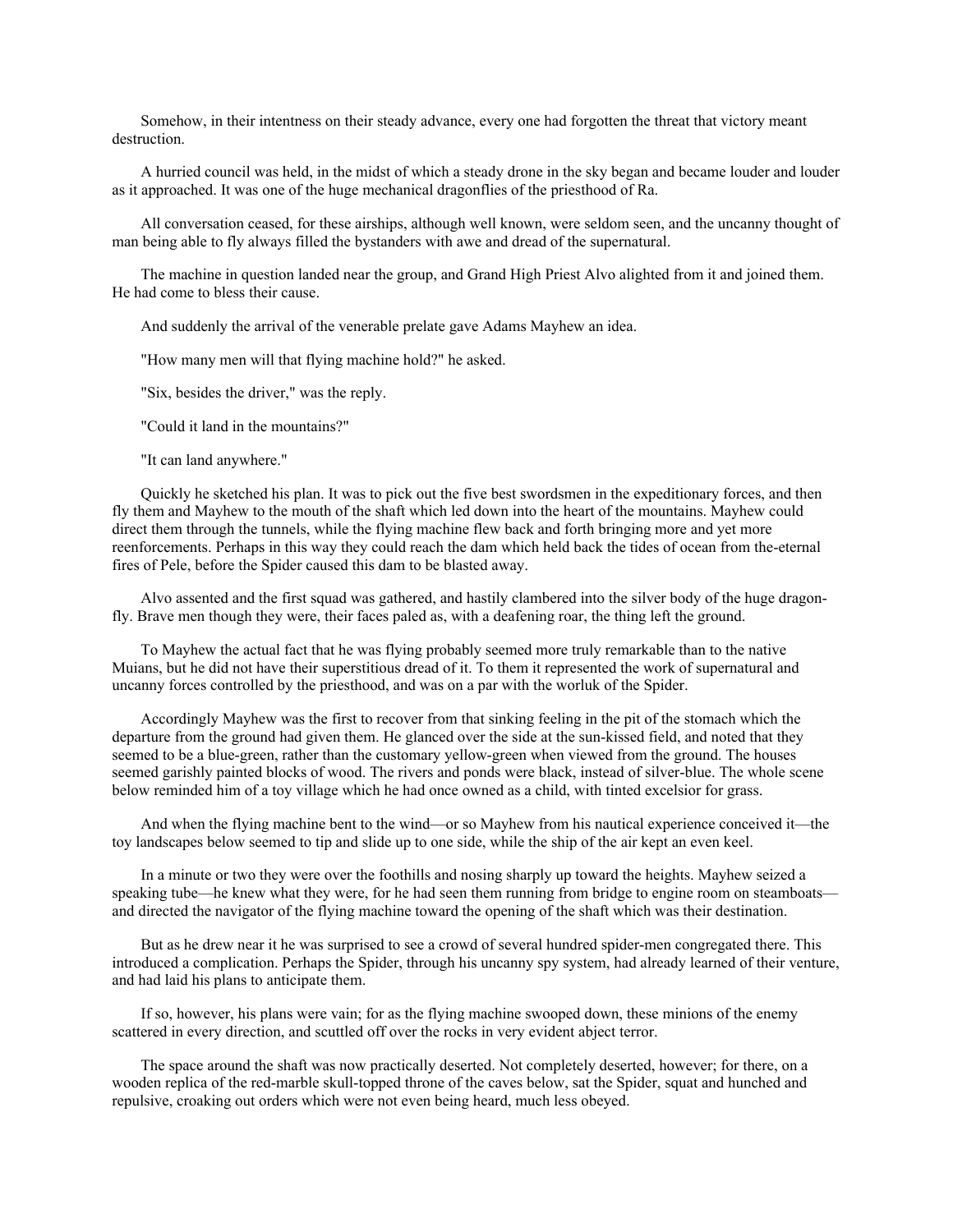The airship landed and Adams Mayhew stepped out. The five soldiers were still too mentally and spiritually shaken to accompany him; but the Spider was alone, unarmed and unguarded.

Mayhew strode over to the throne.

"Your excellency," he shouted, "at last we have you at our mercy. Quick, countermand your order to destroy the world. If not, I shall have to kill you."

A crafty grin spread over the hook-nosed face.

"And how can I send the order, Adamo Mayho," the creature croaked, "since you have scattered all my faithless followers?"

"Give me your signet ring as a token," the American replied, "and I will take your message."

"And if I refuse?"

"Then I shall have to kill you, take the ring by force, and compose my own message."

"Mayho," said the Spider fiercely, "you forget that I am invulnerable."

"And you forget that you yourself once told me that the secret of your invulnerability lies only in a certain shirt which you wear beneath your black jersey jacket. But come! No more temporizing! Give me the ring and the message!"

Mayhew began to draw his sword. But he never finished.

The creature's left hand suddenly gripped the arm of the throne, his body stiffened, and his right arm with fingers extended shot out toward Adams Mayhew. A surge of disembodied force seemed to strike the young man squarely on the chest, staggering him backward a pace and paralyzing his will.

"I am still master here," hissed the Spider triumphantly. "And now you will do as I command."

"Yes, master," said Mayhew's voice, in a singsong sleep-walking tone. He did not consciously say the words; in fact he strove to hold them back; but they came out in spite of him.

"Good!" ejaculated the Spider, a crooked smile playing across his thin lips. "And now," he exulted, "at last I have the ship of the air, for which I tried to bargain with the Grand High Priest. With it I can fly to safety."

By this time the five soldiers and the pilot had gotten out of the flying machine and were approaching the throne.

But Mayhew suddenly found a stronger will than his own speaking through his mouth, "You five soldiers hurry down into that shaft, where you will await me at the bottom. This is a situation which I prefer to handle myself. And you, navigator, come over here."

With some grumbling and uncertainty the soldiers departed for the shaft and the pilot approached the throne.

Out shot the Spider's other hand, and he held two men by his will, instead of one.

Mayhew's brain raced madly, thinking clearly in a detached sort of way, but totally unable to control either his speech or his actions. If only another of the Spider's epileptic fits would come on. But no such luck. That had saved him once. Too much of a coincidence to expect that it would save him again.

The Spider was speaking to the pilot, "Draw your sword and kill Adamo Mayho. Then pick me up and carry me to your ship. It is my will."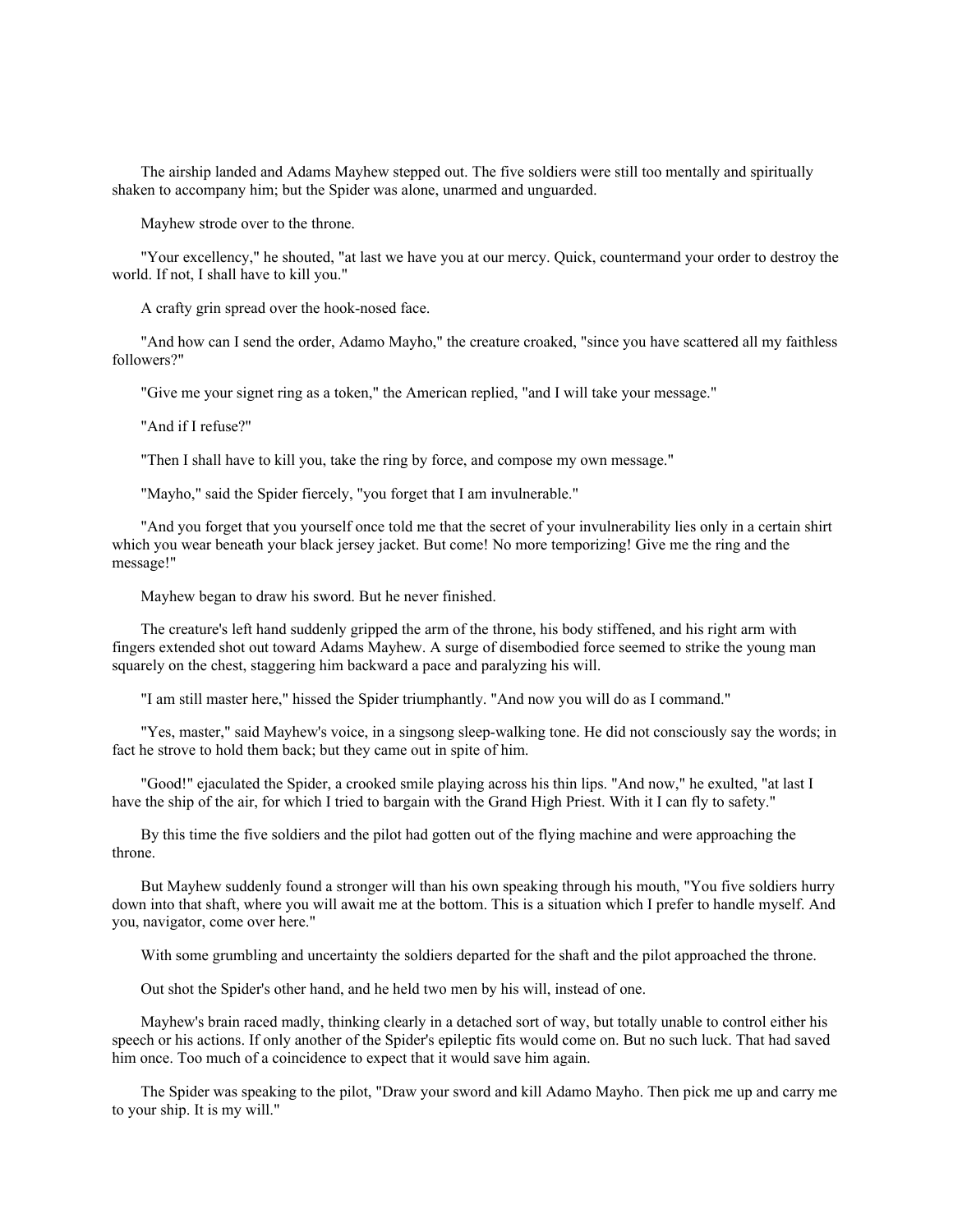The bemused pilot started to draw.

## **CHAPTER XXI**

## **THE SPIDER DIES**

As the Muian aviator raised his sword under the influence of the mesmeric powers of that deformed paralytic, Mayhew was powerless to move or to protect himself. The Spider's evil eyes gleamed with revenge. But he had been too eager for his vengeance; he should have waited just a few minutes more.

For the five soldiers had not quite yet reached the shaft-mouth, and one of them happened to glance back. And then things began to happen. This soldier was a skillful swordsman, and a knife thrower as well, and in an instant his keen blade was hurtling through the air, straight at the luckless pilot.

But the Spider too saw the weapon coming, and exerted his will to cause the pilot to step to one side. The sword missed its mark by a hairbreadth and went clattering off down the rocks. However, the side-stepping of the pilot saved Mayhew from his blow; and before the Spider could will the man back again to the attack the five soldiers were upon him.

Swiftly moved the hypnotically fluttering fingers as the evil creature swept them all into his power. The unfortunate pilot had been killed in the onslaught, but in his place the Spider now had five new automatons to do his bidding.

However, in all the excitement and flurry and difficulty of directing his will upon five different men at once, the Spider must have forgotten to keep Adams Mayhew under control. At all events, the young American suddenly felt his own efforts for freedom bear fruit.

With a gasp he wrenched his feet free from the spell which bound them. Then drew his sword and drove it into the throat of the menace of Mu.

As the creature died, its eyes turned pitifully toward its slayer, the man whom it had once trusted and befriended; and Mayhew felt a momentary pang of disloyalty. Then he remembered the crimes of which the Spider had been guilty, and the even grosser crimes which the Spider had contemplated; and his pity and self-condemnation were changed to wild exultation.

There still was time to save the world!

Snatching off the signet ring of the dying Spider, Mayhew shouted to the five soldiers, now out of their trance again, to bring torches from the plane. Then the six of them rushed toward the opening of the caves. Their entrance was unopposed.

As they rushed through the dark corridors, with their flaring torches held aloft, the thought kept echoing in Mayhew's ears, "There still is time!"

At last they reached the spot where the excavations of the Spider had left only one thin wall of rock between the waters of the ocean and the fires of Pele. A squad of workers, led by an overseer, were just hurrying away from the scene. Mayhew rushed up to them.

Holding out the hand which bore the signet ring of the Spider, he shouted, "By the orders of his excellency, the explosion must stop."

"Back! Back!" replied the foreman. "It is too late."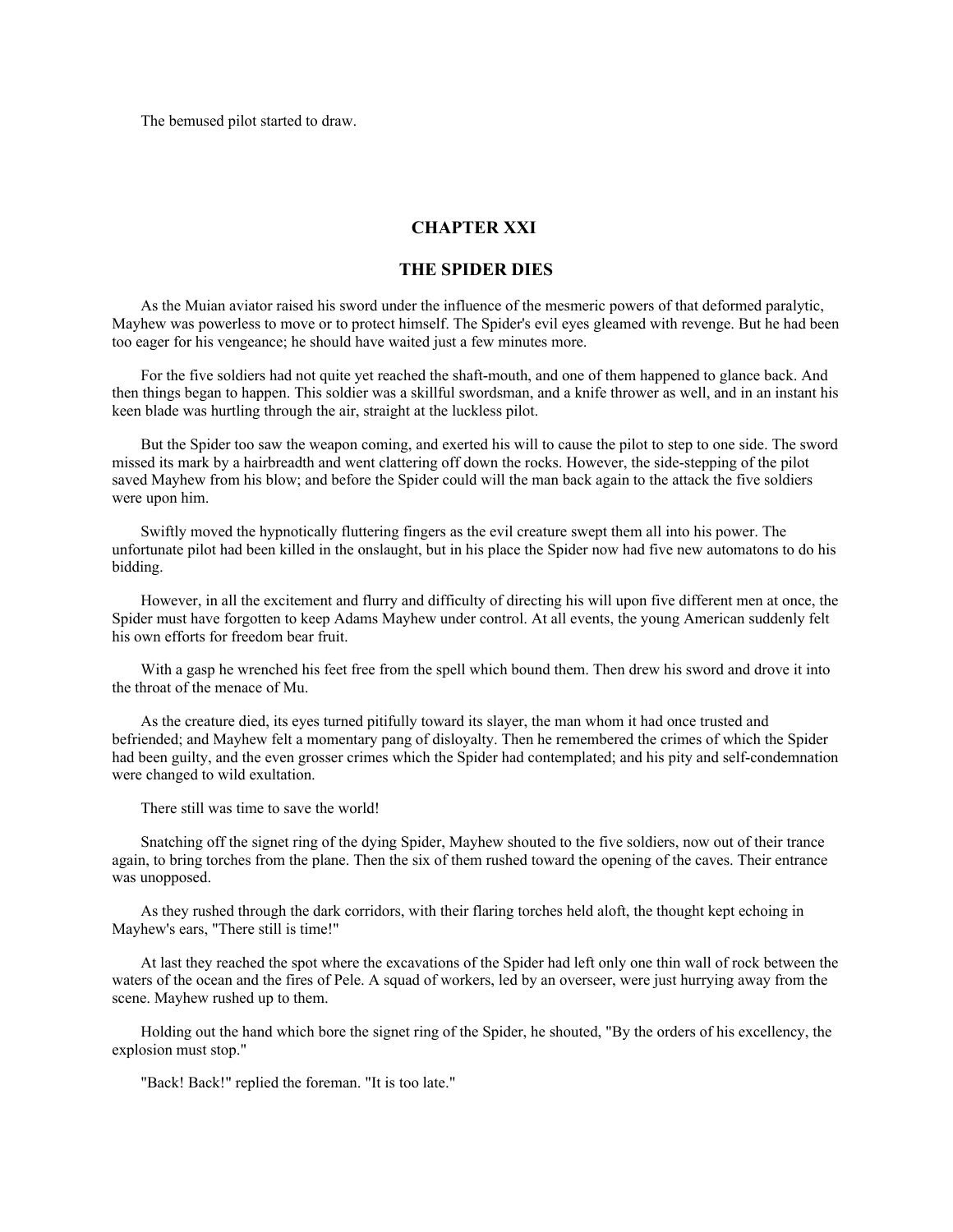With a frightful roar in that confined space, the retaining wall crumbled. The overseer and his squad dashed by, and Mayhew and his five men turned and followed. Pele and Ocean had been joined!

Behind them could be heard a deafening hissing. The whole cave filled with steam. And then an ever growing chaos of explosions began to occur behind them, increasing in frequency and intensity. The ground shook beneath their feet as they ran. The walls heaved and buckled. Pieces of ceiling fell.

The crescendo of explosions by now had merged into one continuous roar, like that of a tropical thunderstorm. Crevasses opened, which they had to jump.

And then with a showering avalanche of rock the entire passageway collapsed in front of them, completely barring the way. They were trapped in the crumbling caves of Pele!

Like madmen, Mayhew's five companions flung themselves frantically against the barrier.

But he shouted to them above the din, "Come back! There must be other ways out of this mountain. Keep your heads, men. We're not whipped until we're dead. Come on! Let's find a way."

So back they rushed again. Back toward the turmoil which was causing all this disaster.

They met a group of fleeing, terror-crazed spider-men. Mayhew stopped these newcomers, exhibited his signet of authority, calmed them, and informed them that the tunnel was barred.

"Tolofo," said one of the yellow men, "I know a detour back to the throne room. From there, there are other little-used passages leading to the surface."

"Lead on!" commanded "Tolofo."

Upon arriving at the throne room they found it and the surrounding caves packed with struggling, jostling, yellow humanity. And, in their midst, the centurion Tirio, vainly striving to calm them and learn some way of escape out of that crumbling roaring chaos.

As Adams Mayhew strode into the throne room at the head of his little group, Tirio shouted, "Seize him! Seize the impostor, in the name of his excellency!"

But Mayhew held up the signet ring and replied, "What right have you to speak for his excellency? Behold the seal of your master! I am in command here. Ho, men, seize and bind the centurion!"

But one of the five Muian soldiers who had accompanied Mayhew had no more sense than to add, "Anyway, the Spider is dead."

A hush fell over the jostling crowd.

"In which case," shouted Tirio, "you stole the ring."

The sullen spider-men glanced from one to the other of the two men who claimed their leadership. It was a tossup as to which the fickle mob would throw its support.

But before they could decide, Mayhew held up his hand and said, "A truce, O Tirio. All ways out must be barred, or you and this throng would not still be here. The mountain is cracking and trembling. I alone can save us."

"How?" sneered Tirio.

"By worluk. Let me mount the throne, and I will get you out of here. Not only out of here, but far from this mountain and its menace."

"Agreed!" shouted the centurion, clapping his hands in command. "Quick! Bring worluk powder!"

It was pure bluff on Mayhew's part; for, although under the tutoring of the evil alchemist he had mastered the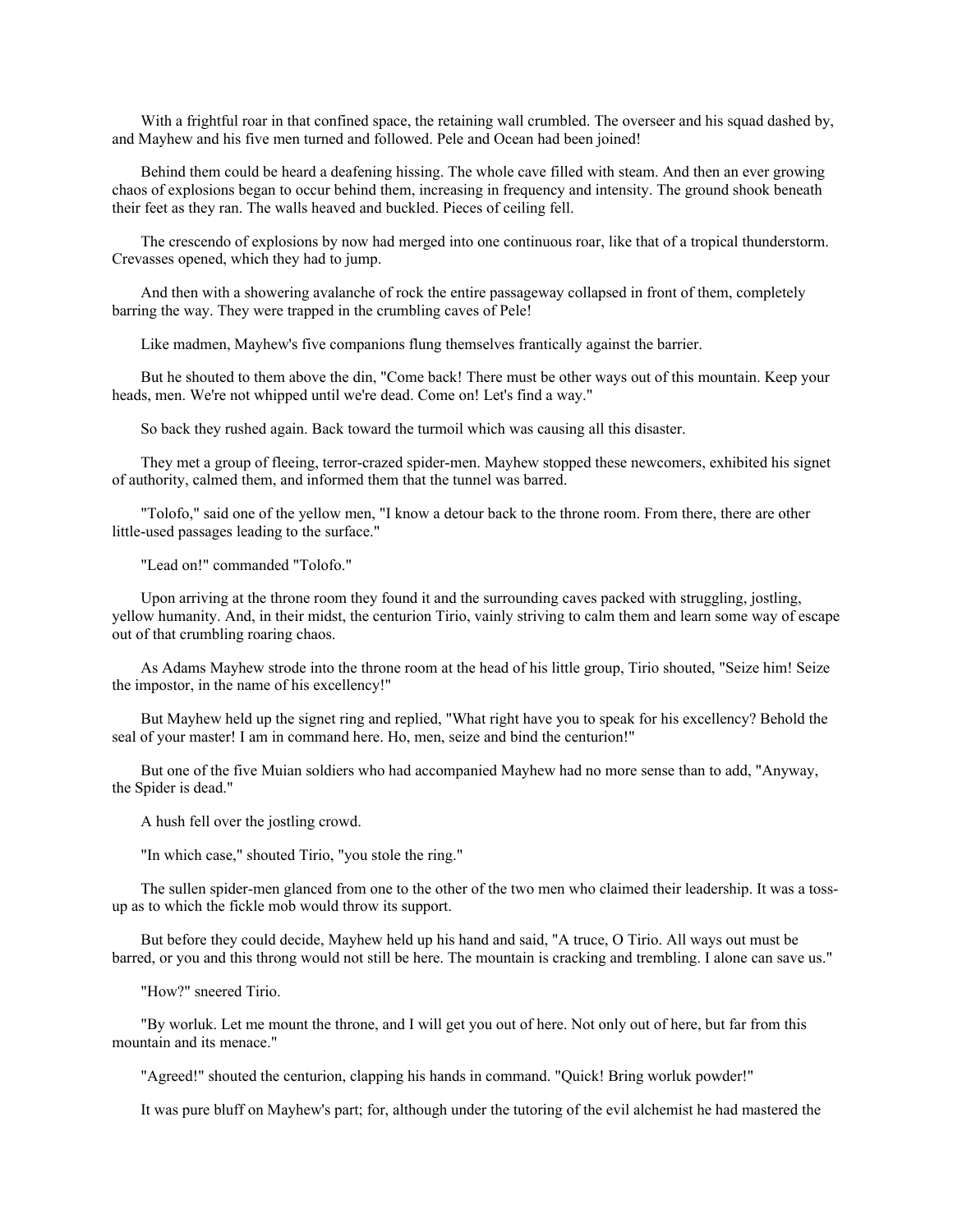art of crystal gazing, he never yet had made worluk.

Nevertheless, with an assumed air of confidence, he ascended the skull-topped blood-red throne and concentrated his gaze on the little globe of glass.

"What do you see?" anxiously asked Tirio, taking up a position beside the throne.

"The public square of the Golden City," Mayhew replied, "roped off and heavily guarded."

"I can send my troops through and overwhelm them."

"You won't be given the chance," Mayhew coolly replied. "*I'm* the Spider now, and there's not going to be any more fighting."

He swept the vision away with a wave of his hand, and concentrated again.

"Ah, that is better," said he. "The courtyard of Julo's house, and only a small guard. I'll send some white men through first, to explain the situation to them."

By this time the bowl of worluk powder had been brought and lighted. Mayhew waved his hand imperiously; and to his own intense surprise, the ascending smoke promptly took on a globular form.

The room heaved and shook, the torches quivered and smoked, and the din of volcanic explosions and splintering rock had by now become almost deafening. Yet, by a supreme effort of his will, Mayhew held steady the ball of worluk smoke. It cleared, and Julo's courtyard could be seen by all. The throng rushed toward it.

"Back!" shouted Mayhew above the din. "Any one who attempts to penetrate the smoke screen without my permission will vanish."

The superstitious yellow men promptly edged away.

"Now," he commanded, "you five Muian soldiers go through, and explain the truce."

With blanched faces they obeyed. They could be seen talking with the guards, then staring back with unseeing bewilderment. Mayhew ordered a yellow spear-man through, and saw the man enter the courtyard unmolested.

"Your turn, Tirio," he announced.

The centurion clenched his fists and steeled himself to step through into safety. Then, in single rank, the survivors of the forces of the Spider poured into the ball of smoke.

The ceiling of the throne room began to disintegrate. The heat became oppressive, the air so sulphurous that Mayhew could hardly breathe.

A hissing, sizzling sound could be heard on his left. Mayhew did not turn to gaze from the globe of smoke before him, but out of the corner of his eye he could see the front edge of a sluggish river of lava enter through one of the doorways and slowly approach the throne.

Only a handful of yellow men remained. And then Mayhew suddenly remembered something which the Spider had once told him: "And even if I were not a cripple, I could not hold the ball of worluk smoke intact while I myself passed through it."

Mayhew had saved the others by means of his Spider-taught mystic powers. He himself was trapped in the caves of Pele!

The last yellow man passed through. Mayhew leaned back on the throne, relaxing slightly, and sighed. Then the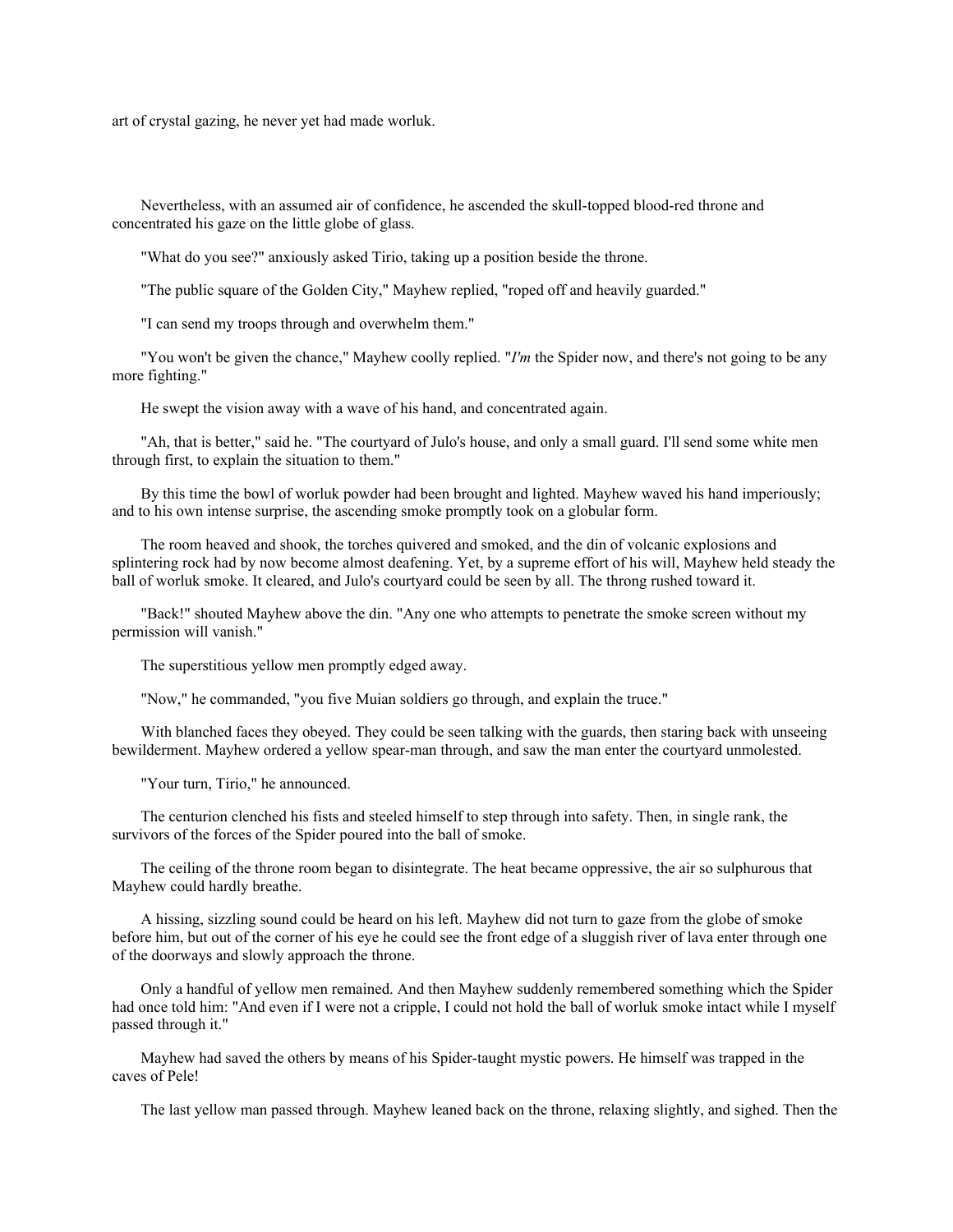wall behind him collapsed, hurling him forward onto the floor and into the fast-vanishing worluk sphere.

## **CHAPTER XXII**

## **CHAOS!**

When Mayhew came to his senses again he lay securely bound on the stone flagging of Julo's courtyard. The ground trembled slightly from distant earthquake shocks. Above him stood Tirio, leering down at him.

"Thank you for getting me out of the caves of Pele," said the rat-faced centurion. "And it may interest you to know that you've enabled me to do what I've always tried to persuade the Spider to attempt—attack the Muians from the rear by means of worluk. I am now the master of the Golden City."

Mayhew groaned.

"Fool!" he said. "Mu is being racked to pieces by volcanic upheavals, yet you still prate of war and mastery. I thought that we had declared a truce."

"The truce is off," Tirio succinctly announced, as he turned on his heel and left the courtyard.

Under heavy guard Mayhew was placed in one of the bedrooms of the house which faced toward the west, toward the mountains of Pele, smoking ominously in the distance. The mountain and the land around it seemed to tremble and heave.

Then, as Mayhew gazed, there burst forth in the midst of this scene a tiny flame, which spread and grew and mounted, until it became a mighty roaring pillar of fire, several miles in diameter, and rising to the clouds.

These clouds changed to black smoke, which overshadowed the entire land and became shot with many lightnings, blending strangely with the red glare of the pillar of fire. Then from the northward a tidal wave rushed across the intervening space. The house began to rock and shake.

The setting sun appeared beneath the pall of smoke and lingered upon the horizon like a ball of fire, red and angry looking. And well might he be angry at the devastation which Pele, the bride whom he had scorned, was wreaking upon his beloved land.

For a while the sun-god lingered to watch the holocaust which he was powerless to avert; then, as though with a shrug of resignation, he sank beneath the waves. Deep dark night, lit by the hell-fires of Pele and the silver flashes of lightning, settled over land and sea.

During the night most of what was left of Mu was torn asunder and rent to pieces. The central pillar of fire died down, its force spent; but in all directions could be seen and heard the flash and roar of many relatively small explosions, each destroying forever a section of the land.

Down, down sank the continent of Mu into the eternal fires of Pele; and as it sank, the seas rushed in and overwhelmed it, causing more explosions as the water seeped into the volcanic pits.

When morning came—when Ra rose once more from the sea, redder even than on the evening before—he disclosed a steaming, smoking expanse of waves beneath a sky of crimson-tinted, billowing smoke. The Golden City alone stood intact. Here and there in the distance, island peaks projected from the sea; and occasionally huge bubbles, miles in extent, would belch upward. The water was thick with mud, and the air was so filled with sulphur fumes as to be almost unbreathable.

Then the sun passed upward into the overhanging pall of smoke and the whole surface of the deep was plunged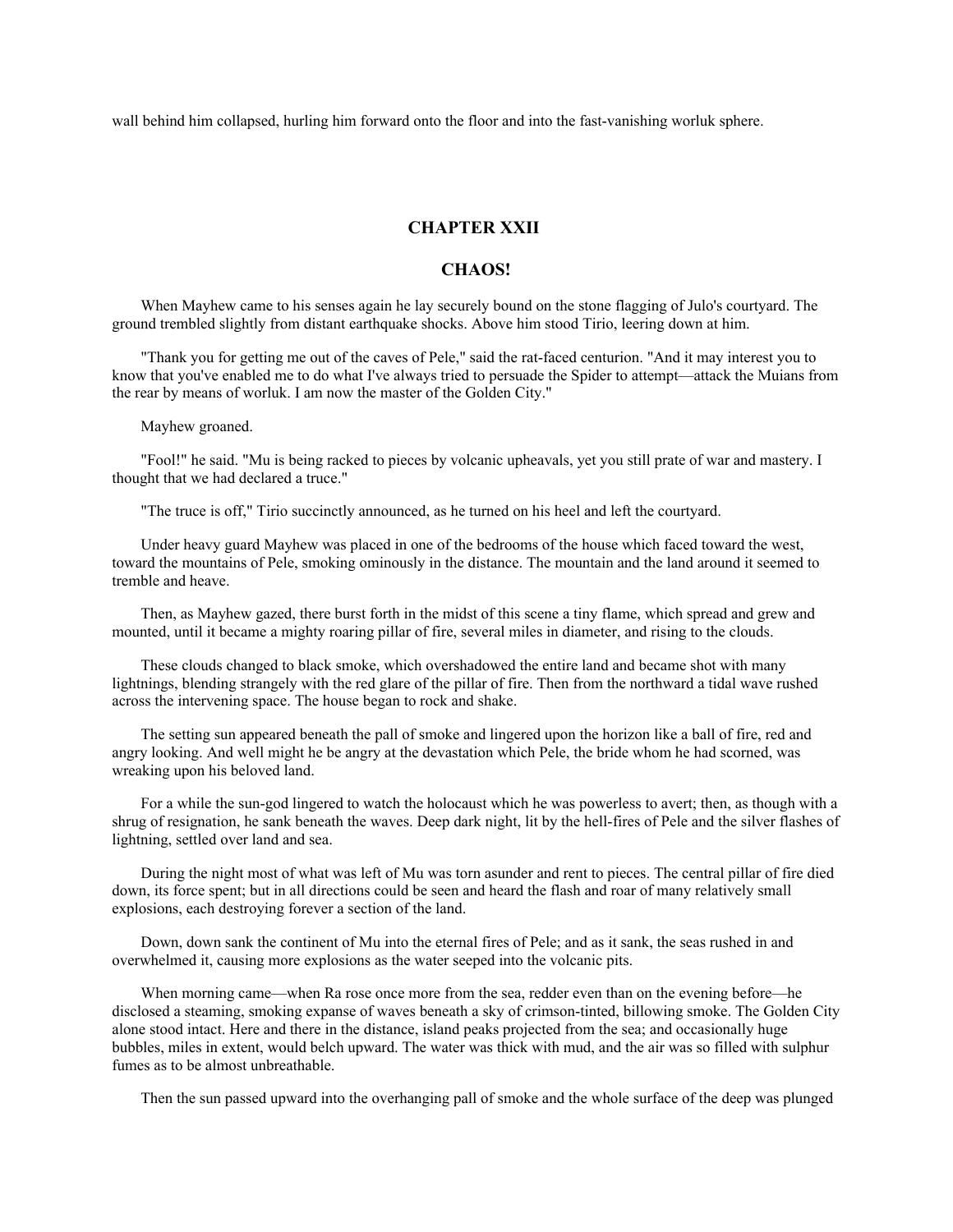into night once more.

During the night and day and night of horror, Mayhew remained under guard. Food was brought him from time to time. Occasionally he slept. But his captors refused to tell him any news of what was going on in the city.

On the second morning his double, Porto, was thrust, battered and bleeding, into his cell. It seems that Porto with some others of the army had fled to their ships when the eruption had started. The tidal wave had swept them close to the Golden City. There they had landed, to be immediately set upon by the forces of Tirio, whom they unexpectedly found to be in control. Porto and a few others had been captured. The rest scattered.

Later in the morning Mayhew and Porto were led out of the house, through the streets, and into the public square. The streets were nearly deserted, but the square was thronged with yellow men, thugs of Tirio, and a few miscellaneous Muians. Tirio sat in state on a golden throne, and by his side stood Eleria, her hands bound.

"The heavenly twins have come to see you, my dear," bantered Tirio, indicating Mayhew and Porto with a wave of his hand. "And now I have a proposition to put to you. You have declined the honor of becoming my queen. You have very bravely refused to yield to threats, and for that display of courage I love you all the more. So now I am going to buy your love, and at the same time get a little fun out of watching your choice. If you will agree to marry me peacefully and willingly, I will spare the life of one of your two friends. Which one shall it be?"

"You will spare him, in return for my promise?" asked the girl.

"Well, not exactly. But if you marry me, I give you my word of honor that he shall then go free. Which of the twins is it to be?"

"Honor?" contemptuously replied Eleria. "You do not know what it is."

The rat face went white, and Porto and Mayhew both smiled grimly.

"Wipe that grin off!" shrieked Tirio, and two attendants slapped them across their mouths.

Eleria then said conciliatingly, "I am sorry, Tirio, that I spoke so hastily, but I have suffered much and am not altogether responsible for what I say. Let me make you a counter proposition. Release both of them, and I will marry you gladly and willingly."

"No!" cried the two prisoners in unison, and Mayhew added, as his eye lighted on a small object on the ground in front of him. "We can take care of ourselves."

Tirio by this time had regained his composure.

"You think so?" he sneered. "And how do you propose to take care of yourself, Adamo Mayho?"

The crowd guffawed.

"If you weren't a coward, you'd come down off that throne and fight me," Mayhew replied. "I'll fight you with swords, at which you are reputed an expert. Or I'll fight you with my bare hands the way I did that day on the wharves over a year ago."

There were several snickers in the crowd, and Tirio stiffened. Then he grinned diabolically. He knew how to turn this into a joke and thus appeal to his followers.

"I tell you what," he said. "Were it not for my duty to these men who have chosen me to rule over them, I would gladly risk my life to settle old scores with you on even terms. But I'll give you a chance. Fight me as you are, but with my having a sword, and let the winner take the girl. What say you?"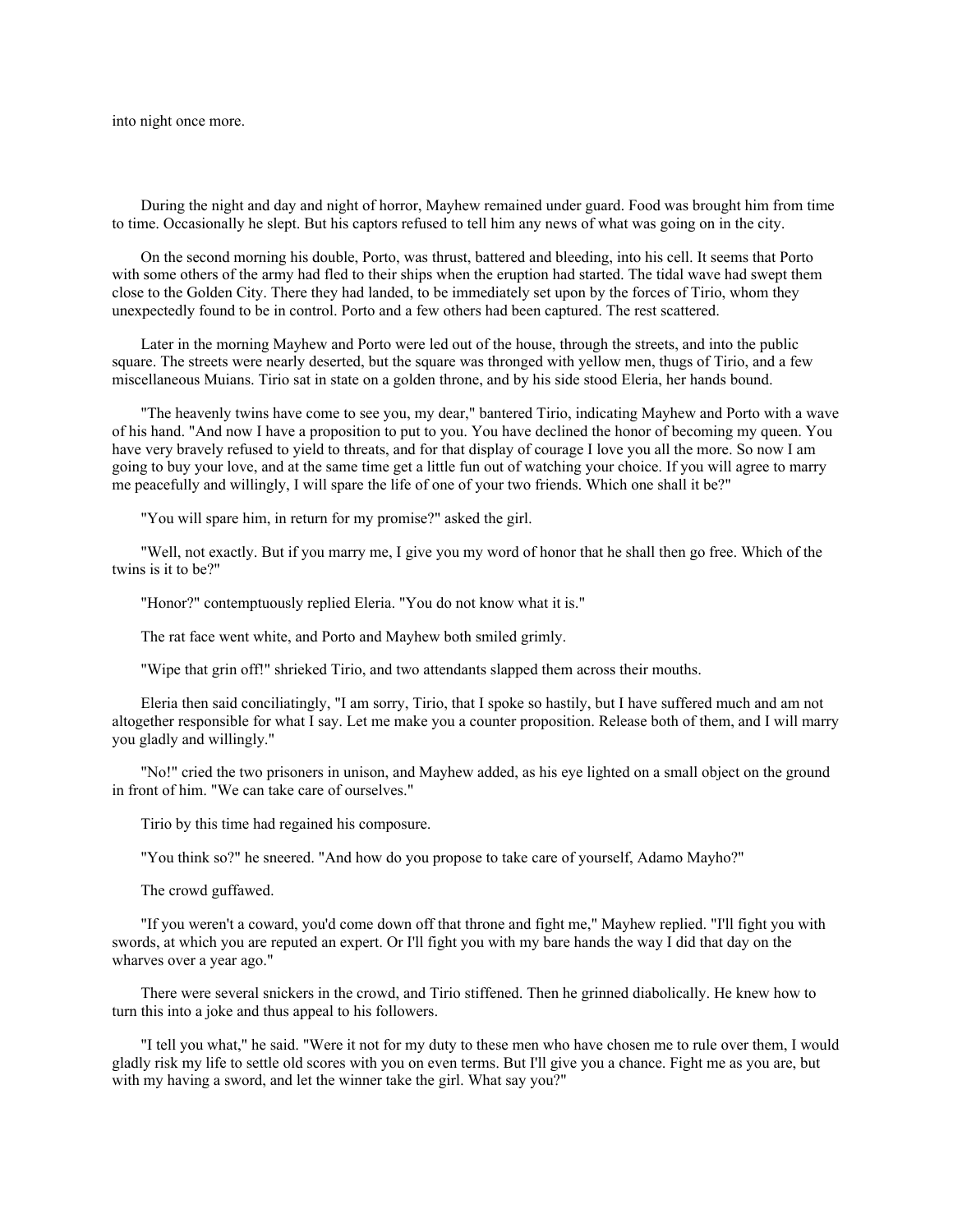"I'll do it!" said the American with surprising eagerness. "But what guarantee will you give that you will go through with the bargain if I win?"

Tirio was a bit taken back by this ready acceptance of his preposterous offer. But his confusion was covered up by Porto's asking: "Where do I come in on this?"

"Oh, if you wish, you can fight the winner," Tirio declaimed with an airy wave of the hand. "Well, let's get going."

"No! No!" begged Eleria. "Don't kill them. I'll marry you."

"You'll do that, anyway," asserted Tirio grimly. "On with the fight!"

He stepped down from his throne and began to draw his sword.

"Just a minute," hastily interposed Mayhew. "My sandal is untied."

Dropping to one knee, he tugged at the leather thong. It came loose. Then picking up something else, he arose to his feet.

Round and round his head Mayhew swung his right arm. Tirio stared, his sword half-drawn.

Mayhew's arm suddenly ceased its gyrations and lashed out toward his enemy. The leather thong fluttered from Mayhew's hand.

Tirio's sword clattered to the cobblestones and he slumped into a soundless heap, while blood streamed from a cut on his forehead. Mayhew's childhood practice with a sling, years ago in New Bedford, had not been in vain.

For a moment every one, including the victor, stood motionless. Then an angry growl broke from the crowd. But the sound was drowned in another growl, as the earth began to tremble and shake. A few bricks fell into the square. The surrounding buildings began to totter. Panic stricken, the crowd fled.

Mayhew snatched up Tirio's sword and cut Eleria's bonds, and the three friends hastened away.

The ground heaved so that they could scarcely keep their feet. All about them buildings were crashing to earth. It was a miracle that they got out of the city alive.

At last they dragged themselves onto a little hill on the outskirts and gazed back at what was left of the once proud Golden City, now an indescribable chaos of fallen masonry, sprinkled with fires. But the fires were shortlived, for the city was settling fast, and even as the fugitives gazed, the sea swept in and engulfed it all.

The Golden City was no more.

Several hundred survivors occupied the hill, now an island, and among these survivors they found Julo and Marta. Then night fell.

In the lurid red light of the volcanic morning, Julo instinctively took command of the little community. A small boat had drifted ashore in the night. It turned out to be equipped and provisioned.

Julo said, "Two of us must take this boat, search for the nearest undestroyed land, and send back help. And, even if help should fail to reach us, two of us will at least have been saved. Let us draw lots. The winner can choose his companion."

So the drawing was held, and Adams Mayhew won.

"I choose Eleria," he promptly said.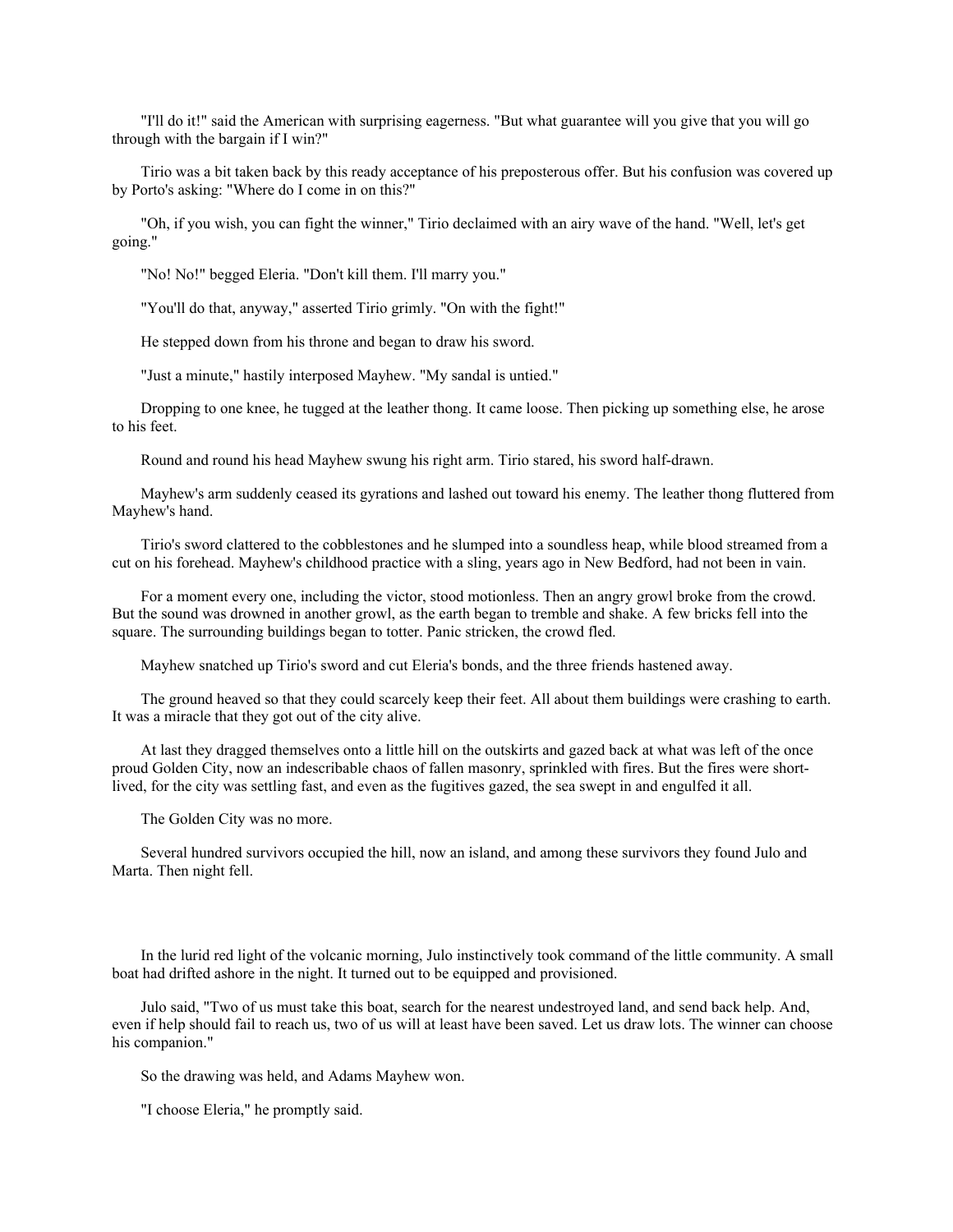But she sadly shook her head as she replied, "No, Adamo dear. You are my very best friend in all the world; but, if you will forgive me, I will stay here with Porto, whom I love." And she put her hand through Porto's arm.

Mayhew gulped, then turning to Julo, asked, "Is the lot transferable?"

"I don't know why not."

"Then I transfer it to my good friend Porto, and to his bride."

So Porto and Eleria were duly married at high noon by the magistrate Julo, according to the ritual of Ra, and they set forth that same day in the little boat. A gentle wind bore them steadily westward and Adams Mayhew watched with aching heart until their boat was a mere speck on the horizon.

Long after all the others had left the shore and gone inland, Mayhew sat on the beach and stared moodily at the western horizon, which concealed his two friends. The tide rose, and he moved away from it. Then he noticed that the tide seemed to be rising with unusual speed.

Faster and faster came the waters. Mayhew left the shore and scrambled up the hill. And then it dawned on him that the trouble was not that the waters were rising. On the contrary, the land was settling!

Horrified, he ran to warn his friends, though what good a warning would do them he did not stop to consider.

But the warning was never delivered. The land heaved, and cracked, and threw him to his knees. The sea reached in and engulfed him and swept him away, whirling him over and over, blinding and choking him. Madly he fought his way to the surface; and at last he made it, and lay there spitting and coughing and drawing deep breaths of air into his tortured lungs.

Then he looked around him. The island and all his friends were gone! He was alone in the midst of the Pacific Ocean!

But in the western distance there rose from the horizon a thin column of smoke. This smoke steadily approached him, until he could see the steamer from which it emanated. The steamer bore down upon him. He waved and shouted. The steamer stopped and lowered a boat.

When he was safely aboard the first questions were in a strange tongue which no one could understand. Then some one asked him in English for his name.

He told them: "Adams Mayhew of the whaling barque Alaska."

"Shipwrecked?"

"No. Fell overboard."

"When?"

"September, 1891."

At which there were many significant glances, and one man exclaimed, "But, my dear fellow, this is 1932!"

"Where have you been all this while?" asked some one else sarcastically.

"On the continent of Mu," he replied with open-faced simplicity.

"Oh, you've been reading one of Col. Churchward's books. Mu was destroyed by earthquakes and sank beneath the waves *twenty-five thousand* years ago!"

Adams Mayhew had never heard of Churchward; but he deemed it best to keep the story of his adventure to himself, until he found a sympathetic listener in me.